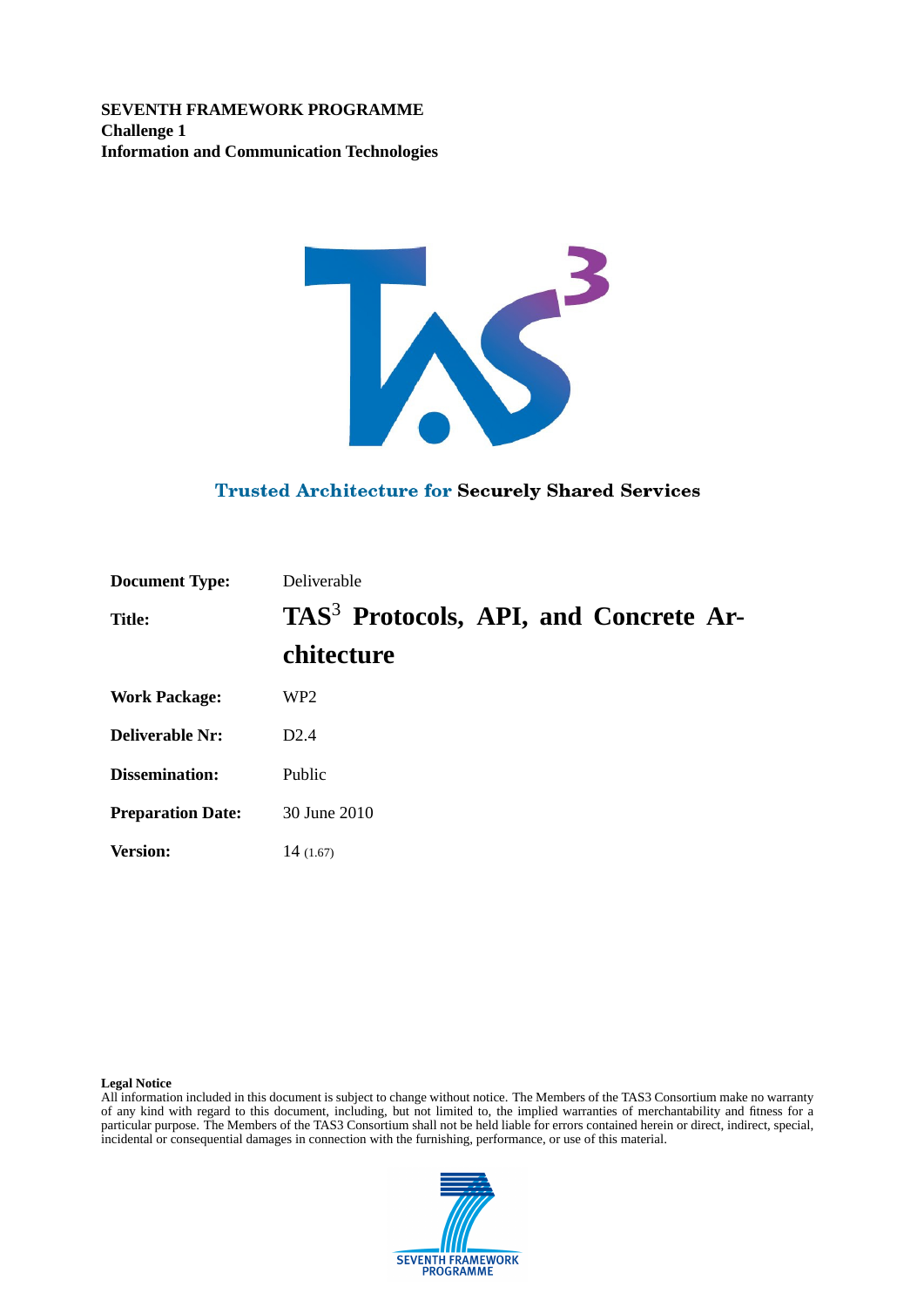

# **The TAS**<sup>3</sup> **Consortium**

|                | <b>Beneficiary Name</b>           | <b>Country</b> | <b>Short</b>   | Role        |
|----------------|-----------------------------------|----------------|----------------|-------------|
| $\mathbf{1}$   | K.U. Leuven                       | BE             | <b>KUL</b>     | Coordinator |
| $\overline{2}$ | Synergetics NV/SA                 | BE             | <b>SYN</b>     | Partner     |
| 3              | University of Kent                | UK.            | <b>KENT</b>    | Partner     |
| $\overline{4}$ | University of Karlsruhe           | DE             | <b>KARL</b>    | Partner     |
| 5              | Technische Universiteit Eindhoven | NL             | <b>TUE</b>     | Partner     |
| 6              | <b>CNR/ISTI</b>                   | <b>IT</b>      | <b>CNR</b>     | Partner     |
| 7              | University of Koblenz-Landau      | DE             | <b>UNIKOLD</b> | Partner     |
| 8              | Vrije Universiteit Brussel        | BE             | <b>VUB</b>     | Partner     |
| 9              | University of Zaragoza            | <b>ES</b>      | <b>UNIZAR</b>  | Partner     |
| 10             | University of Nottingham          | UK.            | <b>NOT</b>     | Partner     |
| 11             | <b>SAP</b> Research               | DE             | SAP            | S&T Coordn  |
| 12             | Eifel                             | <b>FR</b>      | EIF            | Partner     |
| 13             | Intalio                           | UK.            | <b>INT</b>     | Partner     |
| 14             | Risaris                           | IR             | <b>RIS</b>     | Partner     |
| 15             | Kenteq                            | BE             | <b>KETQ</b>    | Partner     |
| 16             | Oracle                            | UK.            | <b>ORACLE</b>  | Partner     |
| 17             | Custodix                          | BE             | <b>CUS</b>     | Partner     |
| 18             | Medisoft                          | NL             | MEDI           | Partner     |
| 19             | Symlabs                           | <b>PT</b>      | SYM            | Partner     |

**Disclaimer**: This document has not been reviewed or approved by European Comission.

# **Contributors**

|   | <b>Name</b>                        | Organisation |
|---|------------------------------------|--------------|
|   | Sampo Kellomäki (main contributor) | Unaffiliated |
| 2 | David Chadwick                     | <b>KENT</b>  |
| 3 | <b>Brecht Claerhout</b>            | <b>CUS</b>   |
| 4 | Jeroen Hoppenbrouwers              | KUL          |
| 5 | Tom Kirkham                        | <b>NOT</b>   |
| 6 | Brendan Van Alsenoy                | <b>KUL</b>   |
| 7 | Gang Zhao                          | <b>VUB</b>   |
| 8 | Gilles Montagnon                   | <b>SAP</b>   |
| 9 | <b>Brian Reynolds</b>              | <b>RIS</b>   |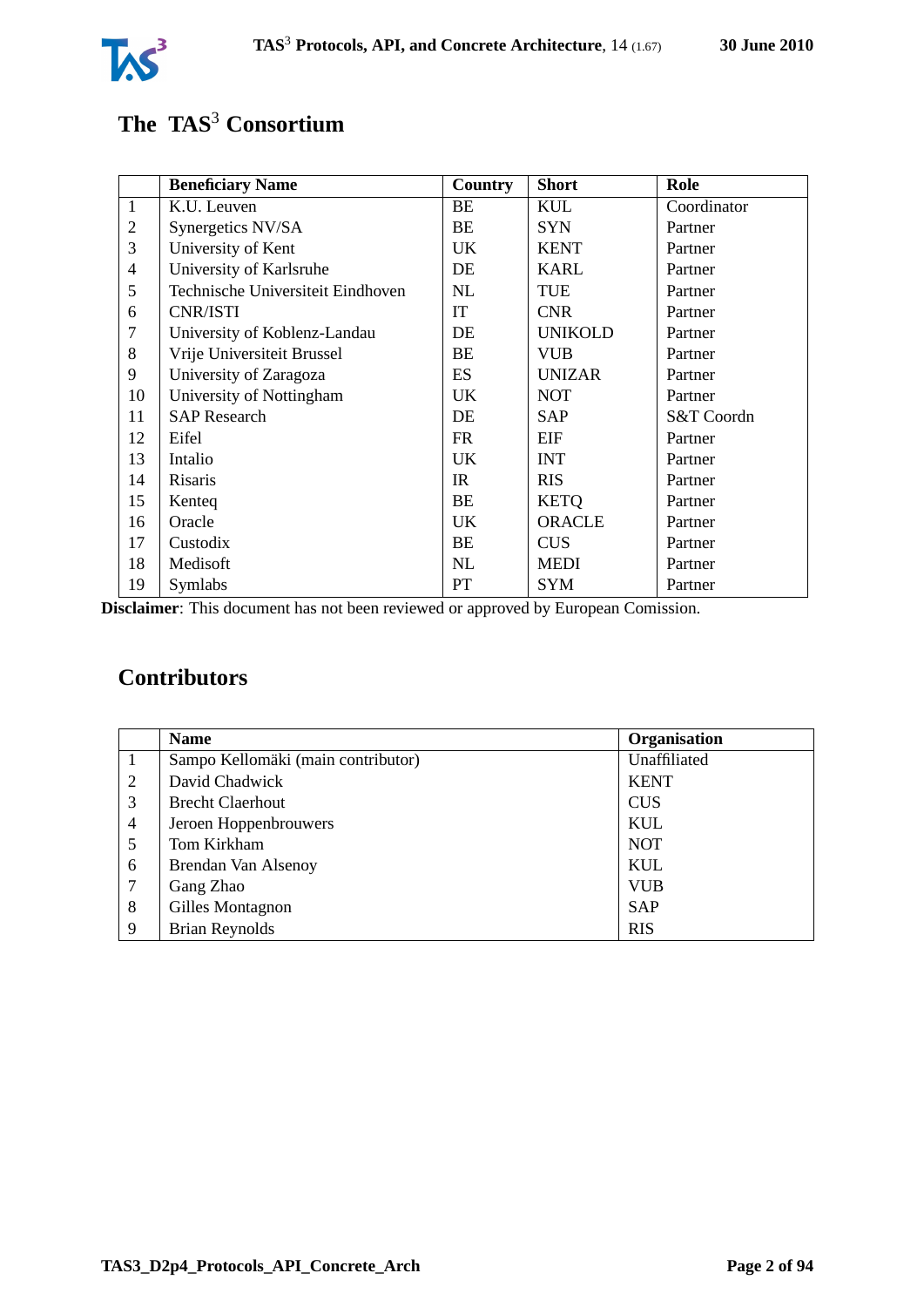

# **Contents**

|                |        |                                                         | 8         |
|----------------|--------|---------------------------------------------------------|-----------|
|                |        |                                                         | 9         |
| 1              |        |                                                         | <b>10</b> |
|                | 1.1    |                                                         | 10        |
|                | 1.2    | COMPOSITION AND CO-LOCATION OF ARCHITECTURAL COMPONENTS | 11        |
| $\overline{2}$ |        |                                                         |           |
|                | 2.1    |                                                         |           |
|                | 2.2    |                                                         |           |
|                | 2.2.1  |                                                         | 12        |
|                | 2.2.2  |                                                         | 12        |
|                | 2.2.3  |                                                         | 14        |
|                | 2.2.4  |                                                         | 14        |
|                | 2.2.5  |                                                         | 14        |
|                | 2.2.6  |                                                         | -14       |
|                | 2.2.7  |                                                         | 15        |
|                | 2.2.8  |                                                         | 15        |
|                | 2.2.9  |                                                         | 15        |
|                | 2.2.10 |                                                         | 15        |
|                | 2.2.11 |                                                         | 15        |
|                | 2.2.12 |                                                         | 15        |
|                | 2.2.13 |                                                         | 16        |
|                | 2.2.14 |                                                         | 16        |
|                | 2.3    |                                                         |           |
|                | 2.3.1  |                                                         |           |
|                | 2.3.2  |                                                         | 17        |
|                | 2.3.3  | Bare WS-Security Header or Simplified ID-WSF            | 18        |
|                | 2.3.4  |                                                         | 19        |
|                | 2.3.5  |                                                         | 19        |
|                | 2.3.6  |                                                         | 19        |
|                | 2.4    |                                                         | 19        |
|                | 2.4.1  |                                                         | 19        |
|                | 2.4.2  |                                                         | 19        |
|                | 2.5    |                                                         | 20        |
|                | 2.5.1  |                                                         | 20        |
|                | 2.5.2  |                                                         | 20        |
|                | 2.5.3  |                                                         | 20        |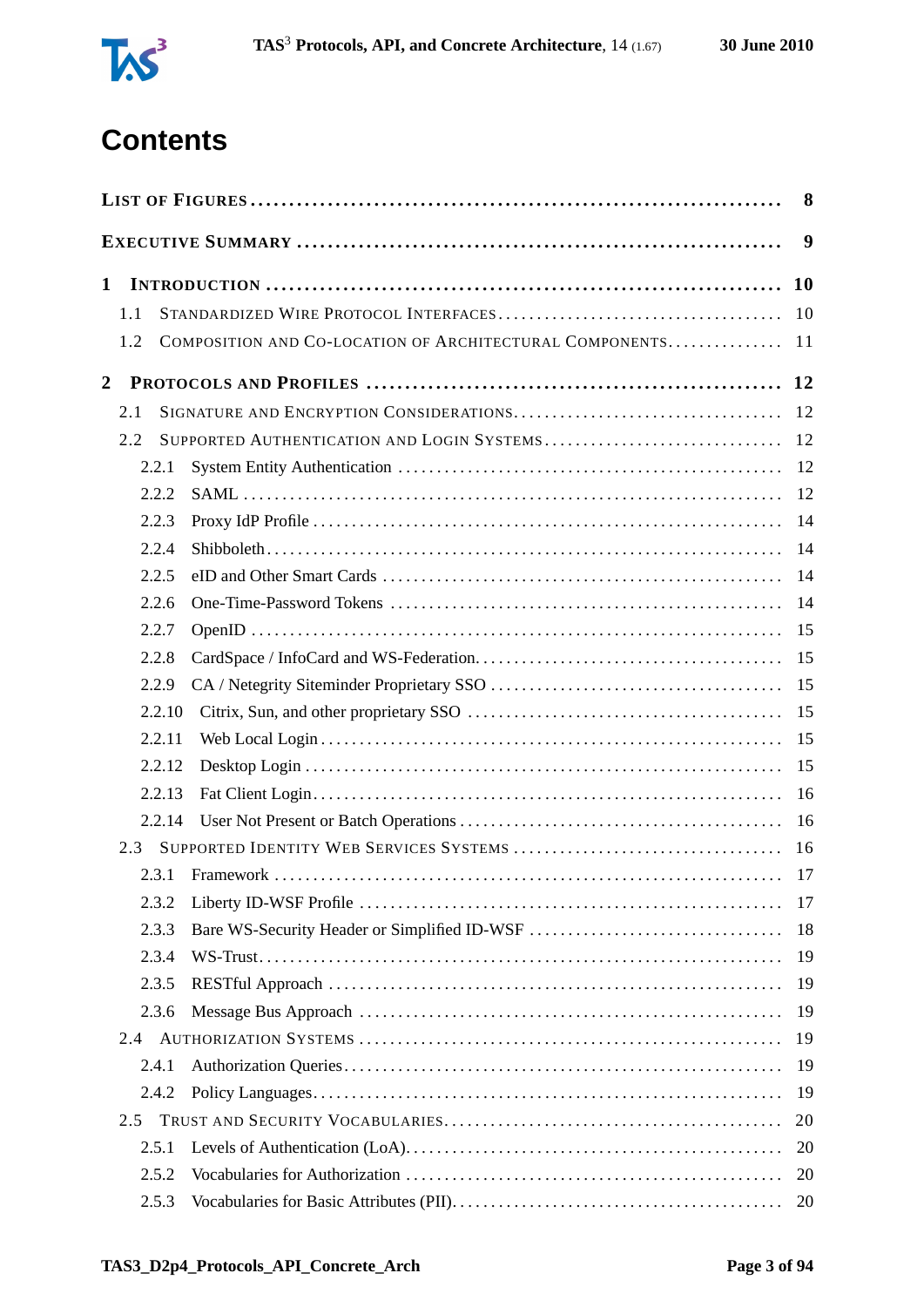

| 2.5.4       |                                                                                      | 20 |
|-------------|--------------------------------------------------------------------------------------|----|
| 2.5.5       |                                                                                      | 21 |
| 2.5.6       |                                                                                      | 21 |
| 2.6         |                                                                                      | 21 |
| 2.7         | REALIZATION OF THE CREDENTIALS AND PRIVACY NEGOTIATOR FUNCTION                       | 21 |
| 2.7.1       |                                                                                      | 21 |
| 2.7.2       |                                                                                      | 21 |
| 2.7.3       |                                                                                      |    |
| 2.7.4<br>24 | Protocol between Service Requester and the Credentials and Privacy Negotiation Agent |    |
| 2.7.5       | Protocol between Credentials and Privacy Negotiation Agent and Attribute Aggregator  | 27 |
| 2.7.6       | Protocol between Credentials and Privacy Negotiation Agent and Service               | 27 |
|             |                                                                                      | 27 |
| 2.8.1       |                                                                                      | 27 |
| 2.8.2       |                                                                                      | 29 |
| 2.9         | REALIZATION OF THE AUDIT AND DASHBOARD FUNCTION                                      | 29 |
| 2.9.1       |                                                                                      | 29 |
| 2.9.2       |                                                                                      | 30 |
| 2.9.3       |                                                                                      | 30 |
| 2.9.4       |                                                                                      | 30 |
| 2.9.5       |                                                                                      | 30 |
| 2.10        |                                                                                      | 31 |
| 2.11        |                                                                                      | 31 |
| 2.12        |                                                                                      | 31 |
| 2.12.1      |                                                                                      |    |
| 2.12.2      | Matching Pledges to Sticky Policies and Obligations                                  | 35 |
| 2.12.3      | Passing Simple Obligations Dictionaries Around                                       | 36 |
| 2.13        |                                                                                      | 37 |
| 2.14        | PASSING ADDITIONAL CREDENTIALS IN WEB SERVICE CALL                                   | 38 |
| 2.15        | UNIFORM APPLICATION STATUS AND ERROR REPORTING                                       | 39 |
| 2.15.1      |                                                                                      | 39 |
| 2.15.2      |                                                                                      | 40 |
| 2.15.3      |                                                                                      | 40 |
| 2.16        |                                                                                      | 40 |
| 3           | THE OFFICIAL TAS <sup>3</sup> API (NORMATIVE, BUT NON-EXCLUSIVE)                     | 41 |
| 3.1         |                                                                                      | 41 |
| 3.1.1       |                                                                                      | 41 |
| 3.1.2       |                                                                                      | 42 |
| 3.1.3       |                                                                                      | 44 |
| 3.1.4       |                                                                                      |    |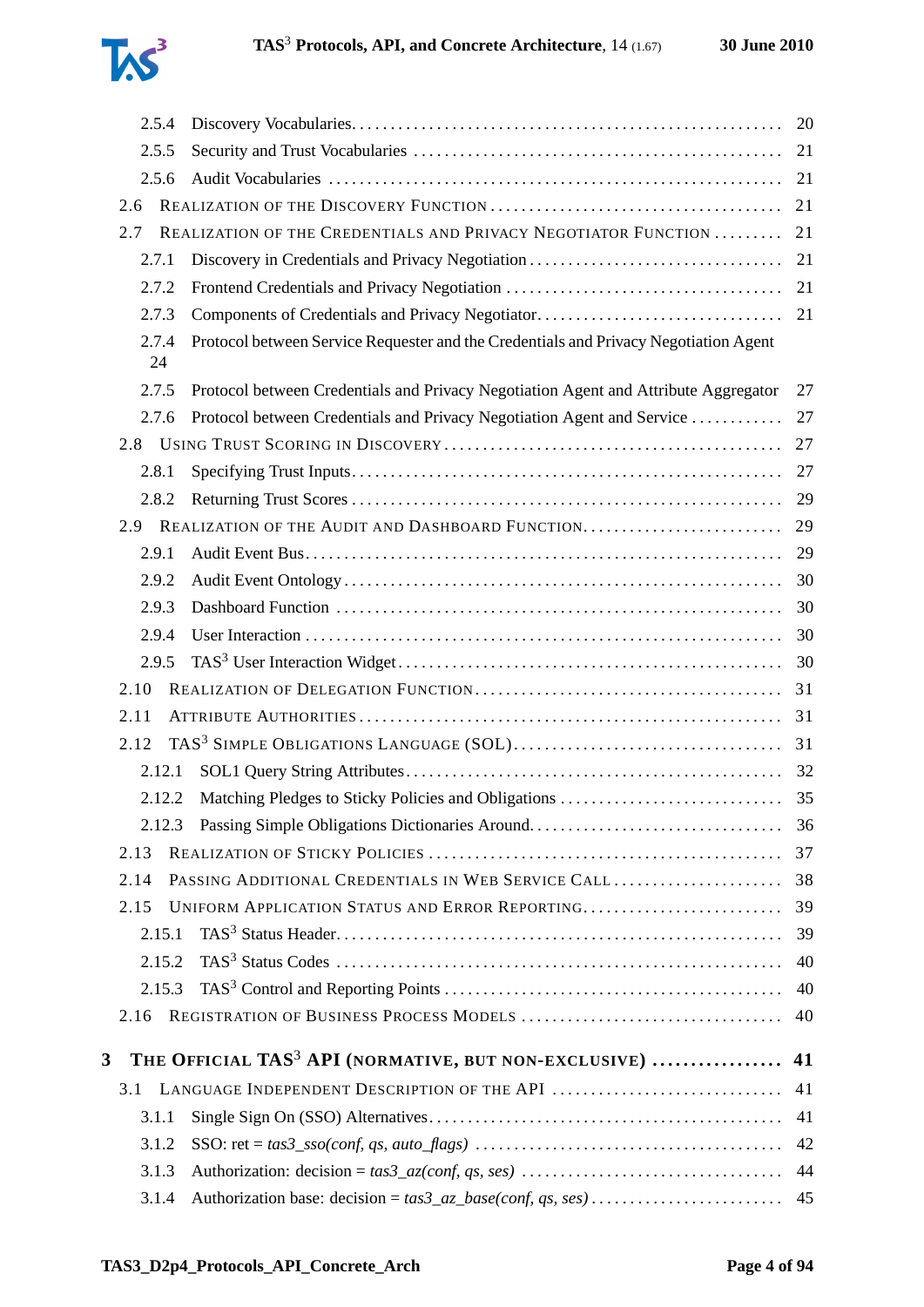

|     | 3.1.5  | Web Service Call: ret_soap = $tas3_call(cf, ses, svctype, url, di_opt, az_cred, req_soap)$ | 45 |
|-----|--------|--------------------------------------------------------------------------------------------|----|
|     | 3.1.6  | Requester out: req_decor_soap = $tas3_wsc\_prepare\_call(cf, ses, svctype, az\_cred,$      |    |
|     |        |                                                                                            | 47 |
|     | 3.1.7  | Requester in: status = $tas3_wsc\_valid\_resp(cf, ses, az\_cred, res\_decor\_soap)$        | 47 |
|     | 3.1.8  |                                                                                            | 47 |
|     | 3.1.9  | Responder out: soap = $tas3_wsp\_decorate(cf, ses, az\_cred, soap\_resp)$                  | 48 |
|     | 3.1.10 | Explicit Discovery: $epr = tas3\_get\_epr(cf, ses, src, url, di\_opt, act, n)$             | 48 |
|     | 3.1.11 |                                                                                            | 49 |
|     | 3.1.12 |                                                                                            | 49 |
|     | 3.1.13 |                                                                                            | 49 |
|     | 3.1.14 | SOAP Fault and Status Generation and Inspection                                            | 49 |
|     | 3.1.15 |                                                                                            | 50 |
| 3.2 |        |                                                                                            | 51 |
|     | 3.2.1  |                                                                                            | 51 |
|     | 3.2.2  |                                                                                            |    |
|     | 3.2.3  |                                                                                            |    |
|     | 3.2.4  |                                                                                            |    |
|     | 3.2.5  |                                                                                            |    |
|     | 3.2.6  | WSC: resp_soap = tas3.call(cf, ses, svctype, url, di_opt, az_cred, req_soap)               | 53 |
|     | 3.2.7  |                                                                                            | 53 |
|     | 3.2.8  |                                                                                            | 53 |
|     | 3.2.9  | Explicit Discovery: $epr = tas3.get\_epr(cf, ses, sve, url, di\_opt, act, n)$              | 53 |
|     | 3.2.10 |                                                                                            | 54 |
|     | 3.2.11 |                                                                                            | 54 |
|     | 3.2.12 |                                                                                            | 54 |
|     | 3.2.13 |                                                                                            | 54 |
| 3.3 |        |                                                                                            | 55 |
|     | 3.3.1  |                                                                                            | 55 |
|     | 3.3.2  |                                                                                            | 55 |
|     | 3.3.3  |                                                                                            | 55 |
|     | 3.3.4  |                                                                                            | 55 |
|     | 3.3.5  |                                                                                            | 56 |
|     | 3.3.6  | WSC: resp_soap = $tas3\_call(cf, ses, svctype, url, di\_opt, az\_cred, req\_soap)$         | 56 |
|     | 3.3.7  |                                                                                            | 57 |
|     | 3.3.8  |                                                                                            | 57 |
|     | 3.3.9  | Explicit Discovery: $epr = tas3.get\_epr(cf, ses, src, url, di\_opt, act, n)$              | 57 |
|     | 3.3.10 |                                                                                            | 57 |
|     | 3.3.11 |                                                                                            | 58 |
|     | 3.3.12 |                                                                                            | 58 |
|     | 3.3.13 |                                                                                            |    |
|     |        |                                                                                            |    |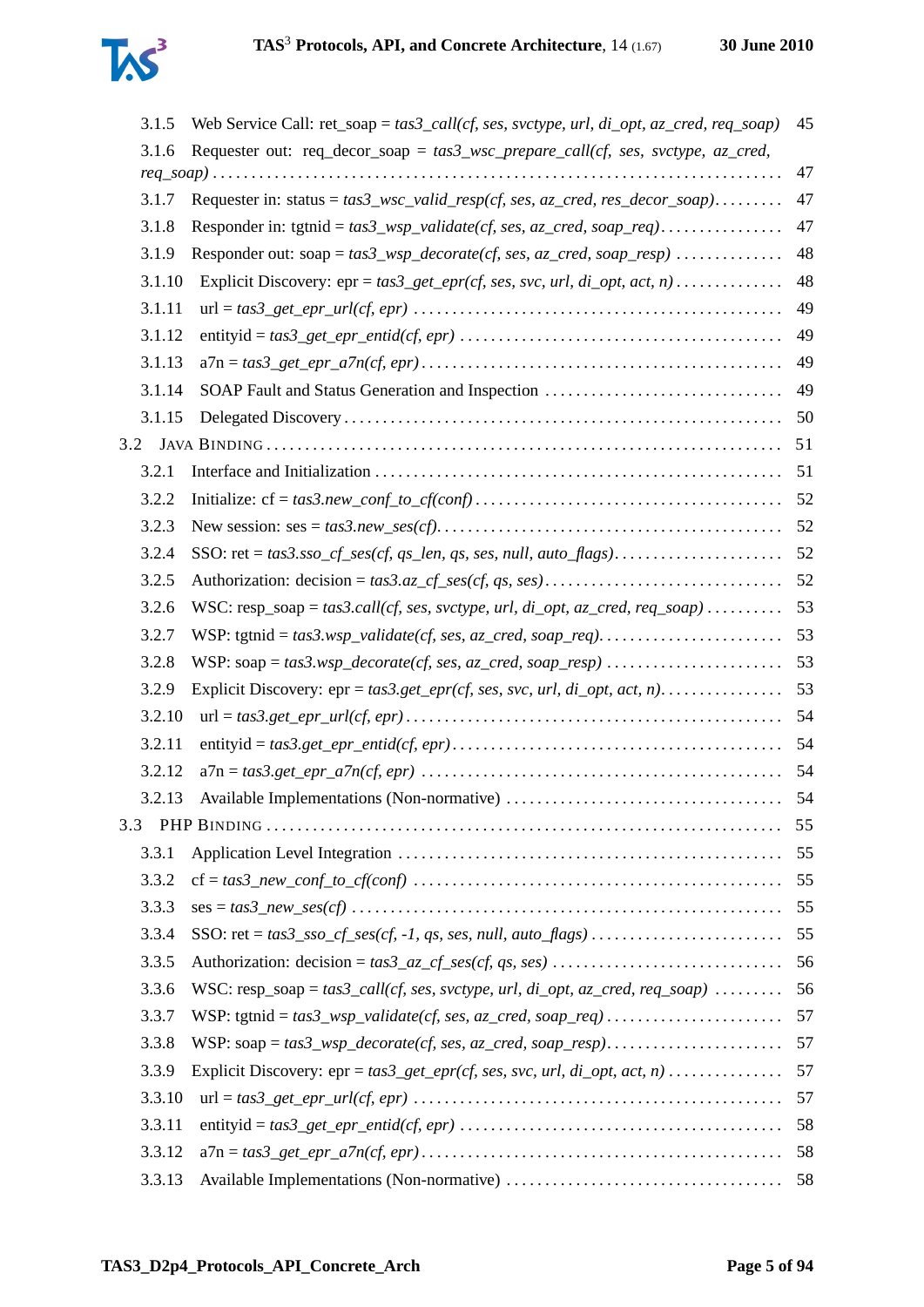

|   |        |                                                                                                     | 59  |
|---|--------|-----------------------------------------------------------------------------------------------------|-----|
|   | 3.4.1  |                                                                                                     | 59  |
|   | 3.4.2  |                                                                                                     | 59  |
|   | 3.4.3  | SSO: $ret = tas3\_sso_c f_ses(cf, qs_len, qs, ses, & res_len, auto_flags) \dots \dots \dots \dots$  | 59  |
|   | 3.4.4  |                                                                                                     | 60  |
|   | 3.4.5  | WSC: resp_soap = $tas3_call(cf, ses, svctype, url, di_opt, az_cred, req_soop)$                      | 60  |
|   | 3.4.6  | $resp\_soap = tas3\_callf(cf, ses, svctype, url, di\_opt, az\_cred, fmt, ) \dots \dots \dots \dots$ | 61  |
|   | 3.4.7  |                                                                                                     | 61  |
|   | 3.4.8  |                                                                                                     | 62  |
|   | 3.4.9  |                                                                                                     | 62  |
|   | 3.4.10 | Explicit Discovery: $epr = tas3\_get\_epr(cf, ses, src, url, di\_opt, act, n)$                      | 62  |
|   | 3.4.11 |                                                                                                     | 63  |
|   | 3.4.12 |                                                                                                     | 63  |
|   | 3.4.13 |                                                                                                     | 63  |
|   | 3.4.14 |                                                                                                     | 63  |
|   | 3.5    |                                                                                                     | 64  |
| 4 |        | DEPLOYMENT AND INTEGRATION MODELS (NON-NORMATIVE)                                                   | 65  |
|   | 4.1    | FRONTEND AND WEB SERVICES CLIENT INTEGRATION MODEL (NON-NORMATIVE)                                  | 65  |
|   |        |                                                                                                     |     |
|   |        |                                                                                                     |     |
|   | 4.1.1  |                                                                                                     | 66  |
|   | 4.1.2  | Integration Using Other Platforms, Frameworks, and Packages (Non-normative)                         | 68  |
|   | 4.2    | WEB SERVICES PROVIDER INTEGRATION MODEL (NON-NORMATIVE)                                             | 68  |
| 5 |        | RESILIENT DEPLOYMENT ARCHITECTURE (NON-NORMATIVE)                                                   | 69  |
|   | 5.1    |                                                                                                     | 70  |
|   |        |                                                                                                     |     |
| 6 |        | FEASIBILITY AND PERFORMANCE ANALYSIS (NON-NORMATIVE) 71                                             |     |
|   | 6.1    |                                                                                                     | 72  |
|   | 6.1.1  |                                                                                                     | 73  |
|   | 6.1.2  | Cost without auditing and without authorization                                                     | 73  |
|   | 6.1.3  |                                                                                                     | -74 |
|   | 6.2    | SESSION OF 3 FRONTENDS AND FIVE WEB SERVICES                                                        | 74  |
| 7 |        |                                                                                                     | 77  |
| 8 |        |                                                                                                     | 78  |
|   | 8.1    | SAML 2.0 ARTIFACT RESPONSE WITH SAML 2.0 SSO ASSERTION AND TWO BOOT-                                |     |
|   |        |                                                                                                     | 78  |
|   | 8.2    |                                                                                                     | 81  |
|   | 8.3    | ID-WSF 2.0 CALL WITH BEARER (BINARY) SEC MECH                                                       | 82  |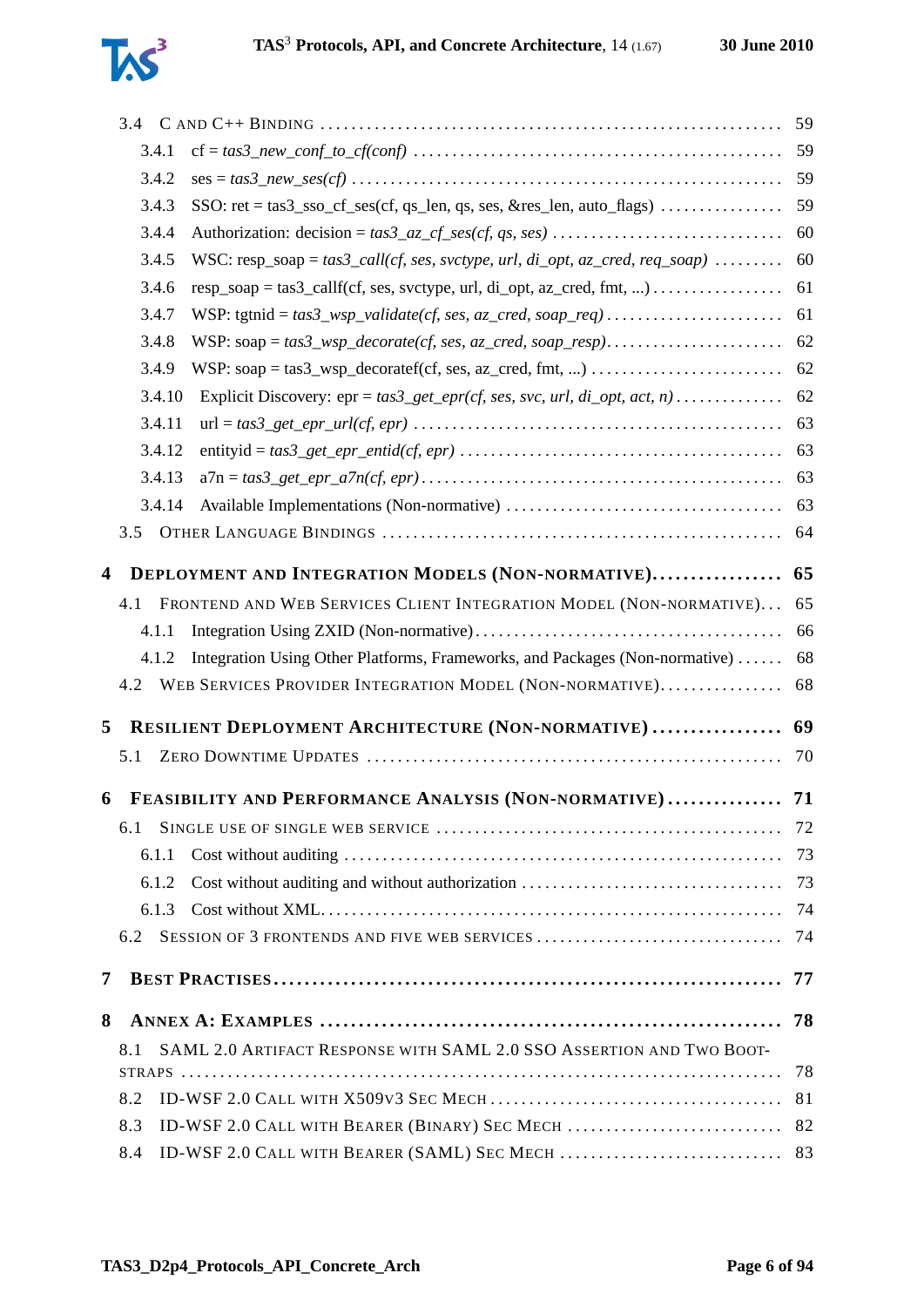| 9 |     | ANNEX B: TECHNICAL SELF ASSESSMENT QUESTIONNAIRE 86                           |     |
|---|-----|-------------------------------------------------------------------------------|-----|
|   | 9.1 |                                                                               |     |
|   | 9.2 |                                                                               |     |
|   | 9.3 |                                                                               | 88  |
|   | 9.4 |                                                                               |     |
|   | 9.5 |                                                                               | 89  |
|   |     |                                                                               |     |
|   |     | 9.5.2                                                                         |     |
|   |     | 9.5.3                                                                         |     |
|   |     | 9.5.4                                                                         |     |
|   |     | 9.6 SINGLE SIGN-ON IDENTITY PROVIDER (IDP), DISCOVERY SERVICE, DISCOVERY REG- |     |
|   |     | 9.6.1                                                                         |     |
|   |     |                                                                               | -94 |
|   |     |                                                                               |     |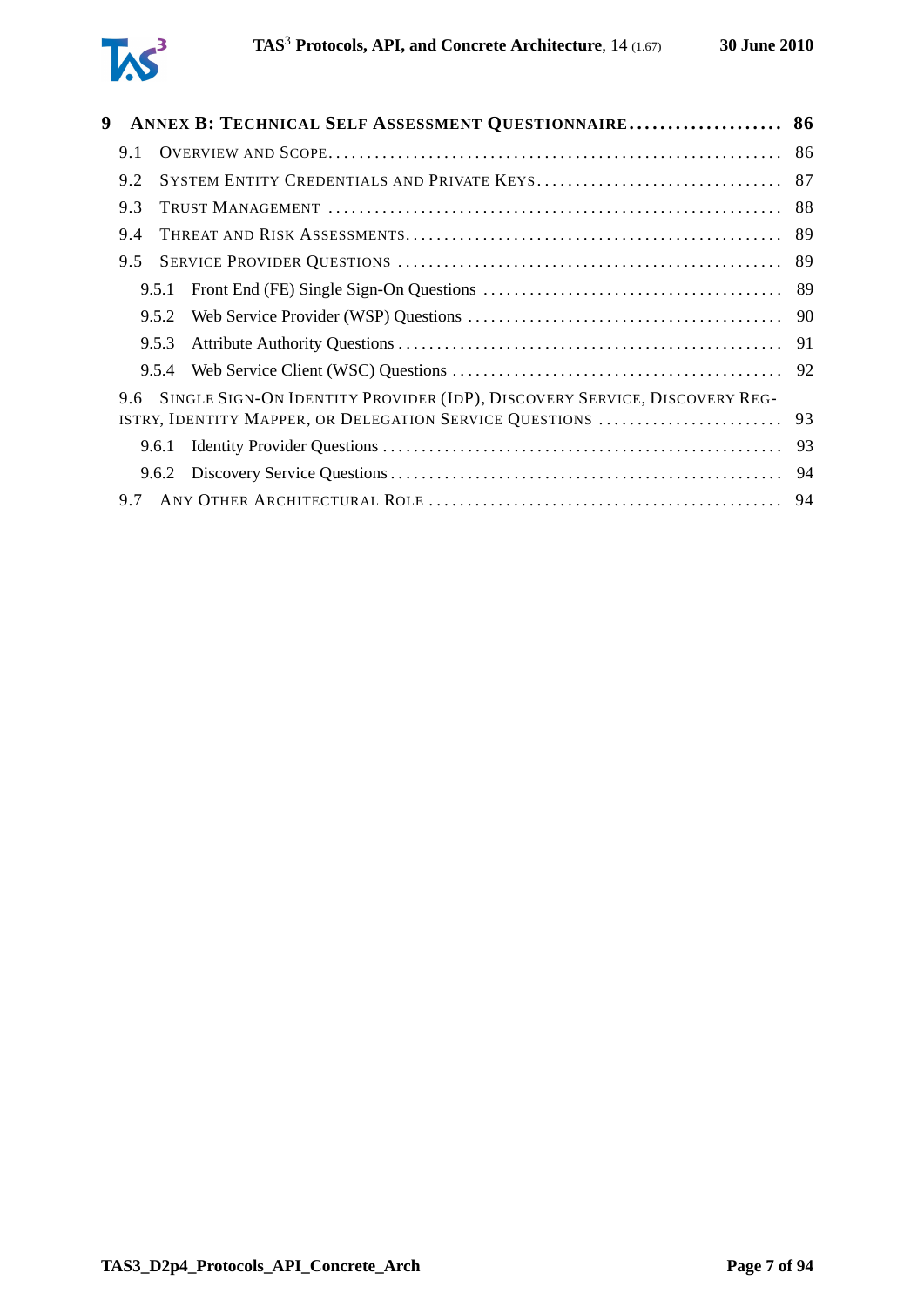

# **List of Figures**

<span id="page-7-0"></span>

|                                                                                                         | 20 |
|---------------------------------------------------------------------------------------------------------|----|
| Figure 2.3: Credentials and Privacy Negotiation and Discovery steps                                     | 22 |
| Figure 2.4: A deployment architecture for Credentials and Privacy Negotiation and Discovery             | 23 |
|                                                                                                         | 23 |
|                                                                                                         |    |
|                                                                                                         |    |
|                                                                                                         |    |
|                                                                                                         | 67 |
|                                                                                                         |    |
|                                                                                                         |    |
| Figure 5.1: Layering of resilience features for Front Channel, Back Channel, and data center Back End   | 69 |
|                                                                                                         |    |
| Figure 5.3: Resiliency implemented using software load-balancing-fail-over functionality and clustering | 70 |
| <b>Keyword List</b>                                                                                     |    |
| Architecture Protocol Implementation ADI Cocurity Trust Privacy                                         |    |

<sup>1</sup> Architecture, Protocol, Implementation, API, Security, Trust, Privacy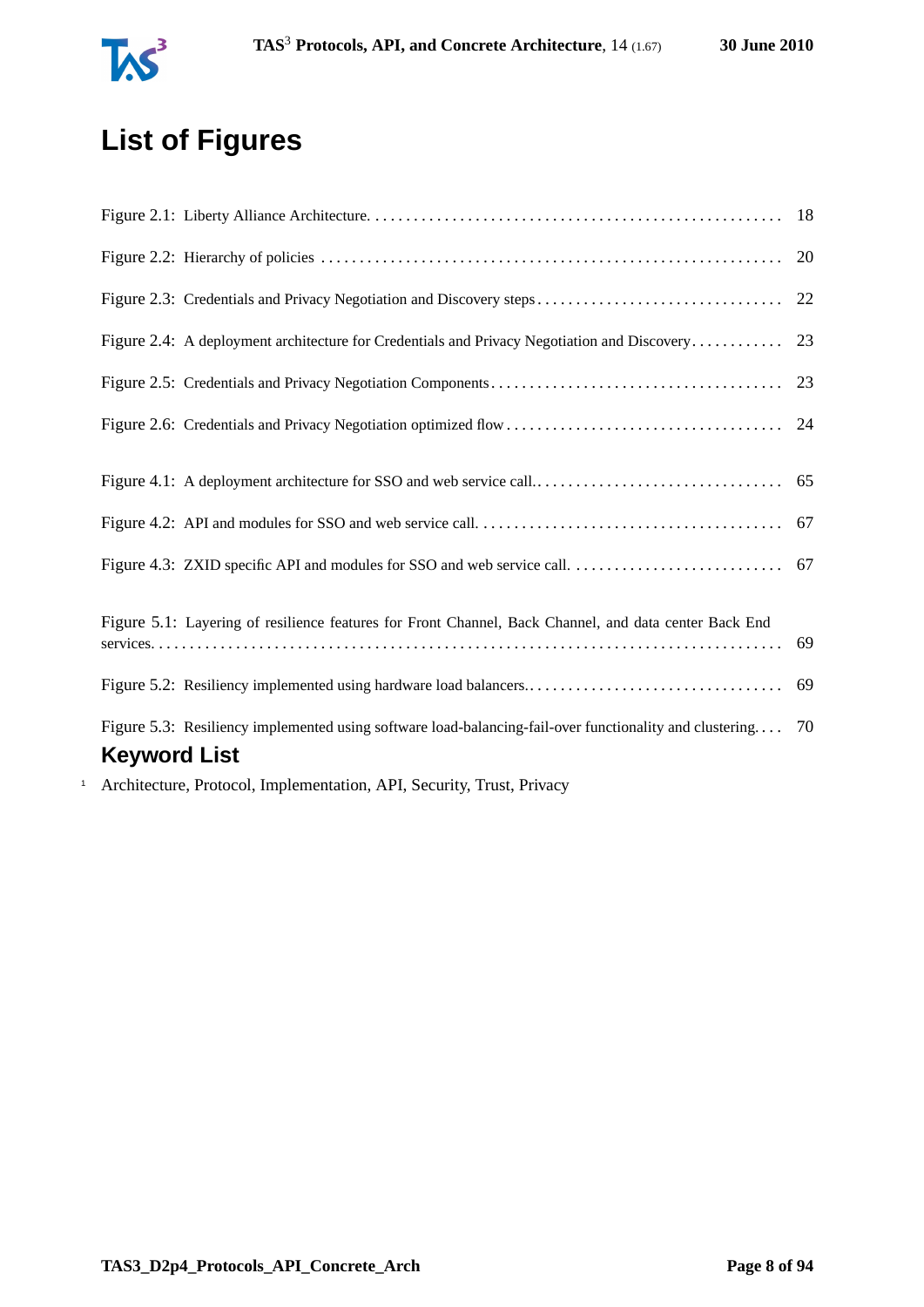

## **Protocols and Concrete Architecture Executive Summary**

This document specifies a set of protocol level interoperability profiles, usually leveraging open stan- dards, deployment scenarios, APIs, and other considerations that constitute the official way to deploy <sup>6</sup> version 1 of TAS<sup>3</sup> architecture, see [?]. The purpose of defining these specifics is to enable multiple  $\sigma$  independent implementations of TAS<sup>3</sup> to be wire protocol interoperable (and to limited extent also API <sup>8</sup> interoperable). TAS<sup>3</sup> reference implementation and reference deployment will behave essentially as de-scribed in this document.

 $10<sub>10</sub>$  The TAS<sup>3</sup> architecture is designed to be standards, protocol, data and application agnostic so that any protocol capable of implementing the flows and satisfying the service requirements can potentially be used by any application. However, to build practical systems, different components, possibly from differ- ent sources, must speak the same protocols, hence TAS<sup>3</sup> provides this profile that allows interoperability at the level of Single Sign-On, Web Service Discovery, Web Service Call, and Authorization. The standard- ized profile provides the scaffolding where plurality of trust and privacy negotiation mechanisms, policy languages, obligations and other value added features can exist.

The TAS<sup>3</sup> API is designed to allow an application programmer to understand how simple it is to "TAS<sup>3</sup> enable" his application. It is noteworthy that using the API does not require any in-depth knowledge of the underlying standards, protocols, and profiles, or indeed even of the TAS<sup>3</sup> Architecture itself. All these details are taken care of by the API implementation, supplied commercially or in open source. The  $TAS<sup>3</sup>$  Reference Implementation will be one such API implementation. The APIs will be available in all popular programming languages and platforms.

 The simplicity of the API is due to a coherent integration model that shows how the steps from SSO and <sup>24</sup> Authorization all the way to the web service calls work together and are able to pass necessary credentials and tokens "behind the scenes" by the use of session and other state information. Many design parameters that could have been handled by yet another argument to the API functions, are in fact handled by con- figuration file, with sensible default values, and automated discovery, trust negotiation, and trust network business processes.

 The split between explicit arguments, configurability, and automated processes has been guided by division of concerns between the application programmer and the systems administrator. When automatic mechanisms are used, appropriate manual control point exists elsewhere in the architecture, e.g. automated

discovery is kept in check with explicit authorization.

We provide guidance regarding possible integration and deployment scenarios and illustrate how  $TAS<sup>3</sup>$  34 Architecture can be deployed in a resilient and redundant way.

Neither this document nor the TAS<sup>3</sup> Architecture [**?**] mandate use of a particular deployment or soft-ware architecture (although the integration scenarios suggest a recommended one), implementers are free

to organize their software and deployment in other ways as long as the wire protocol compatibility is main-

 tained and all signature generation and validation steps, as well as trust determinations, and authorizations are implemented.

The Annex gives some example protocol messages.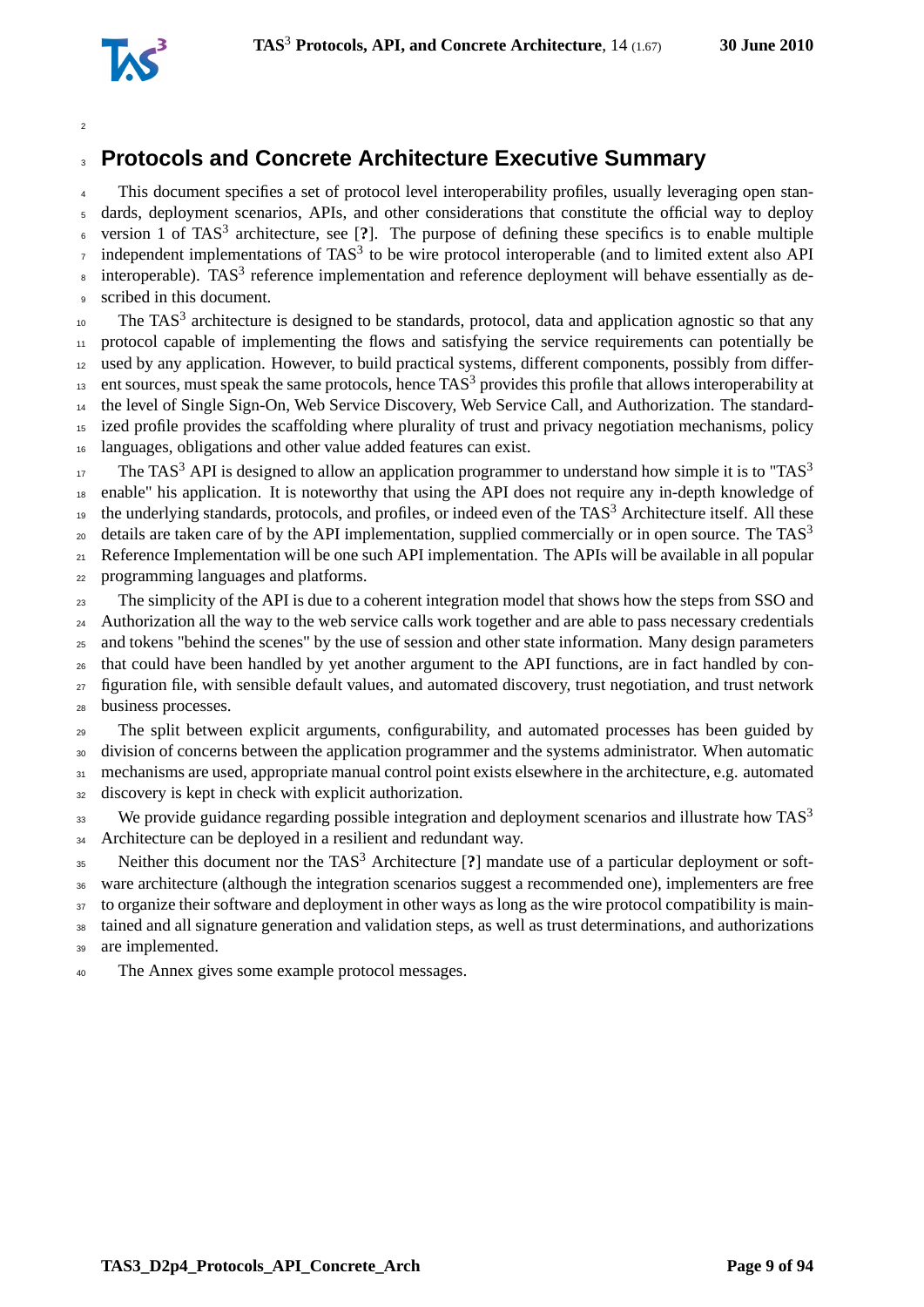

# <span id="page-9-0"></span>**1 Introduction**

 This document describes the TAS<sup>3</sup> Concrete Architecture and protocol choices in a normative and pre-<sup>44</sup> scriptive way. It also describes the official, but not exclusive,  $TAS<sup>3</sup>$  API generically and for selected pro-45 gramming language bindings. Any implementation or deployment claiming "TAS<sup>3</sup>" compliance MUST abide by this document as well as [**?**], and [**?**]. A deployment usually has to satisfy, as well, requirements of the Trust Operator's, see [**?**], Governance Agreement and certification procedures, some of which concern the software implementation and others the deployment's organizational properties. Use of TAS<sup>3</sup> 49 brand is governed by a separate  $TAS<sup>3</sup>$  Brand Agreement.

 This document uses the keywords (e.g. MUST, SHOULD) of [**?**]. All text is normative unless ex- pressly identified as non-normative. Prose and specification has precedence over examples. In general the examples should not be assumed normative unless no normative specification for the subject matter is available.

<sup>54</sup> This architecture, and related documents are copyrighted works of TAS3 Consortium, as dated. All Rights Reserved. This architecture, and related documents, are versioned and subject to change without notice. No warranty or guarantee is given. This architecture, and related specifications can be implemented on Royalty Free terms by anyone. However, no warranty regarding IPR infringement is given. For further details, please see [**?**]. <sup>59</sup>

## <span id="page-9-1"></span>**1.1 Standardized Wire Protocol Interfaces**

- $F_{61}$  TAS<sup>3</sup> emphasizes wire protocol interoperability in following key areas
- 1. Single Sign-On (SSO) and Single Logout (SLO)
- 2. Authorization request-response
- <sup>64</sup> 3. ID Mapping and Discovery
- <sup>65</sup> 4. Web service call
- 5. Audit bus reporting and audit trail querying
- <sup>67</sup> 6. Delegation
- 7. Metadata, registrations, declarations of attribute needs, declarations of attribute availability

 $\epsilon_{\text{9}}$  In some areas TAS<sup>3</sup> recognizes interoperability need, but leaves it up to the business processes, adaptive techniques, and involved parties to agree specific means. These include

- <sup>71</sup> Policy and obligations languages and vocabularies (although we suggest XACML and SOL1, see section [2.12,](#page-30-2) as one alternative, supported by the reference implementation)
- Trust and Privacy Negotiation protocol and metrics or scores (although we suggest TrustBuilder and some XACML extensions, see section **??**)
- Application ("payload") protocols and data formats
- Format of the local audit trail
- Business Process Modelling techniques and languages

 TAS<sup>3</sup> recognizes the usefulness of a consistent user experience, e.g. in Dashboard, SSO, consent, trust and privacy negotiation, policy editing, etc., but this document does not attempt to prescribe these aspects.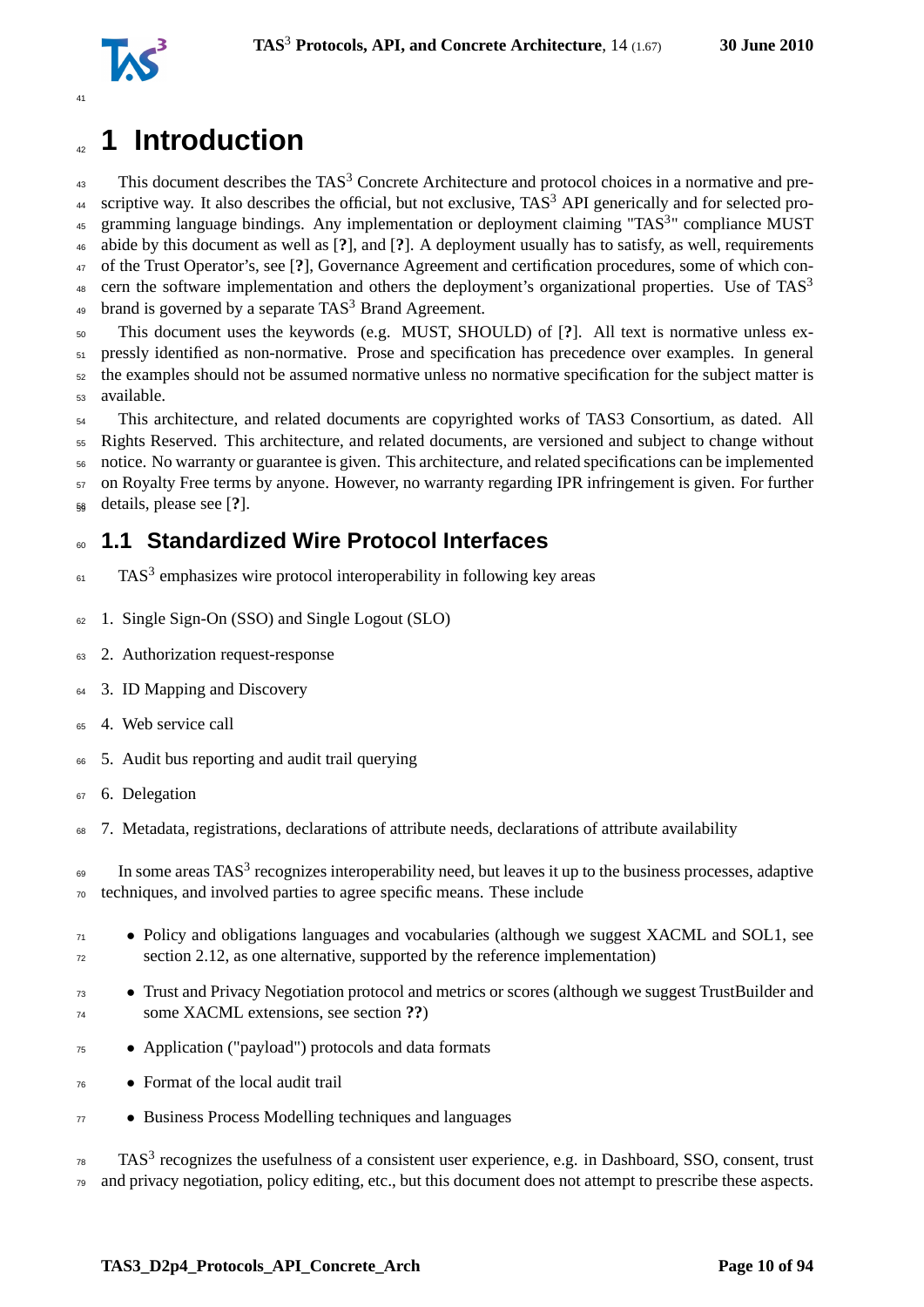

## <span id="page-10-0"></span>**1.2 Composition and Co-location of Architectural Components**

This section addresses Req. *D1.2-3.8-Separate*, *D1.2-2.24-NoPanopt*, *D1.2-6.80-Separate*.

<sup>83</sup> When implementing practical systems, it often turns out that many of the architecturally designed boxes are in fact implementable by one software module. For example, with reference to Fig-2.3 of [**?**], it is clear that a software module called "Service Requester" may exist, realizing Rq-PEP-Out, Rq-PEP-In, and Stack components all together without them being necessarily separable. Such composition does not <sup>87</sup> harm interoperability as those submodules of Service Requester were always meant to be part of the same 88 process and to communicate via function call interfaces. Indeed, the official TAS<sup>3</sup> API, see section [3,](#page-40-0) lumps all these in one function call: *tas3\_call()*. However all external interfaces from *tas3\_call()*, such as authorization, discovery, and web service call, do speak standard protocols as profiled in this document.

 It is ok for an implementation to compose, as an optimization, components that were meant to be wire protocol interfaces (see section [1.1\)](#page-9-1), e.g. reach authorization by function call interface instead of XACML, as long as the implementation makes the same interface available over-the-wire by a mere configuration 94 change (no recompile required/allowed).

 From protocol perspective *co-location* of services (having two distinct service processes running on the same server hardware, or even running as separate processes under the same web server) does not present 97 any problem, save for the complications of using nonstandard TCP/IP ports or requirement of configuring multiple IP addresses to same host.

 From risk management and excessive visibility, or fat target, perspective, see *T161-Panopticon* threat in [**?**], some services clearly should not be co-located. Division of responsibilities becomes important here and any two roles played by one system entity where they are co-located must not have a conflict of interest. In particular, the following are incompatible for co-location

- anything vs. Audit
- $104 \rightarrow$  SP vs. IdP (some exceptions apply)
- SP vs. ID Mapping and Discovery
- 106 SP vs. Delegation
- IdP vs. Authorization (some exceptions apply)
- Some services can be safely co-located, and often are:
- IdP often includes Attribute Authority, ID Mapping, Discovery, and fat client Authentication Ser- vice. Although an IdP should not pretend to be a Policy Enforcement Point, it is clear that an IdP can exert such control by refusing to issue tokens that are necessary for functioning of the rest of 112 the architecture.
- SP and PEP are natural partners, indeed different facets of the same process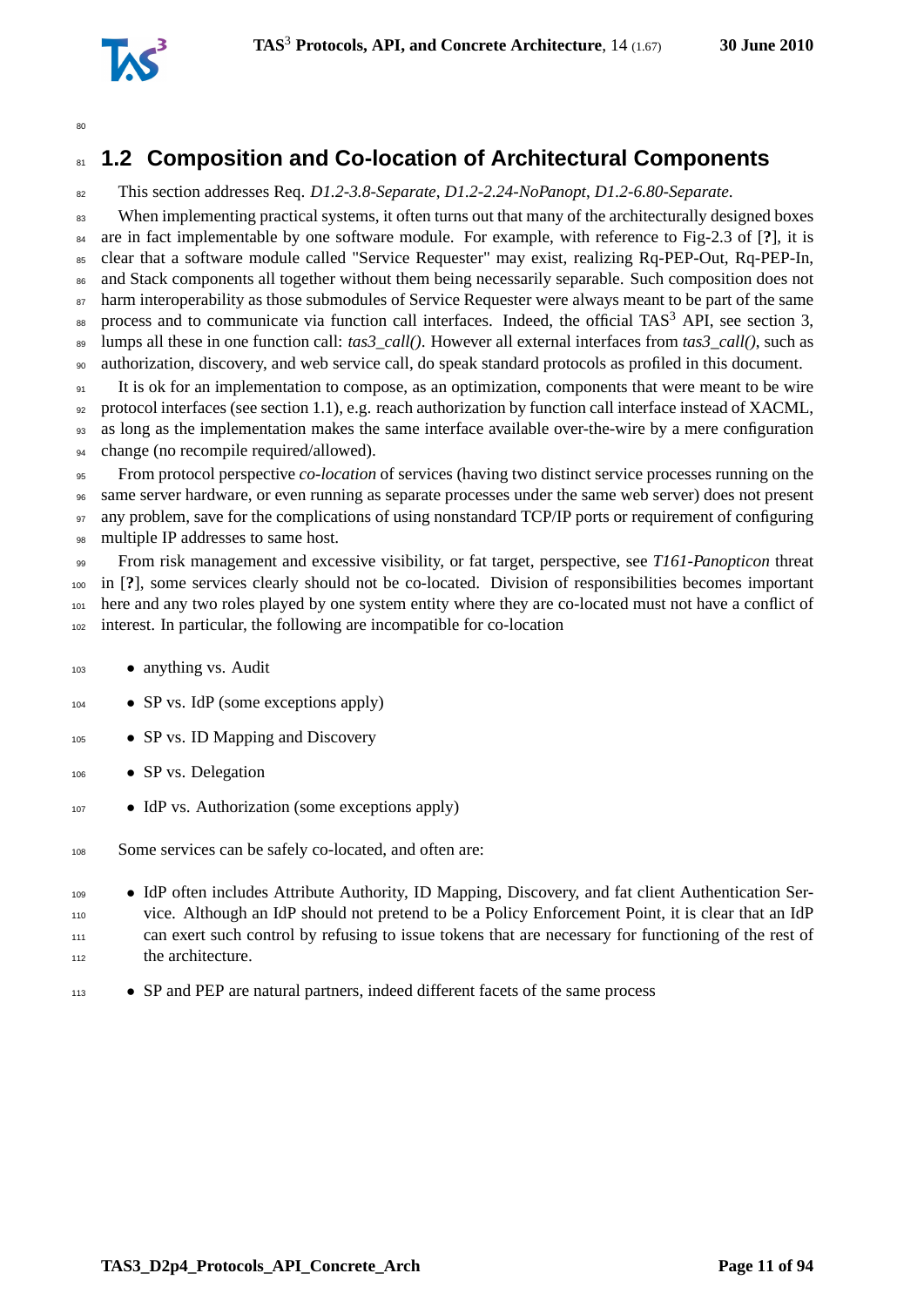

# <span id="page-11-0"></span>**2 Protocols and Profiles**

 To complement the specification of protocols here, the reader may want to consult Fig-8.18 in [**?**] for 117 an overview of the functionality available in various specifications.

- The choice of protocols has been guided by commitment to open standards as recommended in section
- 2 of [**?**]. This also serves to address Reqs. *D1.2-2.4-MultiVendor*, *D1.2-2.5-Platform*, and *D1.2-2.6-Lang*. <sup>120</sup>

## <span id="page-11-1"></span>**2.1 Signature and Encryption Considerations**

1. When applying XML Encryption [**?**], e.g. in EncryptedAssertion, EncryptedID, or EncryptedAttribute,

the nested method of key conveyance MUST be used, i.e. key is carried in EncryptedAssertion/EncryptedData/Key

- 124 The sibling method that uses EncryptedAssertion/EncryptedKey MUST NOT be used.
- 2. When applying [**?**], the InclusiveNamespaces/@PrefixList MUST NOT contain prefixes that are not defined in the XML document.
- <span id="page-11-2"></span>

## **2.2 Supported Authentication and Login Systems**

 This section addresses Reqs. *D1.2-2.18-AnCredi*, *D1.2-6.12-Sec*, *D1.2-7.3-An*, *D1.2-7.10-Target*, *D1.2-*  $130 \quad 9.3-SSO.$ 

### <span id="page-11-3"></span>**2.2.1 System Entity Authentication**

 TAS<sup>3</sup> adopts X.509v3 public key certificates as primary means of authenticating system entities. This will apply over TLS and ClientTLS connections and may also apply in digital signatures.

 For bilateral authentication Client TLS MUST be supported. HTTP Basic authentication MAY be 136 supported.

#### <span id="page-11-4"></span>**2.2.2 SAML**

Given the already broad adoption of SAML 2.0 by the eGovernment and academic commu-

nities across the world (e.g. DK, NZ, FI, etc.), this choice is effectively already made for us.

- <sup>141</sup> By choosing SAML 2.0 we enable many existing eGovernment and academic projects easily
- $_{142}$  to become TAS<sup>3</sup> compliant in future.
- 1. TAS<sup>3</sup> adopts SAML 2.0 Assertions, see [**?**], as primary and recommended token format. Alternatives
- such as SAML 1.1 or Simple Web Token (SWT) [**?**] were considered either obsolete or not yet mature.
- In future we may consider supporting SWT and X509 attribute certificates as token format. This will
- 146 become especially relevant when architecture is extended to support RESTful services approaches.
- 147 2. TAS<sup>3</sup> adopts SAML 2.0 as primary and RECOMMENDED SSO system, see [?]. (Req. *D1.2-3.10-* $JITPerm$
- 149 3. TAS<sup>3</sup> RECOMMENDS that SAML 2.0 implementations are Liberty Alliance Certified.
- 4. SAML 1.0, 1.1 [**?**], 1.2, as well as Liberty ID-FF 1.2 [**?**] MAY be supported
- 5. Redirect POST SSO profile MUST be supported by all front channel participants, see [**?**] and [**?**].
- 6. Redirect Artifact SOAP SSO profile MUST be supported in IdP and SHOULD be supported in Front End (SP), see [**?**] and [**?**].
- 7. Redirect Single Logout Profile MUST be supported, see [**?**] and [**?**].
- 8. IdP Extended Profile, see [**?**], namely IdP Proxying, MUST be supported
- 9. Other SAML profiles MAY be supported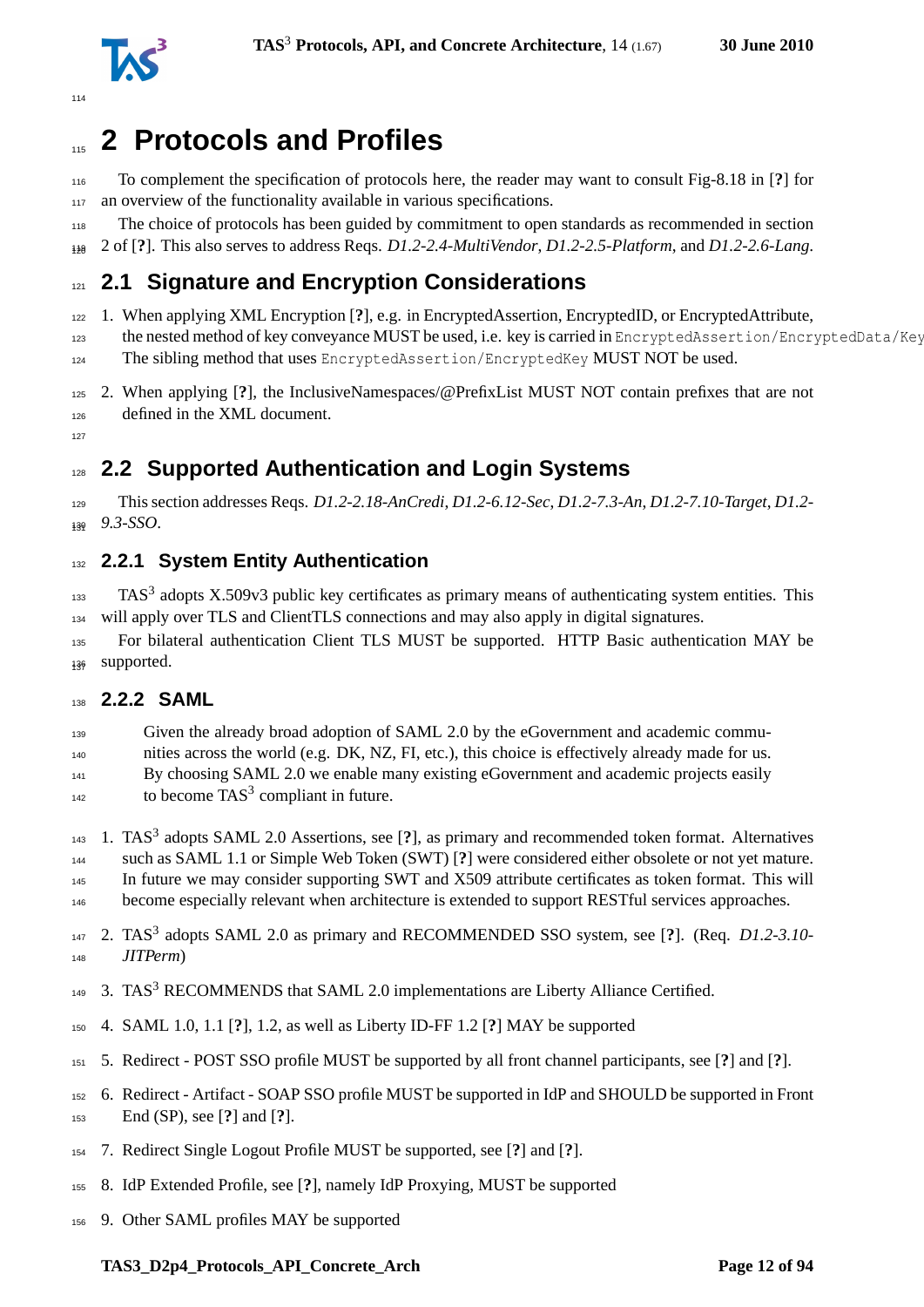

- 10. SAML metadata MUST be supported, see [**?**]
- 11. Well Known Location (WKL) method of metadata publishing MUST be supported, see [**?**] section 4.1 "Publication and Resolution via Well-Known Location", p.29, for normative description of this
- method. Support for WKL method for metadata acquisition is RECOMMENDED.
- N.B. Publishing metadata using WKL at its most basic form is as simple as placing a (hand edited) metadata file in the web root at the place referenced by the EntityID of the site. Many software packages handle this automatically and may even generate the metadata dynamically, on the fly.
- 12. In redirect binding [**?**] deflate compression MUST be used. [**?**] format MUST NOT be used.

#### **2.2.2.1 Authentication Request**

- 1. MUST use NameIDPolicy/@Format of Persistent ("urn:oasis:names:tc:SAML:2.0:nameid-format:persistent") when implementing Pull Model (Req. *D1.2-7.8-NoColl*).
- 2. MUST use NameIDPolicy/@Format of Transient ("urn:oasis:names:tc:SAML:2.0:nameid-format:transient") 171 when implementing Linking Service model.
- 3. MUST set NameIDPolicy/@SPNameQualifier
- 4. MUST set NameIDPolicy/@AllowCreate flag at all times true
- 5. SHOULD not set IsPassive flag (in some cases there may be justified reasons to do otherwise)
- 6. MUST use AssertionConsumerServiceIndex
- 7. MUST NOT use ProtocolBinding or AssertionConsumerServiceURL
- 8. Step-up authentication, using Authentication Context Class References MUST be supported.
- 9. SHOULD use AttributeConsumingServiceIndex attribute, which refers to a section of the meta-
- data, as way of selecting the attributes that are returned in the authentication response. Reader should
- be aware that new proposals for solving this issue more dynamically have been submitted to OASIS
- Security Services Technical Committee, e.g. [**?**]. It should also be noted that the returned attributes are
- always at discretion of the IdP.
- 

#### **2.2.2.2 Authentication Response**

- The authentication request will be responded with an assertion that satisfies following:
- 1. MUST contain <sa:AuthnStatement>
- 2. MUST specify the Level of Authentication as AuthnStatement/AuthnContext/AuthnContextClassRef.
- 3. MUST use the LoA profile [**?**] to return LoA to the SP.
- 4. SHOULD have AudienceRestriction/Audience element referencing the SP.
- 5. MAY contain <AttributeStatement> detailing user's attributes as relevant to SP and/or requested using AttributeConsumingServiceIndex.
- 6. SHOULD have an <AttributeStatement> containing a discovery bootstrap (attribute named "urn:liberty:disco:2006-
- 08:DiscoveryEPR" whose value is an endpoint reference) as described in [**?**] section 4 "Discovery
- Service ID-WSF EPR conveyed via a Security Token".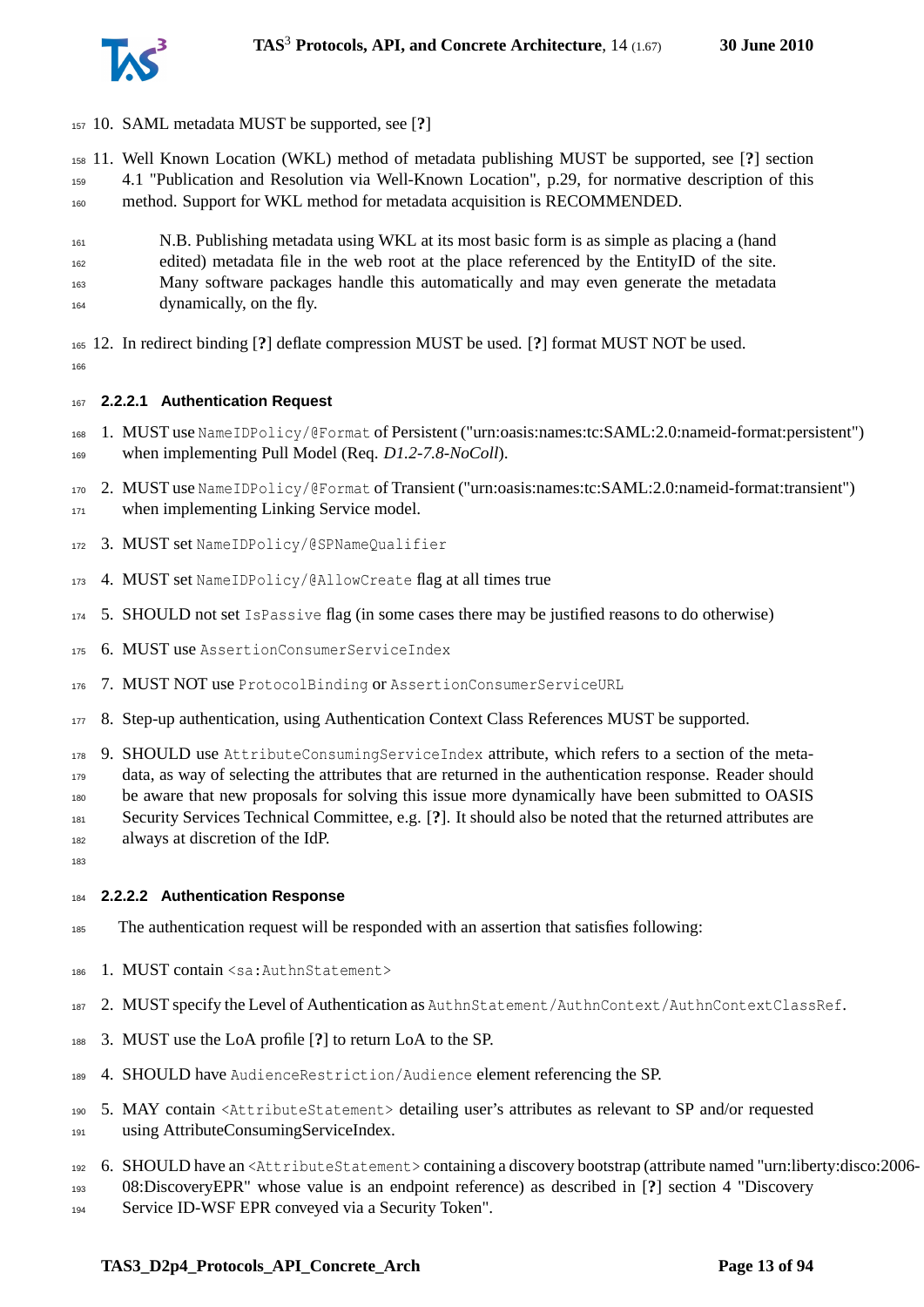

 7. MAY have additional Attribute Statements conveying other endpoint references. Rather than providing additional EPRs at SSO, using discovery is RECOMMENDED. If additional EPRs are passed, the attributes SHOULD be named "urn:liberty:disco:2006-08:DiscoveryEPR" even if they do not refer to discovery service. The SP, when seeing "urn:liberty:disco:2006-08:DiscoveryEPR" attribute MUST look at the Attribute/AttributeValue/EndpointReference/Metadata/ServiceType element to determine the type of the end point reference. The SP SHOULD consider any attribute whose value is an <a: Endpoint Reference> to be a bootstrap.

<span id="page-13-0"></span>

### **2.2.3 Proxy IdP Profile**

 $_{204}$  To adapt non-TAS<sup>3</sup> IdPs to TAS<sup>3</sup> environment, the strategy of using SAML2 Proxy IdP profile is rec-<sup>205</sup> ommended. The TAS<sup>3</sup> SP redirects the use to a TAS<sup>3</sup> enabled *proxy IdP* (aka "middle IdP"), which then  $_{206}$  offers the user a choice of actual (non-TAS<sup>3</sup>) IdP to use and plays the SAML SP role towards that IdP. When the user has been authenticated, the assertion is returned to the middle IdP, which will use infor- $_{208}$  mation in it to mint an assertion that is returned to the TAS<sup>3</sup> enabled SP. The TAS<sup>3</sup> assertion SHOULD contain the attributes of the original assertion. It MAY contain the original assertion as well, if audience restriction permits this.

 The Proxy IdP Profile can also used for facilitation of interoperation across trust networks. SPs in one trust network use the IdP in their home trust network, which then contacts the foreign IdP. This way only the home trust network's IdP needs to have trust relationship with the foreign IdP. This is much more scalable than each SP having to trust directly the foreing IdPs. See [**?**] for further discussion.

 The Proxy IdP Profile is described [**?**] section 3.4.1.5 "Proxying" (pp.54-55) and also in [**?**] section 3.3.1 IdP Proxy Feature (pp.11-12), as well as in [**?**] Step D (p.17-19) associated with "IdP Extended" and <sup>217</sup> "SP Extended" conformance modes.

#### <span id="page-13-1"></span>**2.2.4 Shibboleth**

 Shibboleth MAY be supported. Shibboleth based on SAML 2.0 is RECOMMENDED. Supporting  $_{221}$  Shibboleth enables higher education institutions to adopt TAS<sup>3</sup> with minimal reconfiguration and rein-vestment.

223 Shibboleth does not currently (2009) support Single Logout. As a condition of TAS<sup>3</sup> compliance, such support should be added (please contribute any such work to the Shibboleth open source implementation 225 so that this caveat can be deleted). However, a TAS<sup>3</sup> compliant Trust Network may waive this requirement after analysis of the impact and a pondered decision (i.e. its easier to implement it than to get lawyers to agree).

 Shibboleth does not officially support Well Known Location method of metadata publication, but any Shibboleth deployment can satisfy this requirement by simply hand crafting a metadata file and making it available on their web server at the EntityID URL.

<sup>231</sup> We have not fully validated all use cases with Shibboleth. Specific points of contention include lack of full user identification, e.g. statement that User is a student or staff member of university, without giving out a persistent pseudonym. While a valid approach that better protects the user's privacy than the use of a persistent ID, it may not be able to address all the use cases, especially in the commercial world where  $_{235}$  service providers wish to link a user's requests together.

#### <span id="page-13-2"></span>**2.2.5 eID and Other Smart Cards**

 European eID cards and other smart cards are supported as an authentication method available at SAML  $_{238}$  2.0 IdP.

#### <span id="page-13-3"></span>**2.2.6 One-Time-Password Tokens**

 One-Time-Password Tokens, such as RSA Tokens or Yubikey, are supported as an authentication meth-ods available at SAML 2.0 IdP.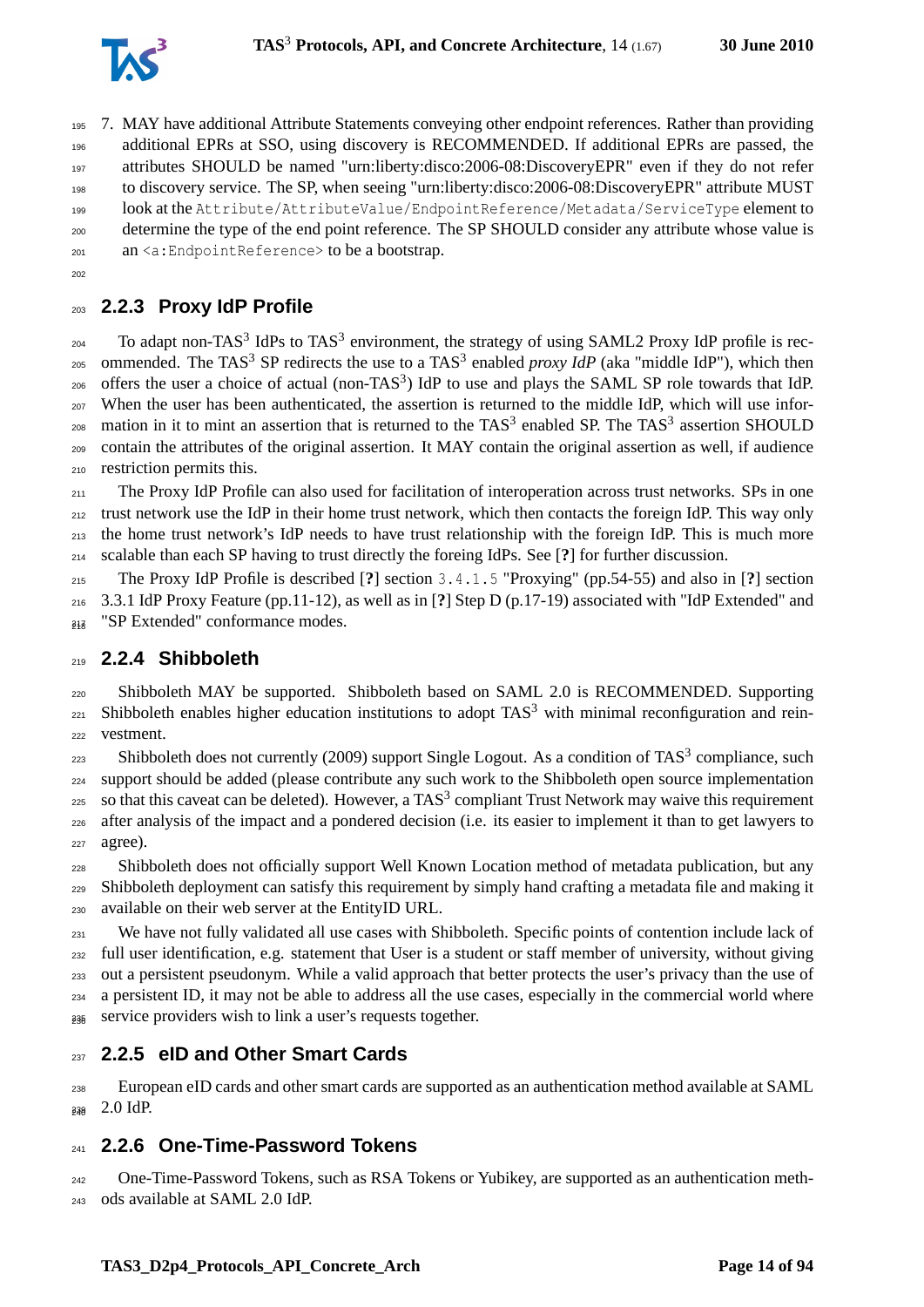

### <span id="page-14-0"></span>**2.2.7 OpenID**

 OpenID [**?**] MAY be supported. If supported, OpenID 2.0 MUST be used as earlier versions have known security flaws.

It should be noted that OpenID's globally unique identifier model does not provide privacy protection.

249 We have not validated whether it is possible to implement  $TAS^3$  architecture using OpenID. One specific

 point of uncertainty is passing the IM bootstrap token at SSO time. No native OpenID mechanism is known to exist (standardized; ad-hoc approaches are known). One suggestion, applicable to the RESTful

<span id="page-14-1"></span><sup>253</sup> binding would be to use OAUTH.

#### **2.2.8 CardSpace / InfoCard and WS-Federation**

 Card Space MAY be supported. If supported, at least SAML 2.0 token format MUST be supported.  $_{256}$  The token MUST also support passing IM / Discovery bootstrap token.

#### <span id="page-14-2"></span>**2.2.9 CA / Netegrity Siteminder Proprietary SSO**

 Siteminder MAY be supported. However, we have not validated whether it is possible to implement 260 TAS<sup>3</sup> architecture using Siteminder. Prospects do not look particularly good as the Siteminder protocol and product can not easily be configured to convey the IM bootstrap token. However, the same vendor sells a SAML2 solution, so ask for that instead.

• Not standards compliant, but by far the most relevant player on the market

<span id="page-14-3"></span>

#### **2.2.10 Citrix, Sun, and other proprietary SSO**

 $_{266}$  MAY be supported. However, we have not validated whether it is possible to implement TAS<sup>3</sup> archi-<sub>268</sub> tecture using these.

#### <span id="page-14-4"></span>**2.2.11 Web Local Login**

 We have not validated whether it is possible to implement TAS<sup>3</sup> architecture using local login approach. The local login approach has many problems, including

- Each site has separate login so more burden to the user
- Users are lazy and use same password on many sites, thus allowing the sites to impersonate (mas-querade) their users towards other sites.
- Local logins require local effort to support new better authentication methods.
- Local logins necessitate local user database maintenance
- Local logins require password resets to be handled locally

 If you must do local login, we recommend using one-time-passwords and the Authentication Service Protocol [**?**] to validate the authentication centrally using an IdP. <sup>280</sup>

#### <span id="page-14-5"></span>**2.2.12 Desktop Login**

 We have not validated whether it is possible to implement TAS<sup>3</sup> architecture using desktop login ap- proach. We recommend using one-time-passwords and the Authentication Service Protocol [**?**] to validate the authentication centrally using an IdP.

• Terminal servers: Mind-The-Box, Citrix, Windows TS, etc.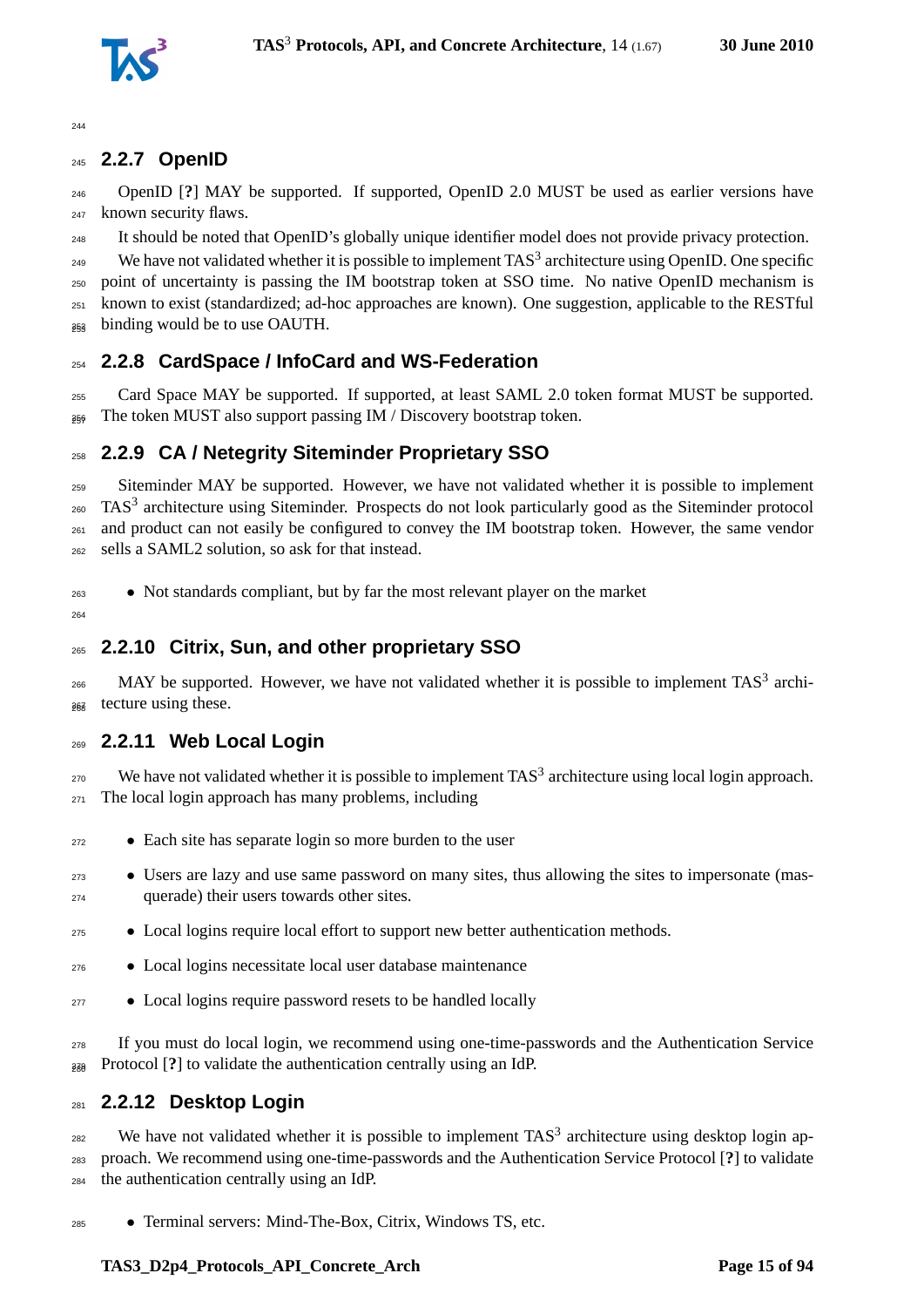

• Active Directory PDC

<sub>287</sub> A backup plan would be to capture the authentication at LDAP or Active Directory level and make the Authentication Service call from this middleware.

 The Desktop login approach suffers from similar security problems as the Fat Client Login, which see 290 below.

### <span id="page-15-0"></span>**2.2.13 Fat Client Login**

 "Fat Client" refers to any non web browser client, e.g. email reading program (as opposed to web mail) or GUI form filling application (as opposed to web GUI). Fat Client scenario often arises with embedded systems, such as medical devices that need to talk to  $TAS<sup>3</sup>$  network.

 The main security problem in Fat Client Login is that the fat client itself becomes an intermediary to the authentication process, handling sensitive credentials. Some notion of Trusted Computing Path may help to address verifying that the fat client is not compromised.

 We recommend using one-time-passwords and the Authentication Service Protocol [**?**] to validate the authentication centrally using an IdP. One-time-passwords effectively solve the intermediary problem.

 If Fat Client Login is a requirement, Liberty Advanced Client approach, see [**?**] and [**?**], SHOULD be 302 used.

#### <span id="page-15-1"></span>**2.2.14 User Not Present or Batch Operations**

TAS<sup>3</sup> specifies some approaches for doing this, see [**?**], mainly based on using advanced authorization to obtain discovery token without authenticating the User. Liberty Advanced Client approach, see [**?**] and  $_{\text{307}}$  [?], SHOULD be used.

## <span id="page-15-2"></span>**2.3 Supported Identity Web Services Systems**

310 The web services must satisfy some technical requirements

- <sup>311</sup> Messages MUST be correlated, so each response is bound to request in an auditable way
- 312 Message ID correlation
- Business Process Model and Instance IDs (or context or instance) to allow overarching correla- tion of several request-response pairs (e.g. to avoid actors who would have conflicts of interest overall that might not be identified when only working at level of individual request-response pairs)
- <sup>317</sup> PDP can receive this easy enough as an environment parameter and this is needed to support dynamic separation of duties
- Gap: business process modelling does not express this?
- Consider URL format hierarchical ID
- <sup>321</sup> Better typed, like LDAP DN format, or query string
- Requester and Responder MUST be identified (Req 10.4)
- Synchronous web service calls MUST be supported
- <sup>324</sup> Asynchronous calls SHOULD be supported where needed. Business Process Engines will handle asynchrony.
- Subscribe Notify mechanism SHOULD be supported where needed
- subscription for events will be vital to pick up errors and notify of events like break the glass
- subscribe and publish ws-eventing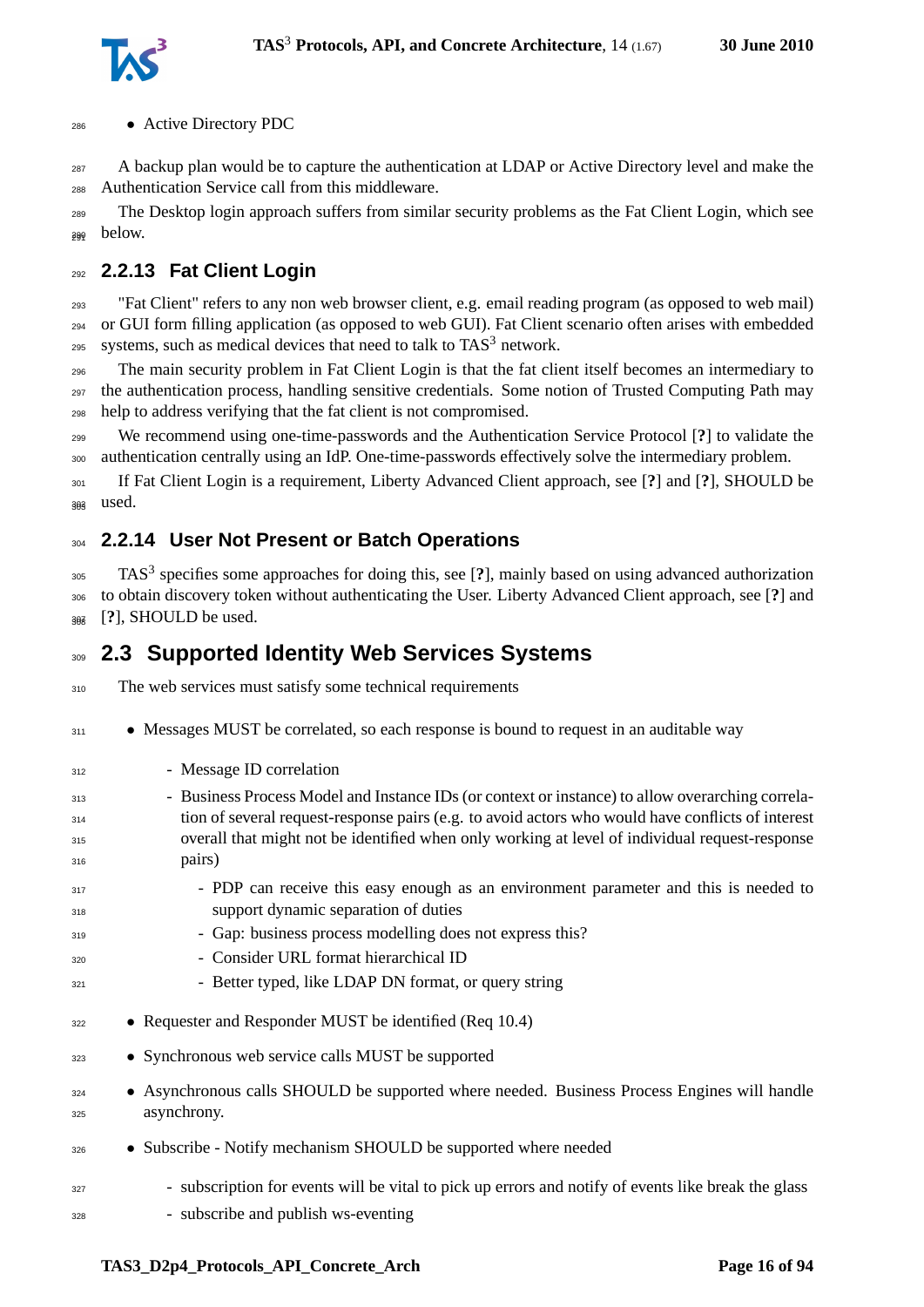

- Event bus as a subscribe and publish mechanism
- Maximum availability and use digital signature and encryption technologies, i.e. technical solutions 331 to security and trust problems.
- <span id="page-16-0"></span>

**2.3.1 Framework**

1. MUST support SOAP 1.2

 2. MUST support XML-DSIG [**?**], a.k.a. RFC3275. In future we may introduce simpler schemes like Simple Web Token [**?**]. Using TLS connection stream as an audit trail element is impractical due to volume and inability of implementations to capture it. TLS stream as audit trail may also lead to inadvertent collateral disclosure.

3. MUST support Exclusive XML Canonicalization [**?**] for purposed of [**?**].

 4. MAY support simple sign [**?**]. In future we will support Simple Web Token [**?**] which is very similar to simple sign.

 5. MUST support XML-Enc [**?**] for protection of NameIDs and attributes, including bootstraps, as well as assertions, against an active intermediary. The common case in question is a SP that is about to make a web service call. To make such call, the SP must obtain from the discovery service a token that is passed to the web service provider. XML-Enc support allows the discovery service to pass in the encrypted token the pseudonym, and potentially some sensitive attributes, to the web service provider 347 without the intermediary, SP in this case, being able to snoop on this confidential information. This 348 case can not be solved using TLS alone as TLS is point-to-point and for this case TAS<sup>3</sup> architecture necessarily specifies an active intermediary.

<span id="page-16-1"></span>

## **2.3.2 Liberty ID-WSF Profile**

- 1. MUST support ID-WSF 2.0 SOAP Binding [**?**] (this document is highly recommended reading).
- 2. MAY support ID-WSF 1.2
- 3. An implementation MUST support the following sec mechs, see [**?**]:
- "urn:liberty:security:2005-02:TLS:Bearer"
- "urn:liberty:security:2006-08:TLS:SAMLV2" (Holder-of-Key, HoK)
- A deployment MAY, as a configuration option, choose either.
- 4. MAY support following sec mechs for testing, but MUST NOT permit their use in production environ-ments:
- "urn:liberty:security:2005-02:null:Bearer"
- "urn:liberty:security:2006-08:null:SAMLV2" (Holder-of-Key, HoK)
- 5. MAY support other TLS [**?**] based sec mechs, including ClientTLS.
- 6. MUST NOT permit non-TLS sec mechs in production environments
- 7. Implementations SHOULD be Liberty Alliance certified, see [**?**].
- 8. Implementations MUST support <ProcessingContext> "urn:liberty:sb:2003-08:ProcessingContext:Simulate"
- SOAP header and implement a "dry-run" feature using it. A deployment MAY, as a configuration op-
- tion, enable this feature. Partially satisfies Reqs. *D1.2-12.13-Vfy* and *D1.2-12.16-OnlineTst*.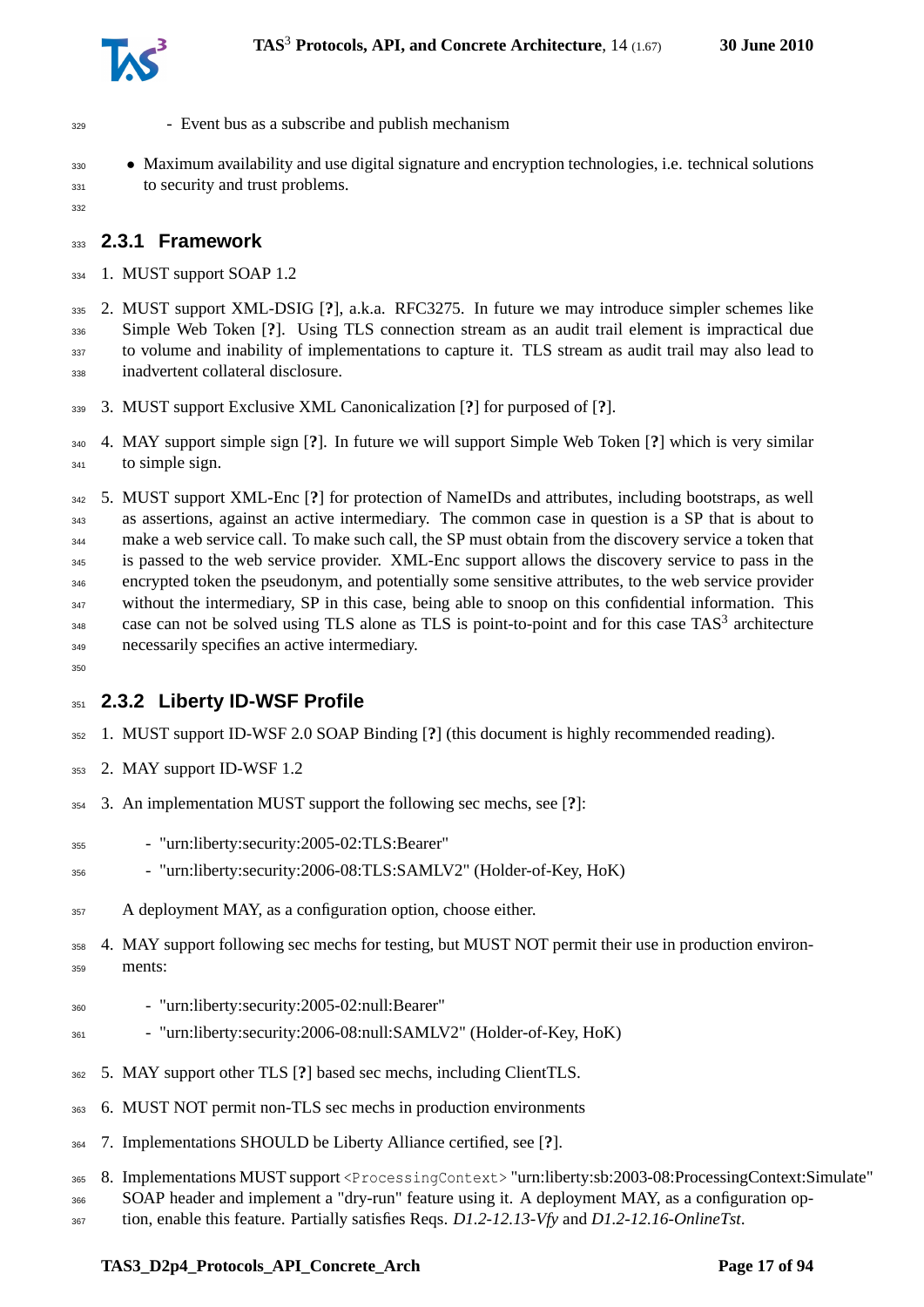

- <sup>368</sup> 9. An implementation MUST support a health check feature. We RECOMMEND that the health check <sup>369</sup> uses the "dry-run" feature mentioned in the previous item.
- 370 10. <sbf:Framework> SOAP header MUST be supplied and MUST have version XML attribute with  $371$  value "2.0"
- <sup>372</sup> 11. <wsse:Security> SOAP header MUST be supplied
- <sup>373</sup> 12. <wsu:TimeStamp> MUST be included in the <wsse:Security> SOAP header.
- $374$  13.  $\le a$ : Message ID> SOAP header MUST be included in all messages.
- <sup>375</sup> 14. <a:RelatesTo> SOAP header MUST be included in all responses, unless response is an unsolicited
- <sup>376</sup> (spontaneous, without request) response. Including <a:RelatesTo> is especially important from audit
- 377 trail perspective so that pledges in the request can be linked to the data and obligations delivered in the
- <sup>378</sup> response. This rule satisfies message correlation requirement. This rule upgrades the SHOULD of [**?**],
- <sup>379</sup> p.23, ll.818-822, to MUST.
- 380 15. <a:ReplyTo> SOAP header MUST be included in all requests and MUST have value http://www.w3.org/2005/03/a
- 381 16.  $\leq a: \text{FaultTo} > \text{SOAP}$  header MUST NOT be supplied. All faults are sent to  $\leq a: \text{ReplyTo} >$  address, i.e.
- <sup>382</sup> in the same HTTP request-response pair.
- <sup>383</sup> 17. <b:Sender> SOAP header MUST be included in each web service message. [**?**] section 5.9, pp.21-22,
- is vague about when this is needed. To simplify matters we make it always mandatory.<sup>[1](#page-17-2)</sup> 384
- <sup>385</sup> 18. Request-Response message exchange patterm MUST be supported.



<span id="page-17-1"></span>Figure 2.1: Liberty Alliance Architecture.

## <span id="page-17-0"></span><sup>387</sup> **2.3.3 Bare WS-Security Header or Simplified ID-WSF**

- <sup>388</sup> 1. SHOULD NOT use, as many important security features such as message correlation, replay detection,
- <sup>389</sup> and identification of endpoints are not supported by this mechanism.
- <sup>390</sup> 2. Document resultant limitations if not implementing full ID-WSF.

<span id="page-17-2"></span><sup>&</sup>lt;sup>1</sup>If HoK sec mech is used, the sender can generally be inferred even without this header and some implementations of ID-WSF 2.0 actually do this. However, this has caused interoperability problems, hence TAS3 tightens the rule.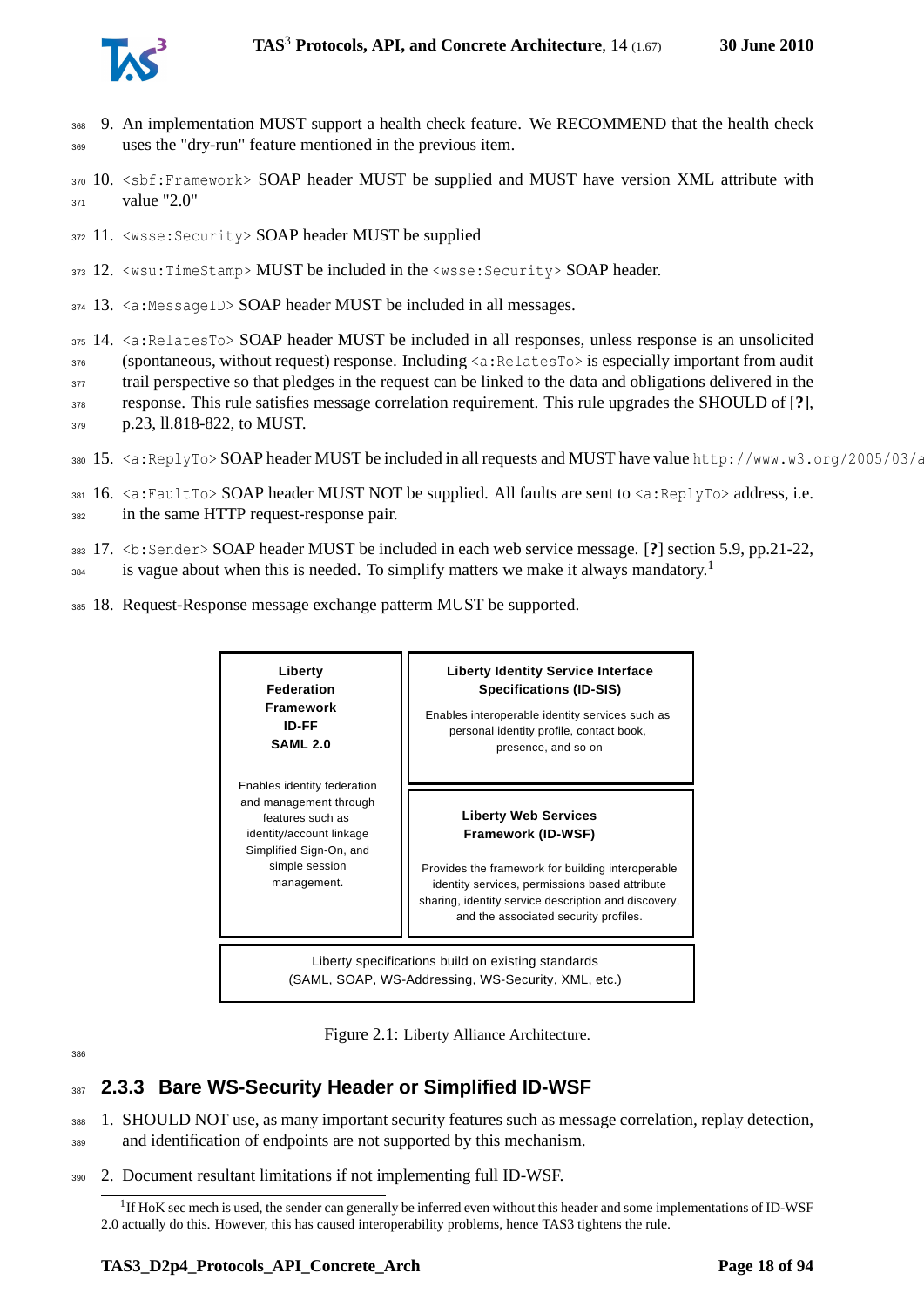

<span id="page-18-0"></span>39<sup>1</sup>

#### **2.3.4 WS-Trust**

 • MAY support [**?**] in general, but MUST support if deploying the particular case of accessing external Credential Validation Service, per [**?**]

 We have not validated whether it is possible to implement TAS<sup>3</sup> architecture using WS-Trust. Clearly WS-Trust can be used as a token exchange protocol, but for this to be interoperable heavy profiling is 397 needed. Users and advocates of WS-Trust should undertake to write such profile.

#### <span id="page-18-1"></span>**2.3.5 RESTful Approach**

 MAY support. We RECOMMEND support on basis of OAuth [**?**] and OAuth WRAP [**?**], but implementers should take in account security advisories published on oauth.net web site. OAuth WRAP is still immature as of this writing (Nov. 2009) and can not be recommended for production use.

We have not validated whether it is possible to implement TAS<sup>3</sup> architecture using RESTful approach.

 RESTful enablement is nice to have, but should not compromise elegance of the SOAP solution and may be less capable (i.e. it is enough that the RESTful approach solves front channel use cases). RESTful approach may support more economical token formats such as Simple Web Token (SWT) [**?**].

 $_{408}$  TAS<sup>3</sup> project plans to address RESTful binding in future work during 2010.

### <span id="page-18-2"></span>**2.3.6 Message Bus Approach**

 We see deploying TAS<sup>3</sup> services on message bus architecture as feasible. This will be investigated in a future iteration of this deliverable. <sup>412</sup>

## <span id="page-18-3"></span>**2.4 Authorization Systems**

- This section addresses Reqs. *D1.2-2.19-AzCredi* and *D1.2-2.20-Az*.
- <span id="page-18-4"></span>Authorization systems are extensively covered in [**?**]. <sup>416</sup>

#### **2.4.1 Authorization Queries**

- 1. MUST support XACML 2.0 [**?**] request-response contexts for authorization queries
- 2. MAY support other versions of XACML
- 3. MAY support XACML policy language
- 4. MUST support XACML SAML Authorization Query extension [**?**] in order to allow policies to be dynamically passed to the PDP

423 All communication between the PEP and PDP will be using SOAP based XACML SAML profile. This profile is mostly independent of rules language. Thus the PERMIS and trust and reputation language specificity will be mostly contained within the PDPs themselves. The only exception is the obligation vocabulary which must be understood by the distributed Obligations Services and therefore needs to be  $\frac{427}{427}$  standardised. This is a major effort that has already been started in the TAS<sup>3</sup> project. On the other hand, the sticky policies, which will be passed over the wire in the protocol exchange, will be engineered such that they transparently pass from the data store to the appropriate field of the XACML request without the  $_{439}$  PEP proper really having to understand them.

#### <span id="page-18-5"></span>**2.4.2 Policy Languages**

- TAS<sup>3</sup> does not mandate any specific policy language. However, consider following possibilities:
- 1. PDP SHOULD support XACML 2.0 policy language [**?**]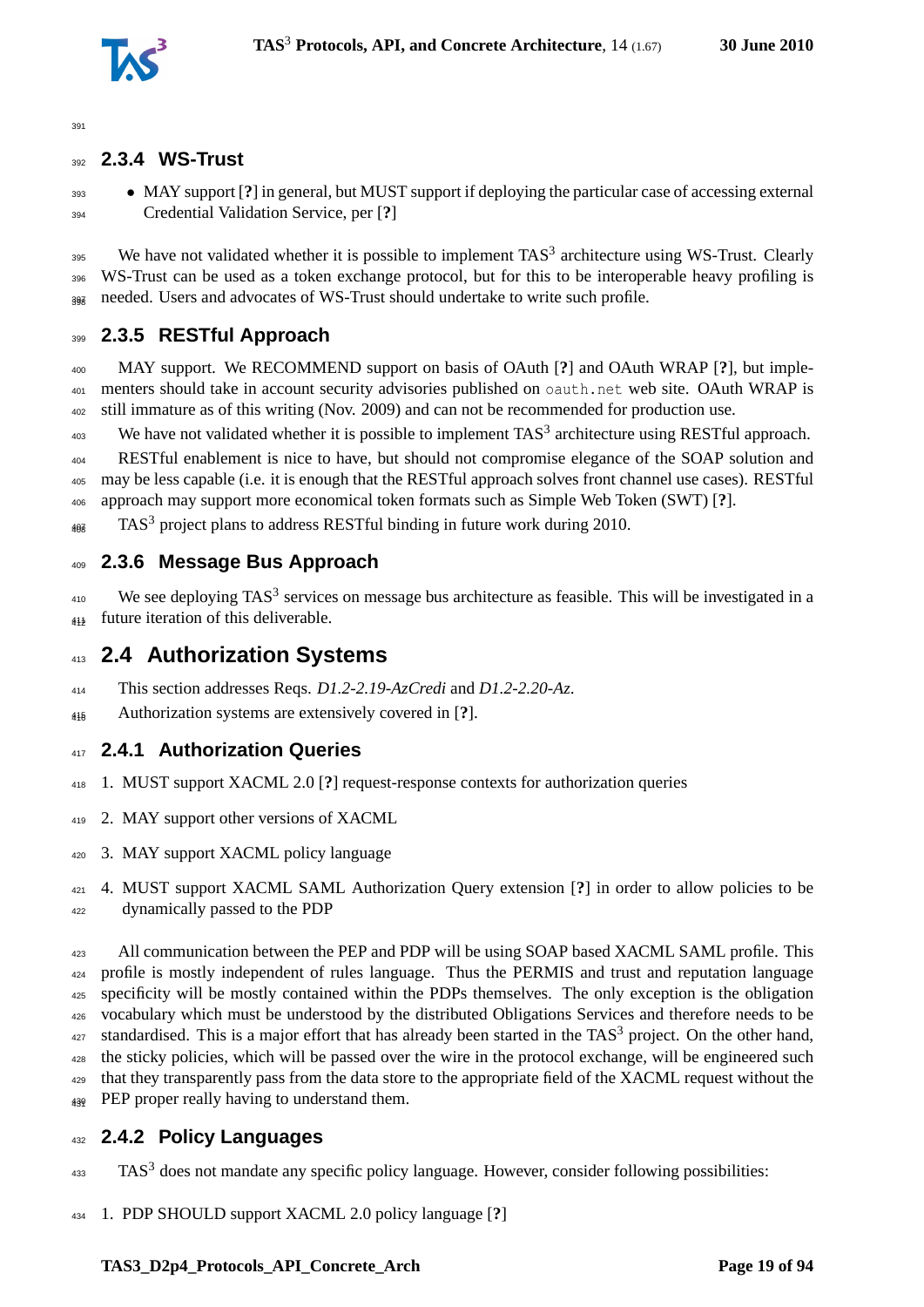

- 2. PDP MAY support PERMIS 5.0 policy language
- 3. PDP MAY support P3P policy language
- 4. PDP MAY support PrimeLife privacy policies
- 5. PEP, PDP, and Obligations Service MAY support SOL1, see section [2.12,](#page-30-2) for obligations
- 6. CVS MAY support PERMIS Policy CVS Schema (cf. [**?**] Appendix 2)



<span id="page-19-5"></span>Figure 2.2: Hierarchy of policies

## <span id="page-19-0"></span>**2.5 Trust and Security Vocabularies**

<span id="page-19-1"></span> $_{448}$  Usage of ontologies in TAS<sup>3</sup> is thoroughly addressed in [?], which will map some of these vocabularies.

#### **2.5.1 Levels of Authentication (LoA)**

TAS<sup>3</sup> recommends the use of the NIST 4 levels of assurance as described in [**?**] and profiled in [**?**].

 TAS<sup>3</sup> is working on determining whether and how to support LoA schemes of various European coun-tries. <sup>448</sup>

#### <span id="page-19-2"></span>**2.5.2 Vocabularies for Authorization**

- Some work has been done in RADIUS [**?**] and Diameter [**?**].
- [**?**] is mainly about authentication, but authorization is also touched.
- <span id="page-19-3"></span><sub>453</sub> This section will be expanded in a future version of this document.

#### **2.5.3 Vocabularies for Basic Attributes (PII)**

- Use of following vocabularies of PII is RECOMMENDED:
- LDAP inetOrgPerson [**?**]
- Liberty Personal Profile specification [**?**]
- X.500 standards, such as [**?**] and [**?**]. See also [**?**].
- <span id="page-19-4"></span><sub>459</sub> This section will be expanded in a future version of this document.

#### **2.5.4 Discovery Vocabularies**

Main vocabulary for discovery is the Service Type taxonomy described in [**?**]. This taxonomy is com-

 plemented by discovery options that further describe the service. This vocabulary SHOULD be used when applicable.

 Each Liberty service specifies its own Service Type value as well as a number discovery options. For example, see [**?**], [**?**], or [**?**].

This section will be expanded in a future version of this document.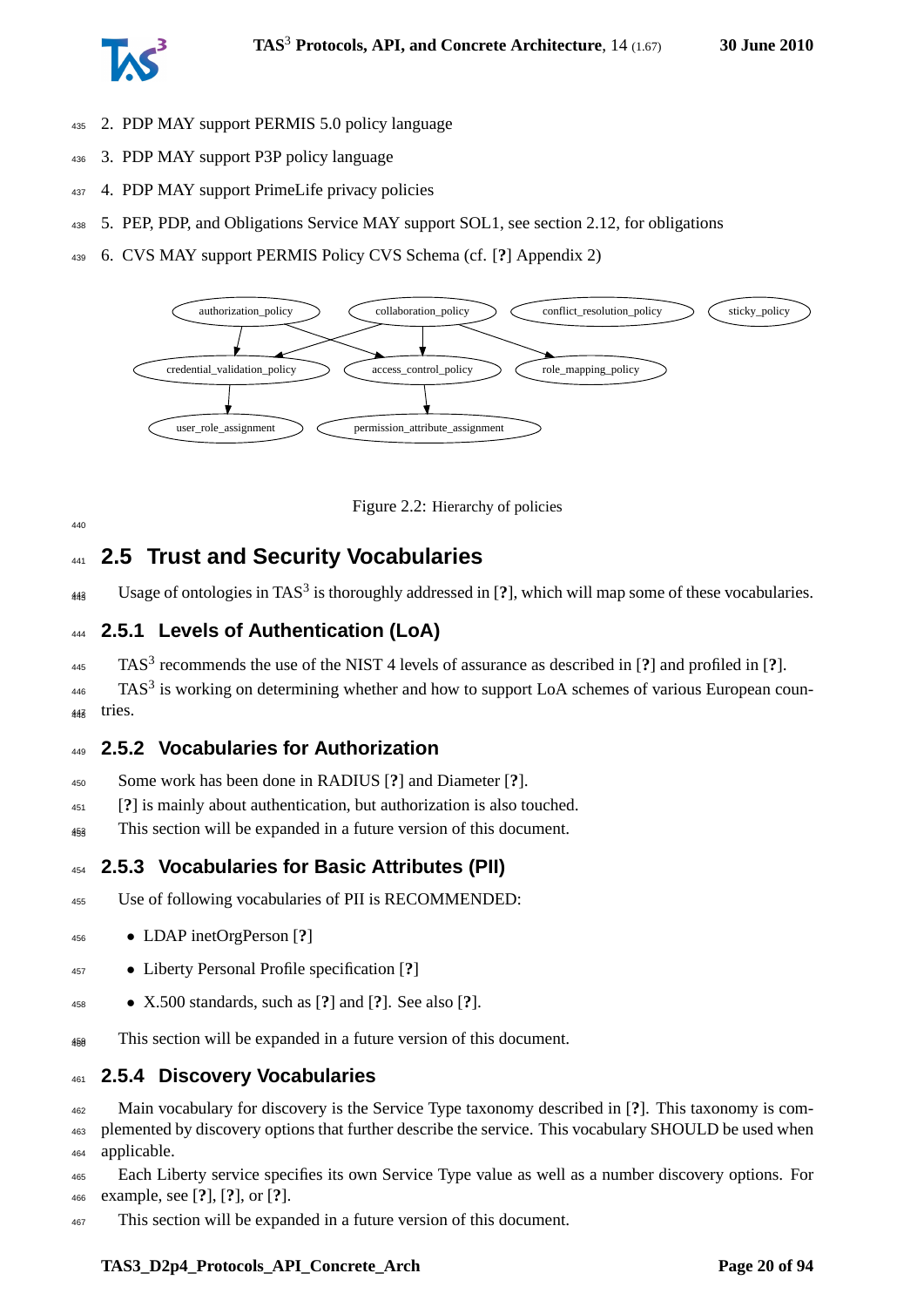

### <span id="page-20-0"></span>**2.5.5 Security and Trust Vocabularies**

- See [**?**] and [**?**] for a vocabulary of security mechanisms that MUST be used when applicable.
- <sup>474</sup> This section will be expanded in a future version of this document.

#### <span id="page-20-1"></span>**2.5.6 Audit Vocabularies**

Audit events from RADIUS [**?**] and Diameter [**?**] are RECOMMENDED for use where applicable.

 This section will be expanded in a future version of this document. As audit is active research topic, we benefit from the research during the TAS<sup>3</sup> project to specify this section in detail in the final version of

- thie document.
- **Specific Use of XDAS Fields** <sup>480</sup> **Specific Use of XDAS Event Numbers (really event codes)**

## <span id="page-20-2"></span>**2.6 Realization of the Discovery Function**

• MUST support Liberty ID-WSF 2.0 Discovery Service specification [**?**]

#### • MAY support [**?**]

 • MAY support UDDI, however this may require significant extensions to UDDI. Such extensions would need to be profiled.

 See [**?**], section 5.4 "The Overview-Model", fig 18, for a view of the interaction between service reg- istration and service discovery. Unfortunately the referred document fails to recognize the need for per- identity service registrations, unless the oblique reference, where no difference is made between service  $_{488}$  requester entity and the data subject, in section 5.4.4 "Service Discovery", counts.

## <span id="page-20-3"></span>**2.7 Realization of the Credentials and Privacy Negotiator Function**

 Credentials and Policy Negotiation generally takes authentication and identification of all parties for granted, but then computes a trust score which typically governs the access control decisions. <sup>494</sup>

#### <span id="page-20-4"></span>**2.7.1 Discovery in Credentials and Privacy Negotiation**

 In this model both "Credentials and Privacy Negotiator" and "ID Mapper" are implemented as parts of 498 Discovery Service.

#### <span id="page-20-5"></span>**2.7.2 Frontend Credentials and Privacy Negotiation**

<span id="page-20-6"></span> $_{509}$  In future work we will address user giving input to Credentials and Privacy Negotiation.

#### **2.7.3 Components of Credentials and Privacy Negotiator**

- 1. Service Requestor (SR) discovers the location of the User's Credentials and Privacy Negotiator Agent (U-CPNA) and a candidate list of Web Service Providers (WSPs).
- 2. SR passes the candidate list to the U-CPNA.
- 3. U-CPNA discovers the location of user's attribute aggregator.
- 4. U-CPNA obtains a token with user's pseudonym at the Attribute Aggregator.
- 5. U-CPNA obtains necessary credentials for the user from the Attribute Aggregator. Attribute Aggre-
- gator, in turn may contact Attribute Authorities to obtain the credentials. Each such contact involves
- its own web service call, with discovery, IDMap, and actual web service calls, each with appropriate
- authorization steps. This complexity is not shown in the diagram.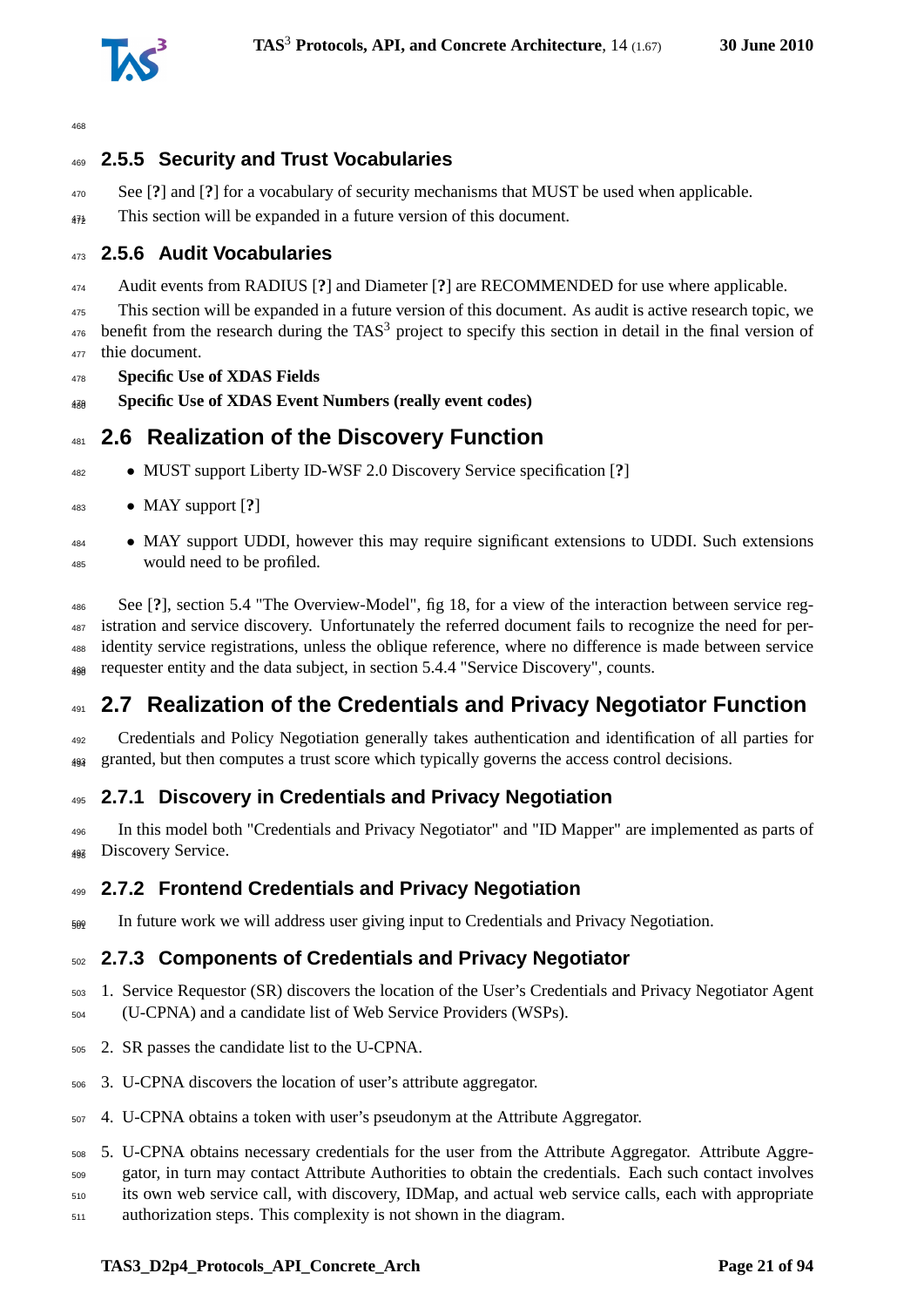



<span id="page-21-0"></span>Figure 2.3: Credentials and Privacy Negotiation and Discovery steps

- <sup>512</sup> 6. U-CPNA engages in credentials and privacy negotiation with the WSP's Credentials and Privacy Ne-<sup>513</sup> gotiation service.
- <sup>514</sup> 7. Once U-CPNA returns the chosen WSP, the SR obtains a token for calling the WSP.
- <sup>515</sup> 8. Finally the actual web service call is realized (with appropriate authorization steps, not shown in the <sup>516</sup> diagram).

<sup>517</sup> Some variants and optimizations to this basic flow are possible. One obvious variant is to merge the <sup>518</sup> calls to Discovery Registry and IDMapper. Liberty Alliance Discovery Service [**?**] effectively uses this <sup>519</sup> optimization.

 Another, perhaps more significant, optimization is to integrate the credentials and privacy negotiation under the Discovery Service. In this scenario, the U-CPNA is called from the midst of the discovery process. This reduces steps and may allow the discovery process to use criteria from the credentials and privacy negotiation.

- <sup>524</sup> **1** Service Requestor (SR) discovers Web Service Provider (WSP).
- <sup>525</sup> **2** Discovery passes the candidate list to the U-CPNA. Discovery can also pass the End Point Reference <sup>526</sup> (EPR), which includes a token with pseudonym for the call, to the Attribute Aggregator.
- <sup>527</sup> **5** U-CPNA obtains necessary credentials for the user from the Attribute Aggregator in same way as in <sup>528</sup> unoptimized case.
- <sup>529</sup> **6** U-CPNA engages in credentials and privacy negotiation with the WSP's Credentials and Privacy Nego-<sup>530</sup> tiation service.

#### **TAS3\_D2p4\_Protocols\_API\_Concrete\_Arch Page 22 of [94](#page-93-0)**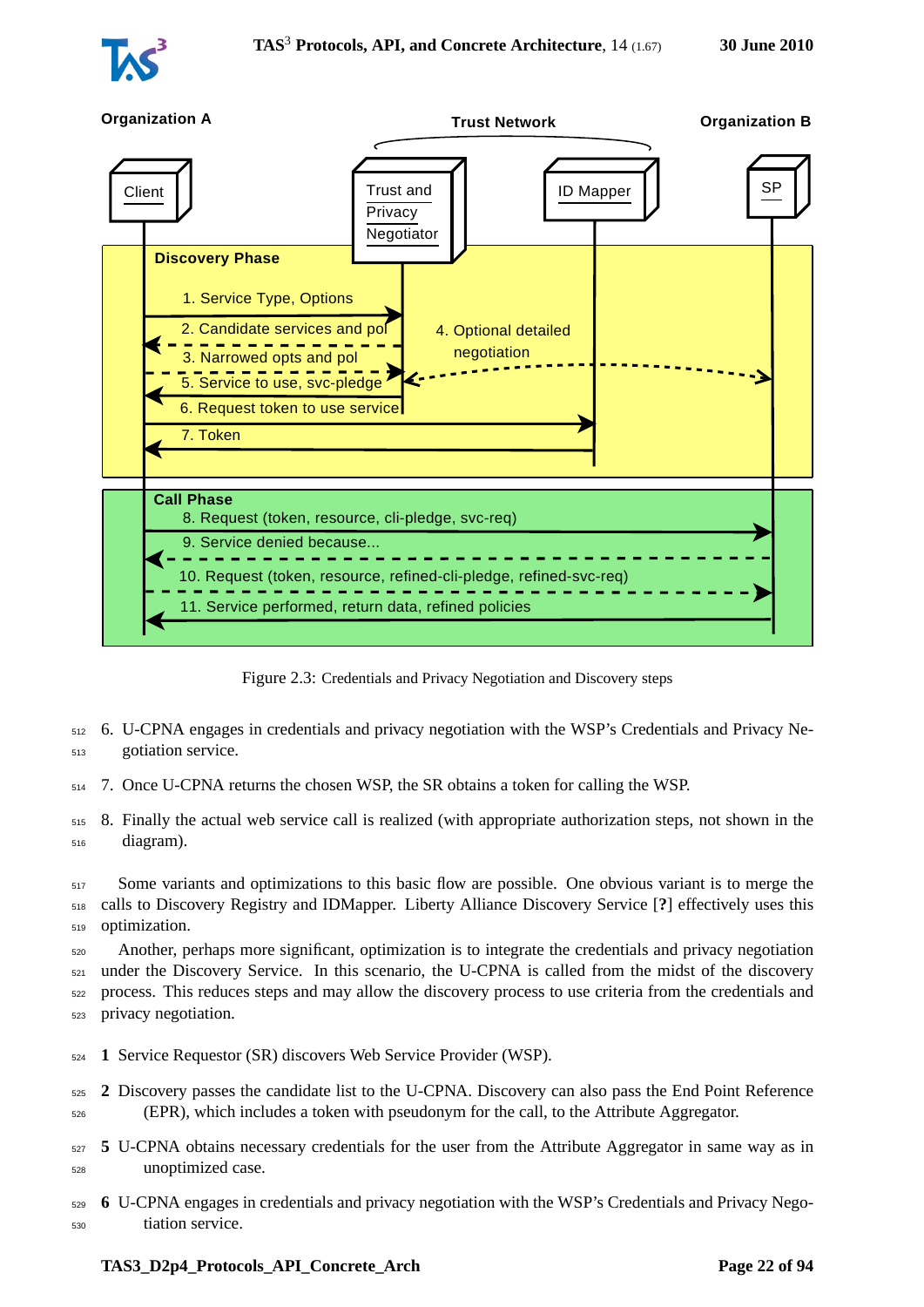



<span id="page-22-0"></span>Figure 2.4: A deployment architecture for Credentials and Privacy Negotiation and Discovery



<span id="page-22-1"></span>Figure 2.5: Credentials and Privacy Negotiation Components

<sup>531</sup> **8** The discovery service returns to SR the EPR of the WSP. Finally the actual web service call is realized.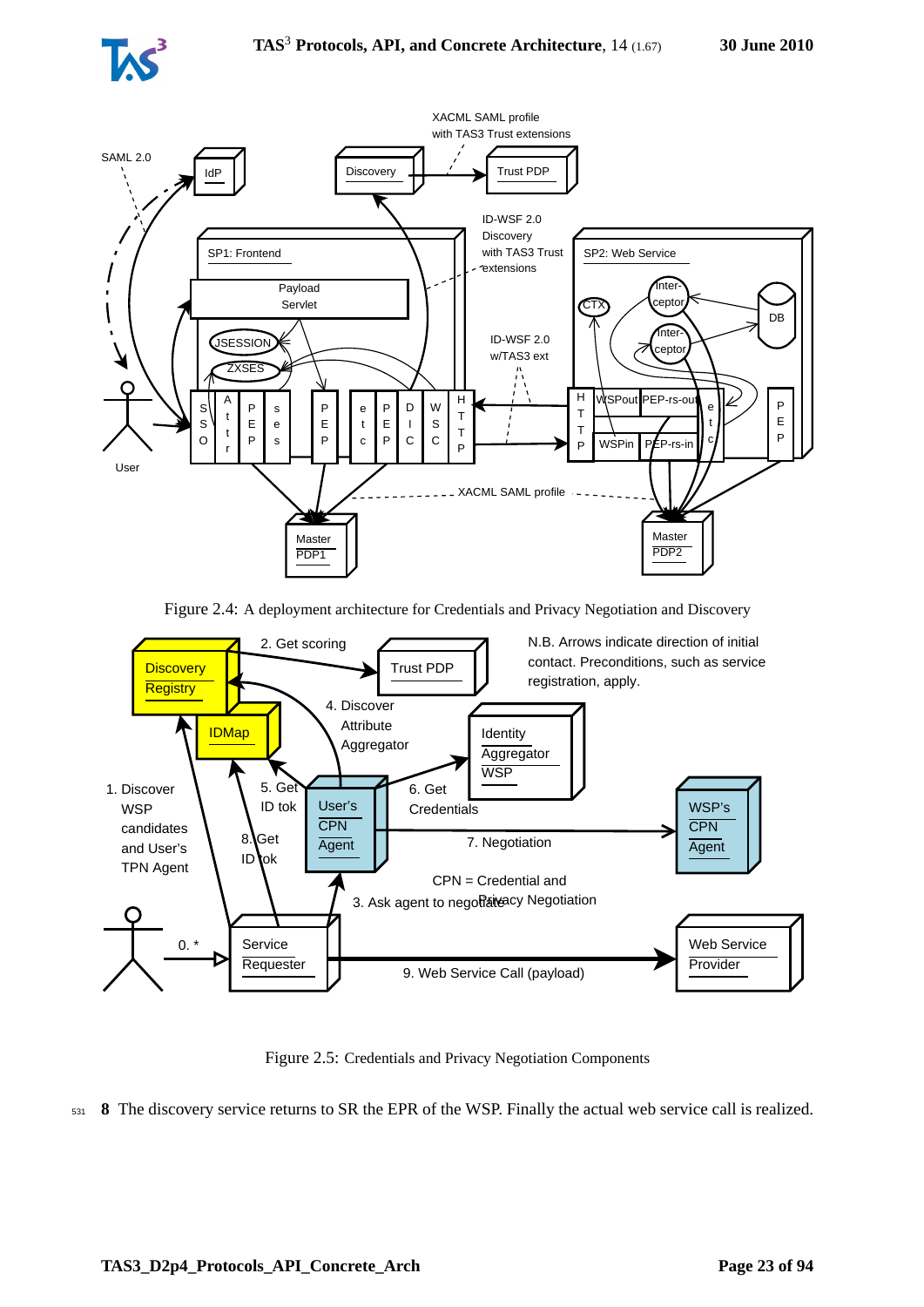



<span id="page-23-1"></span>Figure 2.6: Credentials and Privacy Negotiation optimized flow

## <span id="page-23-0"></span><sup>533</sup> **2.7.4 Protocol between Service Requester and the Credentials and Privacy** <sup>534</sup> **Negotiation Agent**

<sup>535</sup> Service Requester invokes the User's Credentials and Privacy Negotiation Agent as a regular web ser-<sup>536</sup> vice. The body of the call needs to express the candidate (eventually candidate list to optimize better). <sup>537</sup> Since discovery requests already express most of the interesting fields, we just wrap it in

```
538 <tas3cpn:CPNRequest>
539 <di:RequestedService>
540 <di:ServiceType>urn:x-foobar</di:ServiceType>
         541 <di:Framework version="2.0"></di:Framework>
542 </di:RequestedService>
543 </tas3cpn:CPNRequest>
```
<sup>544</sup> RequestedService identifies the NegotiationTarget, the resource, that the negotiation is about. Each <sup>545</sup> interface can have its own way of identifying *resource(s)*. The NegotiationTarget includes specification of <sup>546</sup> ServiceType as we assume that specification of the resource is interface specific.

<sup>547</sup> Response will look like

```
548 <tas3cpn:CPNResponse xmlns:tas3cpn="urn:tas3:cpn-agent">
549 <lu:Status xmlns:lu="urn:liberty:util:2006-08" code="OK"></lu:Status>
         550 <tas3cpn:CPNRemoteReport>...</tas3cpn:CPNRemoteReport>
551 <tas3cpn:CPNLocalReport>...</tas3cpn:CPNLocalReport>
552 <tas3cpn:CPNChosenCredentialSet>...</tas3cpn:CPNChosenCredentialSet>
553 <tas3cpn:CPNDisclosedCredentialSet>...</tas3cpn:CPNDisclosedCredentialSet>
554 </tas3cpn:CPNResponse>
```
<sup>555</sup> The <lu:Status> conveys whether negotiation was possible (e.g. whether aggregator could be con-<sup>556</sup> tacted). OK value here does not indicate whether the actual negotiation process came to agreement. If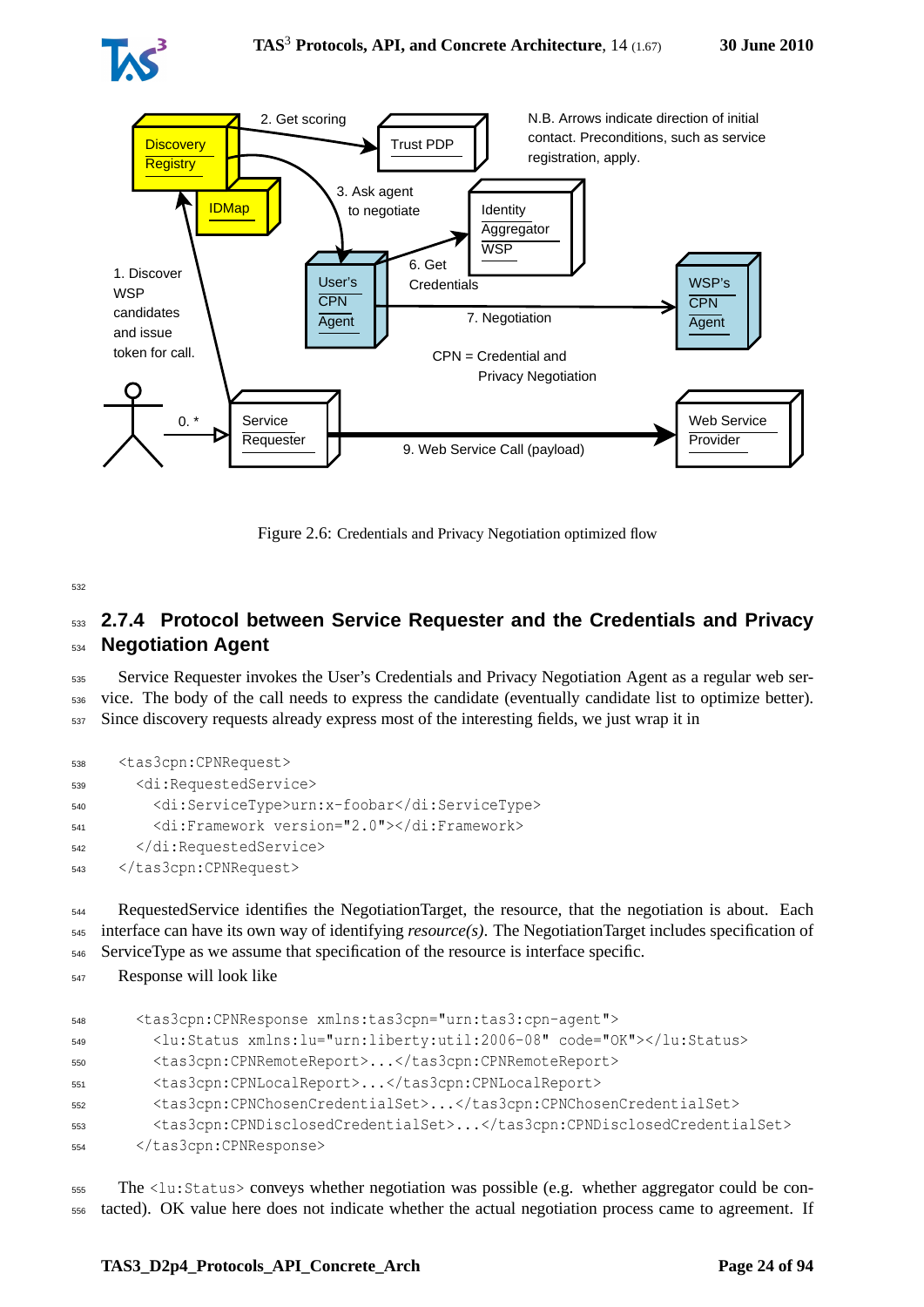

<sup>557</sup> <lu:Status> is OK, the caller still needs to examine <tas3cpn:CPNLocalReport> (look for "no error" <sup>558</sup> \*\*\*) to determine if agreement was reached.

 The negotiation end point is obtained by using the ProviderID to lookup the service's extended SAML metadata and then extracting the end point from this metadata. (As a temporary testing kludge, negotiation end point can be constructed by taking the domain name of the ProviderID and using fixed "well known" port 9595. \*\*\*)

<sup>563</sup> Complete CPN SOAP call looks like this:

```
564 \leq c: Header >
565 <a:MessageID e : a c t o r =" h t t p : / / schemas . xmlsoap . org / soap / a c t o r / n e x t "
                       e: must Un der stand = " 1"567 w s u : I d = "MID"
x \text{ m} \ln s: a = \ln t \text{ t p}: //www.w3.org/2005/08/addressing"
569 xmlns:wsu=" http://docs.oasis-open.org/wss/2004/01/oasis-200\
570 401−wss−w s s e c u r i t y −u t i l i t y −1.0. xsd ">urn:MNR−Cif7rlkmavkRm8cmPyRQh< / a:Message \
571 ID>
572 \leq a:To e:actor="http://schemas.xmlsoap.org/soap/actor/next"
               e: must Un der stand = " 1"574 w s u : I d = "TO"
575 x m l n s : a = " h t t p : //www. w3. org /2005/08/ addressing "
576 xmlns:wsu=" http://docs.oasis –open.org/wss/2004/01/oasis -200401-wss
577 -w s s e c u rity -u tility -1.0. x s d "> http: //idp.tas 3.pt:8081/z xididp?o=S</a:To>
578 <b: Sender e: actor ="http: // schemas . xmlsoap . org/soap/actor/next"
579 e: must Understand = "1"
580 providerID="http://sp.tas3.pt:8080/zxidservlet/sso?o=B"
581 w s u : I d = "PRV"
x \text{ m} \ln s : b = " \text{ u} \ln 1 \text{ i} \cdot b \text{ e} \ln t \text{ y} : s \text{ b} : 2006 -08"583 xmlns:wsu=" http://docs.oasis –open.org/wss/2004/01/oasis –200401\
584 -WSS-Ws security-utility-1.0.xsd"585 <sbf:Framework e:actor="http://schemas.xmlsoap.org/soap/actor/next"
586 e: must Understand = "1"
\mathbf{v} \, \mathbf{e} \, \mathbf{r} \, \mathbf{s} \, \mathbf{i} \, \mathbf{o} \, \mathbf{n} = " 2.0"588 w s u : I d = "FWK"
589 \times m \ln s: s \cdot b f =" u r n : l i b e r t y : s b "
                         xmlns:wsu=" http://docs. oasis–open.org/wss/2004/01/oasis-2\591 00401 – wss – ws security – utility – 1.0. xsd " />
592 <wsse:Security e:actor="http://schemas.xmlsoap.org/soap/actor/next"
593 e: must Understand = "1"
594 \text{ W} \cdot \text{I} \cdot \text{I} = "SEC"xmlns:wsse = " http://docs. oasis-open.org/wss/2004/01/oasis -\596 200401 – wss – wssecurity – secext –1.0. xsd "
xmlns:wsu="http://docs.oasis-open.org/wss/2004/01/oasis-2\598 00401 – wss – wss ecurity – utility – 1.0. xsd ">
599 < s a : E n c r y p t e d A s s e r t i o n x m l n s : s a =" u r n : o a s i s : n a m e s : t c : S A M L : 2 . 0 : a s s e r t i o n \
600 "
601 < x e n c : E n c r y p t e d D a t a Id ="ED39"
                                    Type=" http://www.w3.org/2001/04/xmlenc#Element"
x \text{ min } x \text{ s.t. } x \text{ e } \text{ n c} = " \text{ h } \text{ t } \text{ t } \text{ p} : // \text{www. w3. or g} / 2001 / 04 / x \text{ m} \text{ l } \text{ e } \text{ m}<ds:KeyInfo xmlns:ds="http://www.w3.org/2000/09/xmldsig#">
<ds: Retrieval Method Type=" http://www.w3.org/2001/04/xmlenc#Encry
606 ptedKey "
                                        IIRI = "HEK39" />
\frac{1}{608} </ds:KeyInfo>
```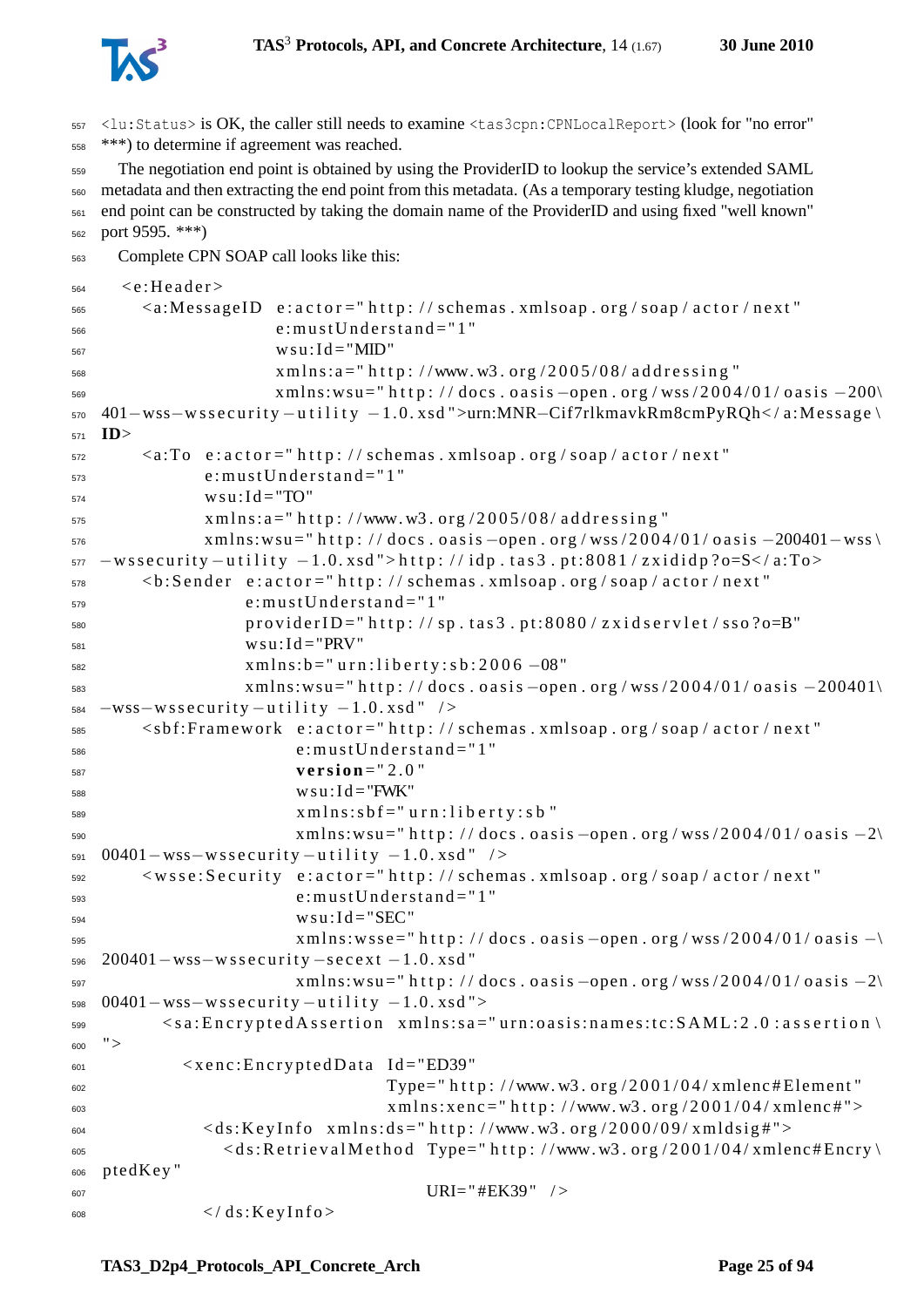

```
\leq x \cdot e \cdot c: Cipher Data >
610 < x e n c : C i p h e r V a l u e >WlhfRE03eNxQ7rGH7
611 (snip)612 4kdJYemjOMwd1zPVscag0NSwUABmeVusGJWh3yhiw+jLw==</xenc:CipherValue>
\epsilon / xenc: Cipher Data >
\epsilon_{\text{614}} \epsilon_{\text{816}} \epsilon_{\text{816}} \epsilon_{\text{816}} \epsilon_{\text{816}} \epsilon_{\text{816}} \epsilon_{\text{816}} \epsilon_{\text{816}} \epsilon_{\text{816}} \epsilon_{\text{816}} \epsilon_{\text{816}} \epsilon_{\text{816}} \epsilon_{\text{816}} \epsilon_{\text{816}} \epsilon_{\text{816}} \epsilon_{\text{816}} \epsilon_{\text{816}} 
_{615} #aes128-cbc" />
616 < \sqrt{x} enc: Encrypted D at a >
617 < x e n c : E n c r y p t e d K e y Id ="EK39"
$\text{cm} \text{ln} \text{s}: \text{xe} \text{nc} = " \text{h} \text{t} \text{t} \text{p}: // \text{www. w3. org} / 2001 / 04 / \text{x} \text{m} \text{lenc} \text{#} ">}\langle ds:KeyInfo \times mlns: ds = "http://www.w3.org/2000/09/xmldsig#")\langle ds: X509Data \rangle\leq d s : X 509C e r t i f i c a t e \geqMIICmDCCAgGgAwIBAgIEK3InjUPjt7
622 (s \nni p)623 FvsfT4RR6iA7KvTLs7yJRUDOmOpyAaSKy/5Mbd55fsatbYD5COIIlMN3IuU=
_{624} </ds:X509Certificate>
\frac{625}{100} </ds:X509Data>
\epsilon<sup>626</sup> </ds:KeyInfo>
\epsilon \leq x e n c : C i p h e r D a t a >628 < xenc:CipherValue>fAQTqq(snipdSI=</xenc:CipherValue>
\epsilon \langle x \text{ enc}: C \text{ i } p \text{ her } D \text{ at } a \rangle630 < xenc: Encryption Method Algorithm = " http: //www.w3.org/2001/04/xmlenc
\sin \# rs \cdot a - 1 \cdot 5" />
\leq x \cdot enc: Reference List >
633 < x e n c : D a t a R e f e r e n c e URI=" #ED39" / >
\epsilon \langle x \rangle x e n c : R e f e r e n c e L i s t >\epsilon / x enc : Encrypted Key >
\epsilon \leq / s a : Encrypted A s sertion >
637 \langle wsse: Security Token Reference >
638 < w s s e : K e y I d e n t i f i e r Value T y p e = " h t t p : // docs . o a s i s -open . org / wss / o a s i s -\
\text{639}\ \text{WSS}-\text{saml}-\text{token}-\text{profile}-1.1\#\text{SAMLID}'' />
640 </wsse:SecurityTokenReference>
641 \langle wsu:Timestamp wsu:Id="TS">
642 < w s u : C r e a t e d >2009−12−19 T11:33:57Z < / w s u : C r e a t e d >
\frac{1}{643} \frac{1}{2} wsu:Timestamp>
_{644} \langle wsse: Security>
_{645} \lt / e: Header >
646 \leq c:Body>647 <tas3cpn:CPNRequest xmlns:tas3cpn="urn:tas3:cpn-agent">
648 < d i : R e q u e s t e d S e r v i c e x m l n s : d i =" u r n : l i b e r t y : d i s c o : 2 0 0 6 −08">
649 < di:Framework v e r s i o n =" 2 . 0 " / >
650 < d i : S e r v i c e T y p e > u r n : x −f o o b a r < / d i : S e r v i c e T y p e >
\epsilon_{651} < di:ProviderID>http://wsp.tas3.pt:8080/wsp?o=B</di:ProviderID>
652 < d i : A c t i o n > u r n : x −f o o b a r : C r e a t e < / d i : A c t i o n >
\epsilon \langle di: Requested Service >
_{654} </tas3cpn:CPNRequest>
655 \langle e:Body \rangle656 \lt / e: Envelope >
657 You can easily generate a test request with following shell script:
\frac{1}{658} zxcall -a https://idp.tas3.eu/zxididp?o=B bh:betty -t urn:tas3:cpn-agent <<X\
659 ML
660 <tas3cpn:CPNRequest xmlns:tas3cpn="urn:tas3:cpn-agent">
```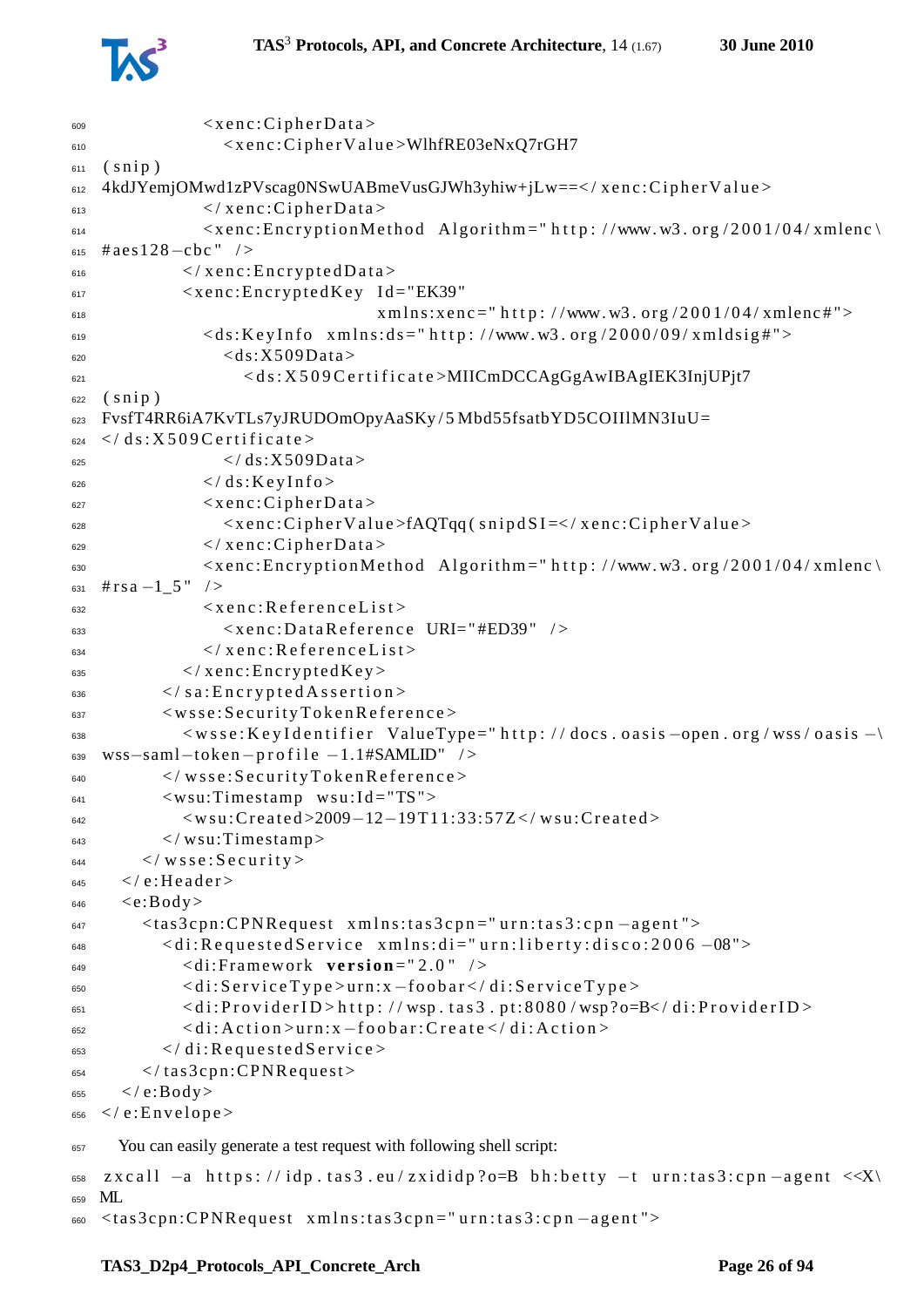

```
_{661} < di: Requested Service xmlns: di=" urn: liberty: disco: 2006 -08">
662 < d i : S e r v i c e T y p e > u r n : x −f o o b a r < / d i : S e r v i c e T y p e >
\epsilon_{663} < di:ProviderID > http://wsp.tas3.pt:8080/wsp?o=B</di:ProviderID >
664 <di:Framework version="2.0" />
665 < d i : A c t i o n > u r n : x −f o o b a r : C r e a t e < / d i : A c t i o n >
_{666} </di:Requested Service>
667 < / tas3cpn: CPNRequest>
668 XML
66<sub>0</sub>
```
## <span id="page-26-0"></span> **2.7.5 Protocol between Credentials and Privacy Negotiation Agent and At-tribute Aggregator**

 User's Credentials and Privacy Negotiation Agent invokes user's Attribute Aggregator as a regular web 673 service. The body of the call needs to express what credentials are desired and the body of the response must be able to pass multiple credentials.

#### <span id="page-26-1"></span> **2.7.6 Protocol between Credentials and Privacy Negotiation Agent and Ser-vice**

 The protocol to realise the credentials and privacy negotiation functionality has yet to be finalised. Candidate protocols are:

i. the one used by TrustBuilder 2 [**?**]

ii. one based on the Web Service Profile of XACML [**?**] as enhanced by [**?**]

iii. one based on an enhanced Liberty Discovery Service [**?**]

 Whichever protocol is finally chosen it must be able to support a ceremony to gaining incremental levels of mutual trust. The Web GUI of the Front End MUST support the ceremony.

## <span id="page-26-2"></span>**2.8 Using Trust Scoring in Discovery**

 When making discovery call, the minimum acceptable trust level SHOULD be conveyed as discovery option. The discovery service will then filter the candidates by calling Trust PDP and looking at the Permit / Deny response.

#### <span id="page-26-3"></span>**2.8.1 Specifying Trust Inputs**

 See D5.4 section 3.2 "Installation and Configuration Instruction" for full description of Trust Inputs and in particular specifying policies that capture trust inputs.

The trust inputs are specified as discovery options, e.g.

```
695 urn:tas3:trust:input:ctl1:policyid=ABC
696 urn:tas3:trust:input:ctl1:ranking=avgfeedback
697 urn:tas3:trust:input:ctl1:ranking=oct
```
 where "ctl1" identifies the input as conformant to Combined Trust Language version 1 and "poli-cyid=ABC", "ranking=oct", etc., are the trust language specific parameters.

 The Discovery service will pass the discovery options to the Trust PDP as XACML environment at-tributes as follows:

```
702 <xasp:XACMLAuthzDecisionQuery ID="RmQtc_SvgPVYANCPrELYfjl59"
703 IssueInstant="2009-12-19T11:33:54Z"
Version = "2.0"
```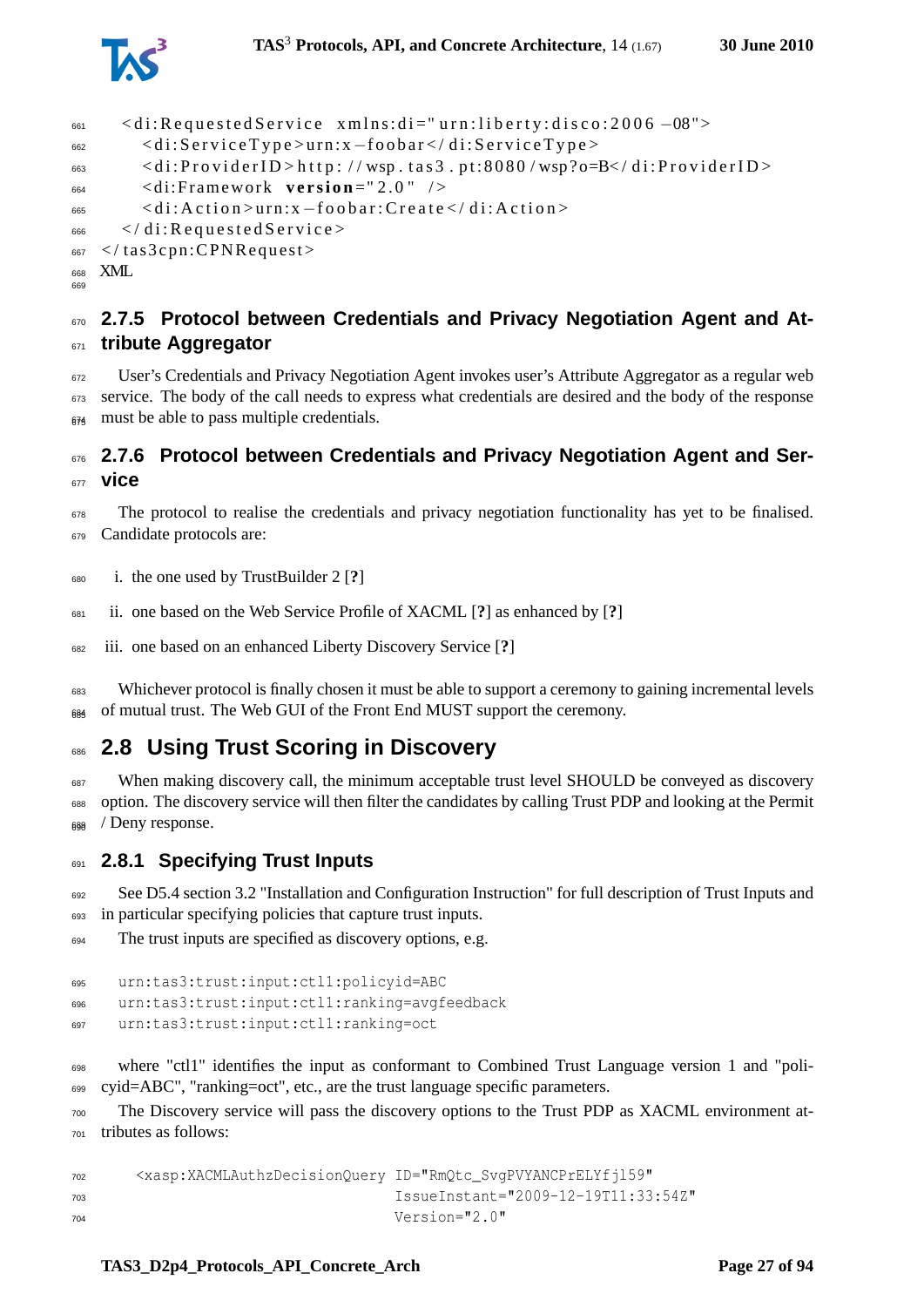



| 705 | xmlns:xasp="urn:oasis:xacml:2.0:saml:protocol:schema:os">                                              |
|-----|--------------------------------------------------------------------------------------------------------|
| 706 | <ds:signature xmlns:ds="http://www.w3.org/2000/09/xmldsig#"></ds:signature>                            |
| 707 | <sa:issuer xmlns:sa="urn:oasis:names:tc:SAML:2.0:assertion">http://sp.tas3.pt:8080/zxidse:</sa:issuer> |
| 708 | <xac:request xmlns:xac="urn:oasis:names:tc:xacml:2.0:context:schema:os"></xac:request>                 |
| 709 | <xac:action></xac:action>                                                                              |
| 710 | <xac:attribute <="" attributeid="urn:oasis:names:tc:xacml:1.0:action:action-id" td=""></xac:attribute> |
| 711 | DataType="http://www.w3.org/2001/XMLSchema#string">                                                    |
| 712 | <xac:attributevalue>Show</xac:attributevalue>                                                          |
| 713 | $\langle x \rangle$ xac: Attribute>                                                                    |
| 714 | $\langle x \rangle$ xac: Action>                                                                       |
| 715 | <xac:environment></xac:environment>                                                                    |
| 716 | <xac:attribute <="" attributeid="urn:tas3:trust:input:ctl1:policyid" td=""></xac:attribute>            |
| 717 | DataType="http://www.w3.org/2001/XMLSchema#string">                                                    |
| 718 | <xac:attributevalue>ABC</xac:attributevalue>                                                           |
| 719 | $\langle x \rangle$ xac: Attribute>                                                                    |
| 720 | <xac:attribute <="" attributeid="urn:tas3:trust:input:ctl1:ranking" td=""></xac:attribute>             |
| 721 | DataType="http://www.w3.org/2001/XMLSchema#string">                                                    |
| 722 | <xac:attributevalue>avqfeedback</xac:attributevalue>                                                   |
| 723 |                                                                                                        |
| 724 | <xac:attribute <="" attributeid="urn:tas3:trust:input:ctl1:ranking" td=""></xac:attribute>             |
| 725 | DataType="http://www.w3.org/2001/XMLSchema#string">                                                    |
| 726 | <xac:attributevalue>oct</xac:attributevalue>                                                           |
| 727 | $\langle x \rangle$ xac: Attribute>                                                                    |
| 728 |                                                                                                        |
| 729 | <xac:resource></xac:resource>                                                                          |
| 730 | <xac:subject></xac:subject>                                                                            |
| 731 |                                                                                                        |
| 732 |                                                                                                        |

 Please note that the policyid refers to a policy that has been precreated at the Trust PDP and that expresses minimum values for the various trust parameters.

 In terms of API the values would be passed as follows (line has been wrapped before ampersands for readability):

 epr = tas3\_get\_epr(cf, ses, "urn:service:type", null, "urn:tas3:trust:ctl1:input:policyid=ABC &urn:tas3:trust:ctl1:input:ranking=avgfeedback &urn:tas3:trust:ctl1:input:ranking=oct", "Show", 1);

 Calling *tas3\_get\_epr()* allows user interface with trust scorings to be presented. If this is not of interest, the discovery options can be given directly to *tas3\_call()* function:

 ret = tas3\_call(cf, ses, "urn:service:type", null, "urn:tas3:trust:ctl1:input:policyid=ABC &urn:tas3:trust:ctl1:input:ranking=avgfeedback &urn:tas3:trust:ctl1:input:ranking=oct", null, "<Request/>");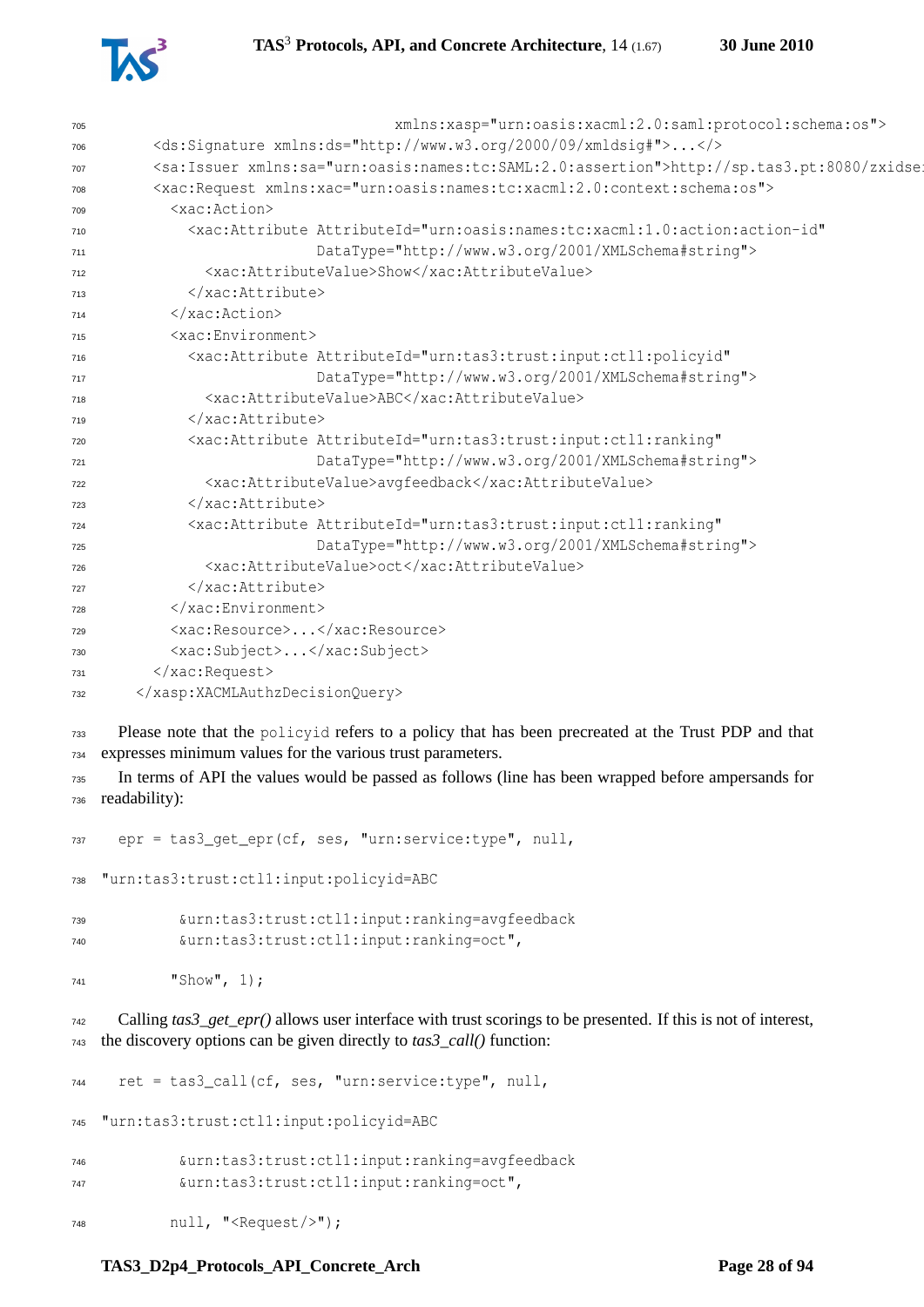

A way to test Trust negotiation from command line is

750 ./zxcall -d -a https://idp.tas3.eu/zxididp?o=B bh:betty -t urn:tas3:karlsruhe:test:service-d 

## <span id="page-28-0"></span>**2.8.2 Returning Trust Scores**

 The Trust Scoring is available from the Trust PDP component. As PDPs use XACML protocol, which natively does not have ability to convey anything else than Permit or Deny decision and associated obli- gations, we profile the second level XACML <StatusCode> to carry the ranking information: the Value XML attribute holds a URN prefix, identifying the trust ranking scheme, followed by actual raning in the syntax specified by the scheme.

**Example**

```
759 <StatusCode Value="urn:oasis:names:tc:xacml:1.0:status:ok">
760 <StatusCode Value="urn:tas3:trust:ctl1:ranking:avgfeedback=0.960922">
761 <StatusCode Value="urn:tas3:trust:ctl1:ranking:oct=0.711221"/>
762 </StatusCode>
```
</StatusCode>

#### The status codes are extracted by the Discovery Service and packaged as additional EPR metadata when returned to the caller:

```
766 <a:EndpointReference
767 xmlns:a="http://www.w3.org/2005/08/addressing"
768 xmlns:wsu="http://docs.oasis-open.org/wss/2004/01/oasis-200401-wss-wssecurity-utility-1.0
769 notOnOrAfter="2037-01-05T23:03:59.001Z"
770 wsu:Id="EPRID92lFPo3ZNEt_3rHtJFoU">
771 <a:Address>
772 http://141.26.143.22:8080/matching-simple/services/SimpleResource
773 </a:Address>
      22 \cdot \text{Mat}atadata>775 <sbf:Framework
776 xmlns:sbf="urn:liberty:sb"
777 version="2.0"/>
778 <di:Abstract xmlns:di="urn:liberty:disco:2006-08">Test</>
779 <di:ProviderID xmlns:di="urn:liberty:disco:2006-08">
780 http://141.26.143.22:8080/wspdemosp3.xml
781 </di:ProviderID>
782 <di:ServiceType xmlns:di="urn:liberty:disco:2006-08">urn:tas3:matchingservice</>
783 <tas3:Trust vers="ctl1">
784 <tas3:TrustRanking metric="avgfeedback" val="0.960922"/>
785 <tas3:TrustRanking metric="oct" val="0.711221"/>
        786 </tas3:Trust>
787 </a:Metadata>
788 </a:EndpointReference>
789
```
#### <span id="page-28-1"></span> **2.9 Realization of the Audit and Dashboard Function**

#### <span id="page-28-2"></span>**2.9.1 Audit Event Bus**

Satisfies Req. *D1.2-9.5-Trail*.

Tentative protocol choice (in order of preference):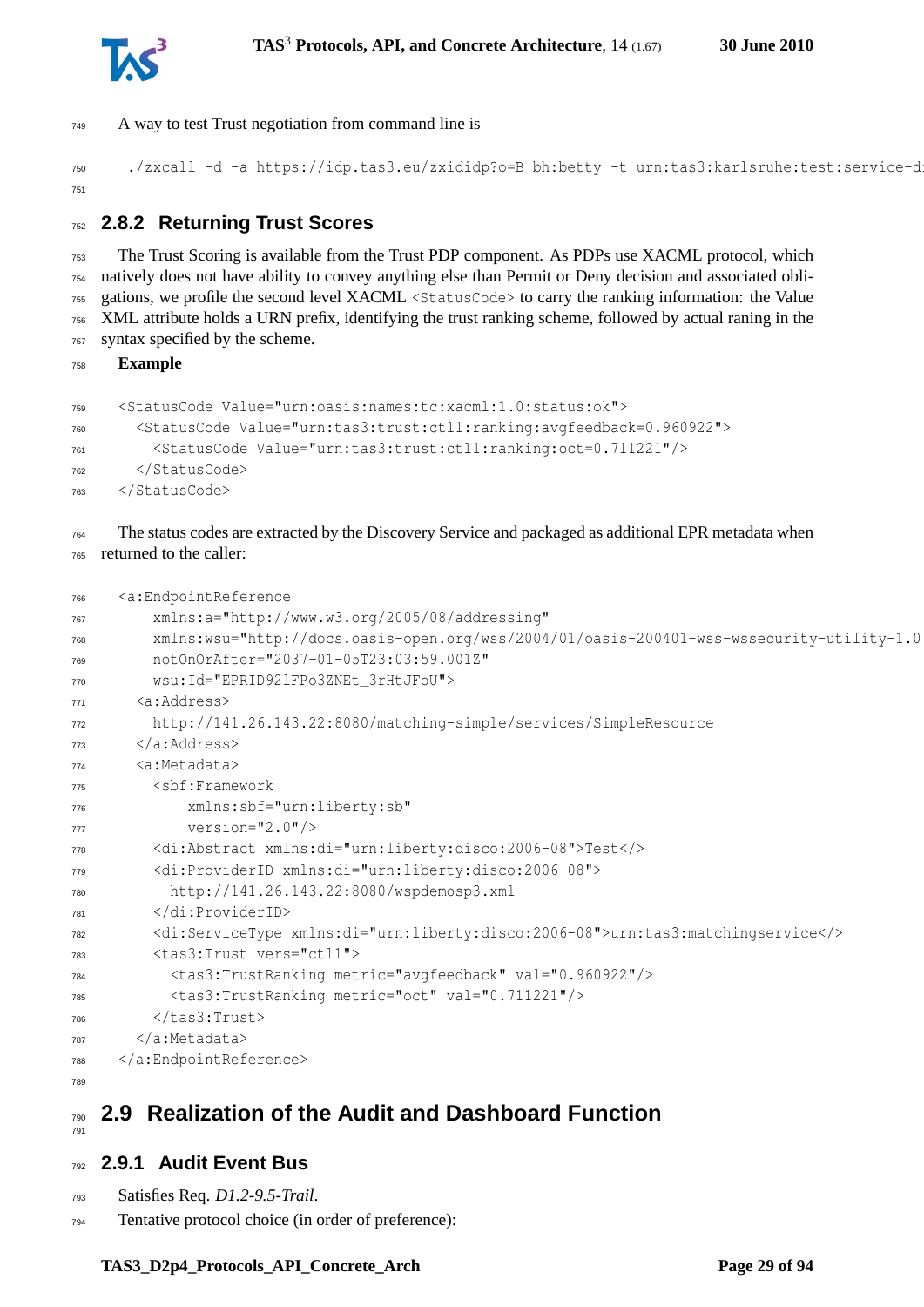- <sup>795</sup> 1. AMQP [**?**]
- <sup>796</sup> 2. Liberty Accounting Service [**?**] with subscriptions and notifications [**?**] and [**?**].
- <sup>797</sup> 3. Diameter [**?**]
- <sup>798</sup> 4. RADIUS [**?**]
- <sup>799</sup> 5. Apache Muse

<sup>800</sup> Whichever transport is chosen, the actual audit records are packaged as OpenXDAS messages (see: 801 openxdas.sourceforge.net).

- <span id="page-29-0"></span><sup>803</sup> **2.9.2 Audit Event Ontology**
- 804 Enumeration of mandatory edit events according to some standard
- <sup>805</sup> RADIUS and Diameter communities have defined at least some messages
- <sup>806</sup> ZXID logging documentation [**?**] provides an idea, at least applicable to SSO

#### $\mathsf{on}$

<span id="page-29-2"></span>81<sup>-</sup>

<span id="page-29-1"></span><sup>808</sup> **2.9.3 Dashboard Function**

- 809 Dashboard should also realize the "PII Consent Service" or "Privacy Manager" at large.
- <sup>810</sup> SHOULD support Liberty Interaction service [**?**]

#### <sup>812</sup> **2.9.4 User Interaction**

813 User interaction is needed for consent questions and possibly even soliciting additional data during back 814 channel web service calls. Interaction can be realized using two different mechanisms

<sup>815</sup> a. Liberty Interaction service [**?**] where a web services call is made to the interaction service. This service <sup>816</sup> is often colocated with the Dashboard.

- 817 b. The web service returns special SOAP fault requesting redirection to interaction URL.
- $_{818}$  Special attribute for interaction iFrame URL.

## <span id="page-29-3"></span>**2.9.5 TAS**<sup>3</sup> <sup>820</sup> **User Interaction Widget**

 $_{821}$  TAS<sup>3</sup> Widget is a special user interaction device inserted into SP web sites (e.g. by means of iFrame), 822 but pulled from the Dashboard.

<sup>823</sup> The widget will refresh itself periodically from the dashboard and if necessary solicit interaction from <sup>824</sup> the user. In many ways it is similar to web based instant messaging client.

825 If a WSP wants to interact with a user, it discovers the location of user's interaction service. Typically 826 this will point to the dashboard. When interaction request is sent, the dashboard queues it to be delivered <sup>827</sup> on the next refresh of the widget. When user replies, the interaction service call is completed and reslt <sup>828</sup> returned to the WSP.

<sup>829</sup> The URL for loading the widget to the SP user interface is determined either by an attribute passed on 830 SSO or by discovering a special Widget resource.

831 The SSO attribute is named

<sup>832</sup> urn:tas3:uiwidget:epr

833 The service type for discovery is called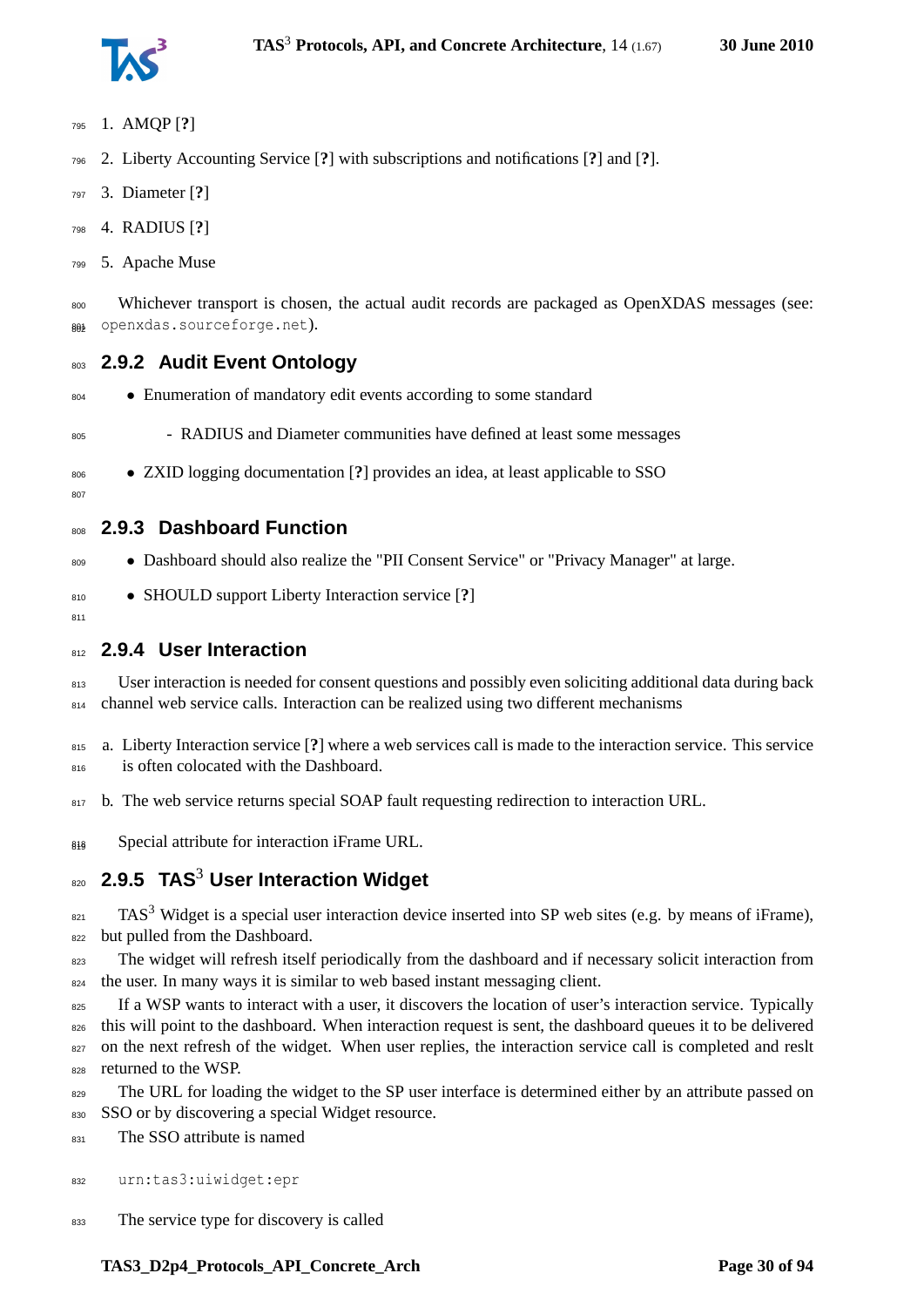

#### <sup>834</sup> urn:tas3:uiwidget

835 Other actions that can be integrated into the widget (so that the web page does not have to implement 836 them separately):

837 • Single logout

<span id="page-30-0"></span>838

<sup>839</sup> **2.10 Realization of Delegation Function**

840 The Delegation Service functionality is described in section 6 of D7.1. The protocols that this will use  $_{843}$  will be described in the next version of the current deliverable.

## <span id="page-30-1"></span><sup>843</sup> **2.11 Attribute Authorities**

 $844$  TAS<sup>3</sup> network may contain various attribute authorities. Every Identity Provider may act as an attribute <sup>845</sup> authority by including <AttributeStatement>, see [**?**], in the single sign-on assertions that it emits. 846 This constitutes an attribute push mechanism.

<sup>847</sup> Problem with a push mechanism is knowing which attributes to push. A possible solution is for the <sup>848</sup> Front End to express its attribute needs using a SAML extension, such as [**?**]. However, usually a better 849 solution is to implement pull model Attribute Authority, i.e. the attribute authority is simply a web service.

<sup>850</sup> There are several ways of implementing a data web service. [**?**] specifies AttributeQuery protocol,  $\epsilon$ <sub>851</sub> but does not adequately specify the transport binding and peer authentication. TAS<sup>3</sup> attribute authority <sup>852</sup> SHOULD support [?] AttributeQuery protocol using TAS<sup>3</sup> SOAP binding, see section [2.3.2.](#page-16-1)

<sup>853</sup> Other data web services, such as ID-DAP [?] over TAS<sup>3</sup> SOAP binding, MAY be supported. A deploy- $_{854}$  ment may also make local or proprietary arrangements for accessing a non TAS<sup>3</sup> attribute authority, e.g. using LDAP [?] or WebDAV with file containing attribute certificate or SAML attribute assertion.

# <span id="page-30-2"></span>**2.12 TAS**<sup>3</sup> <sup>857</sup> **Simple Obligations Language (SOL)**

<sup>858</sup> TAS<sup>3</sup> Architecture foresees that a Service Requester needs to express obligations and policies that it is 859 willing and able to respect, and on the other hand the personal data will have associated with it obligations <sup>860</sup> and policies ("sticky policies") under which the data can be or is released.

861 In general the obligations and sticky policies can be expressed in any convenient language. Unfortu-<sup>862</sup> nately no standard language has emerged in the industry for this type of application despite many being 863 proposed. TAS<sup>3</sup> is committed to supporting multiple such languages, but for purposes of pilots and other  $\epsilon_{864}$  simple applications we define "TAS<sup>3</sup> Simple Obligations Language n<sup>o</sup>1" (SOL1) with potential future <sup>865</sup> versions to follow.

<sup>866</sup> SOL obligations MAY be used in XACML obligations as described in [**?**]. In particular, D7.1 Appendix 867 A1.2 provides an example. In short, they MUST appear in an Obligation/AttributeAssignment ele-868 ment. When passed in <b:UsageDirective>, <xa:Obligation> element MUST be used as a wrapper. 869 Use of <xa:Obligation> element as a wrapper in other XML contexts is RECOMMENDED.

870 N.B. Since SOAP headers in TAS<sup>3</sup> are generally signed, the <b:UsageDirective> header <sup>871</sup> constitutes signed pledge to honour the obligations. This is similar to Signed Acceptance of <sup>872</sup> Obligations (SAO) concept of Obligation of Trust (OoT) protocol described in [**?**] et al. Put <sup>873</sup> another way, the pledge expresses the Capabilities. We effectively optimize the OoT Protocol 874 Scheme (sec 3.2) by avoiding iterative discovery of capabilities and moving directly to the <sup>875</sup> signed pledge phase (5 in fig. 5).

876 The ObligationId XML attribute of  $\langle xa:Obligation \rangle$  element is used to specify the obligations <sup>877</sup> processor (module that the PDP should invoke to evaluate the obligation). Some processors may be simple 878 in which case the ObligationId completely identifies the nature of the obligation.

879 When using SOL, however, the sematics of the obligation depend on the actual SOL expressions passed <sup>880</sup> in the <xa:AttributeAssignment> child element of <xa:Obligation>. In this case the ObligationId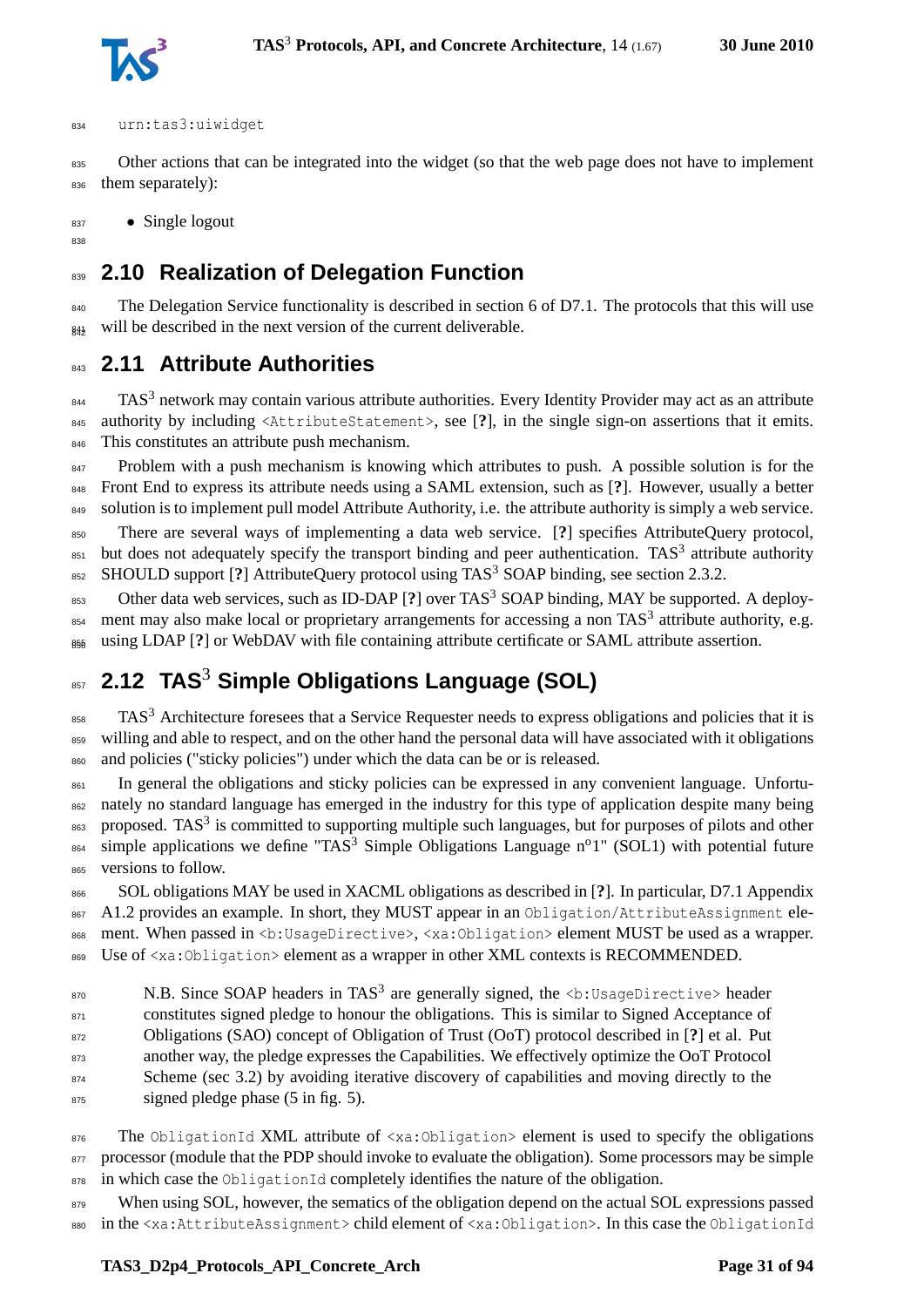

881 merely identifies the obligations processing engine. The SOL1 obligations processor is identified by 882 ObligationId value "urn:tas3:sol1". The actual SOL1 expressions are held in <xa:AttributeAssignment> 883 elements with following AttributeId XML-attributes:

<sup>884</sup> **urn:tas3:sol1:pledge** Obligations that WSC pledges to honour if it receives them in any response <sup>885</sup> data.

<sup>886</sup> **urn:tas3:sol1:require** Obligations that the emitting party requires to be honoured. Typically <sup>887</sup> this is used to attach obligations to the data that is returned.

888 There MUST only be one <xa:AttributeAssignment> with each AttributeId, i.e. there can only 889 be zero, one, or two <xa:AttributeAssignment> elements in <xa:Obligation> element. There MUST 890 only be one <xa:Obligation> element with ObligationId "urn:tas3:sol1" and there MUST only be one 891 <br />b:UsageDirective> in the SOAP message.

892 The DataType XML attsibute of the <xa:AttributeAssignment> MUST always have value 893 "http://www.w3.org/2001/XMLSchema#string". The FulfillOn XML attribute of <xa:Obligation> <sup>894</sup> element SHOULD, in absence of more specific guidance, be set to "Permit".

895 The urn: tas3:sol: vers Query String parameter allows for versioning of the obligations language. The actual obligations are expressed using URL Query String Syntax with attribute value pairs expressing 897 the obligations. Newline (0x0a) MAY be used as separator instead of an ampersand. Should escaping be 898 needed, the URL encoding MAY be used.

#### <sup>899</sup> **Example**

```
900 <b:UsageDirective id="USE">
901 <xa:Obligation ObligationId="urn:tas3:sol1" FulfillOn="Permit">
902 <xa:AttributeAssignment
903 AttributeId="urn:tas3:sol1:pledge"
904 DataType="http://www.w3.org/2001/XMLSchema#string">
             urn:tas3:sol:vers=1
906 urn:tas3:sol1:delon=1255555377
907 urn:tas3:sol1:use=urn:tas3:sol1:use:forpurpose
908 urn:tas3:sol1:share=urn:tas3:sol1:share:group
909 urn:tas3:sol1:repouse=urn:tas3:sol1:repouse:oper
        910 </xa:AttributeAssignment>
911 </xa:Obligation>
    </b:UsageDirective>
```
913 As can be seen from the example, the attributes are actually URNs and each attribute tends to express 914 an obligation that is required by data or that the Requester promises to honour.

#### <span id="page-31-0"></span><sup>916</sup> **2.12.1 SOL1 Query String Attributes**

917 **urn: tas3:sol: vers** Identifies the version of SOL. Always "1" for SOL1.

<sup>918</sup> **urn:tas3:sol1** Special value reserved to be used as ObligationId or in general to identify this <sup>919</sup> dialect of SOL.

<sup>920</sup> **urn:tas3:sol1:pledge** Special value reserved to be used as AttributeId

<sup>921</sup> **urn:tas3:sol1:require** Special value reserved to be used as AttributeId

 **urn:tas3:sol1:use** How information can or will be used and shared. A comma separated list of enumerators in the order of principally intended use (ordered here, in our opinion, from least ag- gressive to more aggressive as indicated; however this ordering is subjective and other opinions may exist). The urn:tas3:sol1:use:purpose should be favoured over urn:tas3:sol1:use, unless 926 the vague meaning of urn: tas3: soll: use is desired.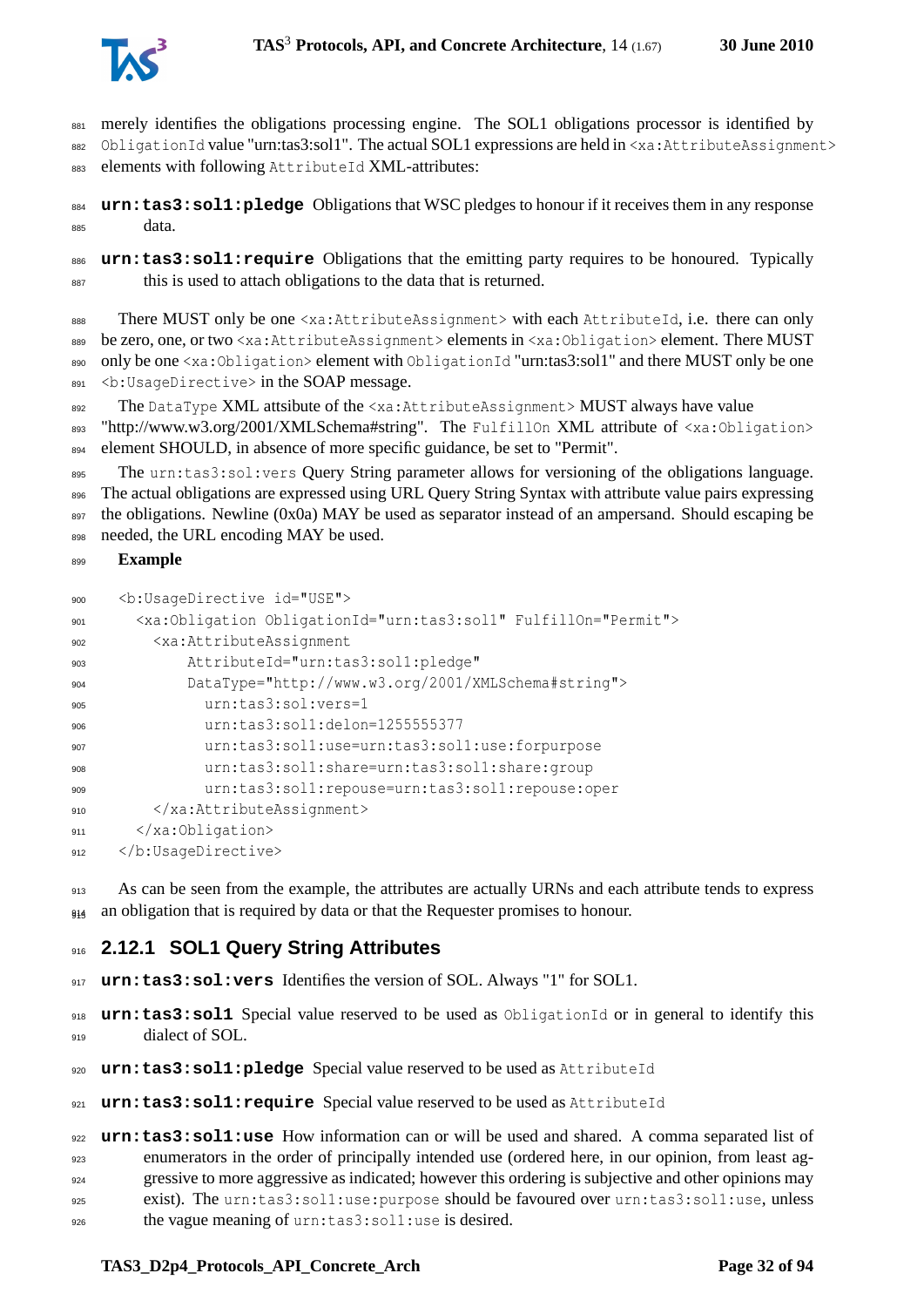

| 927<br>928 | $urn:$ tas3:sol1:use:transaction $(0)$ Information will only be used for the transaction<br>for which it was collected                                          |
|------------|-----------------------------------------------------------------------------------------------------------------------------------------------------------------|
| 929        | urn: tas3: soll: use: session (1) Information will only be used within the current session                                                                      |
| 930        | urn:tas3:sol1:use:user (2) Information can be used in the user's other sessions in the                                                                          |
| 931        | same app                                                                                                                                                        |
| 932        | urn: tas3: soll: use: forpurpose (3) Information will be used only for the purpose it was                                                                       |
| 933        | collected, in abstract. This usage is discouraged. Instead the specific purpose should be speci-                                                                |
| 934        | fied using format                                                                                                                                               |
| 935        | urn:tas3:sol1:use:purpose=business-process-model-id; or                                                                                                         |
| 936        | urn:tas3:sol1:use:purpose=business-process-instance-id                                                                                                          |
| 937        | These two forms allow the obligation to be tied into the model in abstract, or to the specific                                                                  |
| 938        | business process instance in particular, e.g. for exceptional processing such as Break-the-                                                                     |
| 939        | Glass.                                                                                                                                                          |
| 940<br>941 | urn: tas3: soll: use: serveranon (4) Information can be used by other processes on same<br>server as long as user is not explicitly identified                  |
| 942        | urn: tas3: soll: use: serverident (5) Information can be used by other processes on same                                                                        |
| 943        | server (user may be identified)                                                                                                                                 |
| 944        | urn: tas3: sol1: use: appanon (6) Information can be used by the application towards other                                                                      |
| 945        | purposes as long as the user is not explicitly identified                                                                                                       |
| 946        | urn: tas3: soll: use: appident (7) Information can be used by the application towards other                                                                     |
| 947        | purposes (user may be identified)                                                                                                                               |
| 948        | urn: tas3: soll: use: organon (8) Information can be used by the organization for other                                                                         |
| 949        | nonmarketing purposes as long as the user is not explicitly identified                                                                                          |
| 950        | urn: tas3: soll: use: orgident (9) Information can be used by the organization for other                                                                        |
| 951        | nonmarketing purposes (user may be identified)                                                                                                                  |
| 952        | urn:tas3:sol1:use:mktanon(10) Information can be used by the organization for market-                                                                           |
| 953        | ing purposes as long as the user is not explicitly identified                                                                                                   |
| 954        | urn: tas3: soll: use: mktident (11) Information can be used by the organization for mar-                                                                        |
| 955        | keting purposes (user may be identified)                                                                                                                        |
| 956        | $urn:$ tas3:sol1:use:grpanon (12) Information can be used within the business group for                                                                         |
| 957        | other nonmarketing purposes as long as the user is not explicitly identified                                                                                    |
| 958        | urn: tas3: soll: use: grpident (13) Information can be used within the business group for                                                                       |
| 959        | other nonmarketing purposes (user may be identified)                                                                                                            |
| 960        | urn:tas3:sol1:use:grpmktanon (14) Information can be used within the business group                                                                             |
| 961        | for marketing purposes as long as user is not explicitly identified                                                                                             |
| 962        | urn: tas3: soll: use: grpmktident (15) Information can be used within the business group                                                                        |
| 963        | for marketing purposes (user may be identified)                                                                                                                 |
| 964<br>965 | $urn:$ tas3:sol1:use:shareanon (16) Information can be shared with anyone for other non-<br>marketing purposes as long as the user is not explicitly identified |
| 966        | urn:tas3:sol1:use:shareident (17) Information can be shared with anyone for other                                                                               |
| 967        | nonmarketing purposes (user may be identified)                                                                                                                  |
| 968        | urn: tas3: soll: use: sharemktanon (18) Information can be shared with anyone for mar-                                                                          |
| 969        | keting purposes as long as user is not explicitly identified                                                                                                    |
| 970        | urn: tas3: soll: use: sharemktident (19) Information can be shared with anyone for mar-                                                                         |
| 971        | keting purposes (user may be identified)                                                                                                                        |
| 972        | $urn:$ tas3: sol1: use: any all $(20)$ Information can be used for any and all purposes without                                                                 |
| 973        | restriction.                                                                                                                                                    |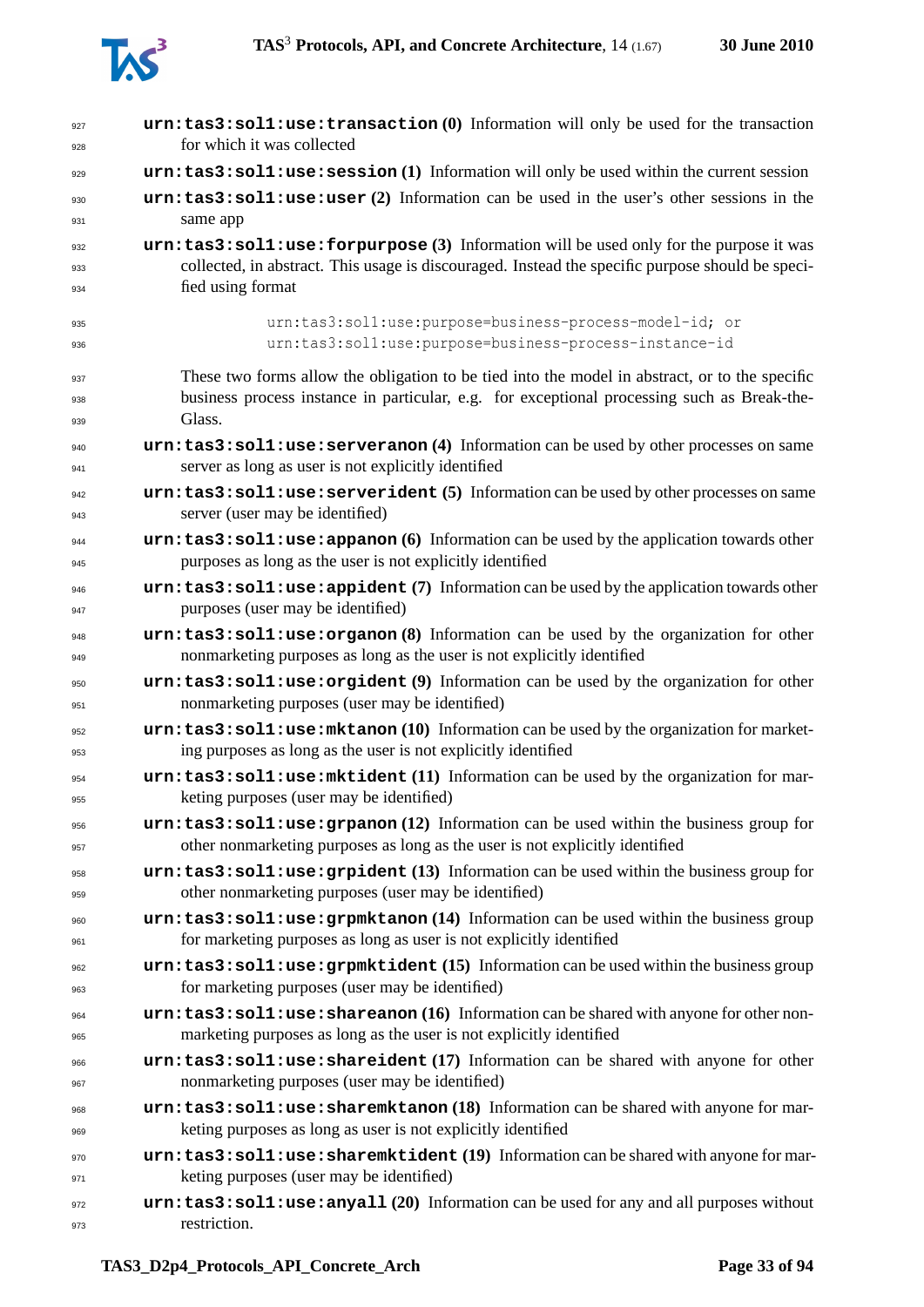

| 974  | urn: tas3: sol1: use: purpose Specific business process that is allowed to use the data. This can       |
|------|---------------------------------------------------------------------------------------------------------|
| 975  | be specified either as abstract business-process-model-id or as business-process-instance-id. For       |
| 976  | example:                                                                                                |
| 977  | urn:tas3:sol1:use:purpose=business-process-model-id; or                                                 |
| 978  | urn:tas3:sol1:use:purpose=business-process-instance-id                                                  |
| 979  | These two forms allow the obligation to be tied into the model in abstract, or to the specific business |
| 980  | process instance in particular, e.g. for exceptional processing such as Break-the-Glass.                |
| 981  | urn: tas3: sol1: delon Delete data on as Unix seconds since epoch. This obligation effectively          |
| 982  | allows control of data retention, but instead of being expressed in relative terms, it is expressed in  |
| 983  | absolute terms that are legally easier to interpret.                                                    |
| 984  | urn: tas3: sol1: retention Maximum data retention period as Unix seconds. This obligation is            |
| 985  | meant for database storage. Upon act of data access, retention should be converted to delon using       |
| 986  | current wall clock time.                                                                                |
| 987  | urn: tas3: sol1: certdel Certify deletion by legally binding report to the audit bus.                   |
| 988  | urn: tas3: sol1: preauth Before each use of the data, user's explicit consent - preauthorization -      |
| 989  | has to be obtained. Value specifies where to obtain preauthorization.                                   |
| 990  | urn: tas3: sol1: callback When about to use data, call back to the user for opportunity to modify       |
| 991  | the data, or deny it. Value specifies where to call back.                                               |
| 992  | urn: tas3: soll: repouse Report use to the audit bus. Comma separated list of enumerators:              |
| 993  | urn: tas3: soll: repouse: never No need to report use (seldom appears)                                  |
| 994  | urn:tas3:sol1:repouse:all Report any and all use                                                        |
| 995  | urn: tas3: sol1: repouse: oper Report operational use, but not statistical or administrative            |
| 996  | use.                                                                                                    |
| 997  | urn: tas3: soll: repouse: stat: immed Report use in near real time. for day need to be                  |
| 998  | reported, if there was any use.                                                                         |
| 999  | urn: tas3: soll: repouse: stat: daily No need to report individual use, but summary                     |
| 1000 | statistics for day need to be reported, if there was any use.                                           |
| 1001 | urn:tas3:sol1:repouse:stat:weekly No need to report individual use, but summary                         |
| 1002 | statistics for week need to be reported, if there was any use.                                          |
| 1003 | urn: tas3: soll: repouse: stat: monthly No need to report individual use, but summary                   |
| 1004 | statistics for month need to be reported, if there was any use.                                         |
| 1005 | urn:tas3:sol1:repouse:stat:quarterly No need to report individual use, but sum-                         |
| 1006 | mary statistics for quarter (last 3 months) need to be reported, if there was any use.                  |
| 1007 | urn:tas3:sol1:repouse:stat:semestral No need to report individual use, but sum-                         |
| 1008 | mary statistics for semester (last 6 months) need to be reported, if there was any use.                 |
| 1009 | urn: tas3: soll: repouse: stat: yearly No need to report individual use, but summary                    |
| 1010 | statistics for year need to be reported, if there was any use.                                          |
| 1011 | If no urn:tas3:soll:repouse:stat is specified, default is urn:tas3:soll:repouse:stat:immed.             |
| 1012 | If conflicting enumerators are specified, the most strict one applies.                                  |
| 1013 | urn: tas3: sol1: xborder Enumerator describing what sort of cross border data sharing can occur:        |
| 1014 | urn:tas3:sol1:xdom:eu Only within EU common market.                                                     |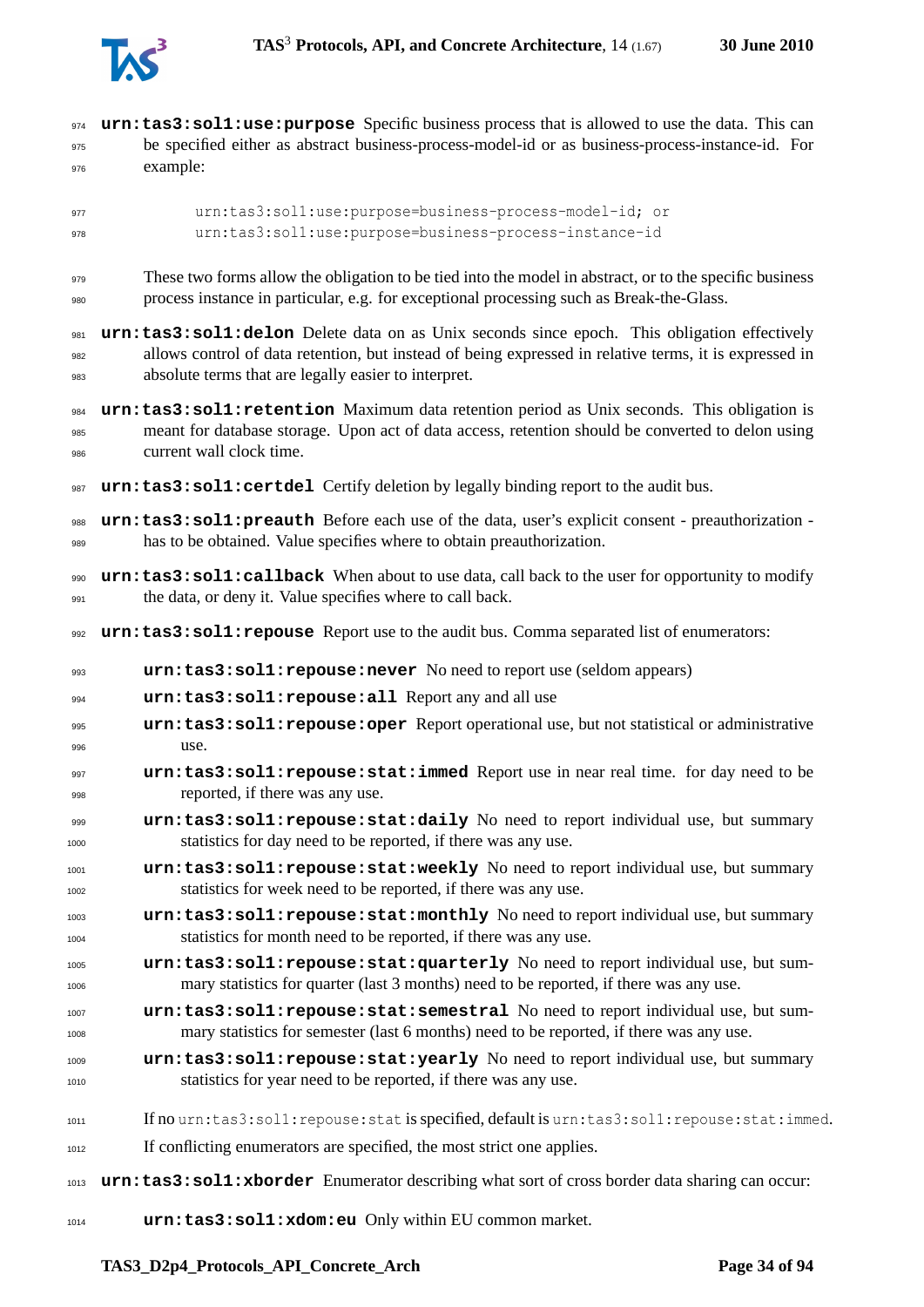

| 1015                         | urn:tas3:sol1:xdom:safeharbour Common market and safe harbour participants                                                                                                                                                                                                                                                  |
|------------------------------|-----------------------------------------------------------------------------------------------------------------------------------------------------------------------------------------------------------------------------------------------------------------------------------------------------------------------------|
| 1016<br>1017<br>1018         | urn: tas3: soll: license Use of information is subject to license specified in the value part. The<br>value part should be either URL to online accessible license text, or it should be a URN pointing to<br>a well known license.                                                                                         |
| 1019<br>1020<br>1021<br>1022 | The general assumption is that the license terms are either well known to the system (and pro-<br>grammed in) or machine readable. While the user may have to consent to the license at some level,<br>it is not meant that this license reference be displayed to user and he required to read and consent<br>on the spot. |
|                              | 1023 urn: tas3: soll: contract-fwk Framework or governance contract identifier.                                                                                                                                                                                                                                             |
|                              | 1024 urn: tas3: soll: contract Contract identifier.                                                                                                                                                                                                                                                                         |
|                              |                                                                                                                                                                                                                                                                                                                             |

**urn:tas3:sol1:contract-sub** Subcontract or amendment identifier

**urn:tas3:sol1:contract-part** Part, exhibit, annex, or clause identifier.

<span id="page-34-0"></span>

### **2.12.2 Matching Pledges to Sticky Policies and Obligations**

 When delivering response to data request, the Responder outbound PEP compares the pledges that were received in the request and checks that the sticky policies and obligations that are attached to the data coming from the backend repository can be satisfied given the pledges. This ensures that the Responder will never ship out data unless the Requester has clearly committed itself to respect the sticky policies and obligations.

#### **Example**

```
1035 Consider the following request
```

```
1036 <e:Envelope>
1037 <e:Header>
1038 <!-- WS-Addressing headers and wsse:Security with DSIG not shown -->
1039 <b:UsageDirective id="USE">
1040 <xa:Obligation ObligationId="urn:tas3:sol1" FulfillOn="Permit">
1041 <xa:AttributeAssignment
1042 AttributeId="urn:tas3:sol1:pledge"
1043 DataType="http://www.w3.org/2001/XMLSchema#string">
1044 urn:tas3:sol:vers=1
1045 urn:tas3:sol1:delon=1255555377
1046 urn:tas3:sol1:use=urn:tas3:sol1:use:purpose
1047 urn:tas3:sol1:share=urn:tas3:sol1:share:group
1048 urn:tas3:sol1:repouse=urn:tas3:sol1:repouse:oper
1049 \langle/>
1050 \langle \rangle1051 < /1052 \langle />
1053 <e:Body id="BDY">
1054 <idhrxml:Query>...</><</></>></></>
```
Now, backend returns the following data

```
1056 <dataItem id="1">
1057 <tas3sol:Obligations xmlns:tas3sol="http://tas3.eu/tas3sol/200911/">
1058 urn:tas3:sol:vers=1
1059 urn:tas3:sol:delon=1255555378
```
#### TAS3 D2p4 Protocols API Concrete Arch Page 35 of [94](#page-93-0)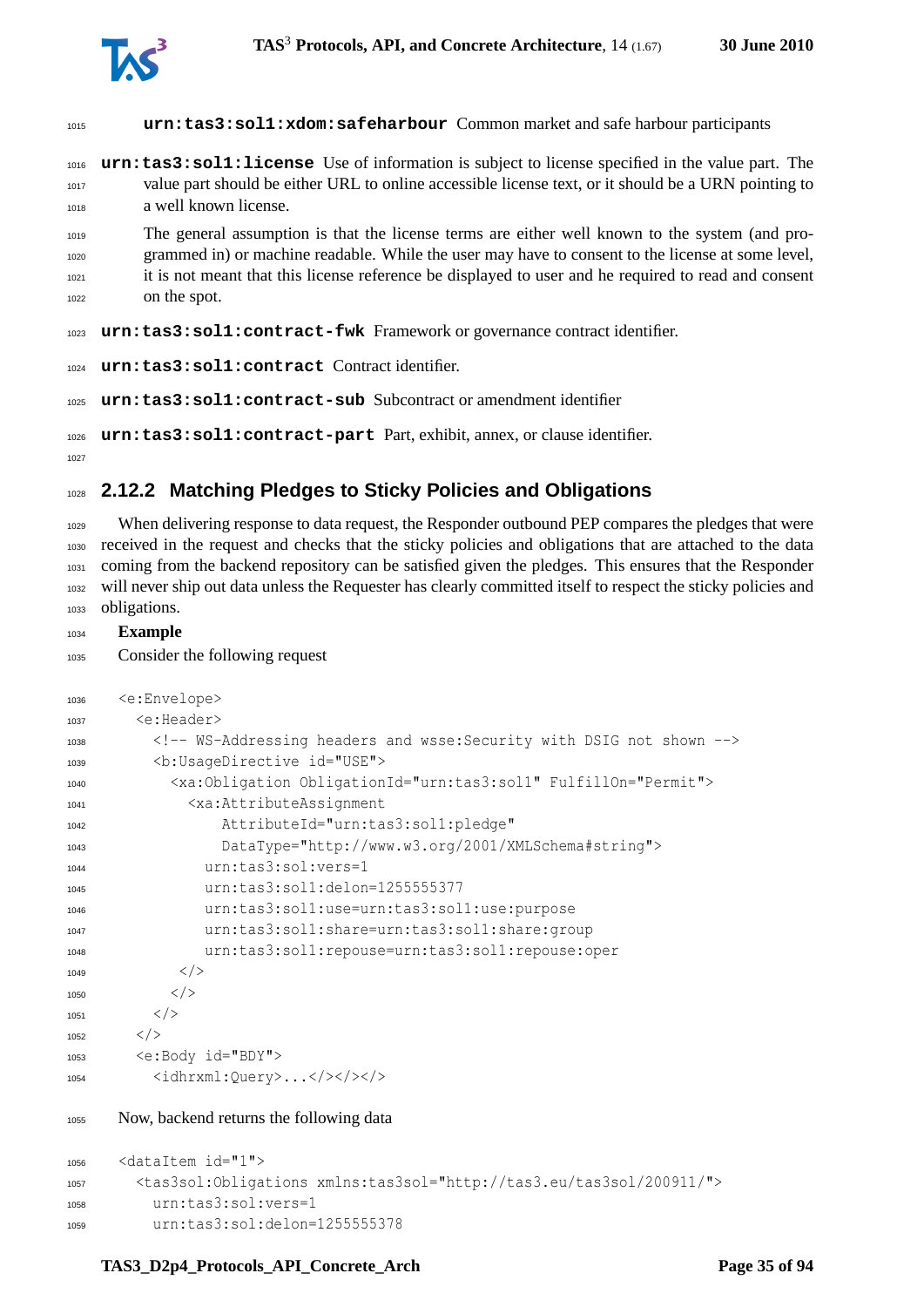

```
1060 urn:tas3:sol1:use=urn:tas3:sol1:use:transaction
1061 \langle />
1062 \times data > va \ln e</>1063 \langle />
1064
1065 <dataItem id="2">
1066 <tas3sol:Obligations xmlns:tas3sol="http://tas3.eu/tas3sol/200911/">
1067 urn:tas3:sol:vers=1
1068 urn:tas3:sol:delon=1255555376
1069 urn:tas3:sol1:use=urn:tas3:sol1:use:purpose
1070 urn:tas3:sol1:repouse=urn:tas3:sol1:repouse:all
1071 < />
1072 <data>value</>
1073 \langle />
1074
1075 <dataItem id="3">
1076 <tas3sol:Obligations xmlns:tas3sol="http://tas3.eu/tas3sol/200911/">
1077 urn:tas3:sol:vers=1
1078 urn:tas3:sol:delon=1255555378
1079 urn:tas3:sol1:use=urn:tas3:sol1:use:purpose
1080 urn:tas3:sol1:repouse=urn:tas3:sol1:repouse:oper,repouse=urn:tas3:sol1:repouse:stat:weekly
1081 \langle />
1082 <data>value</>
1083 </>
```
 The first data item would have to be filtered out because its usage policy is "transaction" while requester pledged usage for intended "purpose". Intended purpose can span many transactions, therefore its broader that the allowed use. Note that the delon constraint would be compatible with the request.

 The second data item has to be filtered out for two reasons: (i) its delon is stricter that what requester pledged, and (ii) the repouse constraint is more onerous than requester is willing to perform.

The third data item's obligations are compatible with the requester's pledges. It is returned to the requester.

 N.B. This is just an example. The way in which the obligations are attached to the data can be quite different from the illustrated, e.g. internal C data structure rather than XML. It is also possible that obligations are not stored with the data, but rather generated by a PDP based on data dependent sticky-policies.

 Once the Responder Outbound PEP has filtered the data, it is sent, with the obligations, to Requester 1096 which MAY pass the obligations to Obligations Service for enforcement.

#### <span id="page-35-0"></span>**2.12.3 Passing Simple Obligations Dictionaries Around**

 While in SOL1 the set of enumerators is fixed and with fixed meaning which is hardwired to the simplest PEP implementations, we foresee users inventing additional attributes and enumerators. This raises the need for the PEP implementations to be configurable or somehow understand the new enumerators on basis of their semantics.

 Such configurations and online semantics passing can be achieved with Simple Obligations Dictionaries (SODs), which effectively allow the semantics to be declared. The dictionary can be stored in a configura- tion file, and we provide SOL1 standard dictionary as sol1.sod (which you should not modify) and you may be able to provide additional dictionary fragments in user editable configuration files. Alternatively, the nonstandard dictionary fragments can be passed inline in the protocol by means of <tas3sol:Dict> element.

**Example**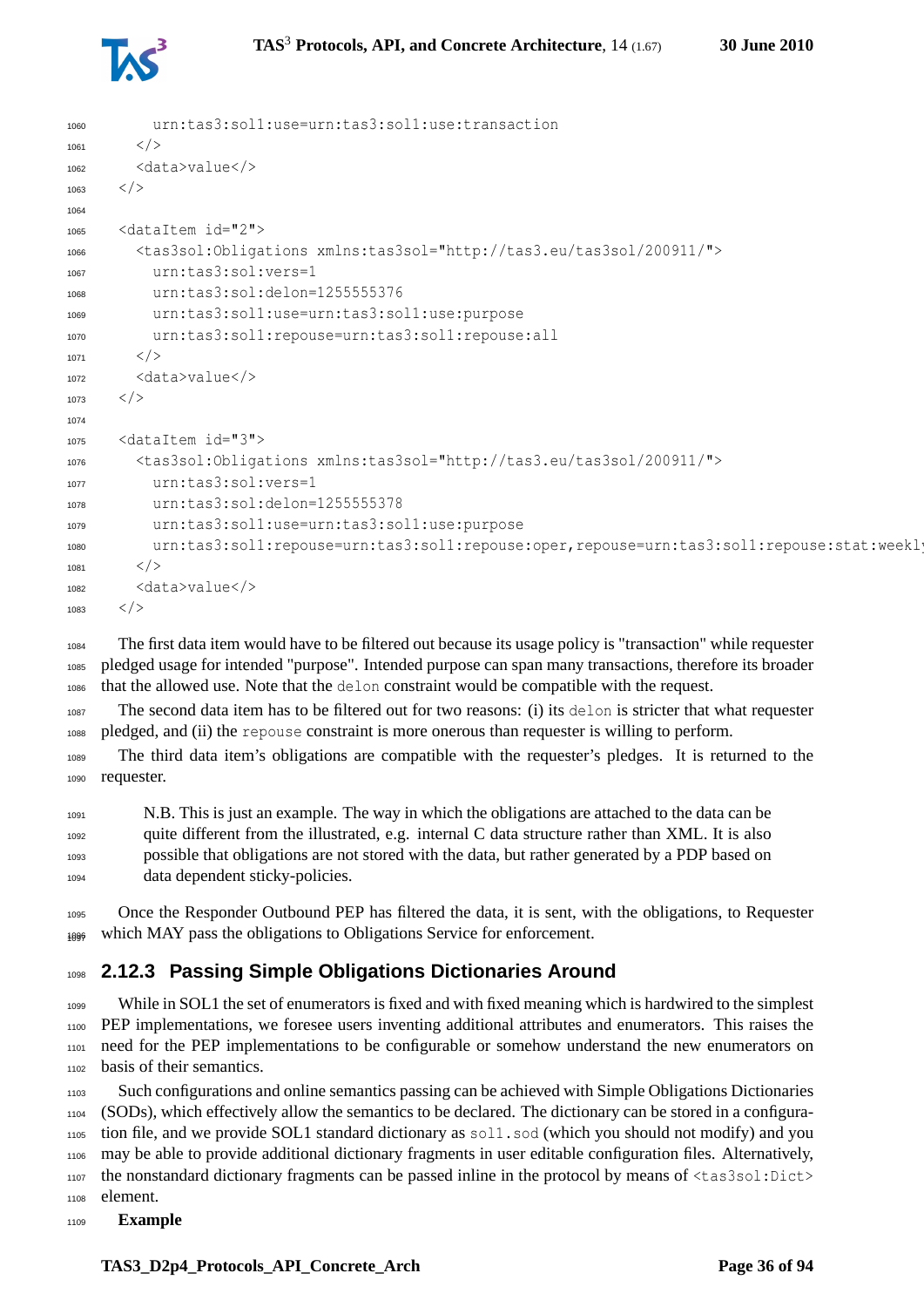

| 1110 | <e:envelope></e:envelope>                                                       |
|------|---------------------------------------------------------------------------------|
| 1111 | <e:header></e:header>                                                           |
| 1112 | WS-Addressing headers and wsse: Security with DSIG not shown                    |
| 1113 | <b:usagedirective id="USE"></b:usagedirective>                                  |
| 1114 | <xa:obligation fulfillon="Permit" obligationid="urn:tas3:sol1"></xa:obligation> |
| 1115 | <xa:attributeassignment< td=""></xa:attributeassignment<>                       |
| 1116 | AttributeId="urn:tas3:sol1:pledge"                                              |
| 1117 | DataType="http://www.w3.org/2001/XMLSchema#string">                             |
| 1118 | urn:tas3:sol:vers=1                                                             |
| 1119 | urn:tas3:sol1:delon=1255555377                                                  |
| 1120 | urn:tas3:sol1:use=urn:tas3:sol1:use:purpose                                     |
| 1121 | urn:tas3:sol1:share=urn:tas3:sol1:share:group                                   |
| 1122 | urn:tas3:sol1:repouse=urn:tas3:sol1:repouse:oper                                |
| 1123 | $\langle$ />                                                                    |
| 1124 | $\langle$ />                                                                    |
| 1125 | <tas3sol:dict xmlns:tas3sol="http://tas3.eu/tas3sol/200911/"></tas3sol:dict>    |
| 1126 | Entities:                                                                       |
| 1127 | Data Subject (Agent the Data describes)                                         |
| 1128 | Data Processor (Agent that processes the Data)                                  |
| 1129 | Data (Information which is a resource under protection)                         |
| 1130 | Organisation (a Data Processor)                                                 |
| 1131 | Marketing (an Action)                                                           |
| 1132 | Process (an Action of manipulating Data)                                        |
| 1133 |                                                                                 |
| 1134 | Relations:                                                                      |
| 1135 | Identify                                                                        |
| 1136 | Retain                                                                          |
| 1137 |                                                                                 |
| 1138 | Property                                                                        |
| 1139 | May (property of an action)                                                     |
| 1140 | Must (property of an action)                                                    |
| 1141 |                                                                                 |
| 1142 | urn:tas3:sol1:use:mktident is an enumerator of urn:tas3:sol1:use                |
| 1143 |                                                                                 |
| 1144 | urn:tas3:sol1:use:mktident means                                                |
| 1145 | Organization (who) - Process (action) - Data (what) - Marketing (why)           |
| 1146 | Organization (who) - Identify (action) - Data Subject (What)                    |
| 1147 | $\langle$ / >                                                                   |
| 1148 | $\langle$ />                                                                    |
| 1149 | $\langle$ / >                                                                   |
| 1150 | <e:body id="BDY"></e:body>                                                      |
| 1151 | <idhrxml:query>&gt;</idhrxml:query>                                             |

 This example uses <tas3sol:Dict> element to define a new enumerator for urn:tas3:sol1:use by spelling out its semantic meaning in terms of the dictionary items (example is somewhat unrealistic because you should not repeat or redefine dictionary entries from the standard sol1.sod). In particular the mktident really is a combination of two consequences: you will receive spam and you will be identified. Thus the "means" declaration has two lines.

## **2.13 Realization of Sticky Policies**

 As discussed in [**?**] section 4.1 "Protocol Support for Conveyance of Sticky Policies", Encapsulating Security Layer (ESL) is one approach for implementing sticky policies. While total encapsulation is pos-sible, for already established applications protocols something lighter weight is desired. Most properties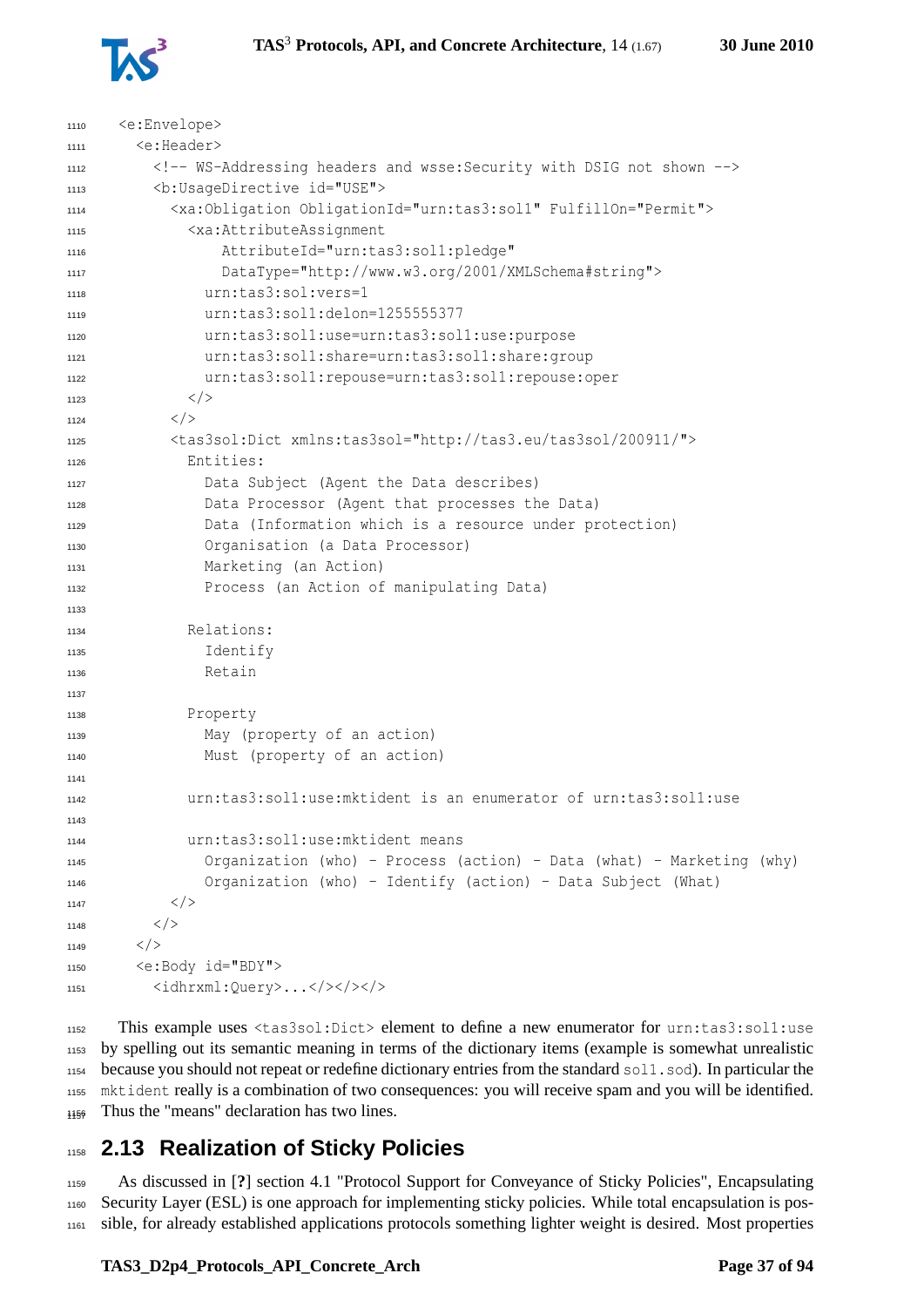

 of ESL can also be implemented by a special SOAP header that references all the elements that would have been contained or referenced by the ESL approach. The subtle, but salient, diffenrence is that instead of the intrusive encapsulation layer, all the relevant policy data is carried in the <tas3:ESLPolicy> header.

```
1165 The reference is either by XML id attribute (preferred) or a simplified absolute XPath [?].
```

```
1166 Example
```

```
1167 <e:Envelope>
1168 <e:Header>
1169 <wsse:Security>...(signature here to bind ESLPolicies and Body)...</>
1170 <tas3:ESLPolicies mustUnderstand="1">
1171 <tas3:ESLApply>
1172 <tas3:ESLRef ref="#data1"/>
1173 <tas3:ESLRef xpath="container/subcontainer"/>
1174 <xa:Obligation ObligationId="urn:tas3:sol1">
1175 <xa:AttributeAssignment
1176 AttributeId="urn:tas3:sol1:require"
1177 DataType="http://www.w3.org/2001/XMLSchema#string">
1178 urn:tas3:sol:vers=1
1179 urn:tas3:sol1:delon=1255555377
1180 </xa:AttributeAssignment>
1181 </xa:Obligation>
1182 </tas3:ESLApply>
1183 <tas3:ESLApply>
1184 <tas3:ESLRef ref="#data2"/>
1185 <xa:Obligation ObligationId="urn:tas3:sol1">
1186 <xa:AttributeAssignment
1187 AttributeId="urn:tas3:sol1:require"
1188 DataType="http://www.w3.org/2001/XMLSchema#string">
1189 urn:tas3:sol:vers=1
1190 urn:tas3:sol1:delon=1255566666
1191 </xa:AttributeAssignment>
1192 </xa:Obligation>
1193 </tas3:ESLApply>
        </tas3:ESLPolicies>
1195 \langle/e:Header>
1196 <e:Body>
1197 <data id="data1" value="foo">
1198 <data id="data2" value="bar">
1199 <container>
1200 <subcontainer value="goo"/>
1201 </container>
1202 \leq {\rm (e:Body>}1203 </e:Envelope>
```
 In the above example both id based references to <data> and XPath based reference for the <subdata> are illustrated. It also illustrates how to apply different sticky policies (n.b. Obligation is a particularly common type of sticky policy) to different data.

## **2.14 Passing Additional Credentials in Web Service Call**

 The usual way to pass credentials is using an attribute assertion inside <wsse:Security> header. Such attribute assertion identifies the calling user. Sometimes additional credentials identifying the actual re-source are passed in <TargetIdentity> SOAP header. However, both of these methods basically admit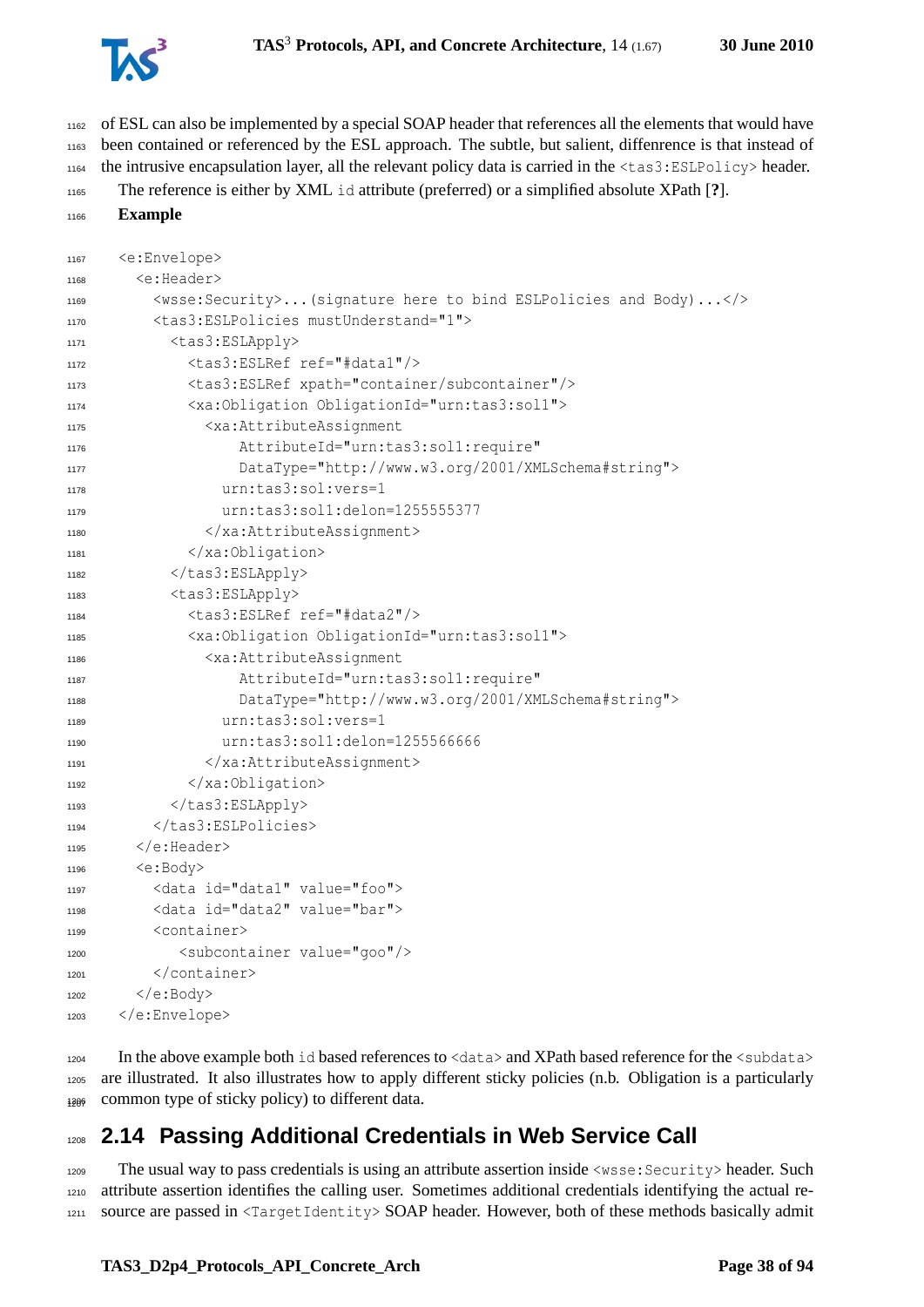

 single credential (which can contain other credentials as attributes) typically not signed by the Requester. If Requester needs to add additional credentials, it can use <tas3:Credentials> element.

```
1214 <e:Envelope>
1215 <e:Header>
1216 <wsse:Security>...</>
1217 <tas3:Credentials xmlns:tas3="http://tas3.eu/tas3/200911/">
1218 ... reuse XACML or SAML attribute schema
1219 \leq/tas3:Credentials>
1220 \leq c: Header>
1221 <e:Body>...</>
1222 </e:Envelope>
1223
```
## **2.15 Uniform Application Status and Error Reporting**

 Traditionally Web Service application protocols have defined their own error and status reporting mech- anisms. TAS<sup>3</sup> standardizes the status reporting by adding a standardized SOAP header that the application SHOULD insert if it wishes to enable some automatic TAS<sup>3</sup> processing. This is especially important for automation of Online Compliance Testing.

Some ways the errors can be reported

 1. Network or socket layer, e.g. drop the connection in case of a security violation. This is very extreme response and SHOULD NOT be used normally, unless there is a genuine threat, such as suspected Denial-of-Service (DoS) attack.

- 2. HTTP layer error codes. In normal operation, 200 should be used. In particular 4xx and 5xx codes SHOULD NOT be used to indicate authorization errors deep in the application or application errors. 1235 The HTTP error codes SHOULD generally be used for errors that are detected at web server level.
- 3. Application platform errors, such as stack backtraces, SHOULD NOT happen. All errors SHOULD be trapped and appropriately reported by the application. Despite this rule, the reality of application development means that stack traces will be output by buggy or immature software.
- 4. SOAP faults. Generally SOAP faults should only be used to indicate SOAP transport level errors, as 1240 defined by SOAP and ID-WSF specifications.
- The API, such as  $\text{tas3\_get\_fault}$ ), for creating and inspecting TAS<sup>3</sup> related SOAP faults is described in section 3.1.13 "SOAP Fault and Status Generation and Inspection".
- 5. ID-WSF special headers. Some ID-WSF level errors cause an ID-WSF specific SOAP headers to be emitted in the response.
- 6. TAS<sup>3</sup> error header SHOULD be used to report all TAS<sup>3</sup> and application level errors.
- 7. Application level error mechanisms MAY be used to report application level errors. It is RECOM- $MENDED$  that the application level protocols be designed to use the  $TAS<sup>3</sup>$  error headers or at least the Liberty Utility schema dedined <Status> element [**?**].

## **2.15.1 TAS**<sup>3</sup> **Status Header**

1251 The TAS<sup>3</sup> Status Header is based on the <Status> element defined in Liberty Utility Schema, see [?].

```
1252 <e:Envelope>
1253 <e:Header>
1254 <tas3:Status
```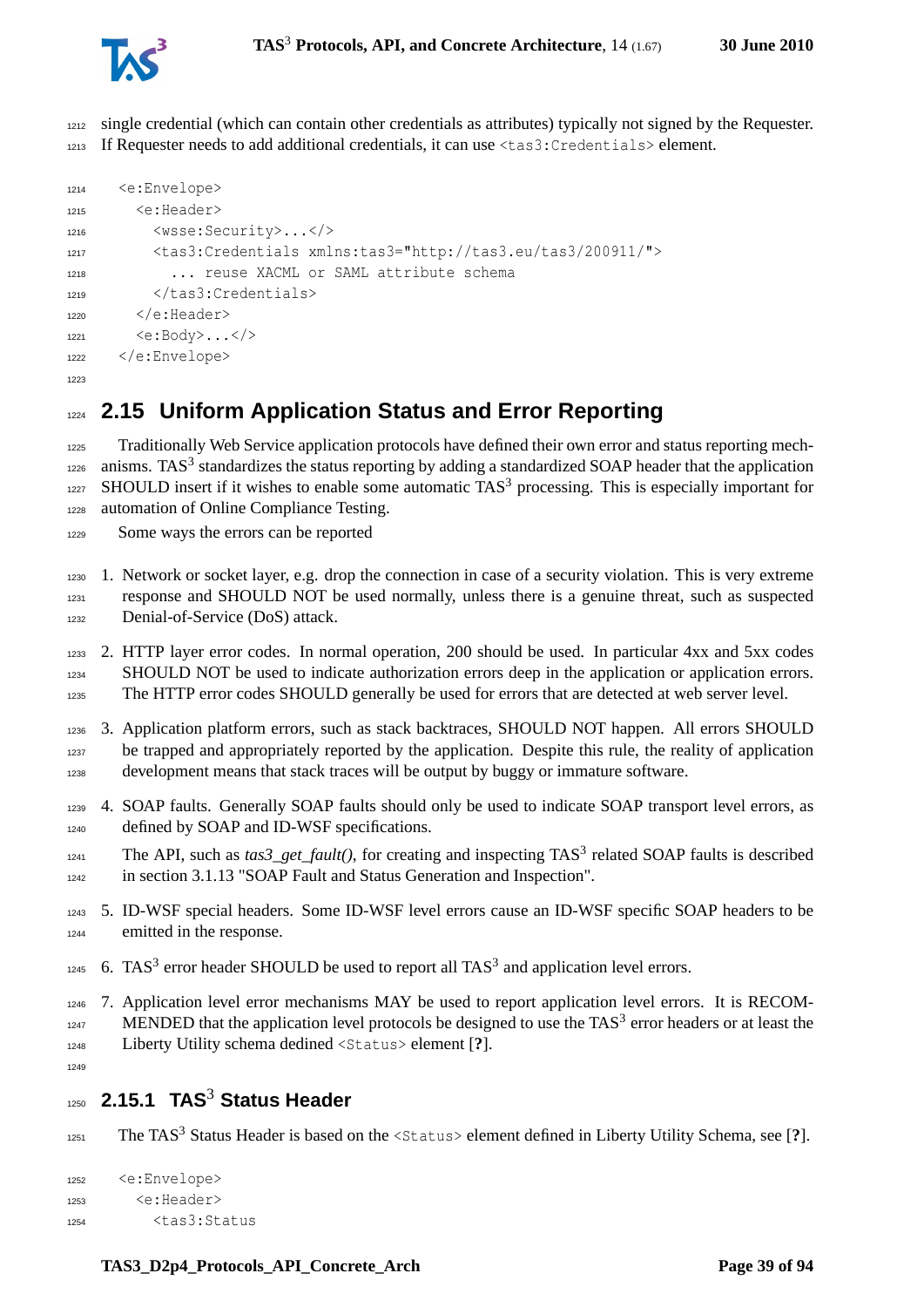

```
1255 xmlns:tas3="http://tas3.eu/tas3/200911/"
1256 ctlpt="urn:tas3:ctlpt:app"
1257 code="0K"/>
1258 \langle/e:Header>
1259 \langle e:Body \rangle \dots \langle \rangle1260 </e:Envelope>
```
The API, such as  $\text{tas3\_get\_tas3\_status}$  () for creating and inspecting TAS<sup>3</sup> Status Header is described in 1263 section 3.1.13 "SOAP Fault and Status Generation and Inspection".

## **2.15.2 TAS**<sup>3</sup> **Status Codes**

 The code XML attribute may contain any of the ID-WSF defined status codes, see [**?**] Table 2 on pp.12- 13, including the special value "OK" to indicate success. It may also contain any application specific status indications, provided that they are qualified to their own namespace using URN or URL constructs. Finally it may contain any of the following TAS<sup>3</sup> defined status codes:

**urn:tas3:status:deny** Operation denied by authorization layer

**urn:tas3:status:notapplicable** Operation not applicable from authorization perspective

```
1271 urn:tas3:status:indeterminate Operation's status can not be determined by the authorization
1272 layer
```
**urn:tas3:status:nosig** Operation denied due to required signature missing.

**urn:tas3:status:badsig** Operation denied due to signature validation problem.

**urn:tas3:status:badcond** Expiry time or audience restriction did not validate.

## **2.15.3 TAS**<sup>3</sup> **Control and Reporting Points**

 The status messages can emanate from several parts in TAS<sup>3</sup> security layer, or even from points inside the application. To assist in determining where errors originate, the <tas3:Status> element carries a ctlpt XML attribute, whose value is a URI identifying the origin of the error. While application can define a number of additional URIs, the TAS<sup>3</sup> architecture defines the following:

**urn:tas3:ctlpt:pep:rq:out** Request Out PEP (callout 1)

**urn:tas3:ctlpt:pep:rq:in** Request In PEP (callout 2)

**urn:tas3:ctlpt:pep:rs:out** Response Out PEP (callout 3)

**urn:tas3:ctlpt:pep:rs:in** Response In PEP (callout 4)

 **urn:tas3:ctlpt:app** Application. In this case application can also define its own URIs. 

## **2.16 Registration of Business Process Models**

 The attribute needs and participants of the business process model are declared using CARML declara- tion. Each business process model is assigned a service typi URI, which is used by the SPs that implement the business process model to register themselves in the discovery.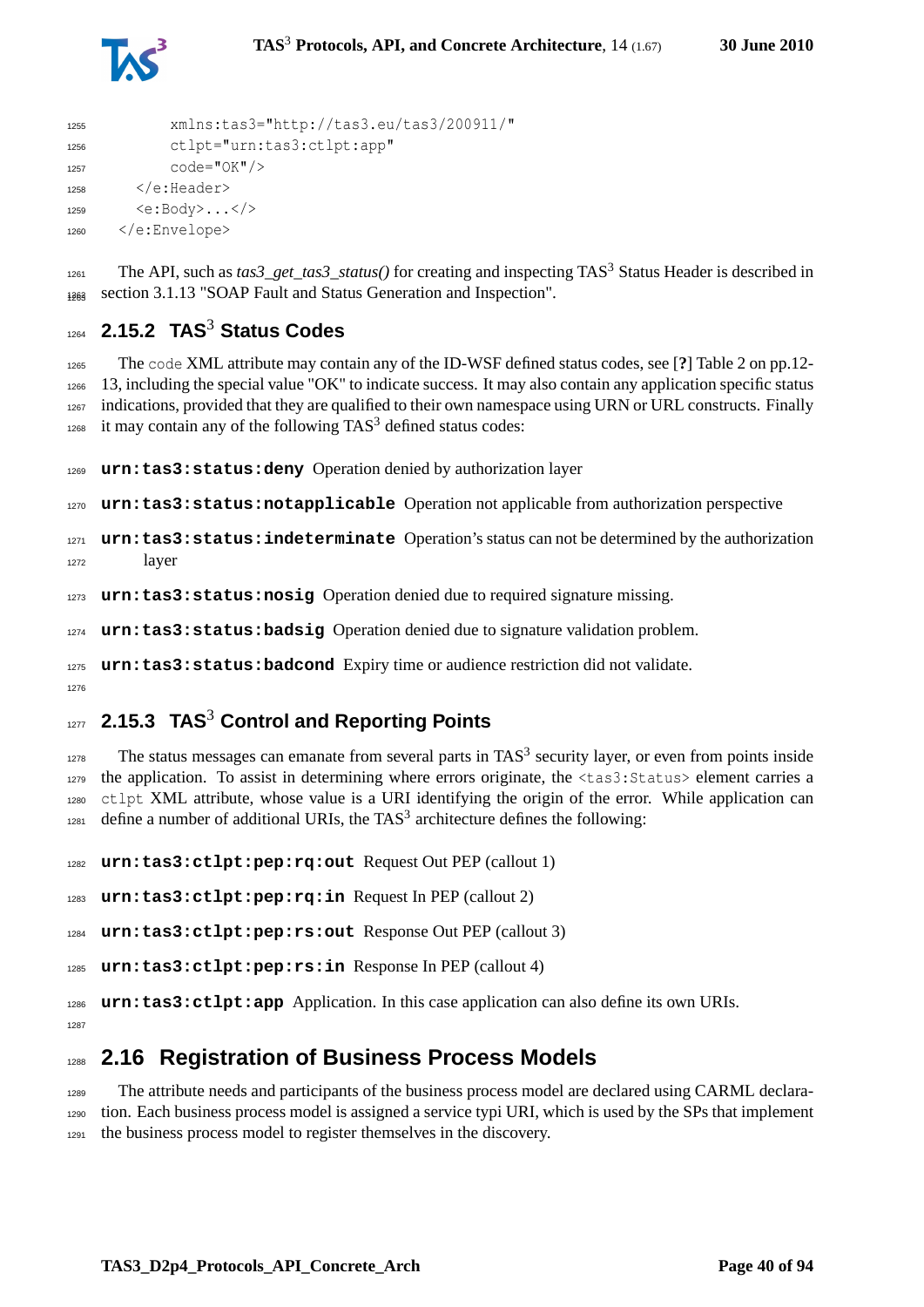

# **3 The Official TAS<sup>3</sup> API (normative, but non-exclusive)**

 Although wire-interoperability is the main goal of the TAS<sup>3</sup> project, we recognize that interoperability at software interface level, i.e. interchangeable implementations of an API, is valuable as well. Stan- dardization of APIs, in addition to wire protocols, helps to promote building a culture and community of 1297 programmers catering for the TAS<sup>3</sup> platform. Such community fosters adoption through mutual self help and shared knowledge base. Supporting full constellation of APIs for all programming languages and platforms is fairly expensive business, but is necessary to address the present fragmented market.

 The TAS<sup>3</sup> API described herein is meant to have multiple implementations. Each implementation provides

• The interface files described herein, such as tas3.h

 • Libraries or implementation files that provide the symbols described by the interface files. In as far as possible, these will be called libtas3.so, libtas3.dll, or other appropriate and similar name.  $_{1305}$  However a concrete implementation may choose to incorporate the TAS<sup>3</sup> API interface in its own library, or may require its own library to be included in addition to the libtas3.\* library. Such additional requirements shall be conspicuously described in the implementation documentation.

1308 The official TAS<sup>3</sup> API is not meant to exclude other wire-protocol compatible implementations of TAS<sup>3</sup>. Thus, while there is only one official API, other APIs can be equally  $TAS<sup>3</sup>$  compatible on the wire.

 The particular API in use is chosen by the programmer by including the appropriate header file or in- terface description. The particular API implementation in use is chosen by the system administrator or the programmer by linking against a particular library providing the TAS<sup>3</sup> binary interface, or by dy- namically loading a module implementing the said binary interface. This leaves great implementation flexibility while accurately describing the TAS<sup>3</sup> interface and implementation at source code (API) and binary (ABI) level.

## **3.1 Language Independent Description of the API**

 Since all language specific bindings, by-and-large, share the same semantics, the functions and meth- ods are first described generically, using pseudocode if needed. Each language binding takes the same parameters and behaves in the way that API would naturally work, *mutantis mudandis*, for that language.[1](#page-40-0) The five essential APIs are

*tas3\_sso()* SSO (with optional application independent authorization)

*tas3\_az()* Application Dependent Authorization

*tas3\_call()* Web Services Client: call a web service and validate response

*tas3\_wsp\_validate()* Validate that web service request can be processed

*tas3\_wsp\_decorate()* Create a web service response

## **3.1.1 Single Sign On (SSO) Alternatives**

 The TAS<sup>3</sup> SSO API's primary aim is supporting SAML 2.0 SSO (and SLO) with attribute and bootstrap passing. Not all COTS SAML 2.0 SP APIs (or IdPs) are capable of this out of the box. Thus being SAML 2.0 compatible is a prerequisite, but additional properties, such as specific functions, session level attribute 1332 pool, and bootstrap cache, must be satisfied as well to be  $TAS<sup>3</sup>$  API compliant. The TAS<sup>3</sup> SSO API is likely to support in future (as of 2009) in a transparent way InfoCard specification [**?**], and may be able to support other SSO specifications as well.

<span id="page-40-0"></span><sup>&</sup>lt;sup>1</sup>Some procedural bias is evident, even in "object oriented" language bindings. This is due to least-common-denominator syndrome, i.e. desire to have same API for all programming languages.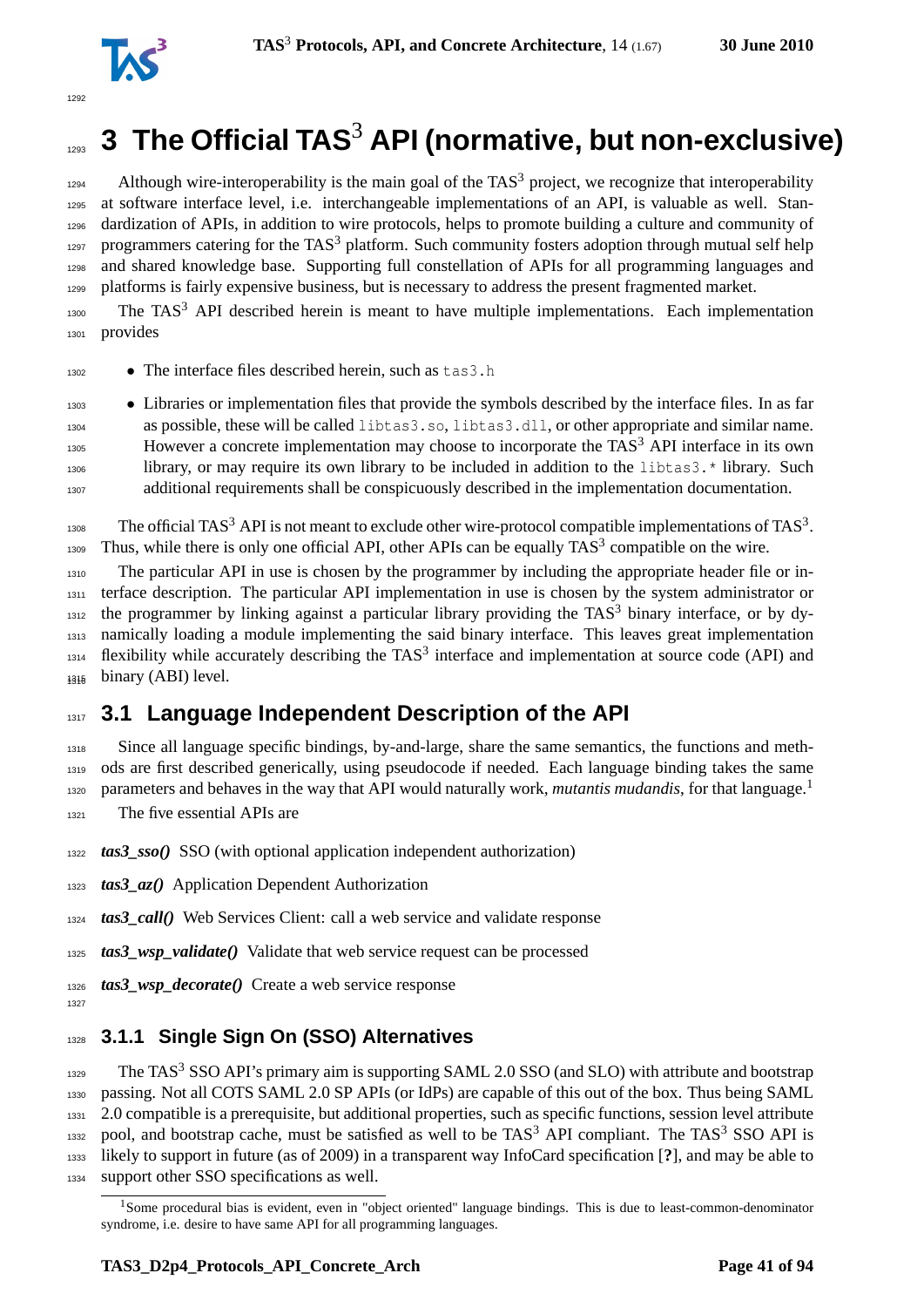

- Some alternatives for supporting SSO:
- mod\_auth\_saml and (Apache) subprocess environment provides a complete solution for SSO layer if using Apache httpd or compatible web server. In such case the SSO is handled without any programming simply by editing httpd.conf (and in some cases zxid.conf). The mod\_auth\_saml configuration directives are the same as in zxid.org and they are introduced to httpd.conf using ZXIDConf directives.
- *tas3\_sso()* API as complete solution. *tas3\_sso()* API implements a state machine that the calling application must crank by making repeated calls (one per HTTP request until SSO completes). This approach has a benefit of isolating the calling application from protocol flow specifics and allows the API to support multiple SSO protocols in a transparent manner.
- <sup>1345</sup> tas3\_sso\_servlet.class: Java servlet that can be configured to Tomcat or other servlet container to 1346 implement SSO for payload servlets. Internally the SSO servlet calls tas3\_simple();
- **Deprecated Alternative: by steps approach using medium level APIs (deprecated because the logic** of the specific SSO protocol flow would be hardwired into the calling application)

# **3.1.2 SSO: ret = tas3\_sso(conf, qs, auto\_flags)**

 The *tas3\_sso()* API is essentially a Single Sign-On protocol state machine. Unless the application already has a valid active session established, it should call *tas3\_sso()* upon every HTTP request, passing in the query string or form submission part as the qs argument. The argument is a string and must be formatted as a query string. The *tas3\_sso()* then returns a string which the calling application needs to interpret to decide what to do next. Possible actions include performing HTTP redirect, sending the returned string as HTTP response, or completing a successful single sign on.

 When Single Sign-On is completed, the *tas3\_sso()* establishes a session object for holding received attributes and bootstrap EPRs. These can be accessed from the session either by the calling application, <sup>1359</sup> or by other TAS<sup>3</sup> API functions such as  $\text{tas3\_az}()$  and  $\text{ tas3\_call}()$ . The  $\text{tas3\_ss}o()$  may incorporate a configurable frontend policy enforcement point. Such configuration is implementation dependent.

 There are many options. Most of these have sensible default values or can be specified in a configuration file. The first parameter either is a configuration object, or a configuration string that modifies or adds to the default configuration. Some aspects of operation of *tas3\_sso()* are affected by the auto\_flags parameter.

| Option      | Description                                                                                                                                |  |
|-------------|--------------------------------------------------------------------------------------------------------------------------------------------|--|
| <b>PATH</b> | Path of configuration directory, which contains the<br>configuration file and may contain other implemen-<br>tation dependent information. |  |
| URL         | Base URL from which the EntityID is formed.                                                                                                |  |

Table 3.1: *tas3\_sso()* configuration options that all implementations MUST support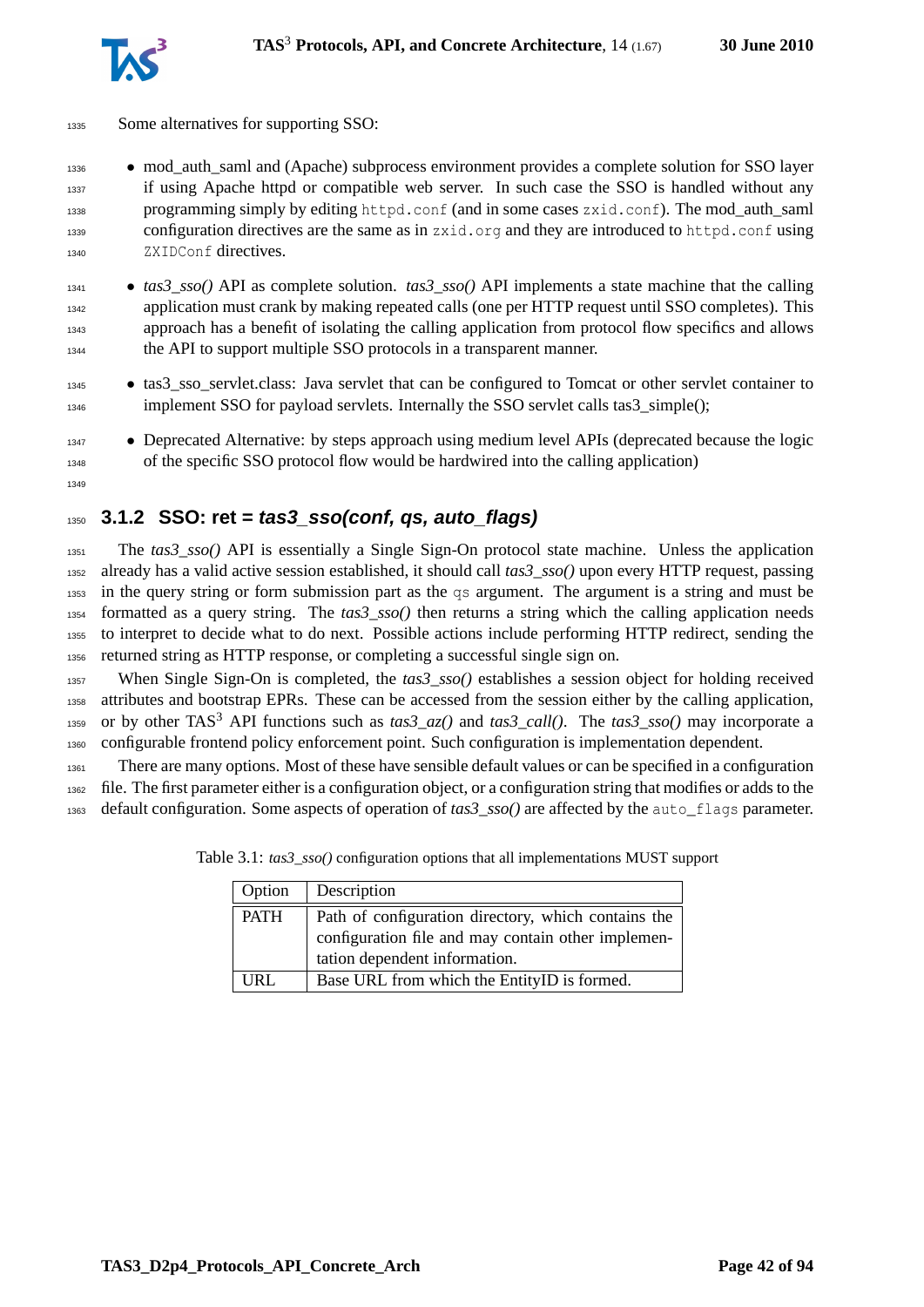

| Dec                      | <b>Hex</b> | Symbol           | Description                                            |  |  |
|--------------------------|------------|------------------|--------------------------------------------------------|--|--|
| $\mathbf{1}$             | 0x01       | TAS3 AUTO EXIT   | Call $exit(2)$ , 0=return "n", even if auto CGI        |  |  |
| $\mathfrak{D}$           | 0x02       | TAS3 AUTO REDIR  | Automatic. handle redirects, assume CGI (calls         |  |  |
|                          |            |                  | exit(2))                                               |  |  |
| $\overline{\mathcal{A}}$ | 0x04       | TAS3 AUTO SOAPC  | SOAP response handling, content gen                    |  |  |
| 8                        | 0x08       | TAS3 AUTO SOAPH  | SOAP response handling, header gen                     |  |  |
| 16                       | 0x10       | TAS3 AUTO METAC  | Metadata response handling, content gen                |  |  |
| 32                       | 0x20       | TAS3 AUTO METAH  | Metadata response handling, header gen                 |  |  |
| 64                       | 0x40       | TAS3 AUTO LOGINC | IdP select / Login page handling, content gen          |  |  |
| 128                      | 0x80       | TAS3 AUTO LOGINH | IdP select / Login page handling, header gen           |  |  |
| 256                      | 0x100      | TAS3 AUTO MGMTC  | Management page handling, content gen                  |  |  |
| 512                      | 0x200      | TAS3 AUTO MGMTH  | Management page handling, header gen                   |  |  |
| 1024                     | 0x400      | TAS3 AUTO FORMF  | In IdP list and mgmt screen, generate form fields      |  |  |
| 2048                     | 0x800      | TAS3 AUTO FORMT  | In IdP list $&$ mgmt screen, wrap in $<$ form $>$ tag. |  |  |
| 4095                     | $0x$ fff   | TAS3 AUTO ALL    | Enable all automatic CGI behaviour.                    |  |  |
| 4096                     | 0x1000     | TAS3 AUTO DEBUG  | Enable debugging output to stderr.                     |  |  |
| 8192                     | 0x2000     | TAS3 AUTO OFMTO  | <b>Output Format Query String</b>                      |  |  |
| 16384                    | 0x4000     | TAS3 AUTO OFMTJ  | <b>Output Format JSON</b>                              |  |  |

Table 3.2: *tas3\_sso()* AUTO flags

#### **Example Usage**

```
1365 01 res = tas3_sso(conf, request['QUERY_STRING'], 0x1800);
1366 02 switch (substr(res, 0, 1)) {
1367 03 case 'L': header(res); return 0; # Redirect
1368 04 case 'n': return 0; # already handled
1369 05 case 'b': return my send metadata();
1370 06 case 'e': return my_render_idp_selection_screen();
1371 07 case 'd': return my_start_session_and_render_protected_content();
1372 08 default: error_log("Unknown tas3_sso() res(%s)", res); return 0;
1373 09 }
```
#### **Return values**

The return value starts by an action letter and may be followed by data that is relevant for the action.

 **L** Redirection request (L as in Location header). The full contents of the res is the redirection request, ready to be printed to stdout of a CGI. If you want to handle the redirection some other way, you can parse the string to extract the URL and do your thing. This res is only returned if you did not 1379 set TAS3\_AUTO\_REDIR.

```
1380 Example:
```

```
1381 Location: https://sp1.zxidsp.org:8443/zxid?o=C
```
 **C** Content with Content-type header. The res is ready to be printed to the stdout of a CGI, but if you want to handle it some other way, you can parse the res to extract the header and the actual body. Example:

 CONTENT-TYPE: text/html 1387 <title>Login page</title> ...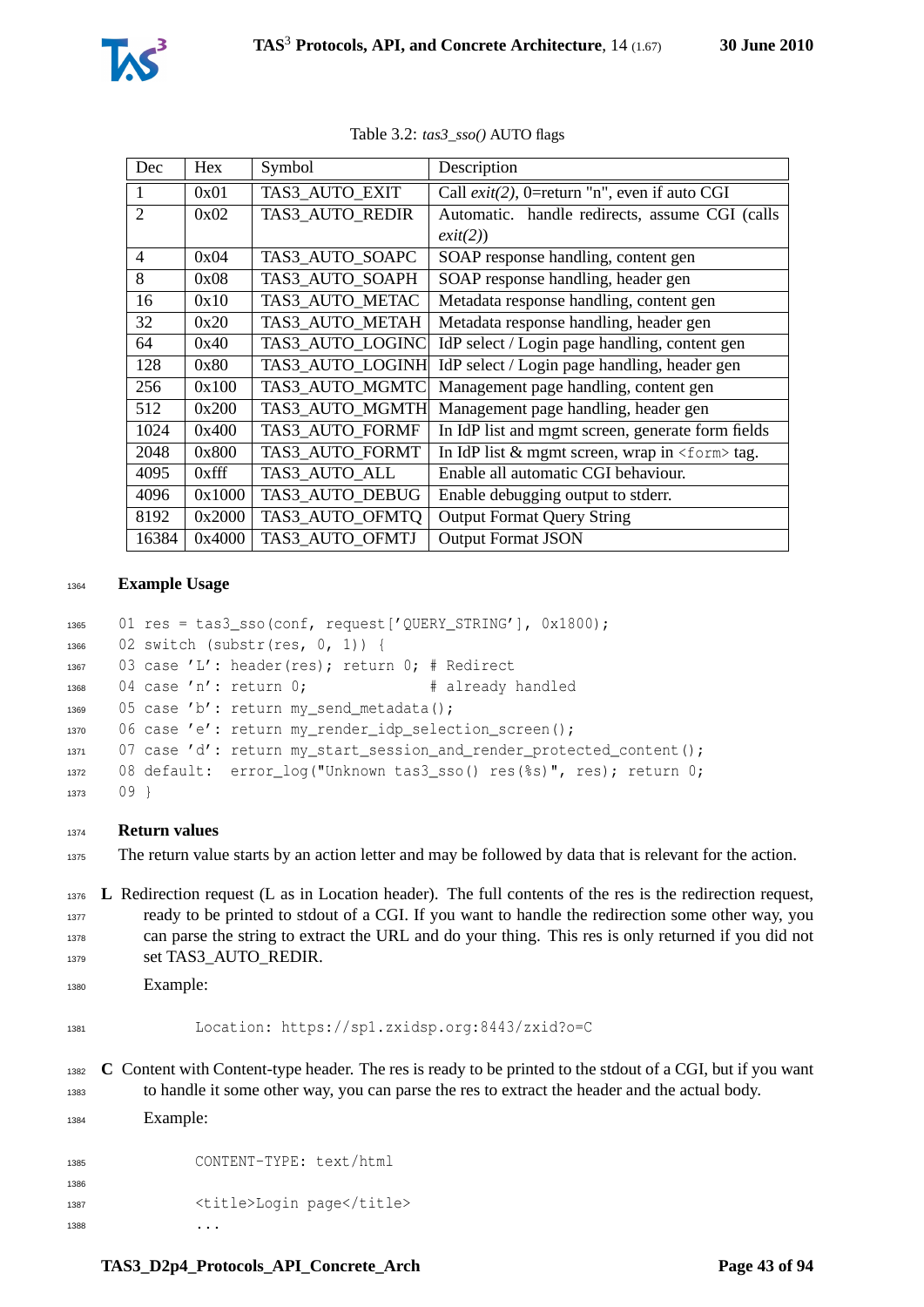

| 1389 | Example (metadata):                       |
|------|-------------------------------------------|
| 1390 | CONTENT-TYPE: text/xml                    |
| 1391 |                                           |
| 1392 | <m:entitydescriptor></m:entitydescriptor> |
| 1393 |                                           |
|      |                                           |

 **Less than ("<")** Content without headers. This could be HTML content for login page or metadata XML. To know which (and set content type correctly), you would have to parse the content. This res format is only applicable if you did not specify TAS3\_AUTO\_CTYPE (but did specify 1397 TAS3 AUTO CONTENT).

- **n** Do nothing. The operation was somehow handled internally but the *exit(2)* was not called (e.g. TAS3\_AUTO\_SOAP was NOT specified). The application should NOT attempt generating any output.
- **b** Indication that the application should send SP metadata to the client. This res is only returned if you 1401 did not set TAS3 AUTO META.
- **c** Indication that the application should send SP CARML declaration to the client. This res is only re-1403 turned if you did not set TAS3 AUTO META.
- **e** Indication that the application should display the IdP selection page. This res is only returned if you did not set TAS3\_AUTO\_CONTENT.
- **d** Indication that SSO has been completed or that there was an existing valid session in place. The res is an LDIF entry containing attributes that describe the SSO or session.

```
1408 dn: idpnid=Pa45XAs2332SDS2asFs,affid=https://idp.demo.com/idp.xml
1409 objectclass: zxidsession
1410 affid: https://idp.demo.com/idp.xml
1411 idpnid: Pa45XAs2332SDS2asFs
1412 authnctxlevel: password
1413 sesid: S12aF3Xi4A
1414 cn: Joe Doe
```
Usually your application would parse the attributes and then render its application specific content.

 **z** Authorization failure. Application MUST NOT display protected content. Instead, it should offer user interface where the user can understand what happened and possibly gain the extra credentials needed.

 **Asterisk ("\*")** Although any unknown letter should be interpreted as an error, we follow convention of prefixing errors with an asterisk ("\*").

## **3.1.3 Authorization: decision = tas3\_az(conf, qs, ses)**

 Implicit application independent authorization steps are performed in *tas3\_sso()* SSO, *tas3\_call()* Ser- vice Requester, *tas3\_wsp\_validate()*, and *tas3\_wsp\_decorate()* APIs. To activate them, you need to supply appropriate configuration options. Specifics of this configuration are implementation dependent.

 The *tas3\_az()* function is the main work horse for requesting authorization decisions from the PDPs. It allows programmer to make Application Dependent authorization calls, supplying some or all of the attributes needed in a XACML request. *tas3\_az()* can also use attributes from the session, if configured. Specifics of this configuration are implementation dependent.

**conf** the configuration string or object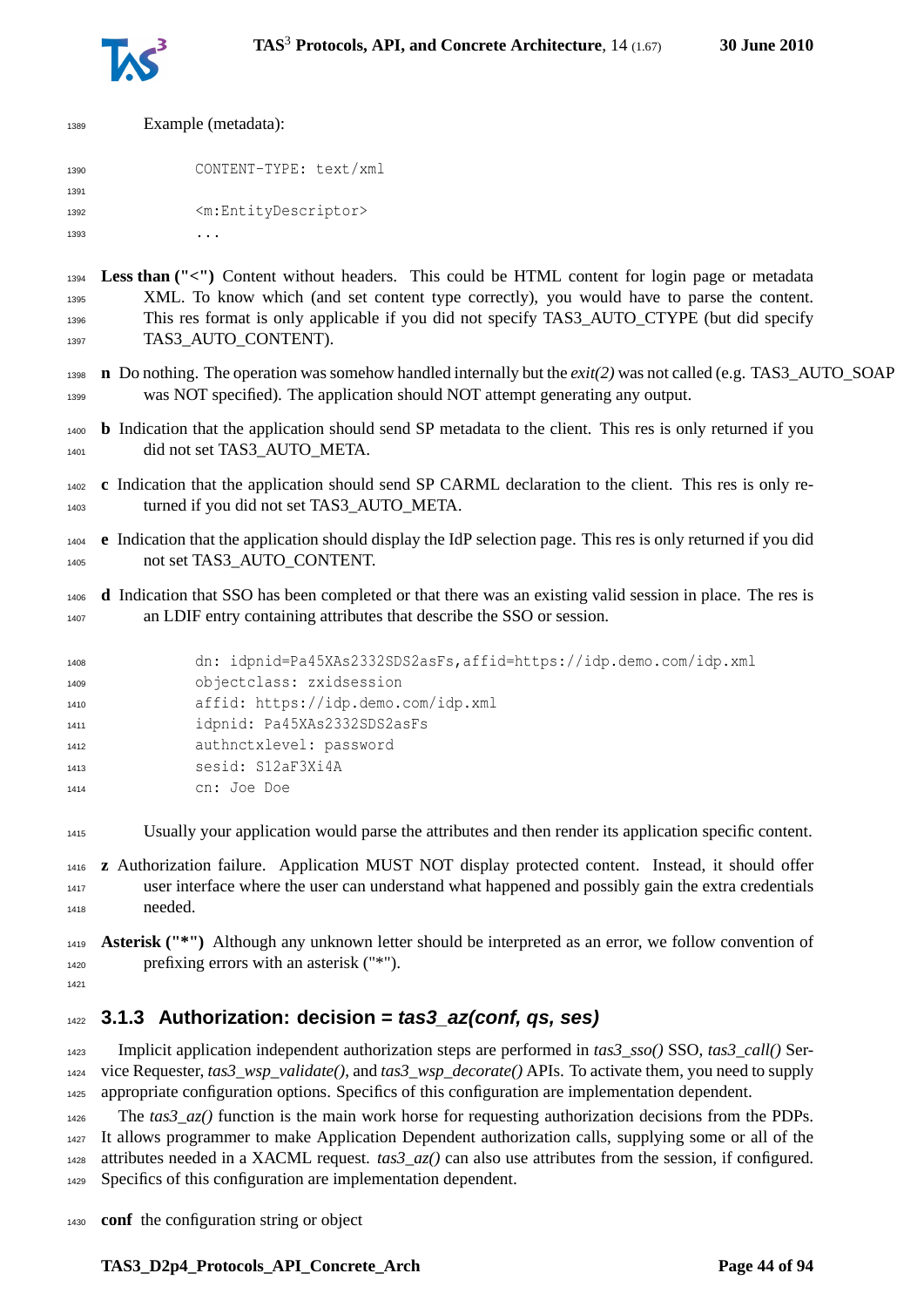

- **qs** if supplied, any CGI variables are imported to session environment as attributes according to configu-ration. Format is CGI Query String.
- **ses** attributes are obtained from the session, if supplied (see also CGI). Session ID can be supplied as a string or a session object can be passed.
- **return** 0 if deny (for any reason, e.g. indeterminate), or string representation of <xac:Response> ele-ment if permit

#### **Example Pseudocode**

```
1438 cf = tas3 new conf();
1439 ses = tas3 alloc ses(cf);
1440 ret = tas3 simple cf ses(cf, 0, $QUERY STRING, ses, 0, 0x1800);
1441 if (ret =~ /\text{d}/) {
1442 perr "SSO ok, now checking authorization";
       if (tas3_az_cf_ses(cf, "Action=SHOW&BusinessProcess=register:emp", ses))
1444 perr "Permit, add code to deliver application content";
1445 else
1446 perr "Deny, send back an error";
1447 }
1448
```
### **3.1.4 Authorization base: decision = tas3\_az\_base(conf, qs, ses)**

1450 This is similar to  $\text{tas3}_a$ z() with the difference that the  $\langle x \rangle$ ac:Response> element is returned even in the deny and indeterminate cases (null is still returned if there was an error). Effectively this *base* form does not make judgement about whether <xac:Response> means permit, deny, or something else.

You should use this function if the Deny message contains interesting obligations (normally it does not). <sup>1454</sup>

## **3.1.5 Web Service Call: ret\_soap = tas3\_call(cf, ses, svctype, url, di\_opt, az\_cred, req\_soap)**

tas3\_call() first checks if req\_soap string is already a SOAP envelope. If not, it will supply miss- ing <Envelope>, <Header>, and <Body> elements. You still need to pass something in req\_soap as *tas3\_call()* can not guess the contents of the <Body> - it can only add the wrapping. The idea is that the programmer can concentrate on application layer and the *tas3\_call()* will supply the rest automatically. If, however, the programmer wishes to pass some SOAP headers, he can do so by passing the entire enve-1462 lope. Even if entire envelope is passed,  $\text{tas3\_call}()$  will add TAS<sup>3</sup> specific headers and signatures to this envelope.

 Similarly on return,  $\text{tas3\_call}()$  will check all TAS<sup>3</sup> relevant SOAP headers and signatures, but will still return the entire SOAP envelope as a string so that the application layer can, if it wants, look at the headers.

 Next, *tas3\_call()* will attempt to locate an EPR for the service type. This may already be in the session cache, or a discovery step may be performed. If discovery is needed it will be automatically made. The discovery can be constrained using url and di\_opt parameters. For example, if there is a predetermined (list of) service provider(s), the url parameter can be used to force the choice. Discovery may still be done to obtain credentials needed for the call, but the discovery result will be constrained to match the supplied url. See section *tas3\_get\_epr()* for description of explicit discovery.

 Before actual SOAP call, *tas3\_call()* may contact a PDP to authorize the outbound call. This corre- sponds to application independent *Requester Out PEP* and is configurable: you can disable it if you prefer to make an explicit application dependent call to *tas3\_az()*. The attributes for the XACML request are 1476 mainly derived from the session, but additional attributes can be supplied with az\_cred parameter, which has query string format. Functioning of the authorization step can be controlled using configuration, which is implementation dependent.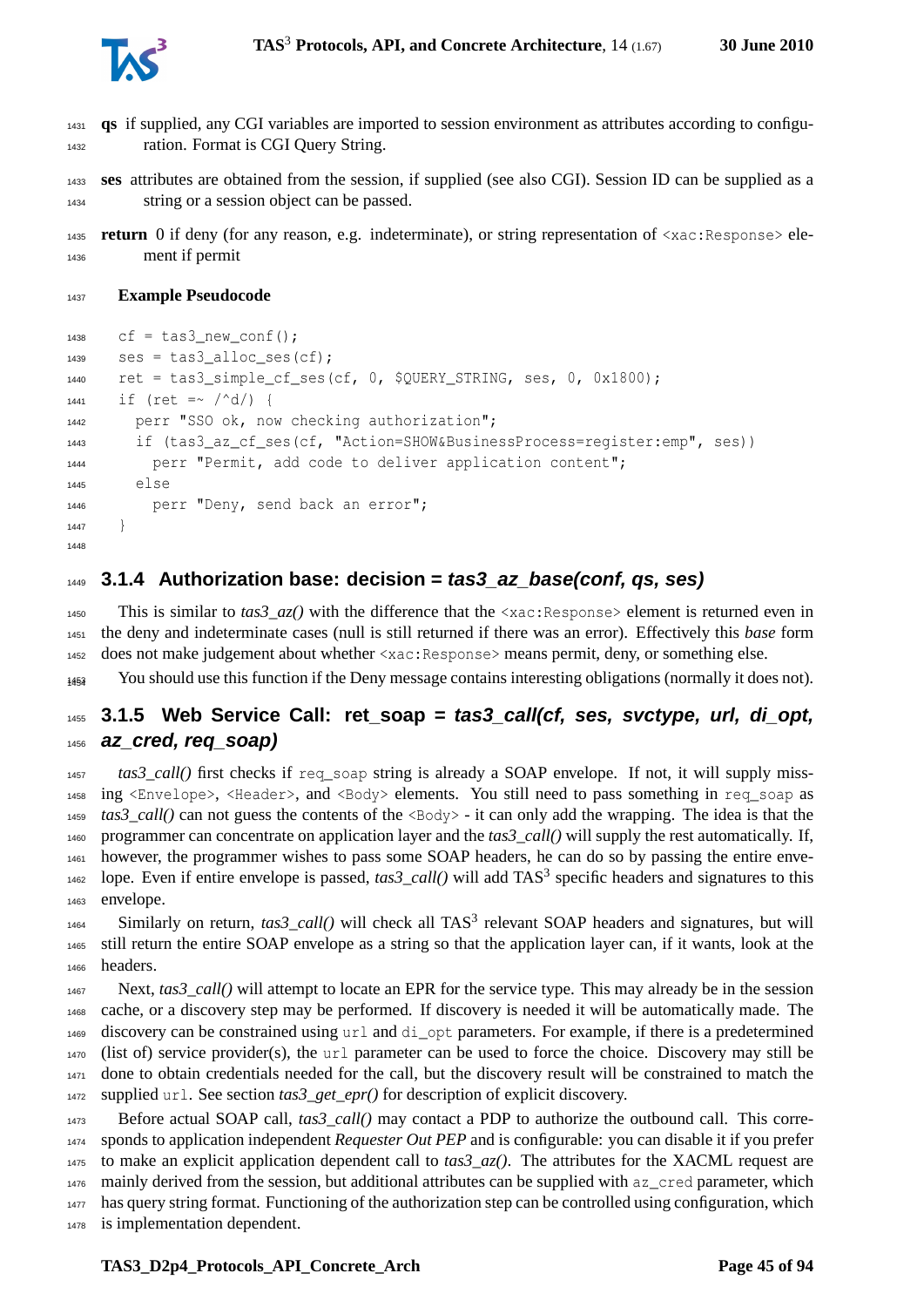

 Then *tas3\_call()* augments the XML data structure with Liberty ID-WSF mandated headers. It will look at the security mechanism and token specified in the EPR and perform appropriate steps to create WS-Security header and apply signature as needed.

 Next *tas3\_call()*, using its built-in http client, opens TCP connection to the web service provider and sends the SOAP envelope using HTTP protocol. It then waits for the HTTP response, blocking until the response is received.

1485 After executing the SOAP call and verifying any returned TAS<sup>3</sup> relevant headers and signatures, *tas3\_call()*  may contact a PDP to authorize receiving data, and to pass on any obligations that were received. This corresponds to application independent *Requester In PEP* and is configurable: you can disable it if you 1488 prefer to make explicit application dependent call to  $\text{tas3 } az()$ . The contents of the XACML request are determined based on the response, session, az\_cred parameter, which is shared for both Responder Out and Responder In PDP calls, and configuration, which is implementation dependent.

- **cf** Configuration object, see *tas3\_new\_conf\_to\_cf()*
- **ses** Session object, used to locate EPRs, see *tas3\_new\_ses()*

**svctype** Service type and namespace URN that is applicable to the body. Passed as a string.

 **url** (Optional) If provided, this argument has to match either the ProviderID, EntityID, or actual service endpoint URL.

**di\_opt** (Optional) Additional discovery options for selecting the service, query string format

**az\_cred** (Optional) Additional authorization credentials or attributes, query string format. These creden- tials will be populated to the session's attribute pool in addition to the ones obtained from SSO and other sources. Then a PDP is called to get an authorization decision (as well as obligations we pledge to support). This implements generalized (application independent) Requester Out and Requester In PEPs. To implement application dependent PEP features you should call *tas3\_az()* directly.

**req\_soap** string used as SOAP body or as SOAP envelope template.

**return** SOAP envelope as a string.

#### **Example**

```
1506 01 env = tas3_callf(cf, ses, "urn:hrxml:idhrxml", 0,0,0,
1507 02 "<idhrxml:Modify>"
1508 03 "<idhrxml:ModifyItem>"
1509 04 "<idhrxml:Select>%s</idhrxml:Select>"
1510 05 "<idhrxml:NewData>%s</idhrxml:NewData>"
1511 06 "</idhrxml:ModifyItem>"
1512 07 "</idhrxml:Modify>", cgi.select, cgi.data);
1513 08 if (env) {
1514 09 xml = xml\_parse(env);
1515 10 if (xml->Status->code == "OK") {
1516 11 INFO("Data is " + xml->Data);
1517 12 } else {
1518 13 ERR("Web service error " + xml->Status->code);
1519 14 }
1520 15 } else {
1521 16 ERR("HTTP failure");
1522 17 }
```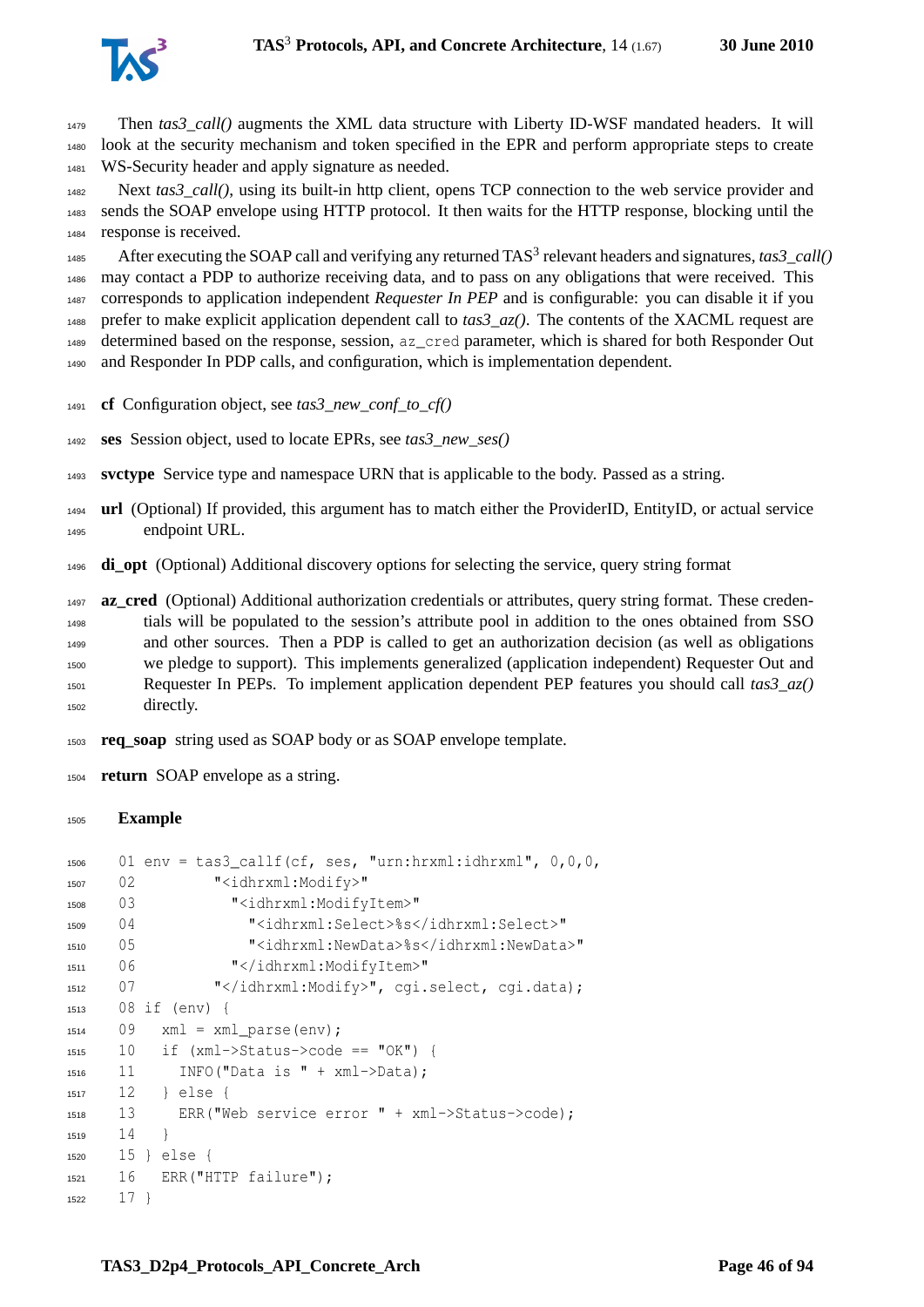

 As can be seen, the paradigm is to supply the payload data as a string. Although it could be supplied as a data structure, constructed with many constructors, our experience has shown that string representa- tion is most intuitive and self documenting for most programmers. Despite abandoning the constructor approach, all relevant syntax and schema checks are internally done by simply parsing the string and then reserializing it before sending to the wire. This tends to be necessary anyway due to signature generation. <sup>1528</sup>

## **3.1.6 Requester out: req\_decor\_soap = tas3\_wsc\_prepare\_call(cf, ses, svc-type, az\_cred, req\_soap)**

 This API function decorates a request envelope with necessary ID-WSF SOAP headers and signs it, but does not send the envelope. This API is used as a building block in *tas3\_call()*, which see. Usually you  $_{1534}$  should use  $tas3$ <sub>call</sub>() instead of this API function.

#### **3.1.7 Requester in: status = tas3\_wsc\_valid\_resp(cf, ses, az\_cred, res\_decor\_soap)**

 This API function validates response envelope checking necessary ID-WSF SOAP headers and signa- ture. This API is used as a building block in *tas3\_call()*, which see. Usually you should use *tas3\_call()* instead of this API function.

*tas3\_wsc\_prepare\_call()* and *tas3\_wsc\_valid\_resp()* work together as follows:

```
1540 01 req_soap = tas3_wsc_prepare_call(cf, ses, svctype,
      02 url, di_opt, az_cred,
1542 03 State of the Modify Section 1542 03 State of the Modify Section 1542 03 State of the Modify Section 1
1543 04 resp_soap = your_http_post_client(url, req_soap);
1544 05 if (tas3_wsc_valid_resp(cf, ses, az_cred, resp_soap)) {
1545 06 xml = xml_parse(resp_soap);
      07 INFO("Data is " + xml->Data);
1547 08 } else
1548 09 ERR("HTTP failure");
1549
```
#### **3.1.8 Responder in: tgtnid = tas3\_wsp\_validate(cf, ses, az\_cred, soap\_req)**

 Validate SOAP request (envelope), specified by the string soap\_req. Service Responder should call this function to validate an inbound, received, TAS<sup>3</sup> request. This will

- verify signatures
- determine trust
- populate to WSP's session any credentials found in the request
- possibly perform an application independent *Responder In PEP* authorization, calling a PDP behind 1557 the scenes using  $\text{tas3 } az()$ .

 After *tas3\_wsp\_validate()*, the application needs to, in application dependent way, extract from the response the application payload and process it. However, this is much simplified as there is no need to perform any further verification.

- If the string soap\_req starts by "<e:Envelope", then it should be a complete SOAP envelope including <e:Header> (and <e:Body>) parts.
- **cf** TAS<sup>3</sup> configuration object, see *tas3\_new\_conf()*
- **ses** Session object that contains the EPR cache, see *tas3\_new\_ses()*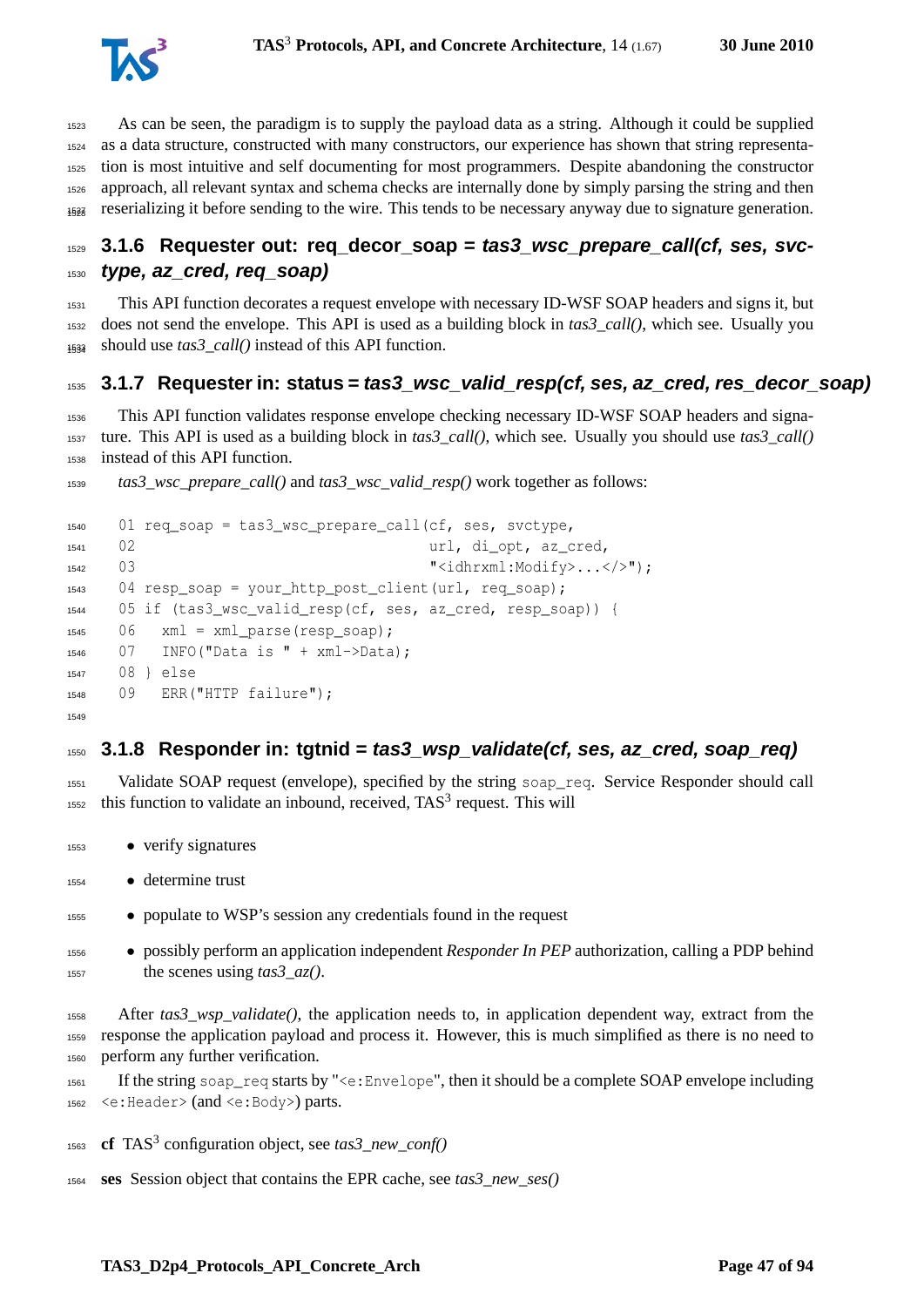

 **az\_cred** (Optional) Additional authorization credentials or attributes, query string format. These creden- tials will be populated to the attribute pool in addition to the ones obtained from token and other sources. Then a PDP is called to get an authorization decision (matching obligations we support to those in the request, and obligations pledged by caller to those we insist on). This implements generalized (application independent) *Responder In PEP*. To implement application dependent PEP features you should call *tas3\_az()* directly. **soap\_req** Entire SOAP envelope as a string

 **return** idpnid, as a string, of the target identity of the request (rest of the information is populated to the session object, from where it can be retrieved).

## **3.1.9 Responder out: soap = tas3\_wsp\_decorate(cf, ses, az\_cred, soap\_resp)**

 Add ID-WSF (and TAS3) specific headers and signatures to web service response. Simple and intuitive specification of XML as string: no need to build complex data structures.

 Service responder should prepare application layer of the response and then call this function to decorate the response with TAS3 specifics, and to wrap it in SOAP envelope. This will

- add correlation headers
- possibly perform an application independent *Responder Out PEP* authorization step, calling a PDP behind the scenes using *tas3\_az()*.
- apply signature

 If the string starts by "<e:Envelope", then string should be a complete SOAP envelope including <e:Header> and <e:Body> parts. This allows caller to specify custom SOAP headers, in addition to the ones that the underlying *zxid\_wsc\_call()* will add. Usually the payload service will be passed as the contents of the body. If the string starts by "<e:Body", then the <e:Envelope> and <e:Header> are 1588 automatically added. If the string does not start by "<e:Envelope" or "<e:Body"<sup>[2](#page-47-0)</sup>, then it is assumed to 1589 be the payload content of the  $\leq e:$  Body> and the rest of the SOAP envelope is added.

- 1590 **cf** TAS<sup>3</sup> configuration object, see *tas3\_new\_conf()*
- **ses** Session object that contains the EPR cache

 **az\_cred** (Optional) Additional authorization credentials or attributes, query string format. These cre- dentials will be populated to the attribute pool in addition to the ones obtained from token and other sources. Then a PDP is called to get an authorization decision (generating obligations). This implements generalized (application independent) *Responder Out PEP*. To implement application dependent PEP features you should call *tas3\_az()* directly.

**soap\_resp** XML payload as a string

 **return** SOAP Envelope of the response, as a string, ready to be sent as HTTP response. 

## **3.1.10 Explicit Discovery: epr = tas3\_get\_epr(cf, ses, svc, url, di\_opt, act, n)**

 N.B. This function is automatically called by *tas3\_call()* so making an explicit call is seldom needed. You may consider making such call if you need to know which EPR is actually found and you want to query some properties of the EPR. You can then pass the URL, as found using *tas3\_get\_epr\_url()*, as an argument to *tas3\_call()* to constrain the call to use a specific EPR.

<span id="page-47-0"></span><sup>&</sup>lt;sup>2</sup>Be careful to use the "e:" as namespace prefix if you want e:Envelope or e:Body to be detected.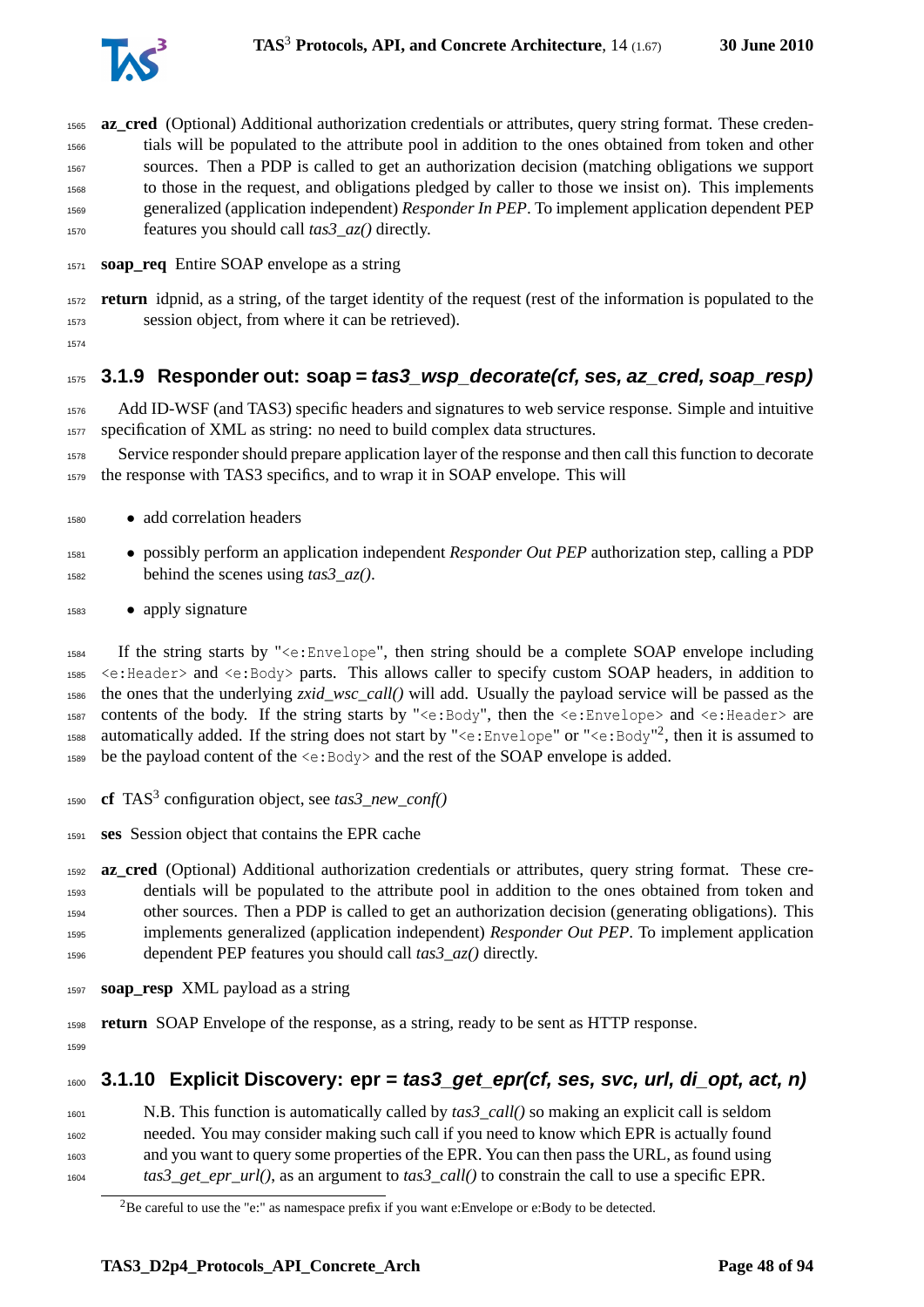

- First search the epr cache, and if there is a cache miss, go discover an EPR over the net. This is the main work horse for WSCs wishing to call WSPs via EPR.
- 1607 **cf** TAS<sup>3</sup> configuration object, also used for memory allocation
- **ses** Session object in whose EPR cache the file will be searched
- **svc** Service type (usually a URN). String.
- **url** (Optional) If provided, this argument has to match either the ProviderID, EntityID, or actual service endpoint URL. String.
- **di\_opt** (Optional) Additional discovery options for selecting the service, query string format.
- **act** (Optional) The action, or method, that must be invokable on the service. String.
- **n** Which matching instance is returned. 1 means first. Integer.
- **return** EPR data structure on success, null on failure (no discovery EPR in cache, or not found by the discovery service).

### **3.1.11 url = tas3\_get\_epr\_url(cf, epr)**

- 1639 Returns the  $\leq a$ : Address field of an EPR as a string. This is the endpoint URL.
- **3.1.12 entityid = tas3\_get\_epr\_entid(cf, epr)**
- 1633 Returns the  $\langle di:ProviderID \rangle$  field of an EPR as a string. This is same as SAML2 EntityID.

```
1624 3.1.13 a7n = tas3_get_epr_a7n(cf, epr)
```
Returns assertion from EPR <sec: Token> field as a string.

### **3.1.14 SOAP Fault and Status Generation and Inspection**

1628 Error reporting using SOAP faults and TAS<sup>3</sup> status header is discussed in section 2.13 "Uniform Appli-cation Status and Error Reporting"

```
1630 tas3_status* tas3_mk_tas3_status(tas3_conf* cf, const char* ctlpt, const char* sc1, const cha
1631 tas3_fault* tas3_mk_fault(tas3_conf* cf, const char* fa, const char* fc, const char* fs, const
1632
1633 void tas3_set_fault(tas3_conf* cf, tas3_ses* ses, tas3_fault* flt);
1634 tas3_fault* tas3_get_fault(tas3_conf* cf, tas3_ses* ses);
1635
1636 char* tas3_get_tas3_fault_sc1(tas3_conf* cf, tas3_fault* flt);
1637 char* tas3 get tas3 fault sc2(tas3 conf* cf, tas3 fault* flt);
1638 char* tas3_get_tas3_fault_comment(tas3_conf* cf, tas3_fault* flt);
1639 char* tas3 get tas3 fault ref(tas3 conf* cf, tas3 fault* flt);
1640 char* tas3 get tas3 fault actor(tas3 conf* cf, tas3 fault* flt);
1641
1642 void tas3_set_tas3_status(tas3_conf* cf, tas3_ses* ses, tas3_status* status);
1643 tas3_status* tas3_get_tas3_status(tas3_conf* cf, tas3_ses* ses);
1644
1645 char* tas3_get_tas3_status_sc1(tas3_conf* cf, tas3_status* st);
1646 char* tas3_get_tas3_status_sc2(tas3_conf* cf, tas3_status* st);
1647 char* tas3_get_tas3_status_comment(tas3_conf* cf, tas3_status* st);
1648 char* tas3_get_tas3_status_ref(tas3_conf* cf, tas3_status* st);
1649 char* tas3_get_tas3_status_ctlpt(tas3_conf* cf, tas3_status* st);
```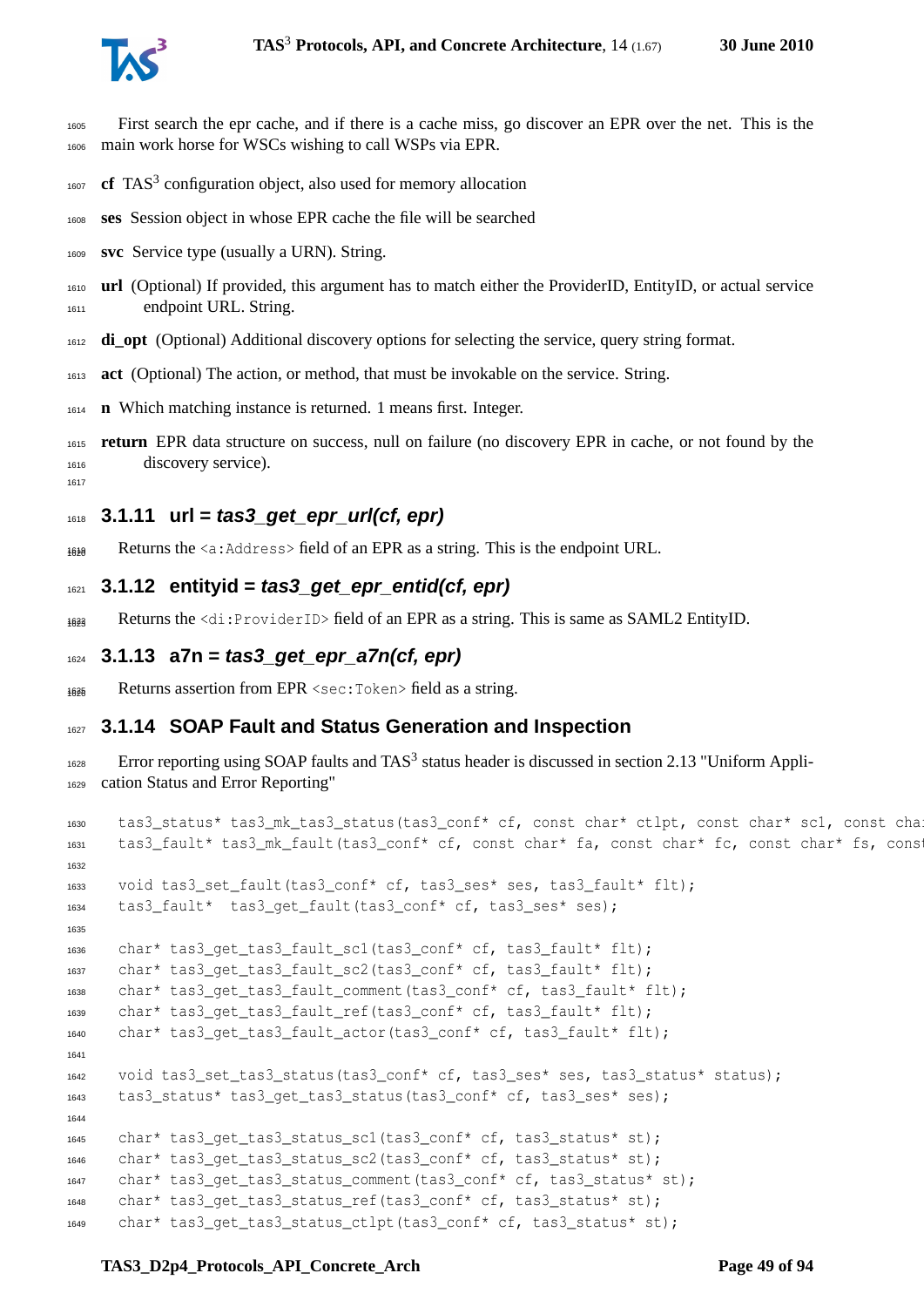

## **3.1.15 Delegated Discovery**

void tas3\_set\_delegated\_discovery\_epr(tas3\_conf\* cf, tas3\_ses\* ses, tas3\_epr\* epr);

 Allows explicit control over which Discovery Service is used, such as selecting somebody else's Dis-covery Service. This allows delegated access.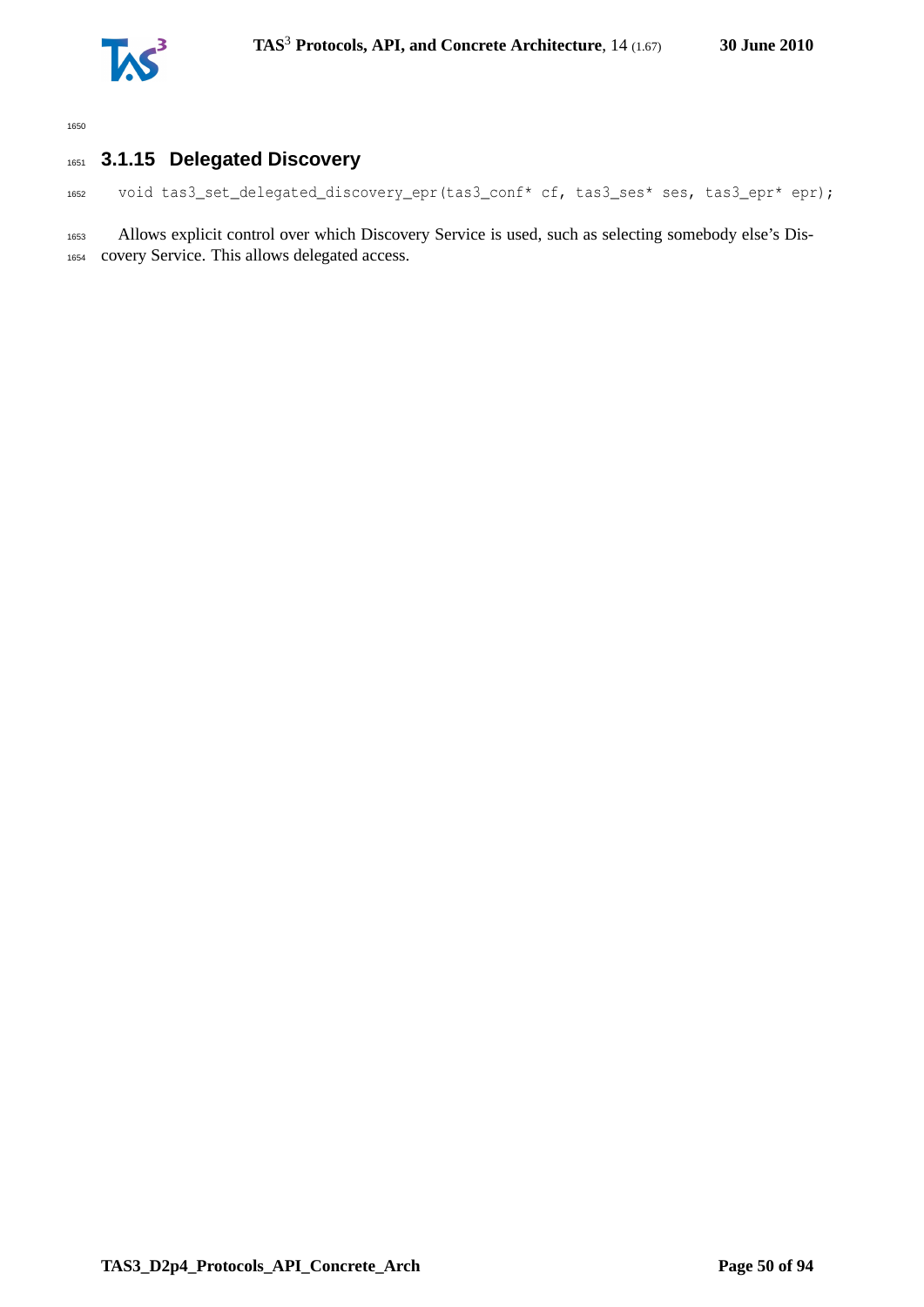

## **3.2 Java Binding**

1657 Before you start using the SSO API, you should consider using the TAS<sup>3</sup> SSO servlet. tas3\_sso\_servlet.class can be configured to Tomcat or other servlet container to implement SSO for payload servlets. Internally the SSO servlet calls *tas3\_sso()*.

 Similar module is planned (as of 2009) for Responder implementation. The pushable filter module for servlet environments (e.g. Tomcat) will wrap *tas3.wsp\_validate()* and *tas3.wsp\_decorate()*. The filter  $_{1668}$  module allows some web services to be TAS<sup>3</sup> enabled without modification to the application code.

## **3.2.1 Interface and Initialization**

1665 This binding is implemented as tas 3 java.class and libtas 3 jni.so (libtas 3 jni.jnilib on MacOS X, libtas3jni.dll on Windows) module.

Typically you need to include in your Java servlet or program something like

```
1668 01 import tas3java.*;
1669 02 static tas3.tas3_conf cf;
1670 03 static {
1671 04 System.loadLibrary("tas3jni");
1672 05 cf = tas3.new conf to cf("PATH=/var/tas3/");
1673 06 }
```
 This will bring in the functionality of the TAS<sup>3</sup> Java binding and cause the JNI library implementing this functionality to be loaded. It will also create a configuration object that the other parts of a servlet can share.

 The Java binding replaces the "tas3\_" prefix in function names with the class prefix "tas3.", for example *tas3\_sso()* becomes *tas3.sso()* and *tas3\_az()* becomes *tas3.az()*.

```
1679 The TAS<sup>3</sup> Java interface is defined as follows
```

```
1680 package tas3;
1681
1682 public interface tas3 {
1683 public static tas3_conf new_conf_to_cf(String conf);
1684 public static tas3 ses new ses(tas3 conf cf);
1685 public static tas3_ses fetch_ses(tas3_conf cf, String sid);
1686 public static String sso_cf(tas3_conf cf, int qs_len, String qs,
1687 p_int res_len, int auto_flags);
1688 public static int get ses(tas3 conf cf, tas3 ses ses, String sid);
1689 public static int az_cf_ses(tas3_conf cf, String qs, tas3_ses ses);
1690 public static int az cf(tas3 conf cf, String qs, String sid);
1691 public static int az(String conf, String qs, String sid);
1692
1693 public static String wsp_validate(tas3_conf cf, tas3_ses ses,
1694 String az_cred, String enve);
1695 public static String wsp_decorate(tas3_conf cf, tas3_ses ses,
1696 String az_cred, String enve);
1697 public static String call(tas3_conf cf, tas3_ses ses,
1698 String svctype, String url, String di_opt,
1699 String az_cred, String enve);
1700 public static tas3_epr get_epr(tas3_conf cf, tas3_ses ses,
1701 String svc, String url, String di_opt,
1702 String action, int n);
```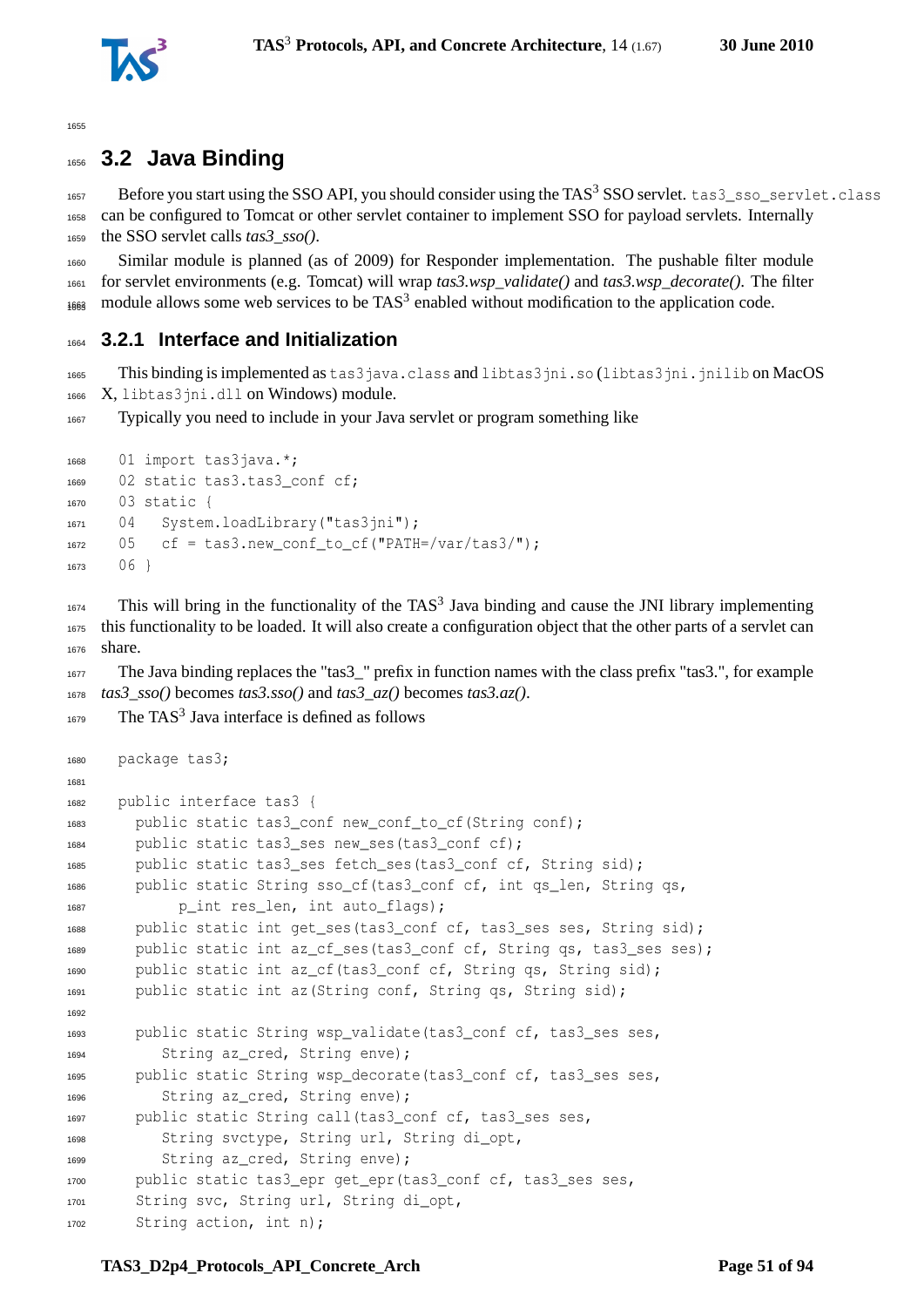



```
1703 public static String get_epr_url(tas3_conf cf, tas3_epr epr);
1704 public static String get_epr_entid(tas3_conf cf, tas3_epr epr);
1705 public static String get_epr_a7n(tas3 conf cf, tas3 epr epr);
1706 }
1707
1708
```
## **3.2.2 Initialize: cf = tas3.new\_conf\_to\_cf(conf)**

1710 Create a new TAS3 configuration object given configuration string and possibly configuration file. Usu- ally a configuration object is generated and passed around to different API calls to avoid reparsing the configuration at each API call.

**conf** Configuration string

**return** Configuration object

### **3.2.3 New session: ses = tas3.new\_ses(cf)**

- Create a new TAS3 session object. Usually a session object is created just before calling *zxidjni.wsp\_validate()*.
- **cf** Configuration object, see *tas3.new\_conf\_to\_cf()*

**return** Session object

## **3.2.4 SSO: ret = tas3.sso\_cf\_ses(cf, qs\_len, qs, ses, null, auto\_flags)**

**cf** Configuration object, see *tas3.new\_conf\_to\_cf()*

1723 **qs** len Length of the query string.  $-1 =$  use *strlen()* 

- **qs** Query string (or POST content)
- **ses** Session object, see *tas3.new\_ses()*. Session object is modified.
- **res\_len** Result parameter. Must always pass null as result parameters are not supported in the Java binding.
- **auto\_flags** Automation flags
- **return** String representing protocol action or SSO attributes
- 

**3.2.5 Authorization: decision = tas3.az\_cf\_ses(cf, qs, ses)**

- **cf** the configuration object, see *tas3.new\_conf\_to\_cf()*
- **qs** additional attributes that are passed to PDP
- **ses** session object, from which most attributes come
- **return** 0 on deny (for any reason, e.g. indeterminate), or non-null if permit.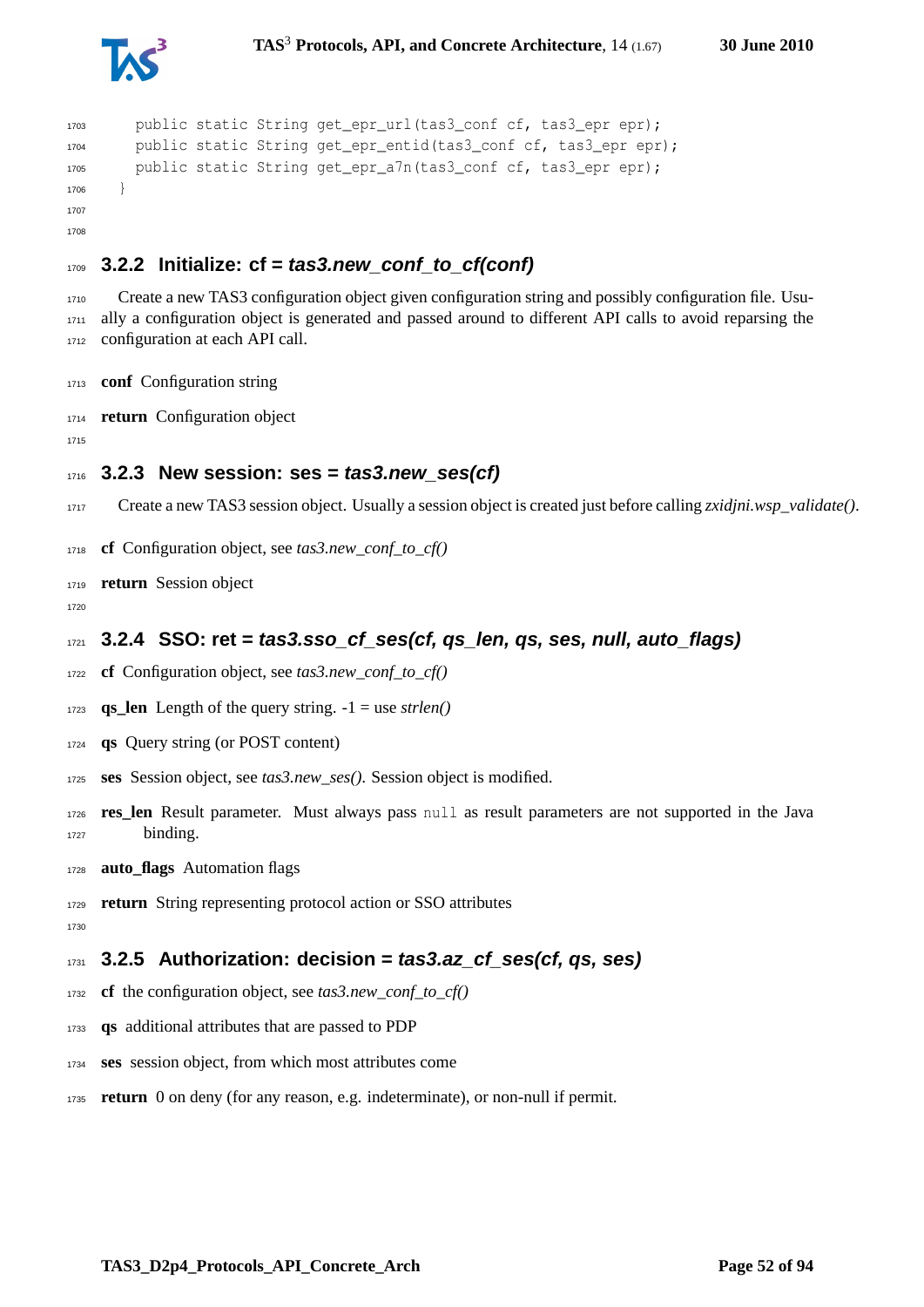

## **3.2.6 WSC: resp\_soap = tas3.call(cf, ses, svctype, url, di\_opt, az\_cred, req\_soap)**

- **cf** Configuration object, see *tas3.new\_conf\_to\_cf()*
- **ses** Session object, used to locate EPRs, see *tas3.new\_ses()*
- **svctype** Service type and namespace URN that is applicable to the body. Passed as a string.
- **url** (Optional) If provided, this argument has to match either the ProviderID, EntityID, or actual service endpoint URL.
- **di\_opt** (Optional) Additional discovery options for selecting the service, query string format
- **az\_cred** (Optional) Additional authorization credentials or attributes, query string format.
- **req\_soap** string used as SOAP body or as SOAP envelope template.
- **return** SOAP envelope as a string
- 

## **3.2.7 WSP: tgtnid = tas3.wsp\_validate(cf, ses, az\_cred, soap\_req)**

- 1749 **cf** TAS<sup>3</sup> configuration object, see *tas3.new\_conf\_to\_cf()*
- **ses** Session object that contains the EPR cache, see *tas3.new\_ses()*
- **az\_cred** (Optional) Additional authorization credentials or attributes, query string format.
- **soap\_req** Entire SOAP envelope as a string
- **return** idpnid, as a string, of the target identity of the request (rest of the information is populated to the session object, from where it can be retrieved).

## **3.2.8 WSP: soap = tas3.wsp\_decorate(cf, ses, az\_cred, soap\_resp)**

- **cf** TAS<sup>3</sup> configuration object, see *tas3.new\_conf\_to\_cf()*
- **ses** Session object that contains the EPR cache
- **az\_cred** (Optional) Additional authorization credentials or attributes, query string format.
- **soap\_resp** XML payload, as a string
- **return** SOAP Envelope of the response, as a string, ready to be sent as HTTP response.

## **3.2.9 Explicit Discovery: epr = tas3.get\_epr(cf, ses, svc, url, di\_opt, act, n)**

- First search epr cache, and if miss, go discover an EPR over the net. This is the main work horse for WSCs wishing to call WSPs via EPR.
- **cf** TAS<sup>3</sup> configuration object, also used for memory allocation
- **ses** Session object in whose EPR cache the file will be searched
- **svc** Service type (usually a URN)
- **url** (Optional) If provided, this argument has to match either the ProviderID, EntityID, or actual service endpoint URL.

#### **TAS3** D2p4 Protocols API Concrete Arch Page 53 of [94](#page-93-0)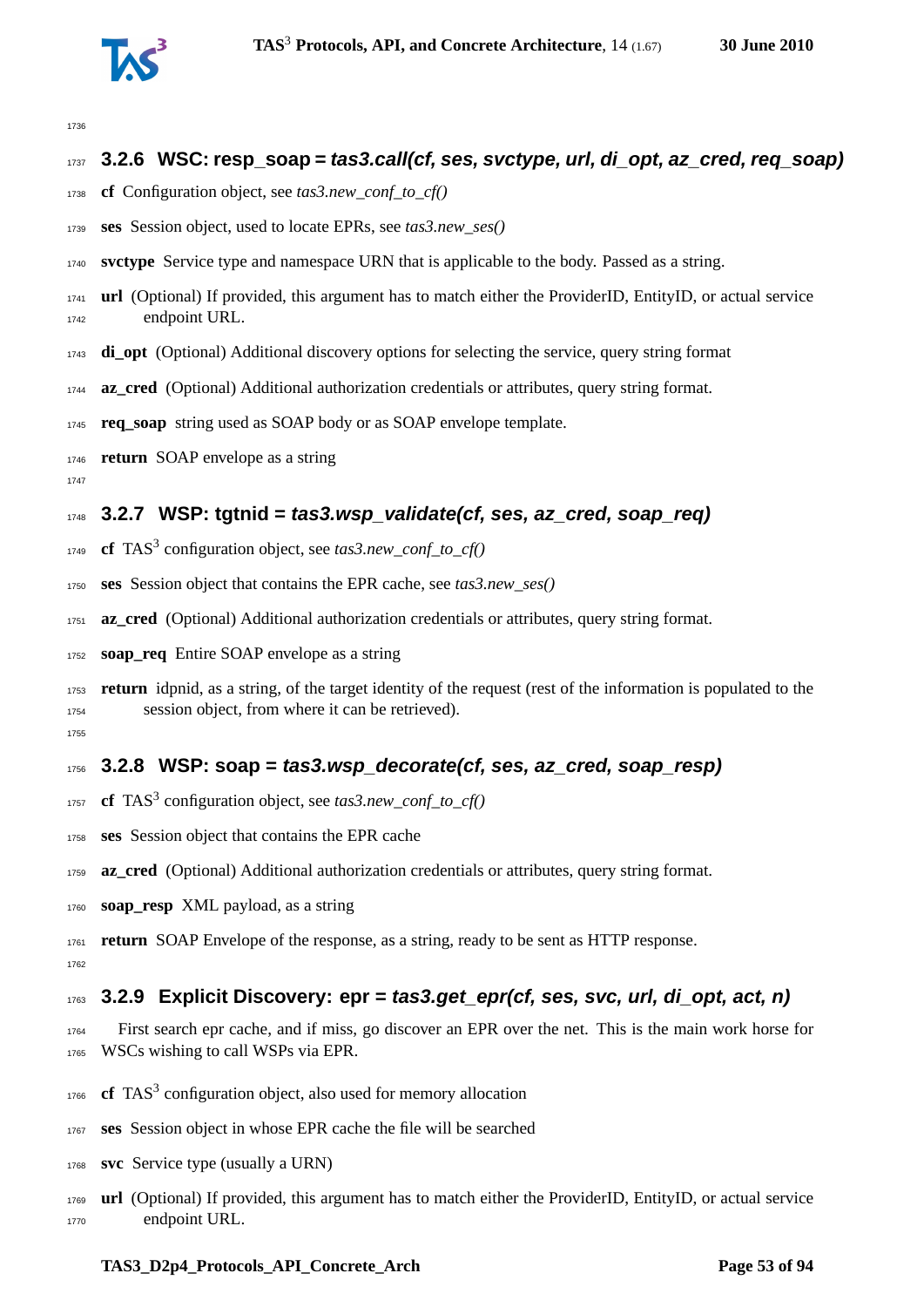

- **di\_opt** (Optional) Additional discovery options for selecting the service, query string format
- **act** (Optional) The action, or method, that must be invokable on the service
- **n** Which matching instance is returned. 1 means first
- **return** EPR data structure on success, 0 on failure (no discovery EPR in cache, or not found by the discovery service).
- **3.2.10 url = tas3.get\_epr\_url(cf, epr)**
- **cf** TAS<sup>3</sup> configuration object, also used for memory allocation
- **epr** An EPR object, such as obtained from *tas3\_get\_epr()*
- **return** The <a:Address> field of an EPR as a string. This is the endpoint URL.

## **3.2.11 entityid = tas3.get\_epr\_entid(cf, epr)**

- 1783 **cf** TAS<sup>3</sup> configuration object, also used for memory allocation
- **epr** An EPR object, such as obtained from *tas3\_get\_epr()*
- **return** The <di:ProviderID> field of an EPR as a string. This is same as SAML2 EntityID.
- **3.2.12 a7n = tas3.get\_epr\_a7n(cf, epr)**
- **cf** TAS<sup>3</sup> configuration object, also used for memory allocation
- **epr** An EPR object, such as obtained from *tas3\_get\_epr()*
- **return** Assertion from EPR <sec:Token> field as a string.
- $170'$

## **3.2.13 Available Implementations (Non-normative)**

- This binding is implemented using Java Native Interface calls to zxid.org C library by zxidjni module.
- Other implementations are welcome.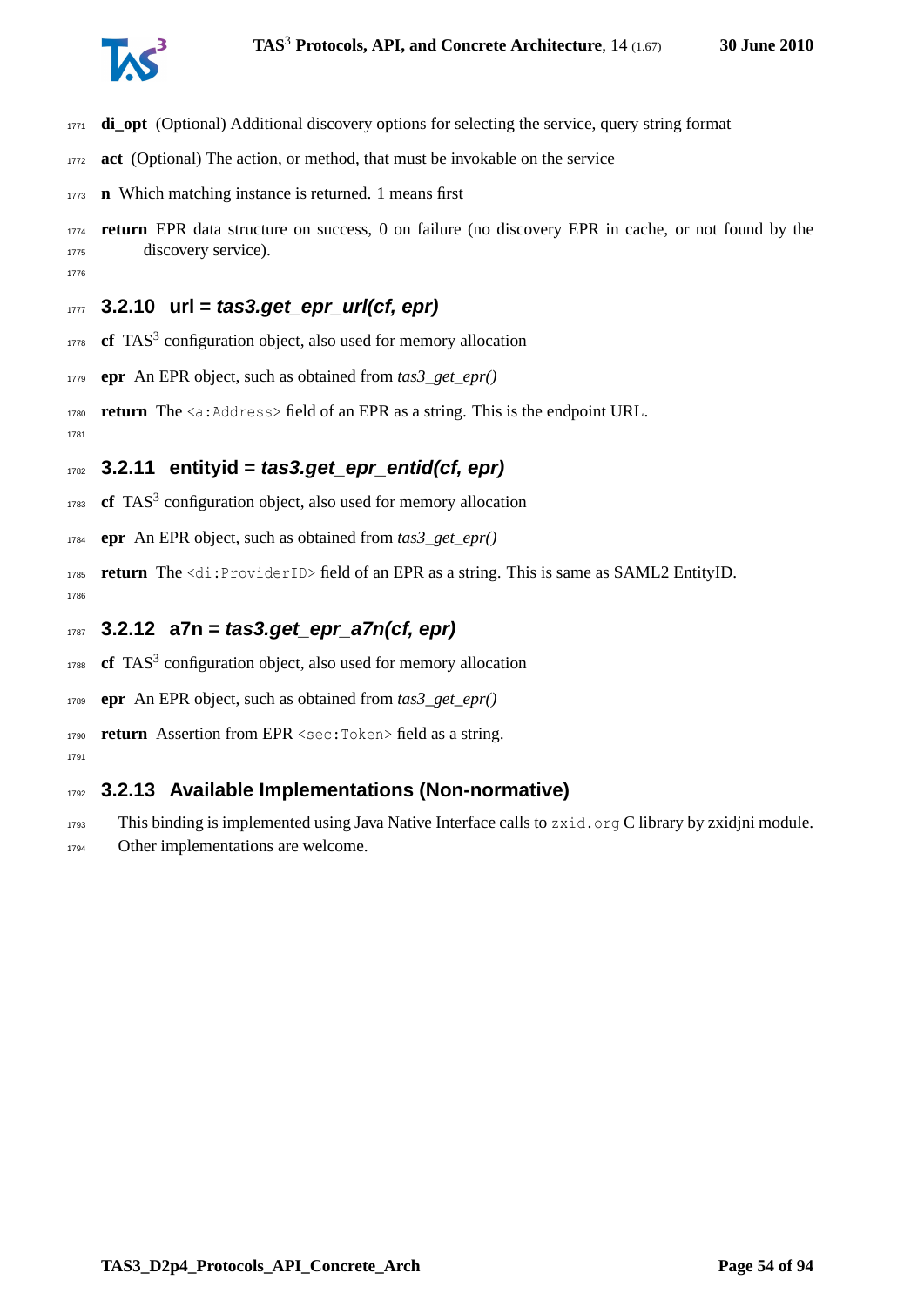

## **3.3 PHP Binding**

 Using TAS<sup>3</sup> PHP APIs requires first loading the TAS<sup>3</sup> module and creating a configuration object. These are typically accomplished from PHP initialization. You may consider creating tas3.ini file:

```
1799 dl("php_tas3.so");
1800 $cf = tas3 new conf to cf("PATH='/var/tas3/");1801
```
## **3.3.1 Application Level Integration**

 It should be noted that many PHP applications run inside Apache httpd and therefore can accomplish SSO using mod\_auth\_saml approach without any programming. Especially useful is mod\_auth\_saml's ability to "fake" REMOTE\_USER subprocess environment variable, effectively enabling any application that supports HTTP basic authentication to also support SAML SSO.

 We expect to provide specific integration examples for some software packages. As of 2009 none are 1808 available, but Mahara is one of the first ones planned.

### **3.3.2 cf = tas3\_new\_conf\_to\_cf(conf)**

- **conf** Configuration string
- **return** Configuration object
- 
- **3.3.3 ses = tas3\_new\_ses(cf)**
- Create a new TAS3 session object. Usually a session object is created just before calling
- **cf** Configuration object
- **return** Session object
- 

## **3.3.4 SSO: ret = tas3\_sso\_cf\_ses(cf, -1, qs, ses, null, auto\_flags)**

- **cf** Configuration object, see *tas3\_new\_conf\_to\_cf()*
- 1821 **qs\_len** Length of the query string.  $-1 =$  use *strlen()*
- **qs** Query string (or POST content)
- **ses** Session object, see *tas3\_new\_ses()*. Session object is modified.
- **res\_len** Should always be passed as null (result parameter is not supported for PHP).
- **auto\_flags** Automation flags
- **return** String representing protocol action or SSO attributes

```
1827 Example
```

```
1828 01 < ?1829 02 $as = $ SERVER['REQUEST_METHOD'] == 'GET'
1830 03 ? $ SERVER['QUERY_STRING']
1831 04 : file_get_contents('php://input');
1832 05 $ses = tas3_new_ses($cf);
```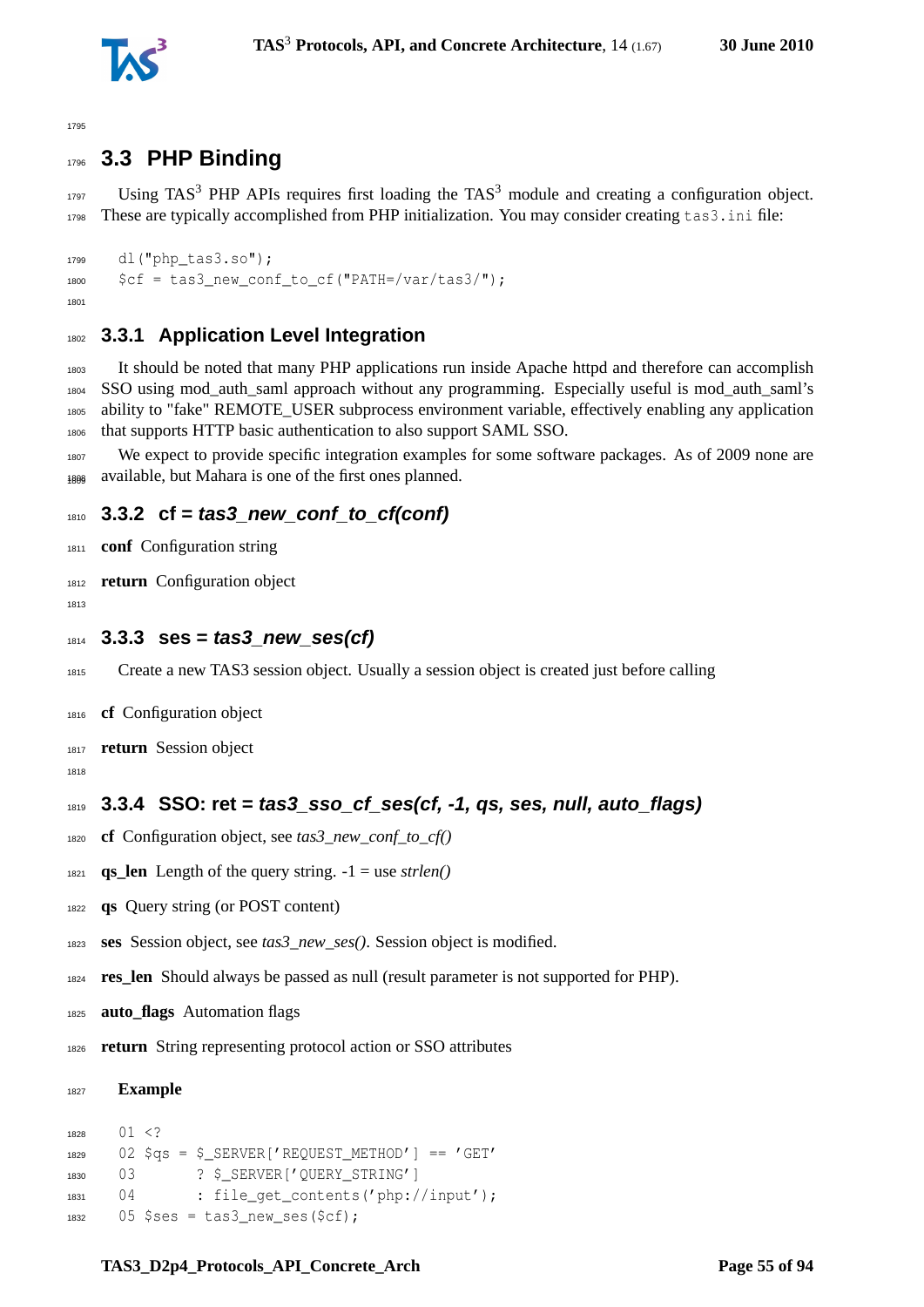

```
1833 06 $res = tas3 sso of ses($cf, -1, $qs, $ses, null, 0x1814);
1834 07 switch (substr($res, 0, 1)) {
1835 08 case 'L': header($res); exit; # Redirect (Location header)
1836 09 case '<': header('Content-type: text/xml'); echo $res; exit;
1837 10 case 'n': exit; # Already handled
1838 11 case 'e': my_render_idp_select();
1839 12 case 'd': break; # Logged in case
1840 13 default: die("Unknown res($res)");
1841 141842 15
1843 16 if (tas3 az cf ses($cf, "Action=Show", $ses)) {
1844 17 echo "Permit.\n";
1845 18 # Render protected content here
1846 19 } else {
1847 20 echo "<br/>b>Deny.</b>";
1848 21 }
1849 22 ?>
1850
```
### **3.3.5 Authorization: decision = tas3\_az\_cf\_ses(cf, qs, ses)**

- **cf** the configuration object
- **qs** additional attributes that are passed to PDP
- **ses** session object, from which most attributes come
- **return** 0 on deny (for any reason, e.g. indeterminate), or non-null if permit.

### **3.3.6 WSC: resp\_soap = tas3\_call(cf, ses, svctype, url, di\_opt, az\_cred, req\_soap)**

- **cf** Configuration object, see *tas3\_new\_conf\_to\_cf()*
- **ses** Session object, used to locate EPRs, see *tas3\_new\_ses()*
- **svctype** Service type and namespace URN that is applicable to the body. Passed as a string.
- **url** (Optional) If provided, this argument has to match either the ProviderID, EntityID, or actual service endpoint URL.
- **di\_opt** (Optional) Additional discovery options for selecting the service, query string format
- **az\_cred** (Optional) Additional authorization credentials or attributes, query string format.
- **req\_soap** string used as SOAP body or as SOAP envelope template.
- **return** SOAP envelope as a string

#### **Example**

```
1868 01 $ret = tas3_call($cf, $ses, "urn:id-sis-idhrxml:2007-06:dst-2.1",
1869 02 null, null, null, null,
1870 03 "<idhrxml:Ouery>".
1871 04 "<idhrxml:QueryItem>".
1872 05 "<idhrxml:Select>$criteria</idhrxml:Select>".
1873 06 "</idhrxml:QueryItem>".
1874 07 "</idhrxml:Query>");
```
#### **TAS3** D2p4 Protocols API Concrete Arch Page 56 of [94](#page-93-0)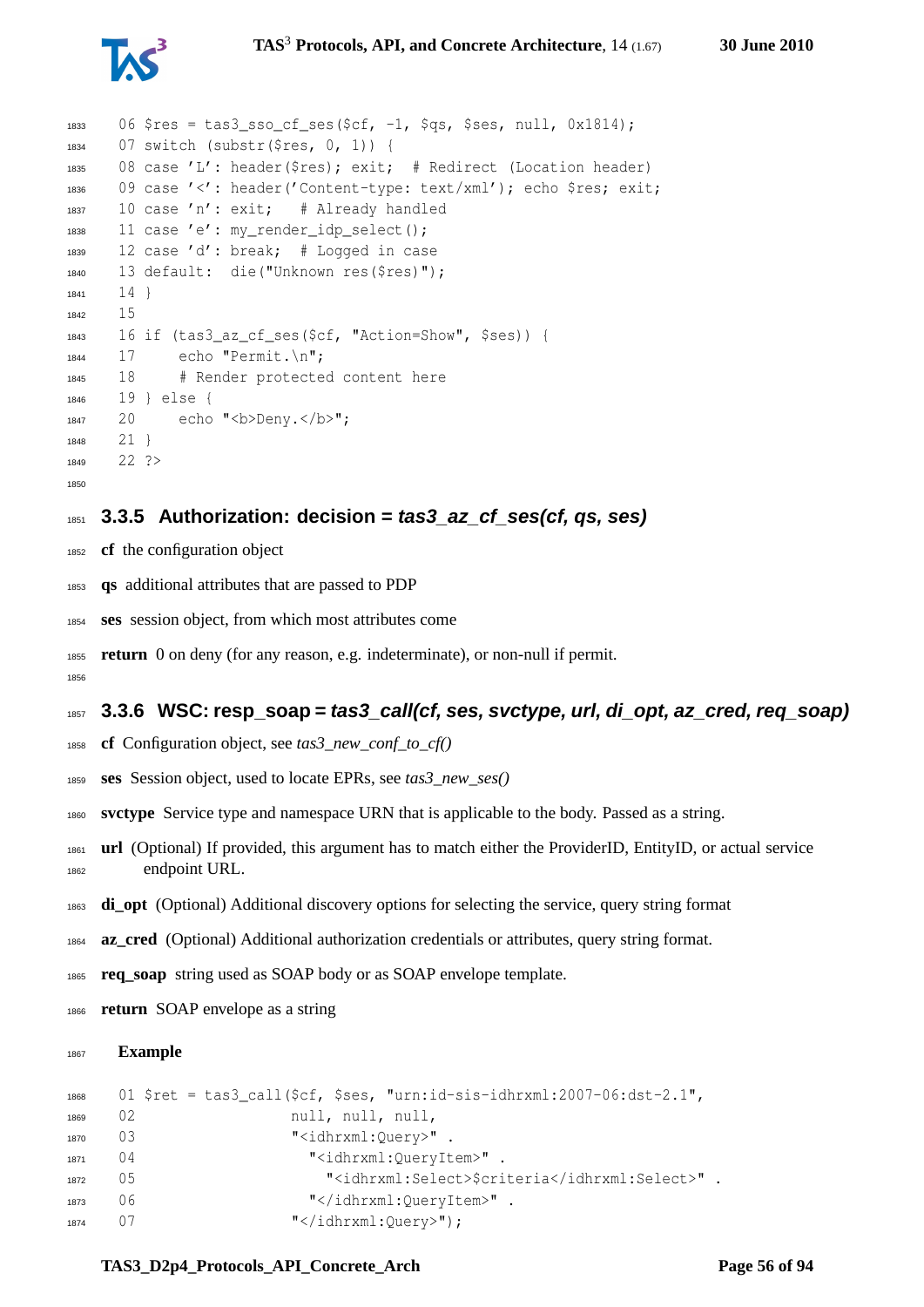

## **3.3.7 WSP: tgtnid = tas3\_wsp\_validate(cf, ses, az\_cred, soap\_req)**

- 1877 **cf** TAS<sup>3</sup> configuration object, see *tas3\_new\_conf()*
- **ses** Session object that contains the EPR cache, see *tas3\_new\_ses()*
- **az cred** (Optional) Additional authorization credentials or attributes, query string format.
- **soap\_req** Entire SOAP envelope as a string
- **return** target name id (tgtnid), as a string, of the target identity of the request (rest of the information is populated to the session object, from where it can be retrieved).

## **3.3.8 WSP: soap = tas3\_wsp\_decorate(cf, ses, az\_cred, soap\_resp)**

- **cf** TAS<sup>3</sup> configuration object, see *tas3\_new\_conf()*
- **ses** Session object that contains the EPR cache
- **az\_cred** (Optional) Additional authorization credentials or attributes, query string format.
- **soap\_resp** XML payload, as a string
- **return** SOAP Envelope of the response, as a string, ready to be sent as HTTP response.

### **3.3.9 Explicit Discovery: epr = tas3\_get\_epr(cf, ses, svc, url, di\_opt, act, n)**

- First search epr cache, and if miss, go discover an EPR over the net. This is the main work horse for WSCs wishing to call WSPs via EPR.
- **cf** TAS<sup>3</sup> configuration object, also used for memory allocation
- **ses** Session object in whose EPR cache the file will be searched
- **svc** Service type (usually a URN)
- **url** (Optional) If provided, this argument has to match either the ProviderID, EntityID, or actual service endpoint URL.
- **di\_opt** (Optional) Additional discovery options for selecting the service, query string format
- **act** (Optional) The action, or method, that must be invokable on the service
- **n** Which matching instance is returned. 1 means first
- **return** EPR data structure on success, 0 on failure (no discovery EPR in cache, or not found by the discovery service).
- 

## **3.3.10 url = tas3\_get\_epr\_url(cf, epr)**

- 1906 **cf** TAS<sup>3</sup> configuration object, also used for memory allocation
- **epr** An EPR object, such as obtained from *tas3\_get\_epr()*
- **return** The <a:Address> field of an EPR as a string. This is the endpoint URL.

#### **TAS3** D2p4 Protocols API Concrete Arch Page 57 of [94](#page-93-0)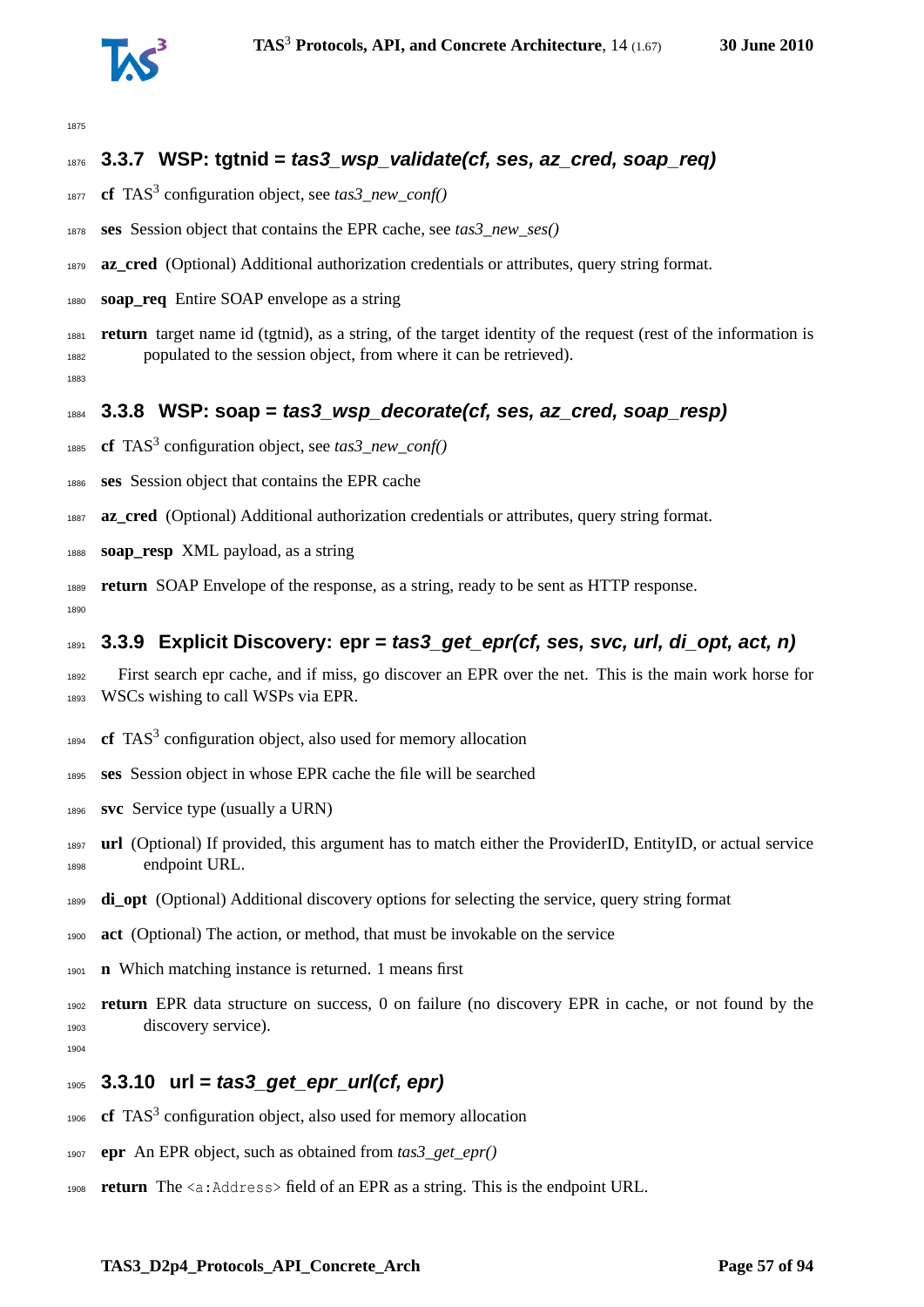

## **3.3.11 entityid = tas3\_get\_epr\_entid(cf, epr)**

- **cf** TAS<sup>3</sup> configuration object, also used for memory allocation
- **epr** An EPR object, such as obtained from *tas3\_get\_epr()*

 **return** The <di:ProviderID> field of an EPR as a string. This is same as SAML2 EntityID. 

## **3.3.12 a7n = tas3\_get\_epr\_a7n(cf, epr)**

- 1916  $\text{cf } TAS^3$  configuration object, also used for memory allocation
- **epr** An EPR object, such as obtained from *tas3\_get\_epr()*
- **return** Assertion from EPR <sec:Token> field as a string.

## **3.3.13 Available Implementations (Non-normative)**

This binding is implemented by php\_zxid module, available as part of the zxid.org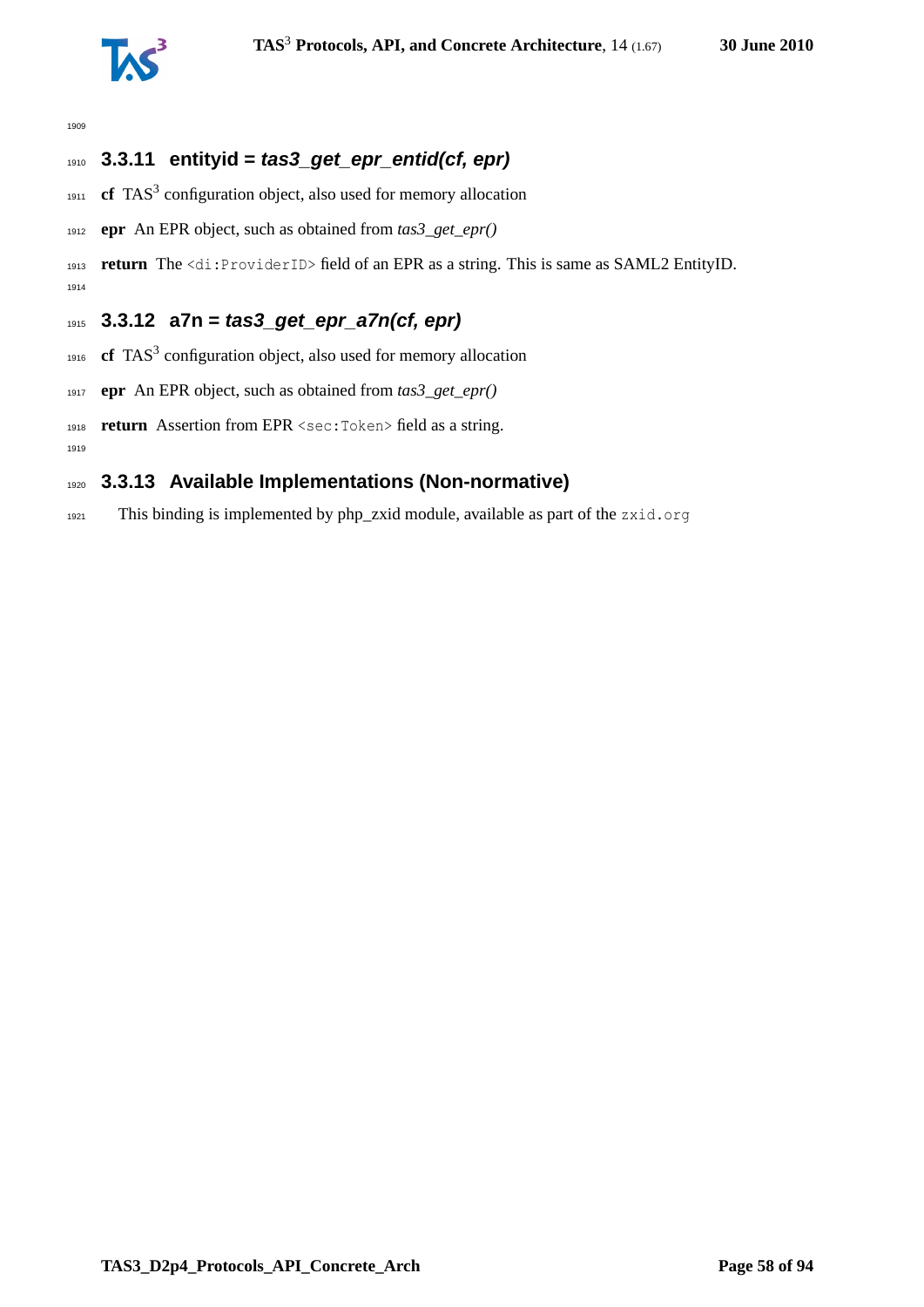

## **3.4 C and C++ Binding**

 Essentially this is a procedural C binding that is also usable from C++. In fact, the C binding can be used as a base for many other language bindings generated using SWIG [**?**] interface generator.

The binding is declared in tas3.h and implemented in libtas3.a, libtas3.so, or libtas3.dll,

depending on the platform. Typical source code file will pull in the TAS<sup>3</sup> API by including

```
1928 #include <tas3.h>
```
## **3.4.1 cf = tas3\_new\_conf\_to\_cf(conf)**

**Prototype**

```
1932 tas3 conf* tas3 new conf to cf(const char* conf);
```
 Create a new TAS3 configuration object given configuration string and possibly configuration file. Usu- ally a configuration object is generated and passed around to different API calls to avoid reparsing the configuration at each API call.

```
1936 conf Configuration string
```
**return** Configuration object

```
1939 3.4.2 ses = tas3_new_ses(cf)
```

```
1940 Prototype
```

```
1941 tas3_ses* tas3_new_conf_to_cf(const char* conf);
```
Create a new TAS3 session object. Usually a session object is created just before calling

- **cf** Configuration object
- **return** Session object

```
1946 3.4.3 SSO: ret = tas3_sso_cf_ses(cf, qs_len, qs, ses, &res_len, auto_flags)
```
**Prototype**

1948 char\* tas3 sso cf ses(tas3 conf\* cf, int qs len, char\* qs, 1949 tas3 ses\* ses,  $int*$  res len, int auto flags);

- Strings are length + pointer (no C string nul termination needed).
- **cf** Configuration object, see *tas3\_new\_conf\_to\_cf()*
- 1952 **qs\_len** Length of the query string.  $-1 =$  use *strlen()*
- **qs** Query string (or POST content)
- **ses** Session object, see *tas3\_new\_ses()*. Session object is modified.
- **res\_len** Result parameter. If non-null, will be set to the length of the returned string

#### **TAS3** D2p4 Protocols API Concrete Arch Page 59 of [94](#page-93-0)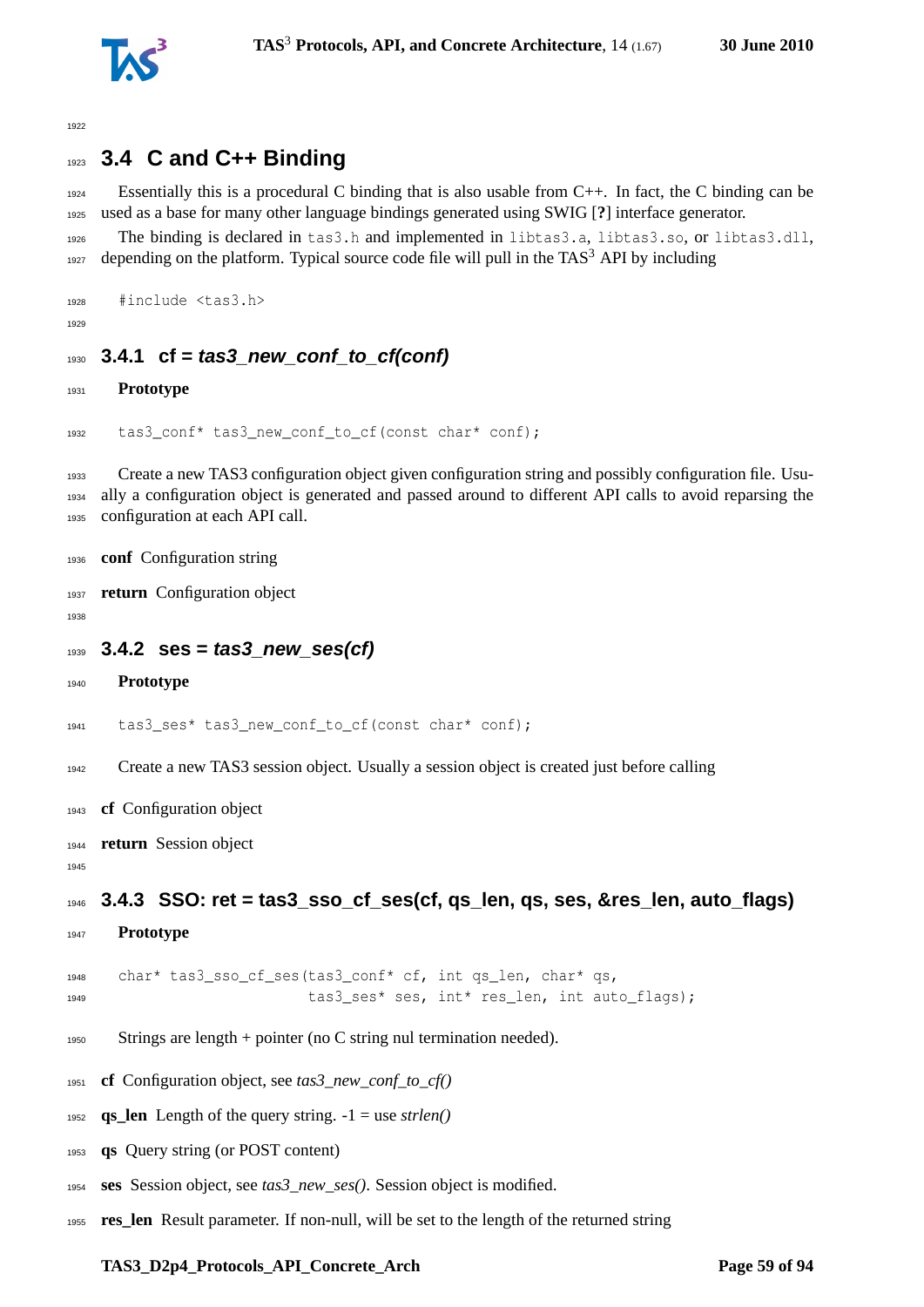

- **auto\_flags** Automation flags
- **return** String representing protocol action or SSO attributes

```
1958 Example
1959 01 {
1960 02 tas3_conf* cf = tas3_new_conf_to_cf("PATH=/var/tas3/");
1961 03 tas3 ses* ses = tas3 new ses(cf);
1962 04 char* ret = tas3_sso_cf_ses(cf, -1, env("QUERY_STRING"), ses, 0, 0x1800);
1963 05 switch (ret[0]) {
1964 06 case 'd': break; /* Successful login */
1965 07 ... /* Processing other outcomes omitted for brevity. */
1966 08 }
1967 09 if (tas3_az_cf_ses(cf, "", ses)) {
1968 10 /* SSO successful and authorization permit. Do some work. */
1969 11 } else {
1970 12 /* SSO successful but authorization denied */1971 13 }
1972 14 }
1973
1974 3.4.4 Authorization: decision = tas3_az_cf_ses(cf, qs, ses)
```
#### **Prototype**

char\* tas3\_az\_cf\_ses(tas3\_conf\* cf, const char\* qs, tas3\_ses\* ses);

 Call Policy Decision Point (PDP) to obtain an authorization decision about a contemplated action on a resource.

- **cf** the configuration object
- **qs** additional attributes that are passed to PDP
- **ses** session object, from which most attributes come

**return** 0 on deny (for any reason, e.g. indeterminate), or non-null if permit.

**3.4.5 WSC: resp\_soap = tas3\_call(cf, ses, svctype, url, di\_opt, az\_cred, req\_soap)**

**Prototype**

```
1986 struct zx_str* tas3_call(tas3_conf* cf, tas3_ses* ses, const char* svctype,
1987 const char* url, const char* di_opt, const char* az_cred,
1988 const char* req_soap);
```
- **cf** Configuration object, see *tas3\_new\_conf\_to\_cf()*
- **ses** Session object, used to locate EPRs, see *tas3\_new\_ses()*
- **svctype** Service type and namespace URN that is applicable to the body. Passed as a string.
- **url** (Optional) If provided, this argument has to match either the ProviderID, EntityID, or actual service endpoint URL.
- **di\_opt** (Optional) Additional discovery options for selecting the service, query string format

#### TAS3 D2p4 Protocols API Concrete Arch **Page 60 of [94](#page-93-0)**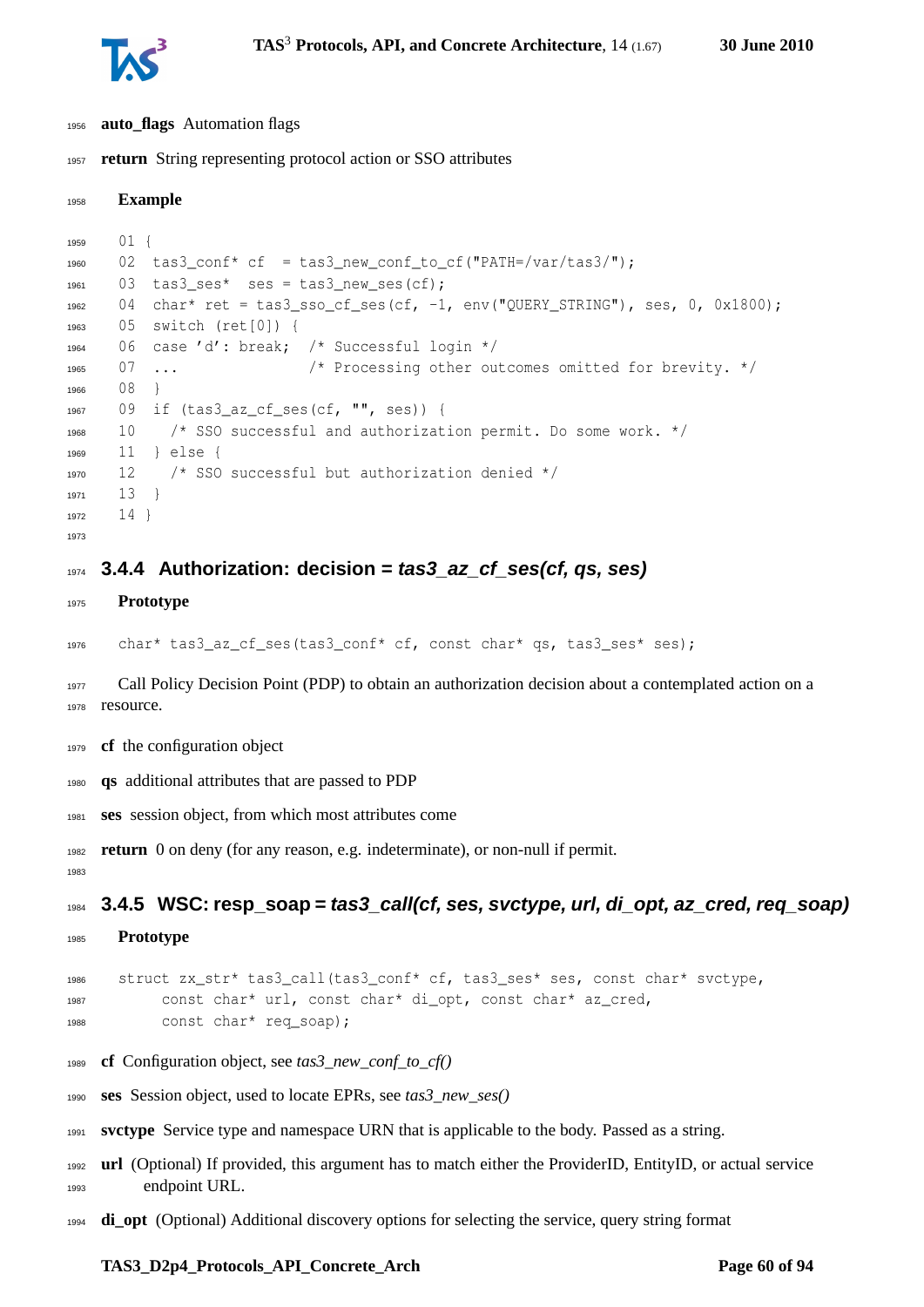

- **az\_cred** (Optional) Additional authorization credentials or attributes, query string format.
- **req\_soap** string used as SOAP body or as SOAP envelope template.
- **return** SOAP envelope as a string
- 

**3.4.6 resp\_soap = tas3\_callf(cf, ses, svctype, url, di\_opt, az\_cred, fmt, ...)**

**Prototype**

 tas3\_str\* tas3\_callf(tas3\_conf\* cf, tas3\_ses\* ses, const char\* svctype, const char\* url, const char\* di\_opt, const char\* az\_cred, const char\* fmt, ...);

 The *tas3\_callf()* variant, which allows *printf(3)* style formatting, is highly convenient for C program- mers. Others will probably use the plan *tas3\_call()* and rely on language's native abilities to construct the string.

**cf** Configuration object, see *tas3\_new\_conf\_to\_cf()*

- **ses** Session object, used to locate EPRs, see *tas3\_new\_ses()*
- **svctype** Service type and namespace URN that is applicable to the body. Passed as a string.
- **url** (Optional) If provided, this argument has to match either the ProviderID, EntityID, or actual service endpoint URL.

**di\_opt** (Optional) Additional discovery options for selecting the service, query string format

- **az\_cred** (Optional) Additional authorization credentials or attributes, query string format.
- **fmt** printf style format string that is used to describe the body of the call as a string. If fmt contains format specifiers, then additional arguments are used to expand these.
- **return** SOAP envelope as a string
- 

### **3.4.7 WSP: tgtnid = tas3\_wsp\_validate(cf, ses, az\_cred, soap\_req)**

**Prototype**

 char\* tas3 wsp validate(tas3 conf\* cf, tas3 ses\* ses, const char\* az\_cred, const char\* soap\_req);

- 2022 **cf** TAS<sup>3</sup> configuration object, see *tas3\_new\_conf*()
- **ses** Session object that contains the EPR cache, see *tas3\_new\_ses()*
- **az\_cred** (Optional) Additional authorization credentials or attributes, query string format.
- **soap\_req** Entire SOAP envelope as a string
- **return** idpnid, as a string, of the target identity of the request (rest of the information is populated to the session object, from where it can be retrieved).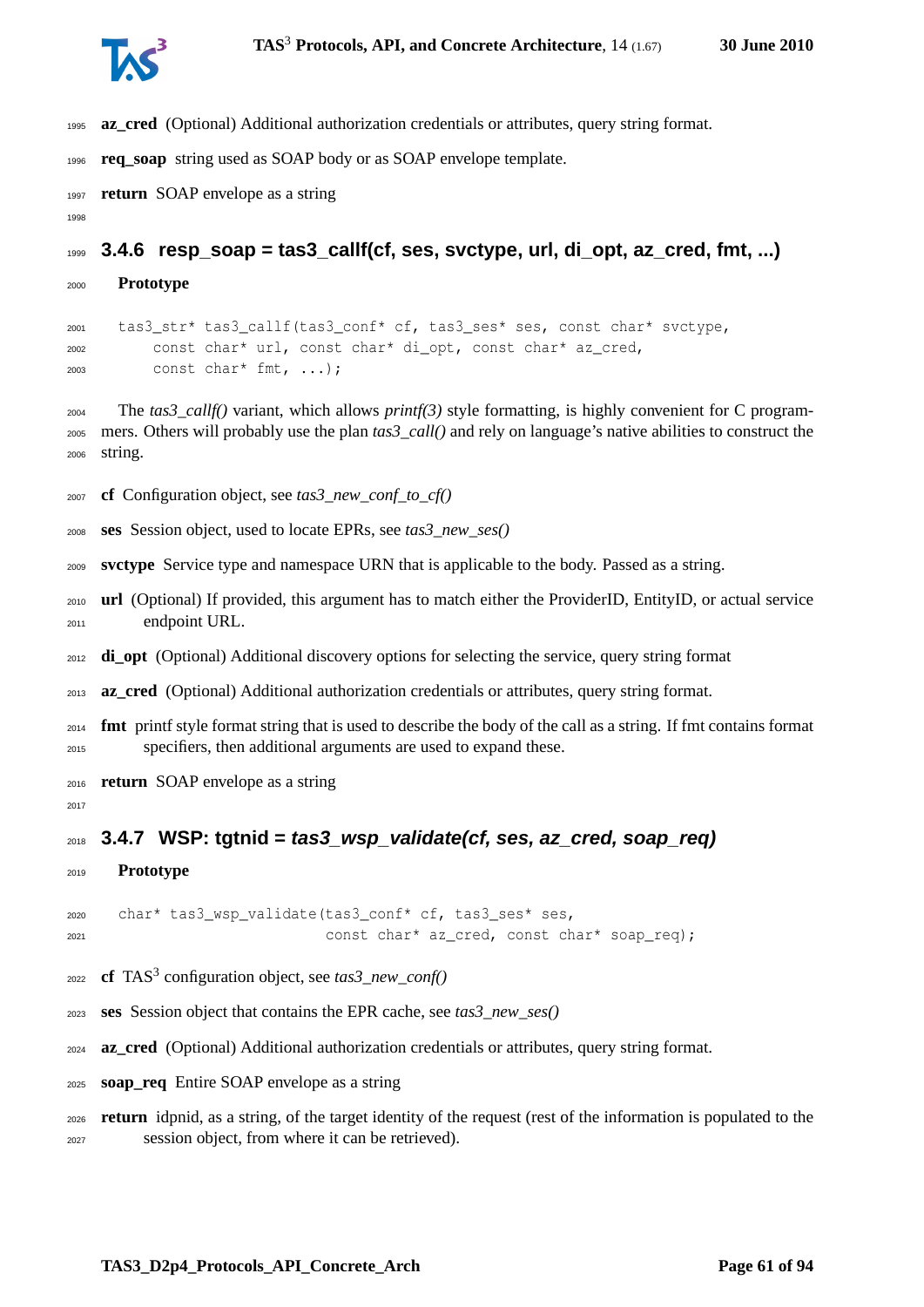

## **3.4.8 WSP: soap = tas3\_wsp\_decorate(cf, ses, az\_cred, soap\_resp)**

```
2030 Prototype
```

```
2031 tas3_str* tas3_wsp_decorate(tas3_conf* cf, tas3_ses* ses,
2032 const char* az_cred, const char* soap_resp);
```
- **cf** TAS<sup>3</sup> configuration object, see *tas3\_new\_conf()*
- **ses** Session object that contains the EPR cache
- **az\_cred** (Optional) Additional authorization credentials or attributes, query string format.
- **soap\_resp** XML payload as a string
- **return** SOAP Envelope of the response, as a string, ready to be sent as HTTP response.

### **3.4.9 WSP: soap = tas3\_wsp\_decoratef(cf, ses, az\_cred, fmt, ...)**

**Prototype**

```
2041 tas3_str* tas3_wsp_decorate(tas3_conf* cf, tas3_ses* ses,
2042 const char* az_cred, const char* fmt, ...);
```
- **cf** TAS<sup>3</sup> configuration object, see *tas3\_new\_conf()*
- **ses** Session object that contains the EPR cache
- **az\_cred** (Optional) Additional authorization credentials or attributes, query string format.
- **fmt** printf style format string that is used to describe the body of the response as a string. If fmt contains format specifiers, then additional arguments are used to expand these.
- **return** SOAP Envelope of the response, as a string, ready to be sent as HTTP response.

**3.4.10 Explicit Discovery: epr = tas3\_get\_epr(cf, ses, svc, url, di\_opt, act, n)**

**Prototype**

 tas3\_epr\* tas3\_get\_epr(tas3\_conf\* cf, tas3\_ses\* ses, const char\* svc, const char\* url, const char\* di\_opt, const char\* action, int n);

 First search epr cache, and if miss, go discover an EPR over the net. This is the main work horse for WSCs wishing to call WSPs via EPR.

- **cf** TAS<sup>3</sup> configuration object, also used for memory allocation
- **ses** Session object in whose EPR cache the file will be searched
- **svc** Service type (usually a URN)
- **url** (Optional) If provided, this argument has to match either the ProviderID, EntityID, or actual service endpoint URL.
- **di\_opt** (Optional) Additional discovery options for selecting the service, query string format

#### **TAS3** D2p4 Protocols API Concrete Arch Page 62 of [94](#page-93-0)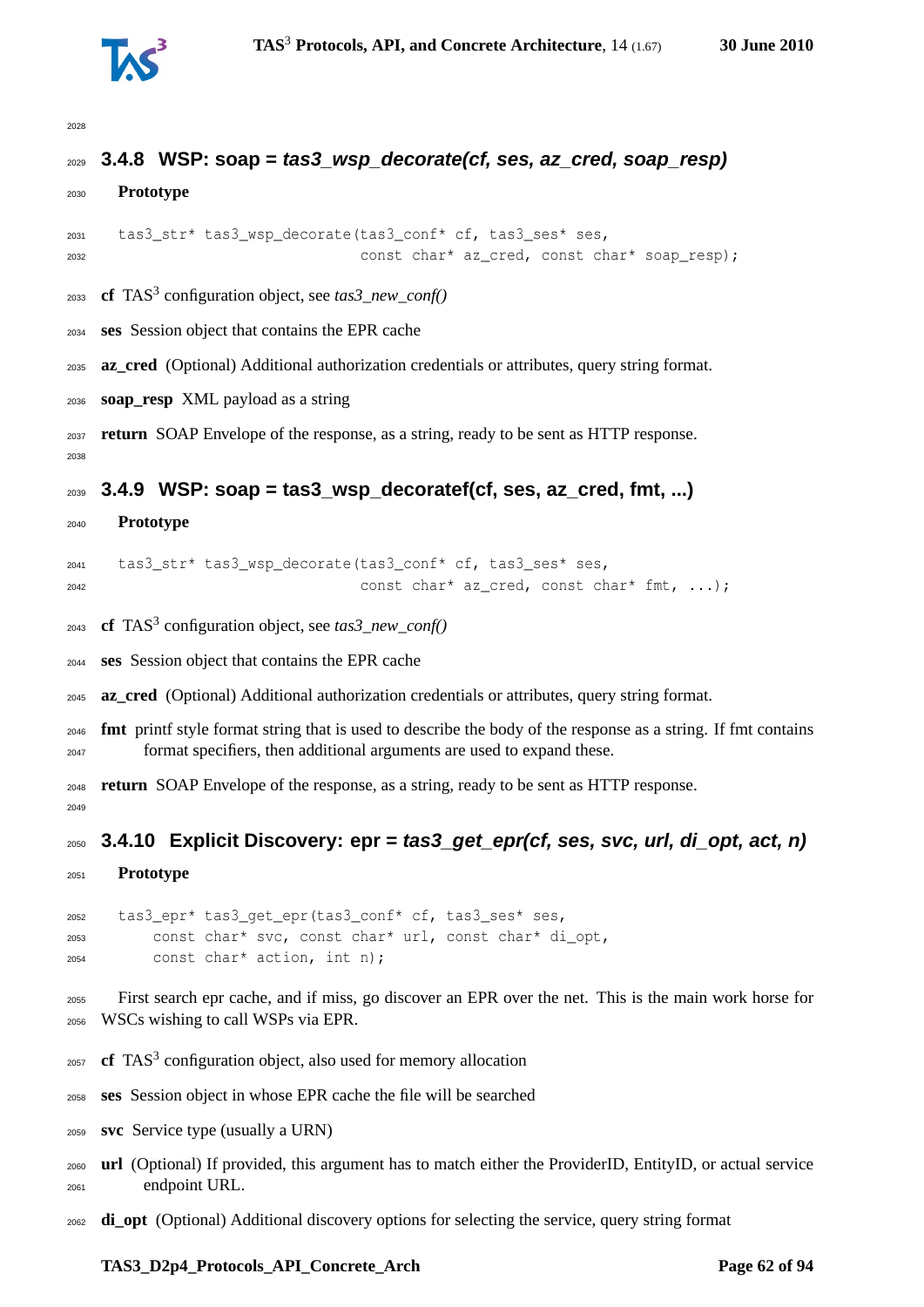

- **act** (Optional) The action, or method, that must be invokable on the service
- **n** Which matching instance is returned. 1 means first
- **return** EPR data structure on success, 0 on failure (no discovery EPR in cache, or not found by the discovery service).
- 

## **3.4.11 url = tas3\_get\_epr\_url(cf, epr)**

**Prototype**

tas3\_str\* tas3\_get\_epr\_url(tas3\_conf\* cf, tas3\_epr\* epr);

- **cf** TAS<sup>3</sup> configuration object, also used for memory allocation
- **epr** An EPR object, such as obtained from *tas3\_get\_epr()*

**return** The <a:Address> field of an EPR as a string. This is the endpoint URL.

### **3.4.12 entityid = tas3\_get\_epr\_entid(cf, epr)**

#### **Prototype**

2077 tas3 str\* tas3 get epr entid(tas3 conf\* cf, tas3 epr\* epr);

**cf** TAS<sup>3</sup> configuration object, also used for memory allocation

**epr** An EPR object, such as obtained from *tas3\_get\_epr()*

 **return** The <di:ProviderID> field of an EPR as a string. This is same as SAML2 EntityID. 

### **3.4.13 a7n = tas3\_get\_epr\_a7n(cf, epr)**

#### **Prototype**

tas3\_str\* tas3\_get\_epr\_a7n(tas3\_conf\* cf, tas3\_epr\* epr);

- **cf** TAS<sup>3</sup> configuration object, also used for memory allocation
- **epr** An EPR object, such as obtained from *tas3\_get\_epr()*
- **return** Assertion from EPR <sec:Token> field as a string.
- 

### **3.4.14 Available Implementations (Non-normative)**

- This binding is implemented, at least, by zxid.org open source implementation, which serves as the reference implementation of the TAS<sup>3</sup> core security architecture.
- N.B. The *tas3\_sso()* API is implemented by zxid's *zxid\_simple()* API.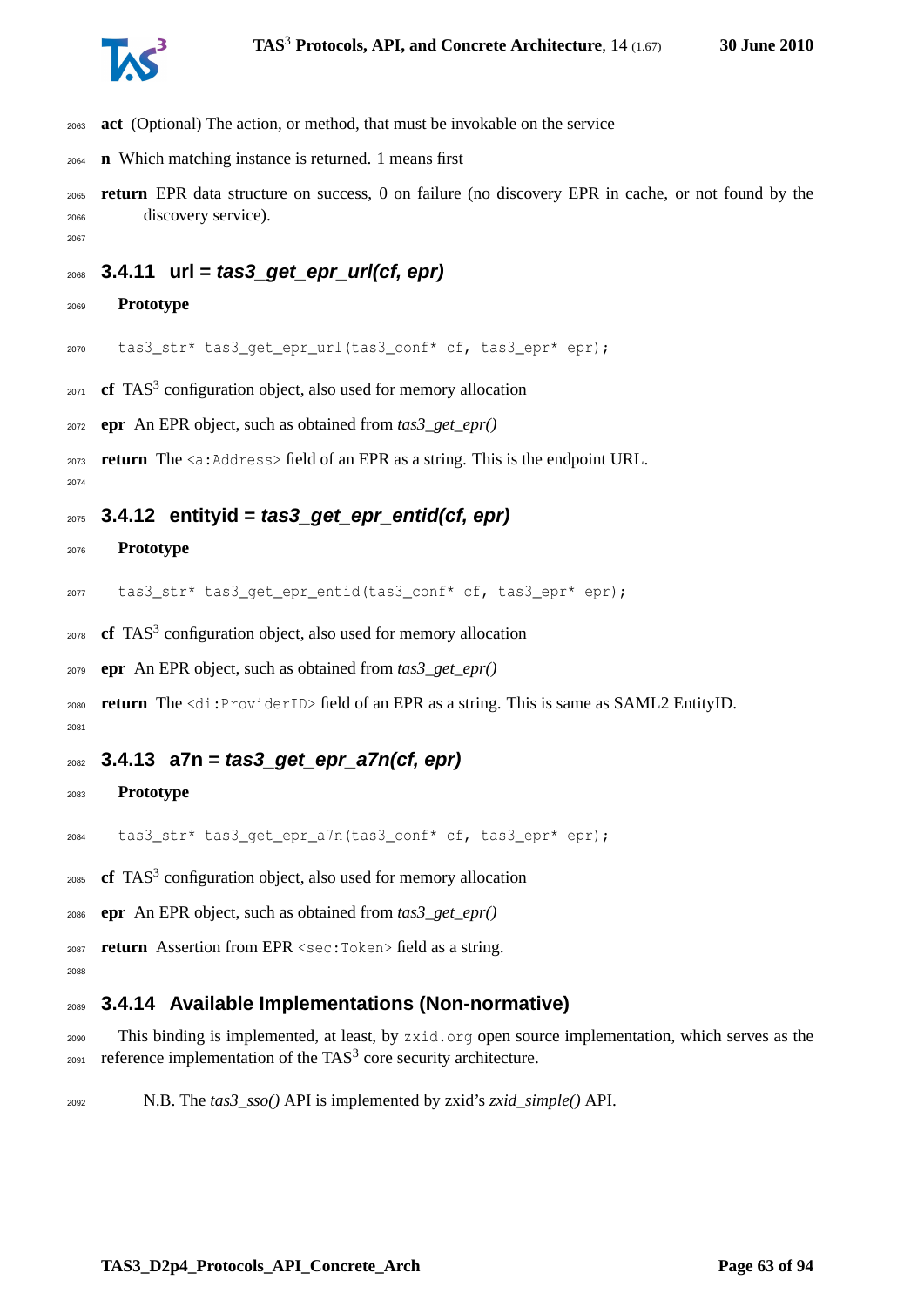

## <sup>2094</sup> **3.5 Other Language Bindings**

2095 At present stage of the TAS<sup>3</sup> project (2009) we only offer Java, PHP, and C/C++ bindings, but in future <sup>2096</sup> we aim supporting also at least the following

- $_{2097}$  C# / .Net / Mono
- <sup>2098</sup> Perl (currently zxid.org derived Net::SAML perl module, available from cpan.org, supports most  $_{2099}$  functionality of TAS<sup>3</sup> API, but this is unofficial)
- <sup>2100</sup> Python
- <sup>2101</sup> Ruby

<sup>2102</sup> We welcome external contribution and language specialist help in making all these bindings available. <sup>2103</sup> Please contact Sampo Kellomäki (sampo@symlabs.com) if you are interested.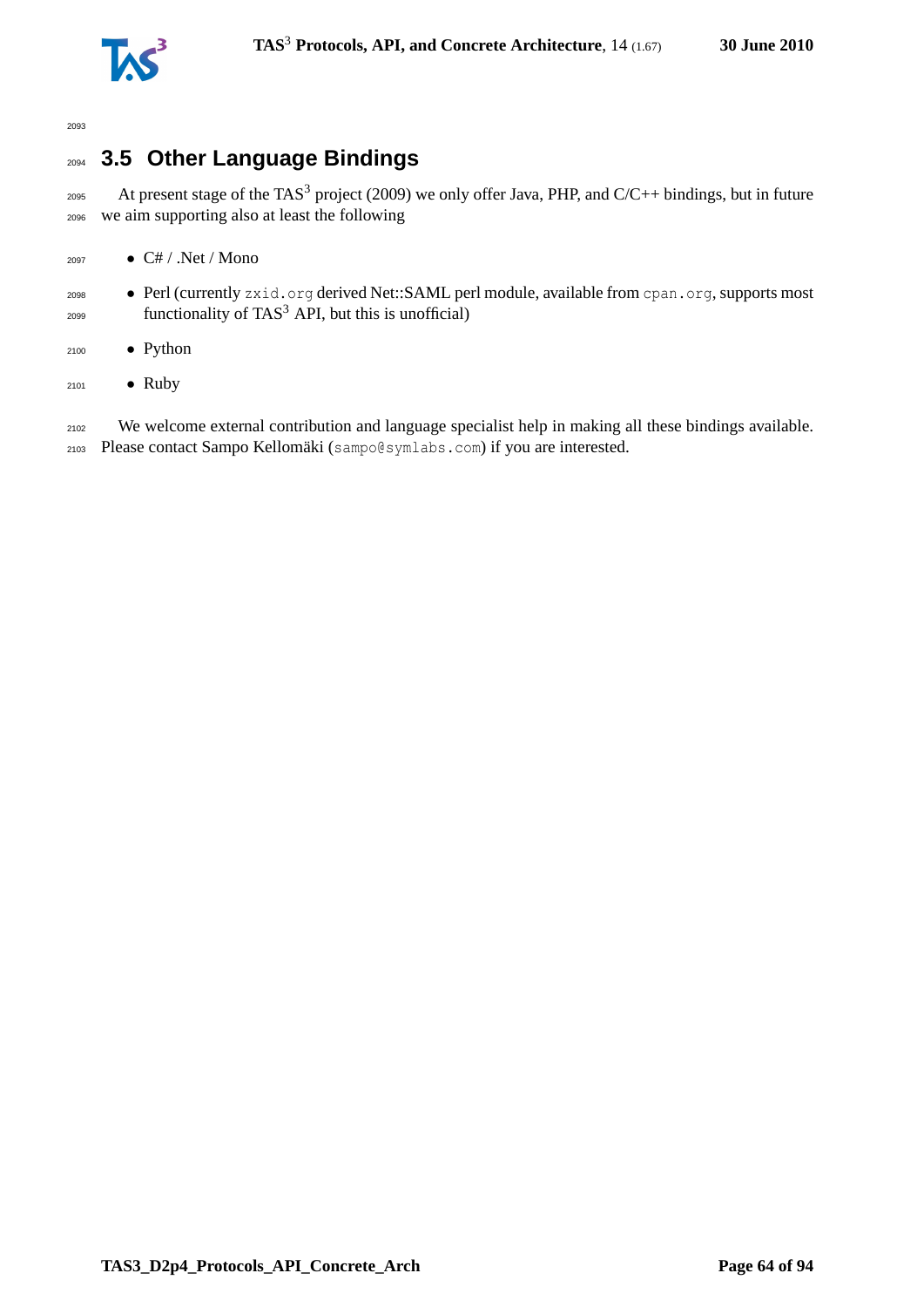

# **4 Deployment and Integration Models (Non-normative)**



Figure 4.1: A deployment architecture for SSO and web service call.

- <sup>2106</sup> The above diagram illustrates a typical frontend-backend integration situation.
- $_{2107}$  The TAS<sup>3</sup> integration can be accomplished in several ways, from least intrusive to the original (legacy) <sup>2108</sup> application to more intrusive, but also more granular:
- <sup>2109</sup> **Proxy or mediation box approach** See also [**?**] Fig-8.2 "Using a Gateway for Legacy Applications".  $_{2110}$  This approach is completely application independent and simply TAS<sup>3</sup> wraps existing protocol.  $2111$  Limitation tends to be that TAS<sup>3</sup> authorization and obligations have to be applied at granularity of a <sup>2112</sup> protocol message rather than the data in it.
- <sup>2113</sup> **Application server filter approach** Either web server module, like mod\_auth\_saml, or an application <sup>2114</sup> server module, like Servlet Filter or AXIS2 Interceptor, is inserted to the processing stack. While <sup>2115</sup> software realization is quite different, this is still similar to the mediation box model.
- <sup>2116</sup> **Application class dependent filter approach** Similar to the above filter approach, but the filter has some <sup>2117</sup> ability to "drill in" to the application protocol. For example, if all data in the application is repre-<sup>2118</sup> sented in uniform format, such as Java Objects, then a generic filter can be supplied that applies <sup>2119</sup> authorization and obligations to all data represented in such way.
- <sup>2120</sup> **API approach** This approach relies the application programmer to instrument his application with neces-<sup>2121</sup> sary authorization and other calls. We are simply trying to make his job easier by providing readily available,  $TAS<sup>3</sup>$  certified, APIs that make the instrumenting job easy. 2123

## <sup>2124</sup> **4.1 Frontend and Web Services Client Integration Model (Non-normative)**

- <sup>2125</sup> The tasks to be accomplished on the Frontend, in the direct line of call, include
- <sup>2126</sup> 1. Detect need for login (done by payload servlet)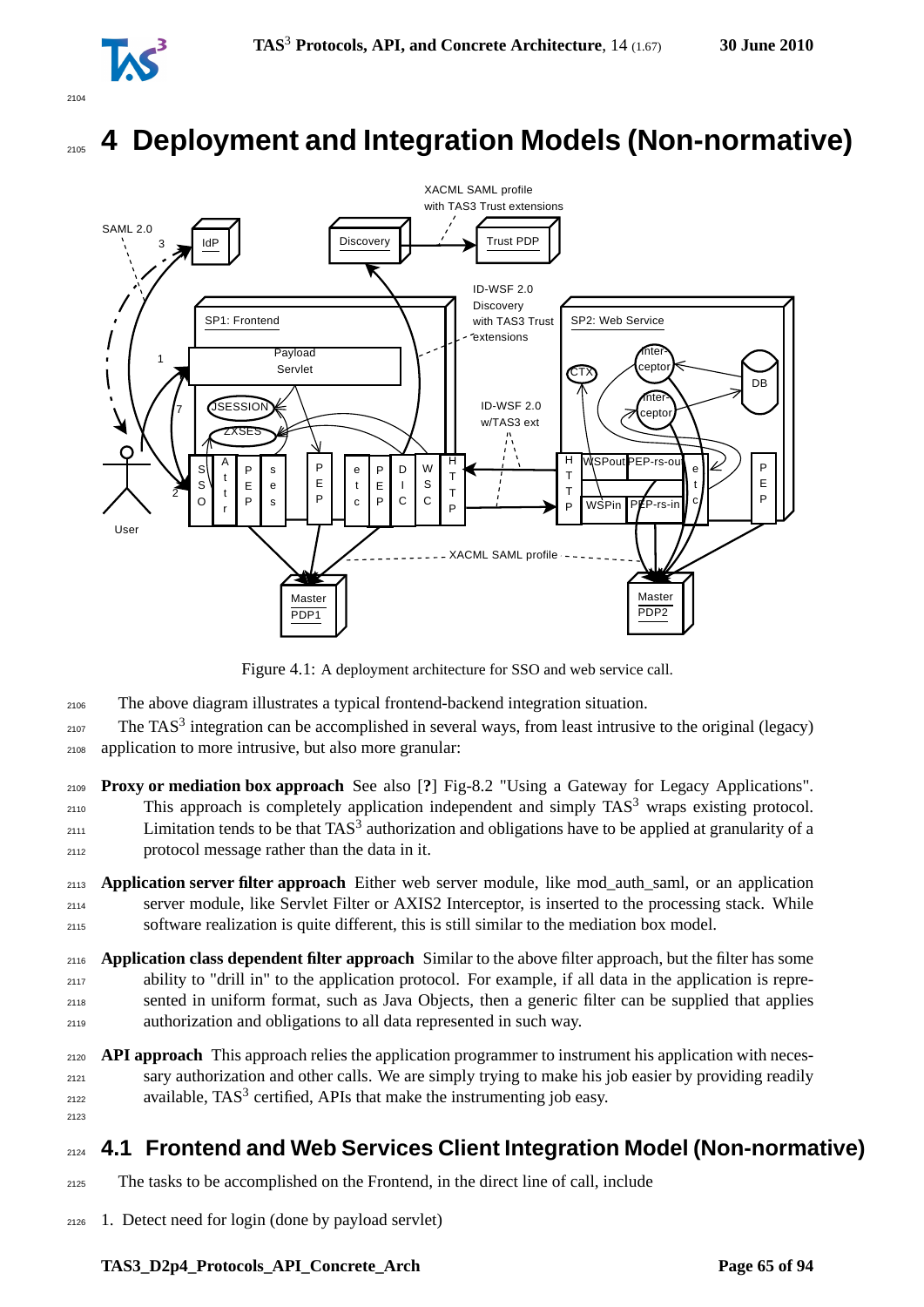

- 2. Perform SSO (SP side)
- 3. Perform SSO, IdP side including authenticating user and shipping attributes
- 4. Gater additional attributes, if needed ("Attr")
- 5. Authorize access to FE (PEP-Rs-In of FE) ("PEP")
- 6. Populate session of the payload servlet ("ses")
- 7. Redirect user to protected resource he was trying to access on the protected resource.
- 8. Application dependent PEP calls PDP if needed. ("PEP")
- 9. Call web service, including
- a. Application dependent processing steps ("etc")
- b. Authorize the call (PEP-Rq-Out) ("PEP")
- c. Discover suitable service, performing Trust and Privacy Negotiation (may need interaction at fron-tend web gui) if needed. ("DIC")
- d. Decorate request with TAS3 specific SOAP headers and sign. ("WSC")

 10. Perform network I/O ("HTTP"). This also includes TLS certificate authentication of the Responder and may include Client-TLS certificate authentication of the Requester.

 The SSO integration is expected to be a single module, appearing as a servlet in Java realization and as an authentication module in web server realization, that handles steps 2-7 automatically. The integration is accomplished by configuring the web server without modifying the application except to add the initial detection and redirect ([1](#page-65-0)) and to make use of the attributes that were populated to the session.<sup>1</sup> The TAS<sup>3</sup> binary modules for SSO are generically called T3-SSO-\*.

 The WSC integration is expected to be a single module. It will appear as AXIS2 module in Java realiza- tion so that it can be just hooked in by configuration without any modification to the existing web service 149 (the "etc" module illustrates that even other modules than TAS<sup>3</sup> can be hooked in without interference<sup>2</sup>).

 $_{2150}$  The API realization of WSC is a function,  $\text{tas3\_call}()$  (see TAS<sup>3</sup> API), that the application can call directly. If this approach is chosen, the entire web services call is handled by the API without any regard to servlet environment's or framework's hooking or modules. This is the most common approach in PHP,  $_{2153}$  Perl, C#, C++, and C worlds.

 A possible variant of WSC integration is to call *tas3\_call\_prepare()* to obtain the serialized SOAP enve- lope, then do the I/O part in application dependent way, and pass the response to *tas3\_response\_validate()*. Effectively *tas[3](#page-65-2)\_call()* does these steps with a built-in HTTP client performing the I/O part.<sup>3</sup> 

## **4.1.1 Integration Using ZXID (Non-normative)**

2159 Further information about using ZXID for TAS<sup>3</sup> is available in README.zxid-tas3, zxid-tas3.pd, and zxid-java.pd

2161 The official TAS<sup>3</sup> API is provided by tas3.h which maps the TAS<sup>3</sup> API definitions to the underlying zxid ones.

2163 The Java realization of SSO is provided by zxidsrvlet class and servlet. This is packaged as TAS<sup>3</sup> binary module T3-SSO-ZXID-JAVA.

 The web server realization of SSO is provided by mod\_auth\_saml Apache module (mod\_auth\_saml.so).  $_{2166}$  It is packaged as TAS<sup>3</sup> binary module T3-SSO-ZXID-MODAUTHSAML.

<span id="page-65-1"></span><span id="page-65-0"></span>In mod\_auth\_saml realization even step (1) can be accomplished by configuring the web server.

Non-interference depends on other modules following certain common sense conventions, such as not signing SOAP <e:Headers> element and not trying to create SOAP headers that TAS3 creates (e.g. <wsse:Security>).

<span id="page-65-2"></span><sup>&</sup>lt;sup>3</sup>In ZXID realization the HTTP client is libcurl from curl.haxx.se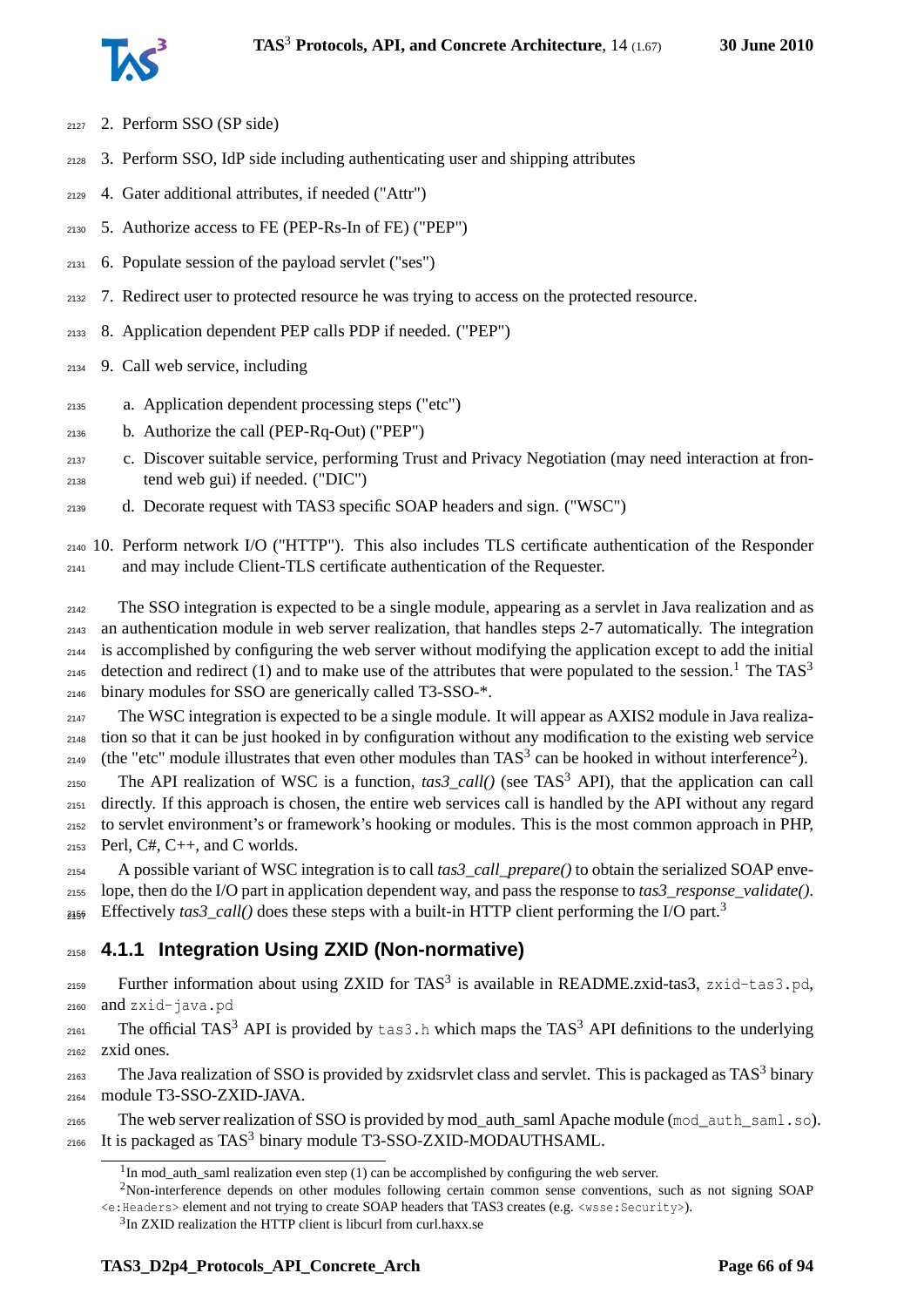



Figure 4.2: API and modules for SSO and web service call.



Figure 4.3: ZXID specific API and modules for SSO and web service call.

 $_{2167}$  API realization of SSO is provided by *zxid\_simple()* in libzxid.a. This is packaged as TAS<sup>3</sup> binary  $_{2168}$  module T3-SSO-ZXID-PHP.<sup>[4](#page-66-0)</sup> Other language binding specific modules are expected in the future.

<span id="page-66-0"></span><sup>4</sup>Although not TAS3 packaged, Net::SAML perl module provides the same functionality.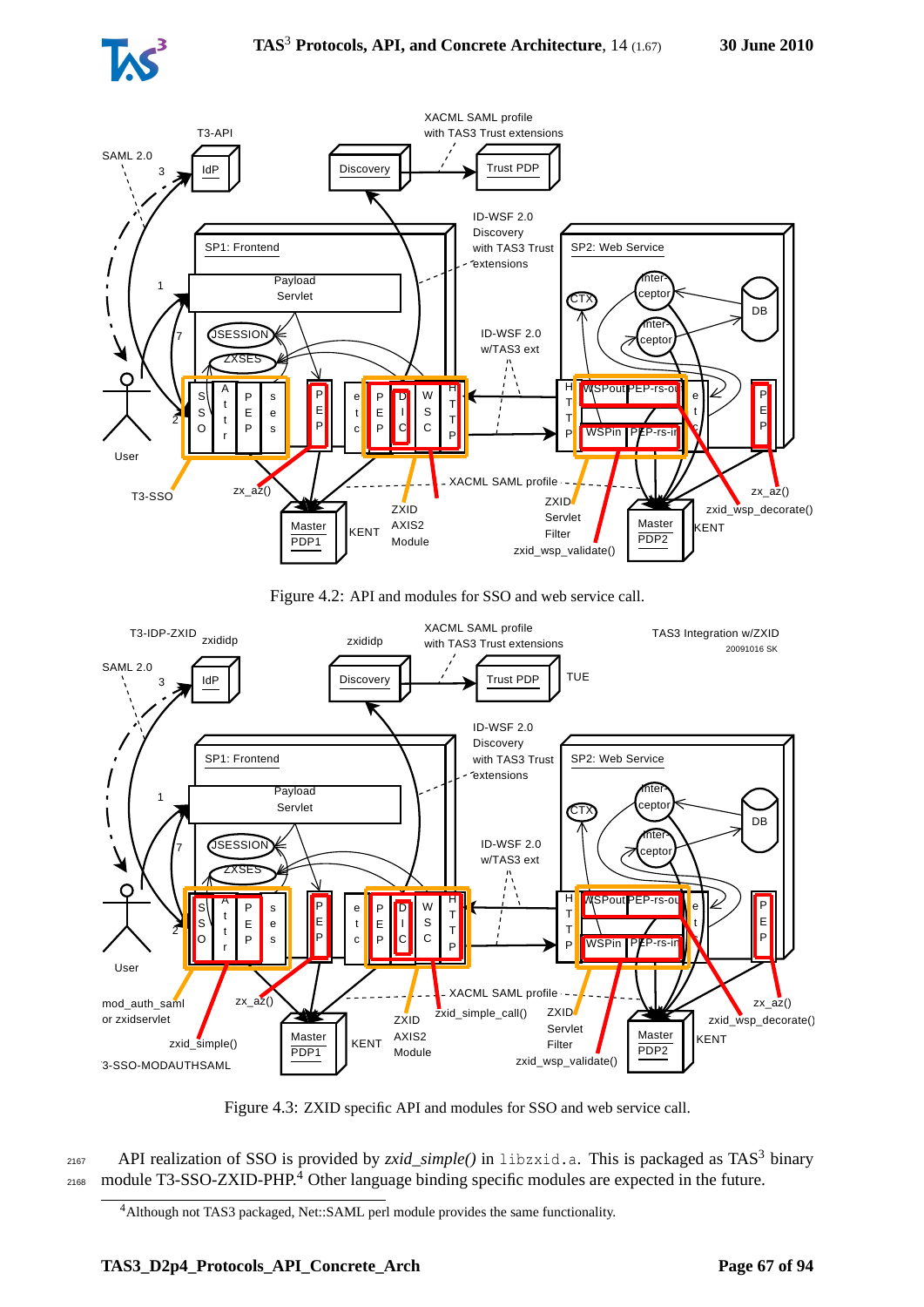

## **4.1.2 Integration Using Other Platforms, Frameworks, and Packages (Non-normative)**

 Other mainstream packages are invited to submit integration descriptions similar to previous section  $_{2173}$  (ZXID). The details of the integration should be in package's own documentation.

## **4.2 Web Services Provider Integration Model (Non-normative)**

- The tasks to be accomplished on the Service Responder, in the direct line of call, include
- $_{2177}$  A. Listen for HTTP requests (typically done by platform)
- B. Parse and validate a web services request, e.g. call *tas3\_wsp\_validate()*. This involves checking for valid signature from trusted authority.
- C. Authorize the request, extracting from the request the pledges (in <b:UsageDirective>) ("PEP-Rs-In").
- D. Apply other filters and post processing steps ("etc")
- E. Authorize each data item separately using input interceptor. For queries this is usually a no-op, but for creates or updates this is meaningful. When data is accepted for the repository, the authorization step can result in obligations or sticky-policies being written into the database along side the data itself.
- The authorization is configurable according to Application Independent PEP configuration, described elsewhere, or Application Dependent PEP approach can be taken, calling the PDP directly ("PEP").
- F. Authorize each returned data item separately using input interceptor. Usually applicable to query results. The per item authorization will apply systemwide and item specific policies (sticky policies) and obligations and produce a deny or permit-with-obligations response.
- The authorization is configurable according to Application Independent PEP configuration, described elsewhere, or Application Dependent PEP approach can be taken, calling the PDP directly ("PEP").
- G. Authorize the response in aggregate ("PEP-Rs-Out"). At this stage one of the most important veri- fications is to compare the pledges collected in step C ("PEP-Rs-In") and filter out any data whose obligations are stricter.
- **Optimization**. It is possible to combine the pledges to obligations matching (in G) to the per result item authorization (F) by simply feeding the pledges as inputs to the PDP in (F). Such optimization can not, however, achieve all functionality of the G ("PEP-Rs-Out") as it is unable to see the bigger picture, i.e. consider all data together as a set. A typical example would be a rule against leaking simultaneously day and month of birth and year of birth.
- 2201 H. Decorate the response with TAS<sup>3</sup> specific SOAP headers. This is typically done by calling  $\textit{tas3\_wsp\_decoder}($ ).
- I. Send the response. This is typically done by platform dependent means.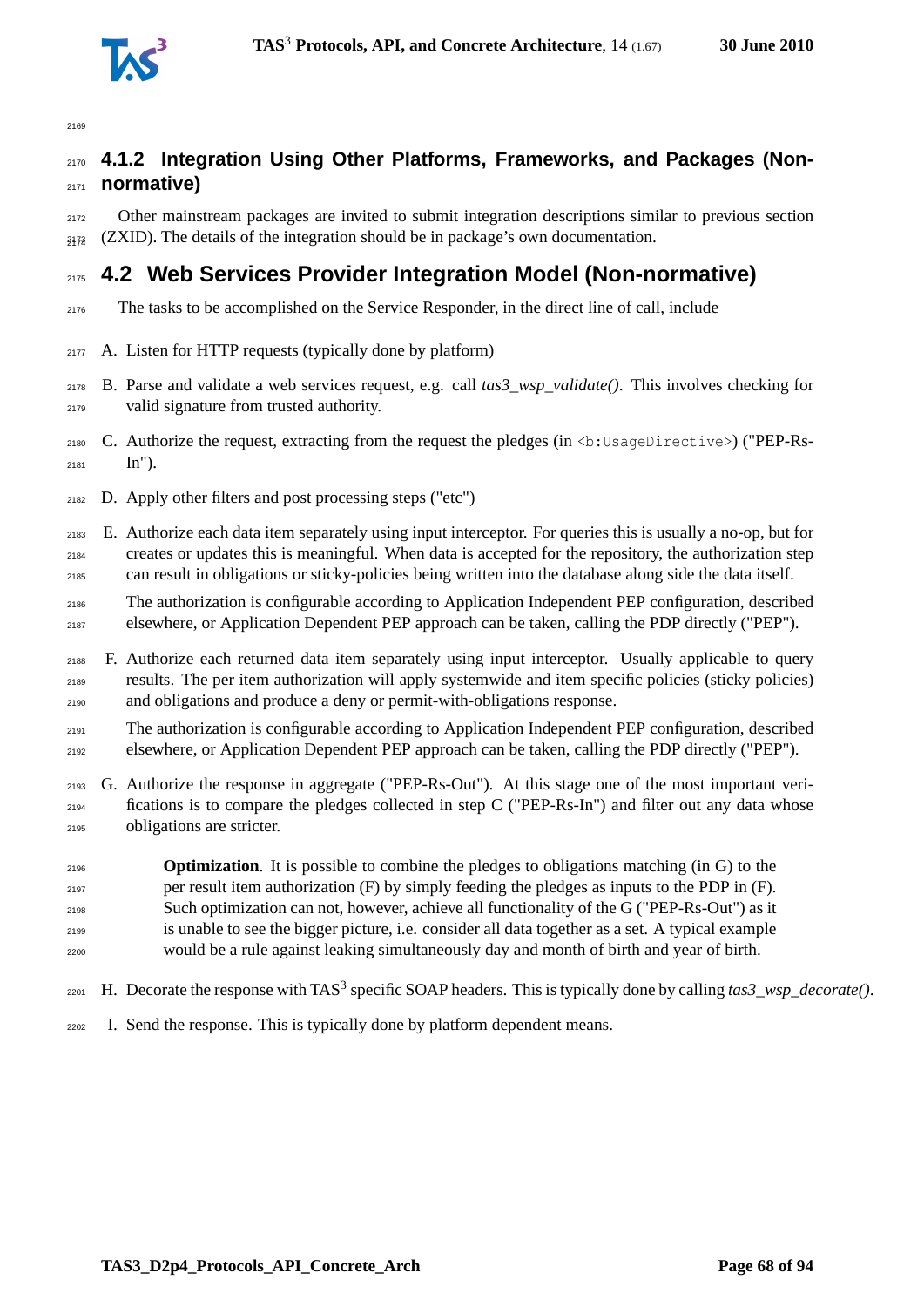

# <sup>2204</sup> **5 Resilient Deployment Architecture (Non-normative)**

<sup>2205</sup> This section addresses Req. *D1.2-2.8-Avail*.

 $_{2206}$  For TAS<sup>3</sup> services to be dependable, they need to be deployed so that they are resilient to system and network failure. Resiliency and efficiency are the first lines of defense against Denial of Service attacks that try to attack simple catastrophic vulnerabilities or overwhelm the system on the point where it is most inefficient. Resiliency needs to be considered at several layers, namely on the Front Channel and on the Back Channel.



Figure 5.1: Layering of resilience features for Front Channel, Back Channel, and data center Back End services.



Figure 5.2: Resiliency implemented using hardware load balancers.

<sup>2211</sup> Note that the virtual IP address is hosted either in hardware load balancer, or one member of a cluster. <sup>2212</sup> Fail-over of the virtual IP is arranged using Virtual Router Redundancy Protocol (VRRP) [**?**].

#### **TAS3\_D2p4\_Protocols\_API\_Concrete\_Arch Page 69 of [94](#page-93-0)**

2203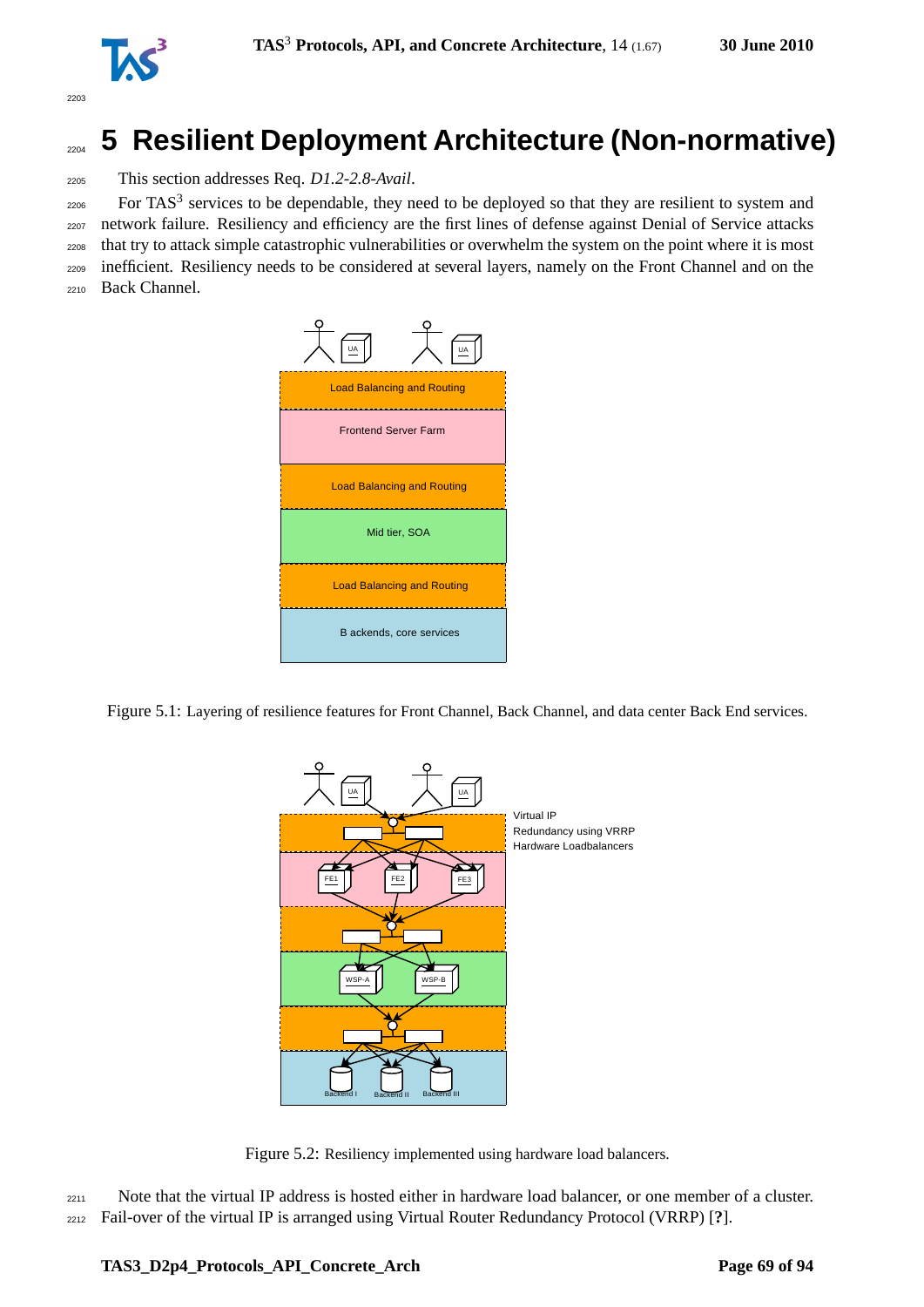



Figure 5.3: Resiliency implemented using software load-balancing-fail-over functionality and clustering.

2213

## <sup>2214</sup> **5.1 Zero Downtime Updates**

<sup>2215</sup> This section addresses Req. *D1.2-7.19-DynaUpd*.

 For continued availability of the system, Zero-Downtime-Update (ZDTU) technology SHOULD be <sub>2217</sub> implemented through out. If horizontal scaling path and failure recovery have been implemented, then ZDTU can be implemented easily by taking out of farm one server at a time and updating it. Downside of this approach is that the farm will temporarily be in an inconsistent state.

<sup>2220</sup> If consistency of the farm is at all times a requirement, no easy ZDTU approach exists. One approach <sup>2221</sup> is to bring up new "hot standbys" along side of the old configuration and then do instantaneous switch. As <sup>2222</sup> the switch over is less than 1 second, this could be considered ZDTU.

 Never-the-less, as TAS<sup>3</sup> is business process driven and as business processes can take long time to complete (if human interaction is required, this could easily mean days or weeks), thus consistent ZDTU is infeasible in practise and the business process modelling should explicitly foresee handling of upgrade situations, i.e. how old processes are handled after the general upgrade.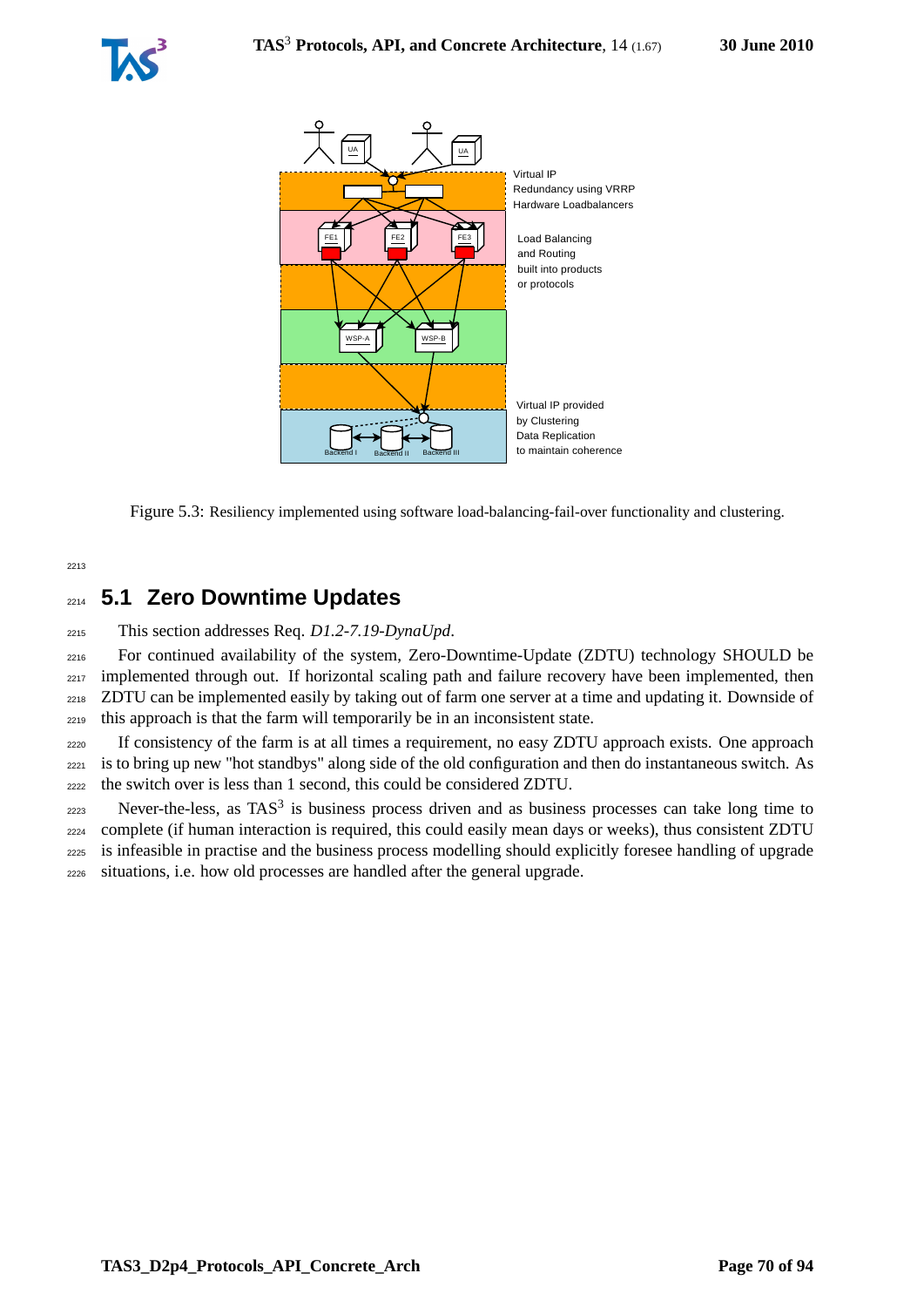

# **6 Feasibility and Performance Analysis (Non-normative)**

 TAS<sup>3</sup> Architecture is rather complex so we need to analyze the runtime cost of implementing it. The cost can be divided in six categories

 **T** Connection overhead, including TCP handshake and TLS handshake. The latter involves one public key operation on both sides, unless TLS connection cache hit is achieved. Except for the cache hit case, connection overhead is mostly unavoidable given TAS<sup>3</sup> Architecture's division of components. Sometimes co-locating several components in same host may allow use of localhost connection to avoid handshake overhead. The TLS overhead may be avoidable in localhost and secure internal network cases. The TCP overhead is very sensitive to latency: usually a precondition for a connec- tion is to resolve a domain name: this means one round trip latency cost. Then actual threeway TCP handshake needs to be performed, causing three round trip latencies. Finally TLS handshake causes at least one more round trip. Therefore the time cost of a connection tends to be minimum of 5 round trip latencies. Higher the latency, more time it takes to process a call and more simultaneous calls are needed to keep up the same through put.

 **C** Communication overhead: this consists of compression, encryption (symmetric stream cipher), and transfer of the actual data. Mostly unavoidable. As communication cost and stream cipher tend to be neglible compared to  $TCP + TLS$  handshake and digital signatures, we will not consider communication cost in our calculations.

 **S** Digital signature overhead: usually at least one public key operation is involved on each side. Often responder side needs to verify several digital signatures: one for the message and one for each token or credential it receives. The signature overhead is mostly unavoidable, though some caching and session techniques may reduce it in case of often repeated actions.

 **X** XML overhead: the arcane and poorly designed features, such as namespaces and canonicalization, of XML cause significant processing overhead (not to mention bugs). In some Java implementations of digital signature processing the XML formatting consumes as much CPU as the public key op- eration. Even in the best of breed implementations XML formatting has significant cost, usually about 20% of the cost of a public key operation. XML cost could be eliminated by choosing a more rational data format.

 **Z** Authorization cost. Evaluation of rule set will depend heavily on the particular ruleset and its imple- mentation technology. Some rulesets are know to take exponential time to evaluate. Authorization cost is exclusively borne by the PDP components. While a PDP may incur additional cost in validat-ing credentials, this is not taken in account here (but can be accounted as digital signature overhead).

 **P** Payload cost. This is the cost of running the actual application and is unavoidable. Since we are trying  $_{2261}$  to measure the overhead cost of TAS<sup>3</sup> Architecture, the payload is assumed to be free.

In cost calculations we will use units with overall cost computed as show in following table:

 The cost is unevenly divided among the entities in the TAS<sup>3</sup> trust network, but the division depends heavily on whether caching can be utilized. If the usage pattern is isolated single operations, the IdP, discovery, and credential issuance tend to become hotspots because these functions are relied on by many other players in the network. For single operations the TLS cache misses will penalize the system overall. <sub>2267</sub> If the usage pattern is repeat operations, then the bottleneck tends to shift towards responder processing: credentials can be cached, but they still need to be validated every time (some checksum based validation cache may be feasible, but has not been explored yet).

 Overall bottlenecks in both cases include audit bus logging, local audit trail (especially if digitally signed), and authorization. In this analysis audit bus is assumed to work by exchanging digitally signed SOAP messages and each exchange to be authorized separately.

To explore the cost we will consider two scenarios.

#### **TAS3** D2p4 Protocols API Concrete Arch Page 71 of [94](#page-93-0)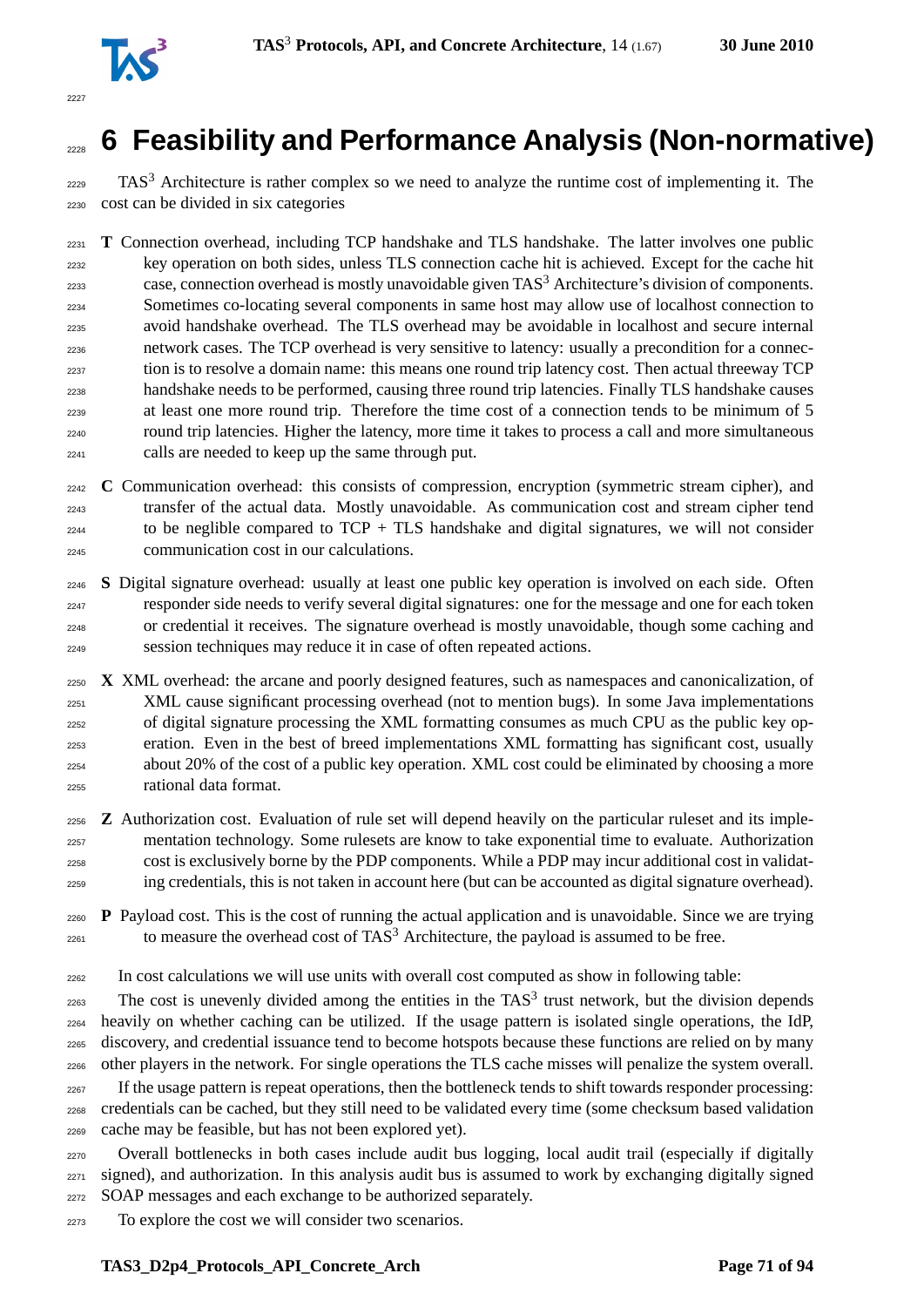| Unit        | RSA Eq.       | Definition                                              |  |
|-------------|---------------|---------------------------------------------------------|--|
| $\mathbf T$ | 1.5           | One TLS connection establishment. Not entirely RSA com- |  |
|             |               | parable as latency component is involved.               |  |
|             | $0.5^{\circ}$ | One TLS connection establishment, with connection cache |  |
|             |               | hit (avoids public key operation)                       |  |
| S           |               | One digital signature generation or validation          |  |
| X           |               | One XML document parse or canonicalization              |  |
| Z           | 0.5           | One ruleset evaluation.                                 |  |

Table 6.1: Units of cost computation and their RSA equivalence

2274

## <sup>2275</sup> **6.1 Single use of single web service**

<sup>2276</sup> This scenario consists of user making Single Sign-On to a frontend and invoking an operation that <sup>2277</sup> requires calling a web service. The sequence of events and the cost is indicated in the table.

 $2278$  Table 6.1: Cost of TAS<sup>3</sup> single use scenario

| -- - - |                  | racio 6.11. Cost of 1115 single ase securities |                   |                                                             |              |                   |                                  |                 |
|--------|------------------|------------------------------------------------|-------------------|-------------------------------------------------------------|--------------|-------------------|----------------------------------|-----------------|
|        | Operation        | $IdP + Disc.$                                  | Frontend          | FE PDP                                                      | Responder    | Rs PDP            | <b>Audit Bus</b>                 | Audit Bus PDP   |
|        | 1. SSO           | $2T+4S+4X=11$                                  | $4T+3S+5X=14$     | $2T+2S+3X+Z=8.5$                                            |              |                   | $4(2T+S+3X)=28$                  | $4(T+2X+Z)=16$  |
|        | 2. Discovery     | $2T+3S+3X=9$                                   | $T + S + X = 3.5$ |                                                             |              |                   | $2T + S + 3X = 7$                | $t+2X+Z=2.5$    |
|        | 3. Trust & Priv. | $T+2X=3.5$                                     |                   |                                                             |              | $2T + S + 3X = 7$ | $2T + S + 3X = 7$                | $t+2X+Z=2.5$    |
|        | 4. Rq Out PEP    |                                                | $t + 2X = 2$      | $2t+2S+4X+1Z=6.5$                                           |              |                   | $2t + S + 3X = 4$                | $t+2X+Z=2.5$    |
|        | 5. Send request  |                                                | $2T+2S+2X=7$      |                                                             | $2T+3S+3X=9$ |                   | $2(2t+S+3X)=8$                   | $2(t+2X+Z)=5$   |
|        | 6. Rs In PEP     |                                                |                   |                                                             | $t + 2X = 2$ | $2t+2S+4X+Z=6.5$  | $2t+S+3X=4$                      | $t+2X+Z=2.5$    |
|        | 7. Payload       |                                                |                   |                                                             |              |                   |                                  |                 |
|        | 8. Rs Out PEP    |                                                |                   |                                                             | $t + 2X = 2$ | $2t+2S+4X+Z=6.5$  | $2t + S + 3X = 4$                | $t+2X+Z=2.5$    |
|        | 9. Send response |                                                | $t+2S+2X=4$       |                                                             | $t+2S+2X=4$  |                   | $2(2t+S+3X)=8$                   | $2(t+2X+Z)=5$   |
|        | 10. $Rq$ In PEP  |                                                | $t + 2X = 2$      | $2t+2S+4X+Z=6.5$                                            |              |                   | $2t + S + 3X = 4$                | $t+2X+Z=2.5$    |
|        | 11 Process Oblig |                                                | $2t + S + 2X = 3$ |                                                             | $2t+S+2X=3$  |                   | $2(2t+S+3X)=8$                   | $2(t+2X+Z)=5$   |
|        | 12. SLO          | $2t+2S+3X=5$                                   | $2t+2S+3X=5$      |                                                             |              |                   | $2(2t+S+3X)=8$                   | $2(t+2X+Z)=5$   |
| 2279   | <b>TOTAL</b>     |                                                |                   | $5T+9S+12X=28.57T+11S+19X=40.52T+6S+11X+3Z=21.2T+6S+11X=20$ |              |                   | $2T+5S+11X+2Z=20$ 12T+18S+54X=90 | $4T+36X+18Z=51$ |

<sup>2280</sup> The grand total is 34T+55S+154X+23Z=271.5 RSA operation equivalents.

<sup>2281</sup> For a fair comparison, a simple web service call without any authorization or auditing, using HTTP

<sup>2282</sup> Basic authentication and TLS, the cost is shown in the following table. The total cost of such unsecure

<sup>2283</sup> call is estimated as 8.5 RSA operation equivalents. The cost of a fully secure platform appears to be about

<sup>2284</sup> 31 times that of unsecure platform.

<sup>2285</sup> Table 6.2: Cost of unsecure single use scenario

|      | Operation        | Frontend          | Responder           |
|------|------------------|-------------------|---------------------|
|      | 1. Login         | $T = 1.5$         |                     |
|      | 5. Send request  | $T+X=2.5$         | $T+X=2.5$           |
|      | 7. Payload       |                   |                     |
|      | 9. Send response | $X=1$             | $X=1$               |
| 2286 | <b>TOTAL</b>     | $2T + S + 2X = 5$ | $1T + S + 2X = 3.5$ |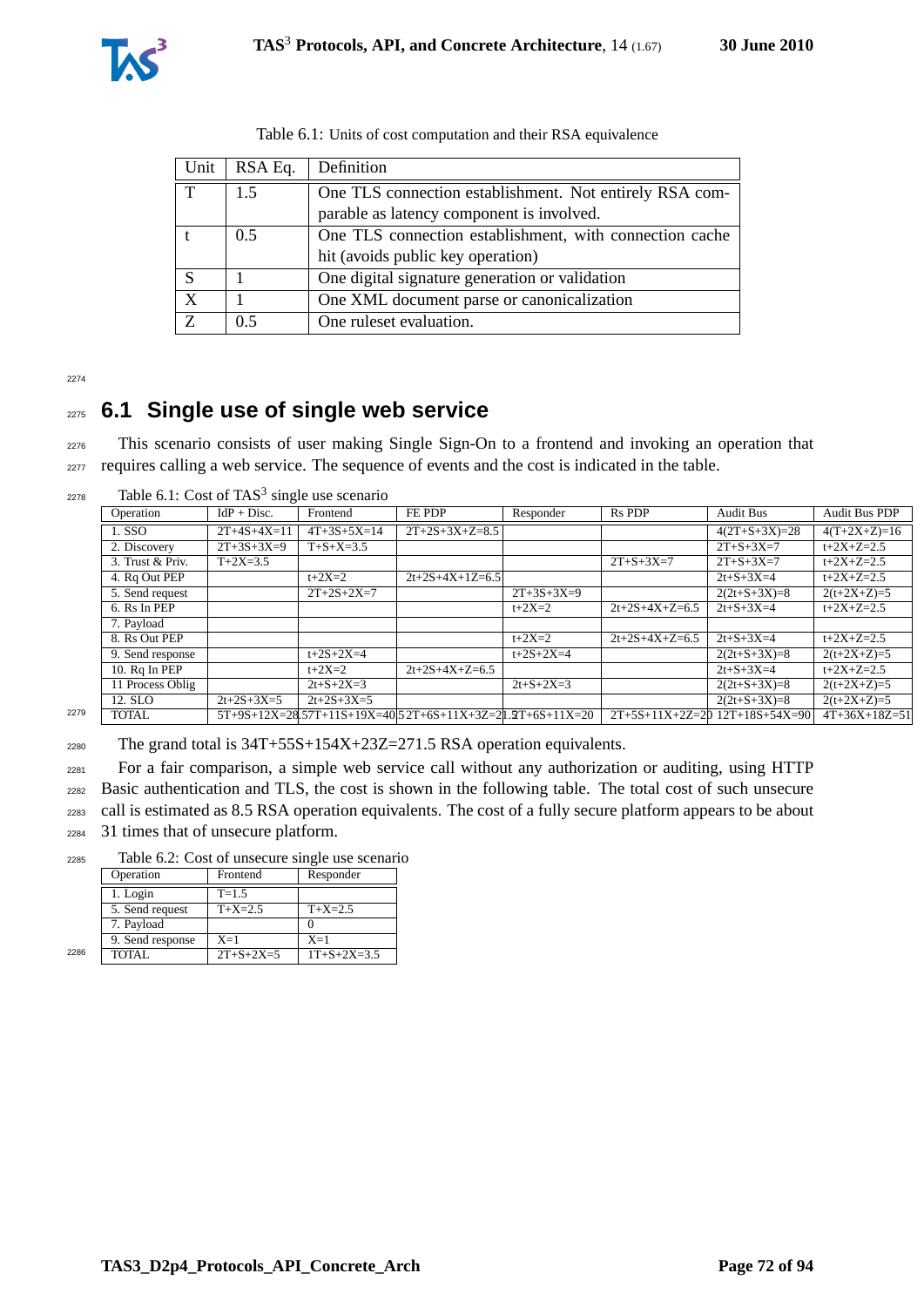



## <sup>2288</sup> **6.1.1 Cost without auditing**

<sup>2289</sup> Above calculation shows that the Audit Bus substantially adds to the cost. Here's the same calculation <sup>2290</sup> without Audit Bus.

| Operation        | $IdP + Disc.$      | Frontend           |                      |                |                    |
|------------------|--------------------|--------------------|----------------------|----------------|--------------------|
|                  |                    |                    | FE PDP               | Responder      | <b>Rs PDP</b>      |
| 1. SSO           | $1T+2S+2X=5.5$     | $3T+2S+4X=10.5$    | $T + S + 2X + Z = 5$ |                |                    |
| 2. Discovery     | $1T+2S+2X=5.5$     | $T + S + X = 3.5$  |                      |                |                    |
| 3. Trust & Priv. | $T+2X=3.5$         |                    |                      |                | $T+2X=3.5$         |
| 4. Rq Out PEP    |                    | $T+2X=3.5$         | $1T+1S+3X+1Z=6$      |                |                    |
| 5. Send request  |                    | $1T+1S+1X=3.5$     |                      | $1T+2S+1X=4.5$ |                    |
| 6. Rs In PEP     |                    |                    |                      | $T+2X=3.5$     | $1T+1S+3X+1Z=6$    |
| 7. Payload       |                    |                    |                      | $\Omega$       |                    |
| 8. Rs Out PEP    |                    |                    |                      | $T+2X=3.5$     | $1T+1S+3X+1Z=6$    |
| 9. Send response |                    | $S+X=2$            |                      | $S+X=2$        |                    |
| $10.$ Rq In PEP  |                    | $T+2X=3.5$         | $T+S+3X+Z=6$         |                |                    |
| 11. Process Obli |                    | $T+X=2.5$          |                      | $T+X=2.5$      |                    |
| 12. SLO          | $T + S + 2X = 4.5$ | $T + S + 2X = 4.5$ |                      |                |                    |
| TOTAL.           | $4T+5S+8X=19$      | $9T+6S+14X=33.5$   | $3T+3S+8X+3Z=17$     | $4T+3S+7X=16$  | $3T+2S+8X+2Z=15.5$ |
|                  |                    |                    |                      |                |                    |

 $_{2291}$  Table 6.3: Cost of TAS<sup>3</sup> single use scenario without auditing

 The grand total without auditing is  $23T+19S+45X+5Z=101$  RSA operation equivalents. As can be seen, the Audit Bus represents 63% of the total cost. Most of the Audit Bus cost is actually caused by requirement to contact the bus and authorize the sending of messages. A future revision of the architecture will explore the possibility of persistent connection to the Audit Bus. This would significantly reduce the T, t, S, and Z aspects of the Audit Bus processing, though at least one signature overhead will be needed at the message source to ensure untamperability of the audit trail.

2299 Another optimization would be to improve the authorization step of the Audit Bus, perhaps co-locating <sup>2300</sup> the Audit Bus PDP with the Audit Bus itself. <sup>2301</sup>

### <sup>2302</sup> **6.1.2 Cost without auditing and without authorization**

<sup>2303</sup> Another recurring activity are the frequent calls to the PDPs. Following table explores how much could <sup>2304</sup> be saved by optimising these calls.

|      | Operation         | $IdP + Disc.$      | Frontend                   | Responder      |
|------|-------------------|--------------------|----------------------------|----------------|
|      | 1. SSO            | $1T+2S+2X=5.5$     | $\overline{3T+2S+4X}=10.5$ |                |
|      | 2. Discovery      | $1T+2S+2X=5.5$     | $T + S + X = 3.5$          |                |
|      | 5. Send request   |                    | $1T+1S+1X=3.5$             | $1T+2S+1X=4.5$ |
|      | 7. Payload        |                    |                            |                |
|      | 9. Send response  |                    | $S+X=2$                    | $S+X=2$        |
|      | 11. Process Oblig |                    | $T+X=2.5$                  | $T+X=2.5$      |
|      | 12. SLO           | $T + S + 2X = 4.5$ | $T + S + 2X = 4.5$         |                |
| 2306 | <b>TOTAL</b>      | $3T+5S+6X=15.5$    | $7T+6S+10X=26.5$           | $2T+3S+3X=9$   |
|      |                   |                    |                            |                |

 $_{2305}$  Table 6.4: Cost of TAS<sup>3</sup> single use scenario without auditing and without authorization

 $_{2307}$  The grand total without audit and without authorization is  $12T+14S+19X+0Z=51$  RSA operation equiv-<sup>2308</sup> alents. The authorization steps (excluding Audit Bus related authorization) seem to be adding about as <sup>2309</sup> much over head as the entire rest of the web service call.

<sup>2310</sup> The bare ID-WSF 2.0 web service call compares relatively favorably with bare unsecure web service

 $2311$  call: 51 vs.  $8.5$  - only 6 times heavier.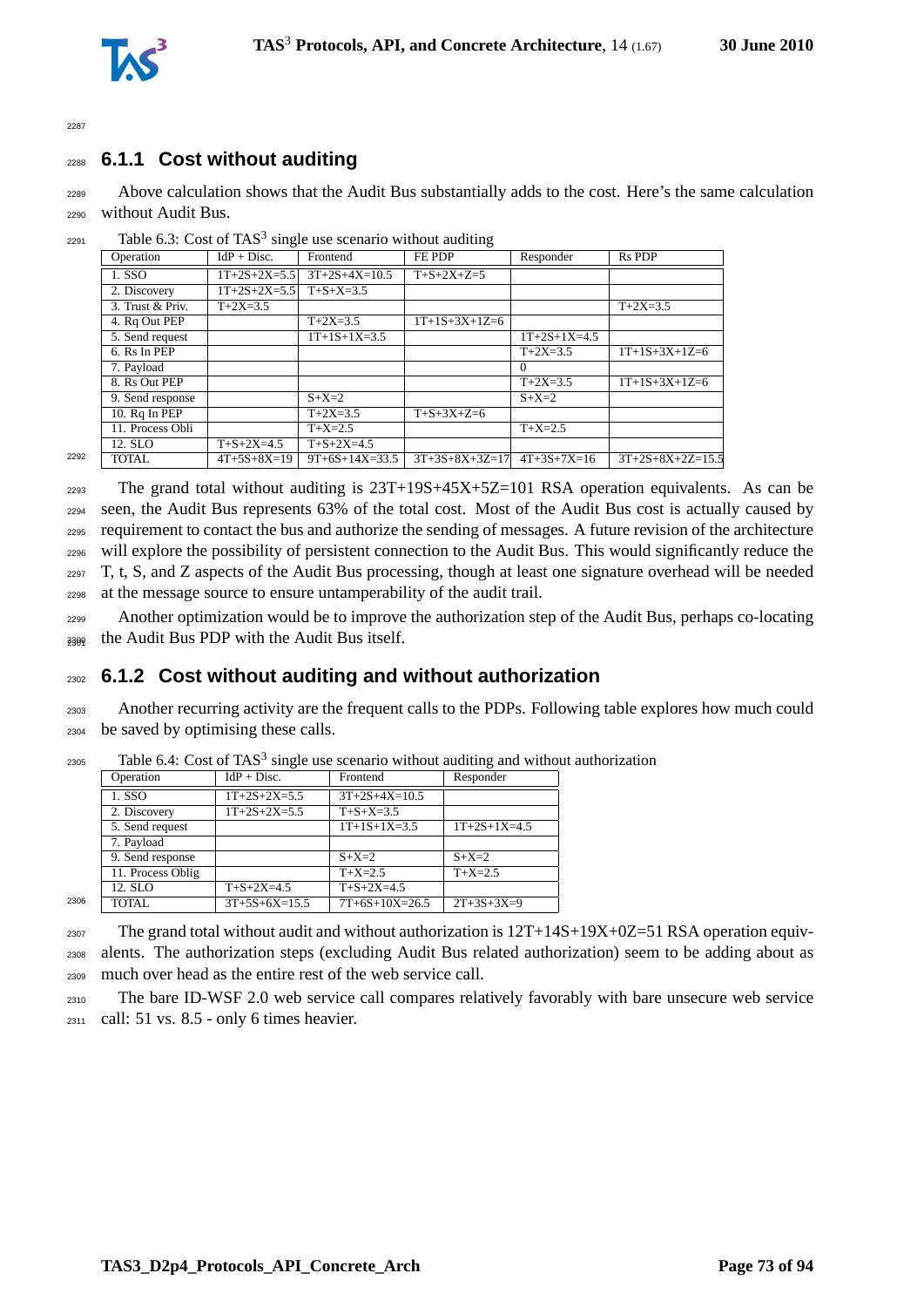

#### <sup>2313</sup> **6.1.3 Cost without XML**

<sup>2314</sup> Since XML processing is needlessly expensive, lets analyze what the cost could be with non-XML <sup>2315</sup> protocols like RESTful approach using Simple Web Tokens [**?**].

|      | Operation        | $IdP + Disc$  | Frontend      | FE PDP          | Responder     | R <sub>s</sub> P <sub>DP</sub> | <b>Audit Bus</b> | <b>Audit Bus PDP</b>     |
|------|------------------|---------------|---------------|-----------------|---------------|--------------------------------|------------------|--------------------------|
|      | 1. SSO           | $2T+4S=7$     | $4T + 3S = 9$ | $2T+2S+Z=5.5$   |               |                                | $4(2T+S)=16$     | $4(T+Z)=8$               |
|      | 2. Discovery     | $2T + 3S = 6$ | $T + S = 2.5$ |                 |               |                                | $2T + S = 4$     | $T+Z=2$                  |
|      | 3. Trust & Priv. | $T = 1.5$     |               |                 |               | $2T + S = 4$                   | $2T + S = 4$     | $T+Z=2$                  |
|      | 4. Rq Out PEP    |               | $T = 1.5$     | $2T+2S+Z=5.5$   |               |                                | $2T + S = 4$     | $T+Z=2$                  |
|      | 5. Send request  |               | $2T+2S=5$     |                 | $2T + 3S = 6$ |                                | $2(2T+S)=8$      | $2(T+Z)=4$               |
|      | 6. Rs In PEP     |               |               |                 | $T = 1.5$     | $2T+2S+Z=5.5$                  | $2T + S = 4$     | $T+Z=2$                  |
|      | 7. Payload       |               |               |                 |               |                                |                  |                          |
|      | 8. Rs Out PEP    |               |               |                 | $T = 1.5$     | $2T+2S+Z=5.5$                  | $2T + S = 4$     | $T+Z=2$                  |
|      | 9. Send response |               | $T+2S=3.5$    |                 | $T+2S=3.5$    |                                | $2(2T+S)=8$      | $2(T+Z)=4$               |
|      | 10. Rq In PEP    |               | $T = 1.5$     | $2T+2S+Z=5.5$   |               |                                | $2T + S = 4$     | $T+Z=2$                  |
|      | 11. Process Obli |               | $2T + S = 4$  |                 | $2T + S = 4$  |                                | $2(2T+S)=8$      | $2(T+Z)=4$               |
|      | 12. SLO          | $2T + 2S = 5$ | $2T+2S=5$     |                 |               |                                | $2(2T+S)=8$      | $2(T+Z)=4$               |
| 2317 | <b>TOTAL</b>     | $7T+9S=19.5$  | $14T+11S=32$  | $6T+6S+3Z=16.5$ | $7T+6S=16.5$  | $6T+5S+2Z=15$                  | $36T+18S=72$     | $18T + S + X + 18Z = 36$ |

 $_{2316}$  Table 6.5: Cost of TAS<sup>3</sup> single use scenario without XML

<sup>2318</sup> Without the XML, but otherwise fully featureful architecture leads to grand total of 94T+55S+0X+23Z=207.5  $_{2338}$  RSA equivalents. Thus eliminating XML can lead to over 40% of savings.

## <sup>2321</sup> **6.2 Session of 3 frontends and five web services**

<sup>2322</sup> This session is meant to illustrate the types of savings available from caching discovery results.

 The three frontends are all accessed in the same single sign-on session, leading to savings at IdP. Each frontend then calls two web services. One (A) is common, shared web service. Other (B) is new web service (new for each frontend), but the service is called 4 times, which leads to EPR cache hits. The pattern also encourages TLS cache hits. We also assume repeated calls to PDP and audit bus lead to TLS cache hits.

| Operation        | $IdP + Disc.$                                                                                                                                        | Frontend          | FE PDP                                                       | Responders        | <b>Rs PDPs</b>    | <b>Audit Bus</b>  | <b>Audit Bus PDP</b> |
|------------------|------------------------------------------------------------------------------------------------------------------------------------------------------|-------------------|--------------------------------------------------------------|-------------------|-------------------|-------------------|----------------------|
| 1. SSO w/auth    | $2T+4S+4X=11$                                                                                                                                        | $4T+3S+5X=14$     | $2T+2S+3X+Z=8.5$                                             |                   |                   | $4(2T+S+3X)=28$   | $4(t+2X+Z)=10$       |
| 2. Discovery A   | $2t+3S+3X=6$                                                                                                                                         | $T + S + X = 3.5$ |                                                              |                   |                   | $2t + S + 3X = 4$ | $t+2X+Z=2.5$         |
| 3. Trust & Priv. | $T+2X=3.5$                                                                                                                                           |                   |                                                              |                   | $2T + S + 3X = 7$ | $2T + S + 3X = 7$ | $t+2X+Z=2.5$         |
| 4. Rq Out PEP    |                                                                                                                                                      | $t + 2X = 2$      | $2t+2S+4X+1Z=6.5$                                            |                   |                   | $2t + S + 3X = 4$ | $t+2X+Z=2.5$         |
| 5. Send request  |                                                                                                                                                      | $T+t+2S+2X=5.5$   |                                                              | $T+t+3S+3X=7.5$   |                   | $2(2t+S+3X)=8$    | $2(t+2X+Z)=5$        |
| 6. Rs In PEP     |                                                                                                                                                      |                   |                                                              | $T+2X=3.5$        | $2T+2S+4X+Z=9.5$  | $2t + S + 3X = 4$ | $t+2X+Z=2.5$         |
| 7. Payload       |                                                                                                                                                      |                   |                                                              |                   |                   |                   |                      |
| 8. Rs Out PEP    |                                                                                                                                                      |                   |                                                              | $t + 2X = 2$      | $2t+2S+4X+Z=6.5$  | $2t + S + 3X = 4$ | $t+2X+Z=2.5$         |
| 9. Send response |                                                                                                                                                      | $t+2S+2X=4$       |                                                              | $t+2S+2X=4$       |                   | $2(2t+S+3X)=8$    | $2(t+2X+Z)=5$        |
|                  |                                                                                                                                                      | $t+2X=2$          | $2t+2S+4X+Z=6.5$                                             |                   |                   | $2t + S + 3X = 4$ | $t+2X+Z=2.5$         |
| 11. Process Obli |                                                                                                                                                      | $2t + S + 2X = 3$ |                                                              | $2t + S + 2X = 3$ |                   | $2(2t+S+3X)=8$    | $2(t+2X+Z)=5$        |
|                  | $2t+3S+3X=6$                                                                                                                                         | $T + S + X = 3.5$ |                                                              |                   |                   | $2t + S + 3X = 4$ | $t+2X+Z=2.5$         |
|                  | $T+2X=3.5$                                                                                                                                           |                   |                                                              |                   | $2T + S + 3X = 7$ | $2T + S + 3X = 7$ | $t+2X+Z=2.5$         |
| 14. Rq Out PEP   |                                                                                                                                                      | $t + 2X = 2$      | $2t+2S+4X+1Z=6.5$                                            |                   |                   | $2t + S + 3X = 4$ | $t+2X+Z=2.5$         |
| 15. Send request |                                                                                                                                                      | $T+t+2S+2X=5.5$   |                                                              | $T+t+3S+3X=7.5$   |                   | $2(2t+S+3X)=8$    | $2(t+2X+Z)=5$        |
|                  |                                                                                                                                                      |                   |                                                              | $T+2X=3.5$        | $2T+2S+4X+Z=9.5$  | $2t + S + 3X = 4$ | $t+2X+Z=2.5$         |
| 17. Payload      |                                                                                                                                                      |                   |                                                              |                   |                   |                   |                      |
| 18. Rs Out PEP   |                                                                                                                                                      |                   |                                                              | $t + 2X = 2$      | $2t+2S+4X+Z=6.5$  | $2t + S + 3X = 4$ | $t+2X+Z=2.5$         |
| 19. Send respons |                                                                                                                                                      |                   |                                                              | $t+2S+2X=4$       |                   | $2(2t+S+3X)=8$    | $2(t+2X+Z)=5$        |
| 20. Rq In PEP    |                                                                                                                                                      | $t+2X=2$          | $2t+2S+4X+Z=6.5$                                             |                   |                   | $2t + S + 3X = 4$ | $t+2X+Z=2.5$         |
|                  |                                                                                                                                                      | $2t + S + 2X = 3$ |                                                              | $2t + S + 2X = 3$ |                   | $2(2t+S+3X)=8$    | $2(t+2X+Z)=5$        |
| 22. Rq Out PEP   |                                                                                                                                                      | $t + 2X = 2$      | $2t+2S+4X+1Z=6.5$                                            |                   |                   | $2t + S + 3X = 4$ | $t+2X+Z=2.5$         |
|                  |                                                                                                                                                      | $2t+2S+2X=4$      |                                                              | $2t+3S+3X=6$      |                   | $2(2t+S+3X)=8$    | $2(t+2X+Z)=5$        |
| 24. Rs In PEP    |                                                                                                                                                      |                   |                                                              | $t + 2X = 2$      | $2t+2S+4X+Z=6.5$  | $2t + S + 3X = 4$ | $t+2X+Z=2.5$         |
| 25. Payload      |                                                                                                                                                      |                   |                                                              |                   |                   |                   |                      |
|                  |                                                                                                                                                      |                   |                                                              |                   |                   |                   | $t+2X+Z=2.5$         |
| 27. Send respons |                                                                                                                                                      | $t+2S+2X=4$       |                                                              | $t+2S+2X=4$       |                   | $2(2t+S+3X)=8$    | $2(t+2X+Z)=5$        |
| 28. Rq In PEP    |                                                                                                                                                      | $t + 2X = 2$      | $2t+2S+4X+Z=6.5$                                             |                   |                   | $2t + S + 3X = 4$ | $t+2X+Z=2.5$         |
|                  |                                                                                                                                                      | $2t + S + 2X = 3$ |                                                              | $2t + S + 2X = 3$ |                   | $2(2t+S+3X)=8$    | $2(t+2X+Z)=5$        |
|                  | 10. Rq In PEP<br>12. Discovery B<br>13. Trust & Priv.<br>16. Rs In PEP<br>21. Process Obli<br>23. Send request<br>26. Rs Out PEP<br>29. Process Obli |                   | raore 0.0. Cost of 11 to Thanh ase securities<br>$t+2S+2X=4$ |                   | $t+2X=2$          | $2t+2S+4X+Z=6.5$  | $2t + S + 3X = 4$    |

 $2328$  Table 6.6: Cost of TAS<sup>3</sup> multi use scenario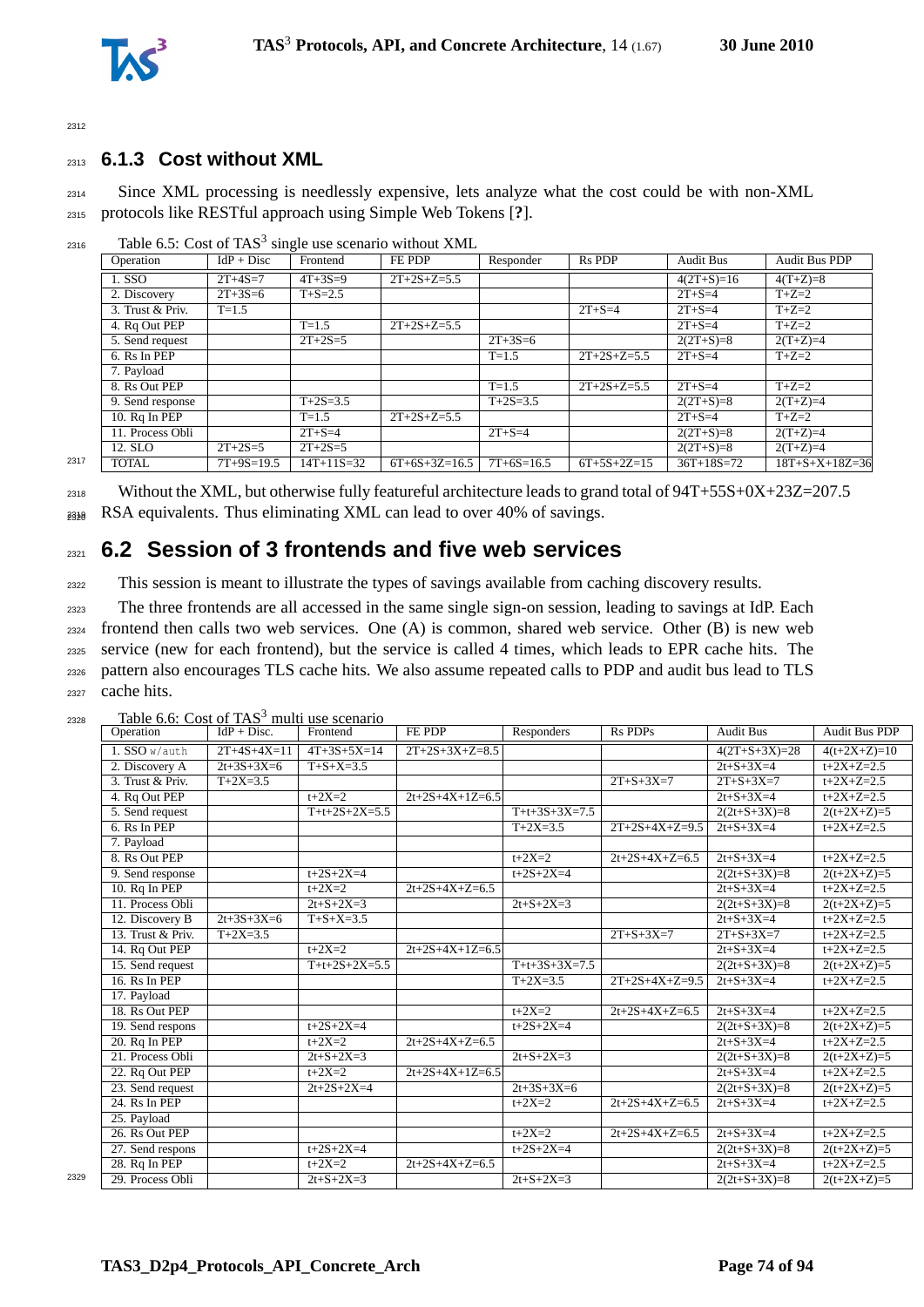

#### $2330$  Table 6.6 (continued): Cost of TAS<sup>3</sup> multi

| Operation                         | $IdP + Disc.$     | Frontend                | FE PDP            | Responders        | <b>Rs PDPs</b>    | <b>Audit Bus</b>                    | <b>Audit Bus PDP</b>          |
|-----------------------------------|-------------------|-------------------------|-------------------|-------------------|-------------------|-------------------------------------|-------------------------------|
| 30. Rq Out PEP                    |                   | $t + 2X = 2$            | $2t+2S+4X+1Z=6.5$ |                   |                   | $2t + S + 3X = 4$                   | $t+2X+Z=2.5$                  |
| 31. Send request                  |                   | $2t+2S+2X=4$            |                   | $2t+3S+3X=6$      |                   | $2(2t+S+3X)=8$                      | $2(t+2X+Z)=5$                 |
| 32. Rs In PEP                     |                   |                         |                   | $t + 2X = 2$      | $2t+2S+4X+Z=6.5$  | $2t + S + 3X = 4$                   | $t+2X+Z=2.5$                  |
| 33. Payload                       |                   |                         |                   |                   |                   |                                     |                               |
| 34. Rs Out PEP                    |                   |                         |                   | $t + 2X = 2$      | $2t+2S+4X+Z=6.5$  | $2t + S + 3X = 4$                   | $t+2X+Z=2.5$                  |
| 35. Send respons                  |                   | $t+2S+2X=4$             |                   | $t+2S+2X=4$       |                   | $2(2t+S+3X)=8$                      | $2(t+2X+Z)=5$                 |
| 36. Rq In PEP                     |                   | $t+2X=2$                | $2t+2S+4X+Z=6.5$  |                   |                   | $2t + S + 3X = 4$                   | $t+2X+Z=2.5$                  |
| 37. Process Obli                  |                   | $2t + S + 2X = 3$       |                   | $2t + S + 2X = 3$ |                   | $2(2t+S+3X)=8$                      | $2(t+2X+Z)=5$                 |
| 38. Rq Out PEP                    |                   | $t+2X=2$                | $2t+2S+4X+1Z=6.5$ |                   |                   | $2t + S + 3X = 4$                   | $t+2X+Z=2.5$                  |
| 39. Send request                  |                   | $2t+2S+2X=4$            |                   | $2t+3S+3X=6$      |                   | $2(2t+S+3X)=8$                      | $2(t+2X+Z)=5$                 |
| 40. Rs In PEP                     |                   |                         |                   | $t + 2X = 2$      | $2t+2S+4X+Z=6.5$  | $2t + S + 3X = 4$                   | $t+2X+Z=2.5$                  |
| 41. Payload                       |                   |                         |                   |                   |                   |                                     |                               |
| 42. Rs Out PEP                    |                   |                         |                   | $t+2X=2$          | $2t+2S+4X+Z=6.5$  | $2t + S + 3X = 4$                   | $t+2X+Z=2.5$                  |
| 43. Send respons                  |                   | $t+2S+2X=4$             |                   | $t+2S+2X=4$       |                   | $2(2t+S+3X)=8$                      | $2(t+2X+Z)=5$                 |
| 44. Rq In PEP                     |                   | $t+2X=2$                | $2t+2S+4X+Z=6.5$  |                   |                   | $2t + S + 3X = 4$                   | $t+2X+Z=2.5$                  |
| 45. Process Obli                  |                   | $2t + S + 2X = 3$       |                   | $2t + S + 2X = 3$ |                   |                                     |                               |
|                                   |                   |                         |                   |                   |                   | $2(2t+S+3X)=8$                      | $2(t+2X+Z)=5$                 |
| 46. SSO ses act                   | $t + 4S + 4X = 8$ | $4T+3S+5X=14$           | $2T+2S+3X+Z=8.5$  |                   |                   | $4(2T+S+3X)=28$                     | $4(t+2X+Z)=10$                |
| 47. Discovery A                   | $2t+3S+3X=6$      | $T + S + X = 3.5$       |                   |                   |                   | $2t + S + 3X = 4$                   | $t+2X+Z=2.5$                  |
| 48. Trust & Priv.                 | $T+2X=3.5$        |                         |                   |                   | $2T + S + 3X = 7$ | $2T + S + 3X = 7$                   | $t+2X+Z=2.5$                  |
| 49. Rq Out PEP                    |                   | $t + 2X = 2$            | $2t+2S+4X+1Z=6.5$ |                   |                   | $2t + S + 3X = 4$                   | $t+2X+Z=2.5$                  |
| 50. Send request                  |                   | $T+t+2S+2X=5.5$         |                   | $T+t+3S+3X=7.5$   |                   | $2(2t+S+3X)=8$                      | $2(t+2X+Z)=5$                 |
| 51. Rs In PEP                     |                   |                         |                   | $T+2X=3.5$        | $2T+2S+4X+Z=9.5$  | $2t+S+3X=4$                         | $t+2X+Z=2.5$                  |
| 52. Payload                       |                   |                         |                   |                   |                   |                                     |                               |
| 53. Rs Out PEP                    |                   |                         |                   | $t + 2X = 2$      | $2t+2S+4X+Z=6.5$  | $2t + S + 3X = 4$                   | $t+2X+Z=2.5$                  |
| 54. Send respons                  |                   | $t+2S+2X=4$             |                   | $t+2S+2X=4$       |                   | $2(2t+S+3X)=8$                      | $2(t+2X+Z)=5$                 |
| 55. Rq In PEP                     |                   | $t+2X=2$                | $2t+2S+4X+Z=6.5$  |                   |                   | $2t + S + 3X = 4$                   | $t+2X+Z=2.5$                  |
| 56. Process Obli                  |                   | $2t + S + 2X = 3$       |                   | $2t + S + 2X = 3$ |                   | $2(2t+S+3X)=8$                      | $2(t+2X+Z)=5$                 |
| 57. Discovery C                   | $2t+3S+3X=6$      | $T + S + X = 3.5$       |                   |                   |                   | $2t + S + 3X = 4$                   | $t+2X+Z=2.5$                  |
| 58. Trust & Priv.                 | $T+2X=3.5$        |                         |                   |                   | $2T + S + 3X = 7$ | $2T + S + 3X = 7$                   | $t+2X+Z=2.5$                  |
| 59. Rq Out PEP                    |                   | $t + 2X = 2$            | $2t+2S+4X+1Z=6.5$ |                   |                   | $2t + S + 3X = 4$                   | $t+2X+Z=2.5$                  |
| 60. Send request                  |                   | $T+t+2S+2X=5.5$         |                   | $T+t+3S+3X=7.5$   |                   | $2(2t+S+3X)=8$                      | $2(t+2X+Z)=5$                 |
| 61. Rs In PEP                     |                   |                         |                   | $T+2X=3.5$        | $2T+2S+4X+Z=9.5$  | $2t + S + 3X = 4$                   | $t+2X+Z=2.5$                  |
|                                   |                   |                         |                   |                   |                   |                                     |                               |
| 62. Payload                       |                   |                         |                   |                   |                   |                                     |                               |
| 63. Rs Out PEP                    |                   |                         |                   | $t+2X=2$          | $2t+2S+4X+Z=6.5$  | $2t + S + 3X = 4$                   | $t+2X+Z=2.5$                  |
| 64. Send respons                  |                   | $t+2S+2X=4$             |                   | $t+2S+2X=4$       |                   | $2(2t+S+3X)=8$                      | $2(t+2X+Z)=5$                 |
| 65. Rq In PEP                     |                   | $t+2X=2$                | $2t+2S+4X+Z=6.5$  |                   |                   | $2t + S + 3X = 4$                   | $t+2X+Z=2.5$                  |
| 66. Process Obli                  |                   | $2t + S + 2X = 3$       |                   | $2t + S + 2X = 3$ |                   | $2(2t+S+3X)=8$                      | $2(t+2X+Z)=5$                 |
| 67. Rq Out PEP                    |                   | $t+2X=2$                | $2t+2S+4X+1Z=6.5$ |                   |                   | $2t + S + 3X = 4$                   | $t+2X+Z=2.5$                  |
| 68. Send request                  |                   | $2t+2S+2X=4$            |                   | $2t+3S+3X=6$      |                   | $2(2t+S+3X)=8$                      | $2(t+2X+Z)=5$                 |
| 69. Rs In PEP                     |                   |                         |                   | $t+2X=2$          | $2t+2S+4X+Z=6.5$  | $2t + S + 3X = 4$                   | $t+2X+Z=2.5$                  |
| 70. Payload                       |                   |                         |                   |                   |                   |                                     |                               |
| 71. Rs Out PEP                    |                   |                         |                   | $t+2X=2$          | $2t+2S+4X+Z=6.5$  | $2t + S + 3X = 4$                   | $t+2X+Z=2.5$                  |
| 72. Send respons                  |                   | $t+2S+2X=4$             |                   | $t+2S+2X=4$       |                   | $2(2t+S+3X)=8$                      | $2(t+2X+Z)=5$                 |
| 73. Rq In PEP                     |                   | $t+2X=2$                | $2t+2S+4X+Z=6.5$  |                   |                   | $2t + S + 3X = 4$                   | $t+2X+Z=2.5$                  |
| 74. Process Obli                  |                   | $2t + S + 2X = 3$       |                   | $2t + S + 2X = 3$ |                   | $2(2t+S+3X)=8$                      | $2(t+2X+Z)=5$                 |
| 75. Rq Out PEP                    |                   | $t + 2X = 2$            | $2t+2S+4X+1Z=6.5$ |                   |                   | $2t + S + 3X = 4$                   | $t+2X+Z=2.5$                  |
| 76. Send request                  |                   | $2t+2S+2X=4$            |                   | $2t+3S+3X=6$      |                   | $2(2t+S+3X)=8$                      | $2(t+2X+Z)=5$                 |
| 77. Rs In PEP                     |                   |                         |                   | $t+2X=2$          | $2t+2S+4X+Z=6.5$  | $2t + S + 3X = 4$                   | $t+2X+Z=2.5$                  |
|                                   |                   |                         |                   |                   |                   |                                     |                               |
| 78. Payload                       |                   |                         |                   |                   |                   |                                     |                               |
| 79. Rs Out PEP                    |                   |                         |                   | $t + 2X = 2$      | $2t+2S+4X+Z=6.5$  | $2t + S + 3X = 4$                   | $t+2X+Z=2.5$                  |
| 80. Send respons                  |                   | $t+2S+2X=4$             |                   | $t+2S+2X=4$       |                   | $2(2t+S+3X)=8$                      | $2(t+2X+Z)=5$                 |
| 81. Rq In PEP                     |                   | $t + 2X = 2$            | $2t+2S+4X+Z=6.5$  |                   |                   | $2t + S + 3X = 4$                   | $t+2X+Z=2.5$                  |
| 82. Process Obli                  |                   | $2t + S + 2X = 3$       |                   | $2t + S + 2X = 3$ |                   | $2(2t+S+3X)=8$                      | $2(t+2X+Z)=5$                 |
| 83. Rq Out PEP                    |                   | $t + 2X = 2$            | $2t+2S+4X+1Z=6.5$ |                   |                   | $2t + S + 3X = 4$                   | $t+2X+Z=2.5$                  |
| 84. Send request                  |                   | $2t+2S+2X=4$            |                   | $2t+3S+3X=6$      |                   | $2(2t+S+3X)=8$                      | $2(t+2X+Z)=5$                 |
| 85. Rs In PEP                     |                   |                         |                   | $t + 2X = 2$      | $2t+2S+4X+Z=6.5$  | $2t + S + 3X = 4$                   | $t+2X+Z=2.5$                  |
|                                   |                   |                         |                   |                   |                   |                                     |                               |
|                                   |                   |                         |                   |                   |                   | $2t + S + 3X = 4$                   | $t+2X+Z=2.5$                  |
| 86. Payload<br>87. Rs Out PEP     |                   |                         |                   | $t + 2X = 2$      | $2t+2S+4X+Z=6.5$  |                                     |                               |
|                                   |                   |                         |                   |                   |                   |                                     |                               |
| 88. Send respons<br>89. Rq In PEP |                   | $t+2S+2X=4$<br>$t+2X=2$ | $2t+2S+4X+Z=6.5$  | $t+2S+2X=4$       |                   | $2(2t+S+3X)=8$<br>$2t + S + 3X = 4$ | $2(t+2X+Z)=5$<br>$t+2X+Z=2.5$ |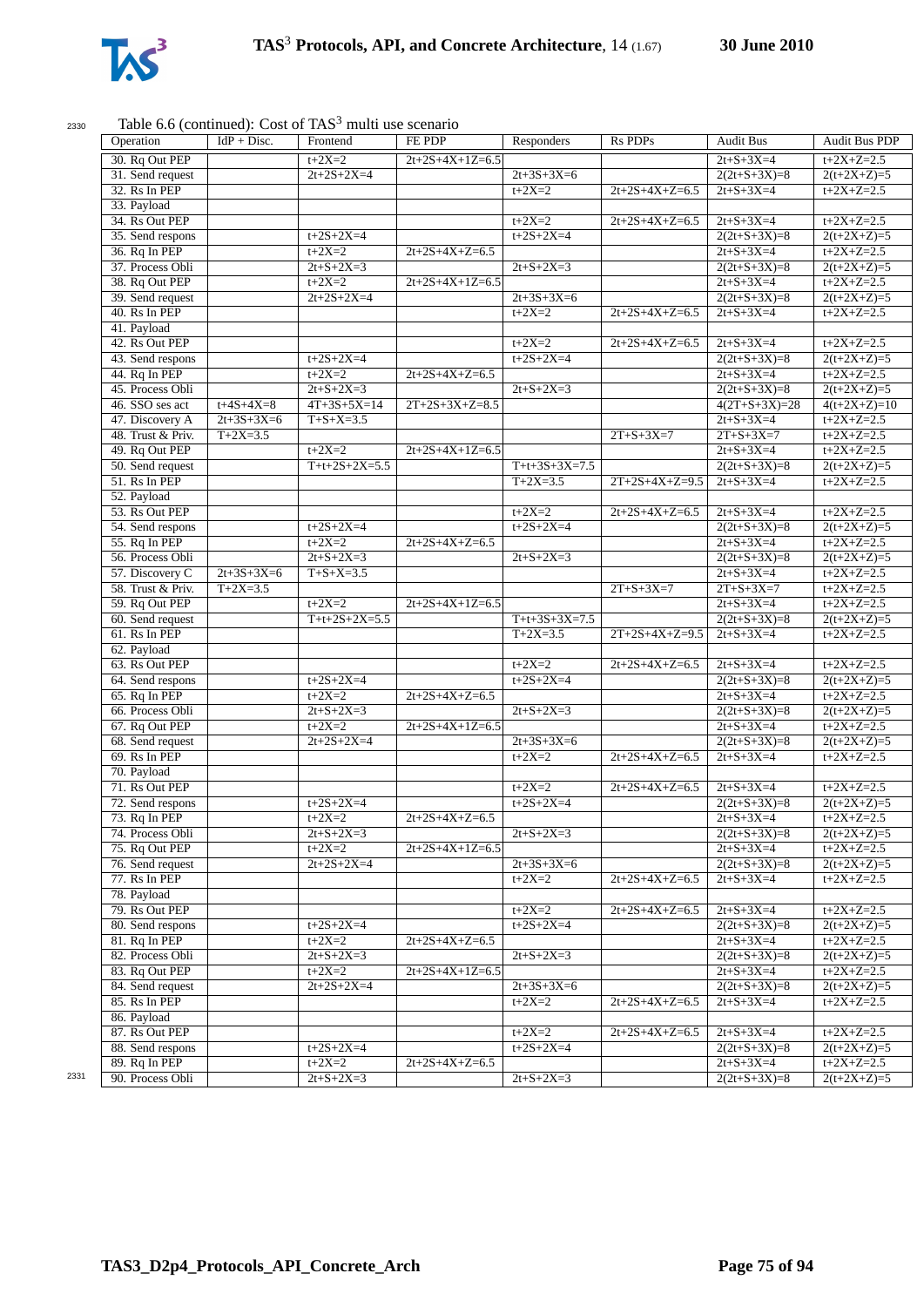

#### $2332$  Table 6.6 (continued): Cost of TAS<sup>3</sup> multi use scenario

| Operation         | $IdP + Disc.$     | Frontend          | FE PDP                       | Responders        | <b>Rs PDPs</b>                | <b>Audit Bus</b>  | <b>Audit Bus PDP</b> |
|-------------------|-------------------|-------------------|------------------------------|-------------------|-------------------------------|-------------------|----------------------|
| 91. SSO ses act   | $t + 4S + 4X = 8$ | $4T+3S+5X=14$     | $2T+2S+3X+Z=8.5$             |                   |                               | $4(2T+S+3X)=28$   | $4(t+2X+Z)=10$       |
| 92. Discovery A   | $2t+3S+3X=6$      | $T + S + X = 3.5$ |                              |                   |                               | $2t + S + 3X = 4$ | $t+2X+Z=2.5$         |
| 93. Trust & Priv. | $T+2X=3.5$        |                   |                              |                   | $2T + S + 3X = 7$             | $2T + S + 3X = 7$ | $t+2X+Z=2.5$         |
| 94. Rq Out PEP    |                   | $t+2X=2$          | $2t+2S+4X+1Z=6.5$            |                   |                               | $2t + S + 3X = 4$ | $t+2X+Z=2.5$         |
| 95. Send request  |                   | $T+t+2S+2X=5.5$   |                              | $T+t+3S+3X=7.5$   |                               | $2(2t+S+3X)=8$    | $2(t+2X+Z)=5$        |
| 96. Rs In PEP     |                   |                   |                              | $T+2X=3.5$        | $2T+2S+4X+Z=9.5$              | $2t + S + 3X = 4$ | $t+2X+Z=2.5$         |
| 97. Payload       |                   |                   |                              |                   |                               |                   |                      |
| 98. Rs Out PEP    |                   |                   |                              | $t+2X=2$          | $2t+2S+4X+Z=6.5$              | $2t + S + 3X = 4$ | $t+2X+Z=2.5$         |
| 99. Send respons  |                   | $t+2S+2X=4$       |                              | $t+2S+2X=4$       |                               | $2(2t+S+3X)=8$    | $2(t+2X+Z)=5$        |
| 100 Rq In PEP     |                   | $t+2X=2$          | $2t+2S+4X+Z=6.5$             |                   |                               | $2t + S + 3X = 4$ | $t+2X+Z=2.5$         |
| 101 Process Obli  |                   | $2t + S + 2X = 3$ |                              | $2t + S + 2X = 3$ |                               | $2(2t+S+3X)=8$    | $2(t+2X+Z)=5$        |
| 102 Discovery D   | $2t+3S+3X=6$      | $T + S + X = 3.5$ |                              |                   |                               | $2t + S + 3X = 4$ | $t+2X+Z=2.5$         |
| 103 Trust & Priv. | $T+2X=3.5$        |                   |                              |                   | $2T + S + 3X = 7$             | $2T + S + 3X = 7$ | $t+2X+Z=2.5$         |
| 104 Rq Out PEP    |                   | $t+2X=2$          | $2t+2S+4X+1Z=6.5$            |                   |                               | $2t + S + 3X = 4$ | $t+2X+Z=2.5$         |
| 105 Send request  |                   | $T+t+2S+2X=5.5$   |                              | $T+t+3S+3X=7.5$   |                               | $2(2t+S+3X)=8$    | $2(t+2X+Z)=5$        |
| $106$ Rs In PEP   |                   |                   |                              | $T+2X=3.5$        | $2T+2S+4X+Z=9.5$              | $2t + S + 3X = 4$ | $t+2X+Z=2.5$         |
| 107 Payload       |                   |                   |                              |                   |                               |                   |                      |
| 108 Rs Out PEP    |                   |                   |                              | $t+2X=2$          | $2t+2S+4X+Z=6.5$              | $2t + S + 3X = 4$ | $t+2X+Z=2.5$         |
| 109 Send respons  |                   | $t+2S+2X=4$       |                              | $t+2S+2X=4$       |                               | $2(2t+S+3X)=8$    | $2(t+2X+Z)=5$        |
| $110$ Rq In PEP   |                   | $t+2X=2$          | $2t+2S+4X+Z=6.5$             |                   |                               | $2t + S + 3X = 4$ | $t+2X+Z=2.5$         |
| 111 Process Obli  |                   | $2t + S + 2X = 3$ |                              | $2t + S + 2X = 3$ |                               | $2(2t+S+3X)=8$    | $2(t+2X+Z)=5$        |
| 112 Rq Out PEP    |                   | $t+2X=2$          | $2t+2S+4X+1Z=6.5$            |                   |                               | $2t + S + 3X = 4$ | $t+2X+Z=2.5$         |
| 113 Send request  |                   | $2t+2S+2X=4$      |                              | $2t+3S+3X=6$      |                               | $2(2t+S+3X)=8$    | $2(t+2X+Z)=5$        |
| 114 Rs In PEP     |                   |                   |                              | $t + 2X = 2$      | $2t+2S+4X+Z=6.5$              | $2t + S + 3X = 4$ | $t+2X+Z=2.5$         |
| 115 Payload       |                   |                   |                              |                   |                               |                   |                      |
| 116 Rs Out PEP    |                   |                   |                              | $t+2X=2$          | $2t+2S+4X+Z=6.5$              | $2t + S + 3X = 4$ | $t+2X+Z=2.5$         |
| 117 Send respons  |                   | $t+2S+2X=4$       |                              | $t+2S+2X=4$       |                               | $2(2t+S+3X)=8$    | $2(t+2X+Z)=5$        |
| $118$ Rq In PEP   |                   | $t+2X=2$          | $2t+2S+4X+Z=6.5$             |                   |                               | $2t + S + 3X = 4$ | $t+2X+Z=2.5$         |
| 119 Process Obli  |                   | $2t + S + 2X = 3$ |                              | $2t + S + 2X = 3$ |                               | $2(2t+S+3X)=8$    | $2(t+2X+Z)=5$        |
| 120 Rq Out PEP    |                   | $t + 2X = 2$      | $2t+2S+4X+1Z=6.5$            |                   |                               | $2t + S + 3X = 4$ | $t+2X+Z=2.5$         |
| 121 Send request  |                   | $2t+2S+2X=4$      |                              | $2t+3S+3X=6$      |                               | $2(2t+S+3X)=8$    | $2(t+2X+Z)=5$        |
| $122$ Rs In PEP   |                   |                   |                              | $t+2X=2$          | $2t+2S+4X+Z=6.5$              | $2t + S + 3X = 4$ | $t+2X+Z=2.5$         |
| 123 Payload       |                   |                   |                              |                   |                               |                   |                      |
| 124 Rs Out PEP    |                   |                   |                              | $t+2X=2$          | $2t+2S+4X+Z=6.5$              | $2t + S + 3X = 4$ | $t+2X+Z=2.5$         |
| 125 Send respons  |                   | $t+2S+2X=4$       |                              | $t+2S+2X=4$       |                               | $2(2t+S+3X)=8$    | $2(t+2X+Z)=5$        |
| $126$ Rq In PEP   |                   | $t + 2X = 2$      | $2t+2S+4X+Z=6.5$             |                   |                               | $2t + S + 3X = 4$ | $t+2X+Z=2.5$         |
| 127 Process Obli  |                   | $2t + S + 2X = 3$ |                              | $2t + S + 2X = 3$ |                               | $2(2t+S+3X)=8$    | $2(t+2X+Z)=5$        |
| 128 Rq Out PEP    |                   | $t+2X=2$          | $2t+2S+4X+1Z=6.5$            |                   |                               | $2t + S + 3X = 4$ | $t+2X+Z=2.5$         |
| 129 Send request  |                   | $2t+2S+2X=4$      |                              | $2t+3S+3X=6$      |                               | $2(2t+S+3X)=8$    | $2(t+2X+Z)=5$        |
| 130 Rs In PEP     |                   |                   |                              | $t + 2X = 2$      | $2t+2S+4X+Z=6.5$              | $2t + S + 3X = 4$ | $t+2X+Z=2.5$         |
| 131 Payload       |                   |                   |                              |                   |                               |                   |                      |
| 132 Rs Out PEP    |                   |                   |                              | $t+2X=2$          | $2t+2S+4X+Z=6.5$              | $2t + S + 3X = 4$ | $t+2X+Z=2.5$         |
| 133 Send respons  |                   | $t+2S+2X=4$       |                              | $t+2S+2X=4$       |                               | $2(2t+S+3X)=8$    | $2(t+2X+Z)=5$        |
| 134 Rq In PEP     |                   | $t+2X=2$          | $2t+2S+4X+Z=6.5$             |                   |                               | $2t + S + 3X = 4$ | $t+2X+Z=2.5$         |
| 135 Process Obli  |                   | $2t + S + 2X = 3$ |                              | $2t + S + 2X = 3$ |                               | $2(2t+S+3X)=8$    | $2(t+2X+Z)=5$        |
| 136 SLO           | $2T+2S+3X=8$      | $2T+2S+3X=8$      |                              |                   |                               | $2(2t+S+3X)=8$    | $2(T+2X+Z)=8$        |
| <b>TOTAL</b>      | $10T + 32S + 45X$ | 26T+92S+174X      | 6T+66S+129X+33Z 12T+90S+165X |                   | 24T+66S+138X+30Z36T+176S+528X |                   | $T+352X+176Z$        |
| <b>TOTAL RSA</b>  | $\overline{-92}$  | $\sqrt{305}$      | $=220.5$                     | $=273$            | $=255$                        | $= 758$           | $=443$               |
|                   |                   |                   |                              |                   |                               |                   |                      |

 This sequence of 15 web service calls has grand total of 116T+522S+1531X+239Z=2346.5 RSA equiv- alents, which works out to about 156 RSA equivalents per web service call. As can be seen the cache effects and amortization of the SSO and discovery over several calls makes a significant impact. The amortized cost is 58% of the single call cost. Effectively the amortized calls are 18 times heavier than plain web service calls.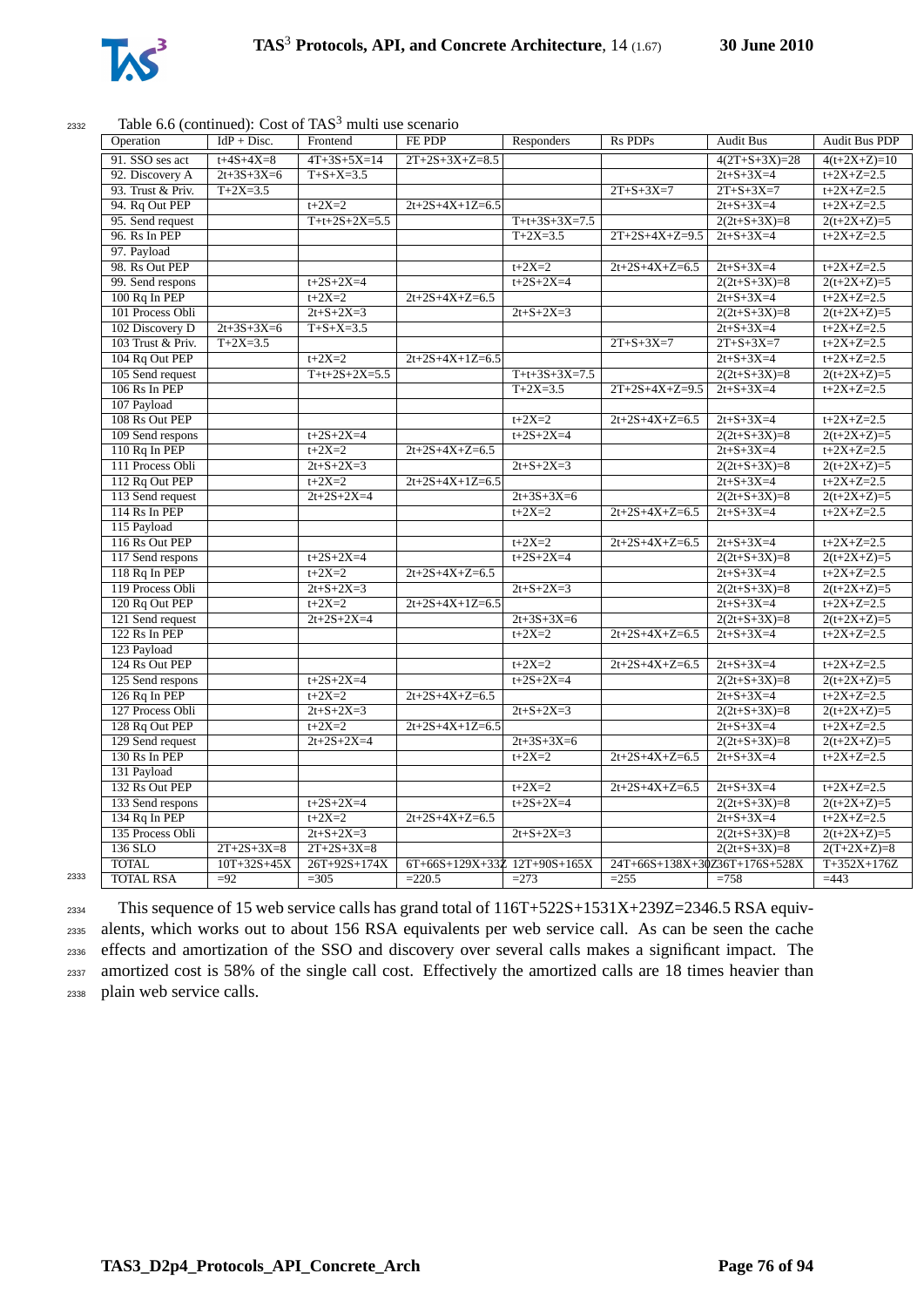

# **7 Best Practises**

 1. Each entity chooses its own Entity ID. When you are setting up a SP, you choose your Entity ID and the *IdP(s)* MUST be able to adapt to your choice. Similarily, an IdP decides its own Entity ID and all SPs MUST be able to adapt to it.

 2. Entity IDs MUST be unique within a Circle of Trust (CoT). Given that CoT relationships may change from time to time, its best to choose Entity ID so that it is globally unique. If Entity ID contains a domain name as a component, then the *globally unique* property tends to be enforced by the domain name allocation system.

- 3. Entity ID SHOULD be the Well Known Location (WKL), i.e. the URL from which the metadata can be fetched.
- 4. Providing metadata by URL, ideally by the Entity ID, SHOULD always be enabled. This greatly facilitates configuration.
- 5. After you get an installation to work, be sure to review whether the default configuration is appropriate for production use
- a. Decide whether you want to run open federation and disable it if needed.
- b. Prune your Circle of Trust. List who you trust and delete the misfits.
- c. Check validity time tolerances you accept. The defaults may be rather generous for production use.
- d. Review that you did not turn off any signature validation just to get it to work. All signature valida-tions are there for reason and you should not go to production if any of them fail.
- e. Check permissions on private keys and think whether your private keys, including web server SSL one, are protected. Could they have been compromised during trial period?
- f. Check that your public image is conveyed right in your metadata. Orgqanization name, contact URLs, logotype, etc. However, be forewarned that changing these on last minute changes your metadata and you may need to engage in an additional round of metadata exchanges when you go to production.
- g. Make sure you have a solution in place to keep your audit trail in case you ever have to go to court. See zxid-log.pd for details. You may also want to think about encrypting or deleting some items after a while to reduce your liability for breaches.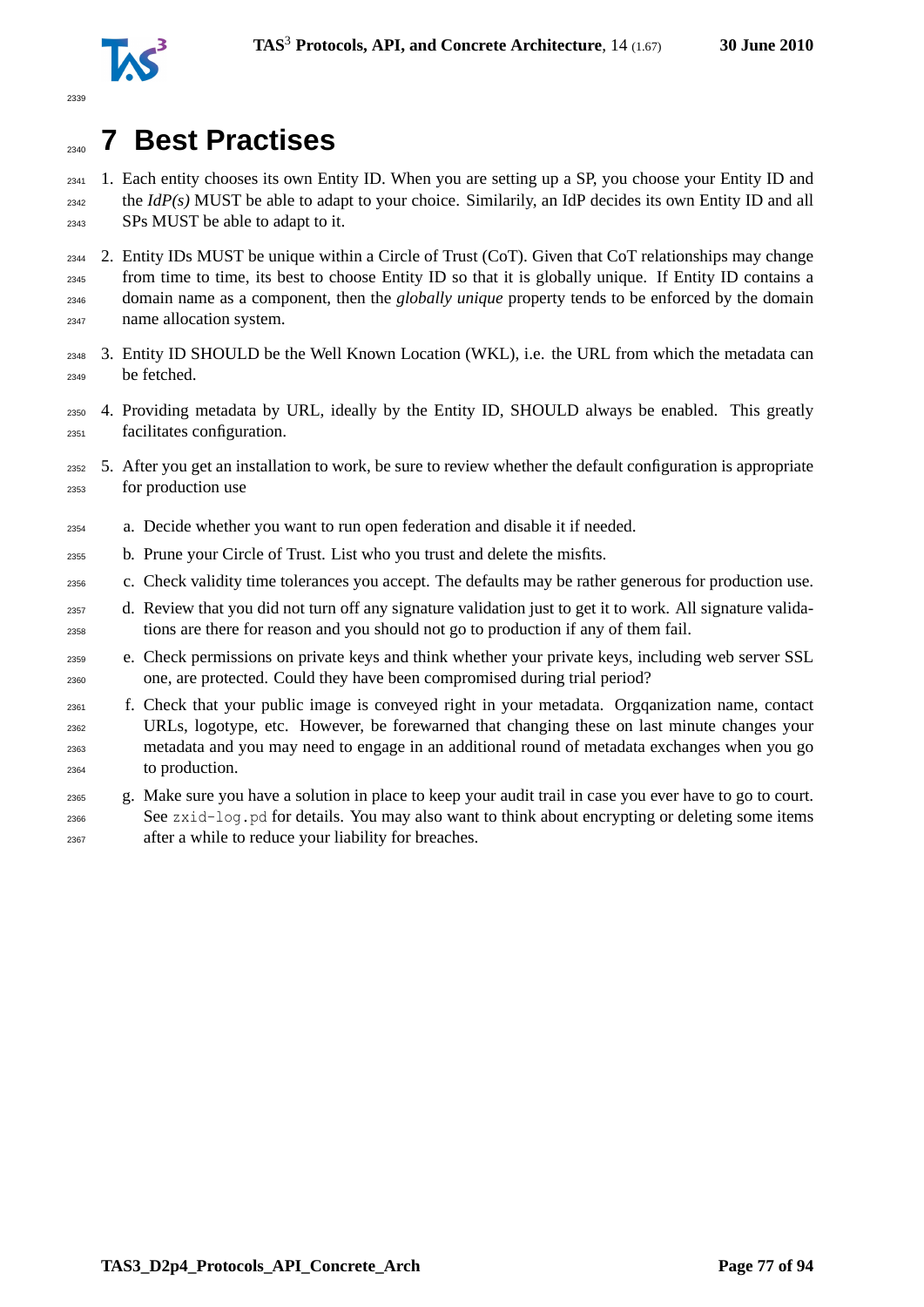

```
2368
```
# **8 Annex A: Examples**

 These XML blobs, taken from [**?**], are for reference only. They are not normative. They have been  $_{2371}$  pretty printed. Indentation indicates nesting level and closing tags have been abbreviated as " $\langle\cdot\rangle$ ". The  $_{2373}$  actual XML on the wire generally does not have any whitespace.

# **8.1 SAML 2.0 Artifact Response with SAML 2.0 SSO Assertion and Two Bootstraps**

Both bootstraps illustrate SAML assertion as bearer token.

```
2377 <soap:Envelope
2378 xmlns:lib="urn:liberty:iff:2003-08"
2379 xmlns:soap="http://schemas.xmlsoap.org/soap/envelope/"
2380 xmlns:wsa="http://www.w3.org/2005/08/addressing">
2381 <soap:Body>
2382
2383 <sp:ArtifactResponse
2384 xmlns:sp="urn:oasis:names:tc:SAML:2.0:protocol"
2385 ID="REvgoIIlkzTmk-aIX6tKE"
2386 InResponseTo="RfAsltVf2"
2387 IssueInstant="2007-02-10T05:38:15Z"
2388 Version="2.0">
2389 <sa:Issuer
2390 xmlns:sa="urn:oasis:names:tc:SAML:2.0:assertion"
2391 Format="urn:oasis:names:tc:SAML:2.0:nameid-format:entity">
2392 https://a-idp.liberty-iop.org:8881/idp.xml</>
2393 <sp:Status>
2394 <sp:StatusCode Value="urn:oasis:names:tc:SAML:2.0:status:Success"/></>
2395
2396 <sp:Response
2397 xmlns:sp="urn:oasis:names:tc:SAML:2.0:protocol"
2398 ID="RCCzu13z77SiSXqsFp1u1"
2399 InResponseTo="NojFIIhxw"
            2400 IssueInstant="2007-02-10T05:37:42Z"
2401 Version="2.0">
2402 <sa:Issuer
2403 xmlns:sa="urn:oasis:names:tc:SAML:2.0:assertion"
2404 Format="urn:oasis:names:tc:SAML:2.0:nameid-format:entity">
2405 https://a-idp.liberty-iop.org:8881/idp.xml</>
2406 <sp:Status>
2407 <sp:StatusCode Value="urn:oasis:names:tc:SAML:2.0:status:Success"/></>
2408
2409 <sa:Assertion
2410 xmlns:sa="urn:oasis:names:tc:SAML:2.0:assertion"
2411 ID="ASSE6bgfaV-sapQsAilXOvBu"
2412 IssueInstant="2007-02-10T05:37:42Z"
Version = "2.0"2414 <sa:Issuer Format="urn:oasis:names:tc:SAML:2.0:nameid-format:entity">
2415 https://a-idp.liberty-iop.org:8881/idp.xml</>
2416
2417 <ds:Signature xmlns:ds="http://www.w3.org/2000/09/xmldsig#">
2418 <ds:SignedInfo>
```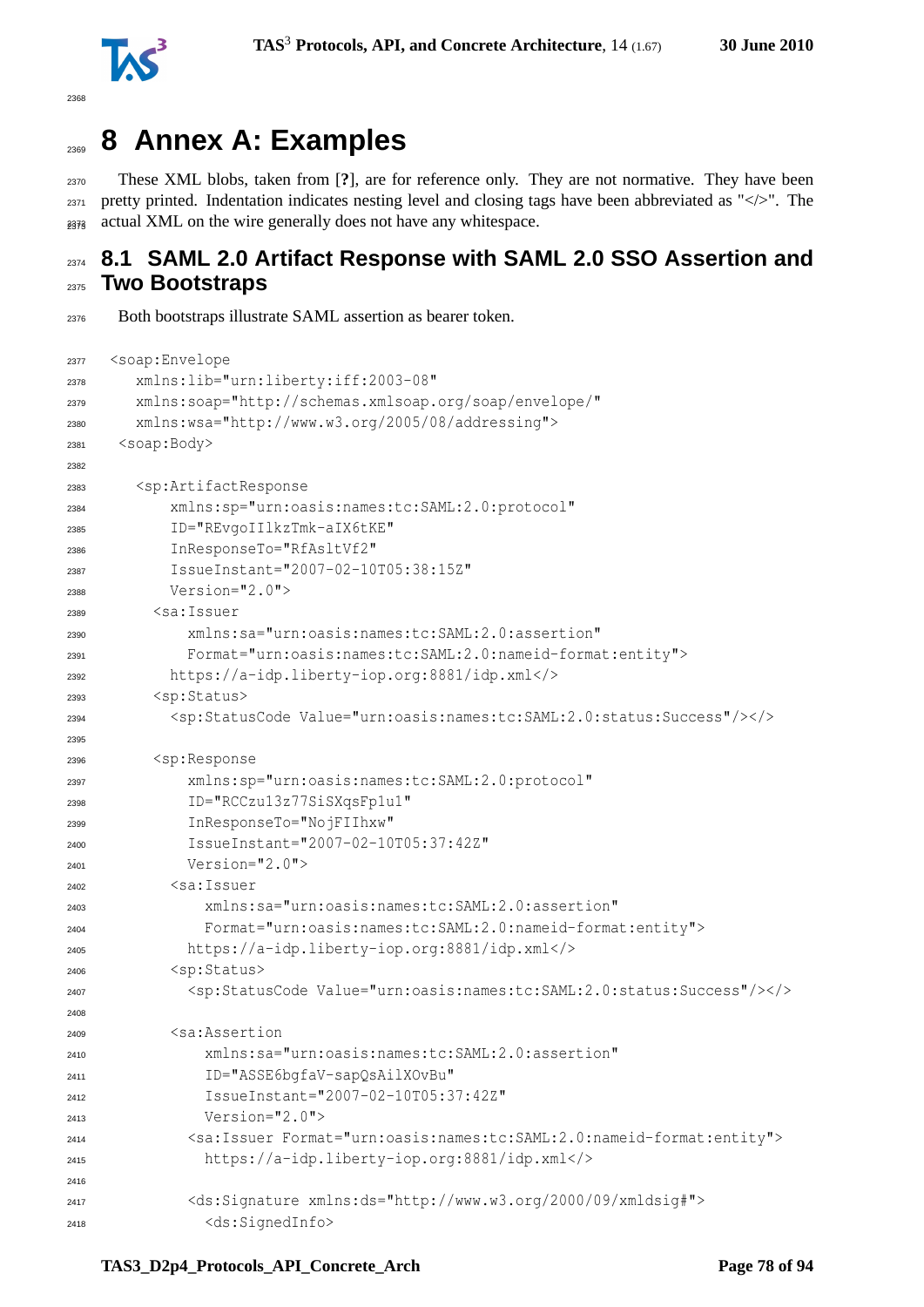

| 2419 | <ds:canonicalizationmethod algorithm="http://www.w3.org/2001/10/xml-exc-c14n#"></ds:canonicalizationmethod>                                                                                                                                                                                                                                  |
|------|----------------------------------------------------------------------------------------------------------------------------------------------------------------------------------------------------------------------------------------------------------------------------------------------------------------------------------------------|
| 2420 | <ds:signaturemethod algorithm="http://www.w3.org/2000/09/xmldsig#rsa-shal"></ds:signaturemethod>                                                                                                                                                                                                                                             |
| 2421 | <ds:reference uri="#ASSE6bgfaV-sapQsAilXOvBu"></ds:reference>                                                                                                                                                                                                                                                                                |
| 2422 | <ds:transforms></ds:transforms>                                                                                                                                                                                                                                                                                                              |
| 2423 | <ds:transform 10="" 2001="" algorithm="http://www.w3.org/2000/09/xmldsig#enveloped-signature&lt;/td&gt;&lt;/tr&gt;&lt;tr&gt;&lt;td&gt;2424&lt;/td&gt;&lt;td&gt;&lt;ds:Transform Algorithm=" http:="" www.w3.org="" xml-exc-c14n#"=""></ds:transform>                                                                                         |
| 2425 | <ds:digestmethod algorithm="http://www.w3.org/2000/09/xmldsig#sha1"></ds:digestmethod>                                                                                                                                                                                                                                                       |
| 2426 | <ds:digestvalue>r8OvtNmq5LkYwCNq6bsRZAdT4NE=</ds:digestvalue>                                                                                                                                                                                                                                                                                |
| 2427 | <ds:signaturevalue>GtWVZzHYW54ioHk/C7zjDRThohrpwC4=</ds:signaturevalue>                                                                                                                                                                                                                                                                      |
| 2428 |                                                                                                                                                                                                                                                                                                                                              |
| 2429 | <sa:subject></sa:subject>                                                                                                                                                                                                                                                                                                                    |
| 2430 | <sa:nameid< td=""></sa:nameid<>                                                                                                                                                                                                                                                                                                              |
| 2431 | Format="urn:oasis:names:tc:SAML:2.0:nameid-format:persistent"                                                                                                                                                                                                                                                                                |
|      | NameQualifier="https://a-idp.liberty-iop.org:8881/idp.xml">PB5fLIA41RU2bH4HkQsn'                                                                                                                                                                                                                                                             |
| 2432 | <sa:subjectconfirmation< td=""></sa:subjectconfirmation<>                                                                                                                                                                                                                                                                                    |
| 2433 | Method="urn:oasis:names:tc:SAML:2.0:cm:bearer">                                                                                                                                                                                                                                                                                              |
| 2434 |                                                                                                                                                                                                                                                                                                                                              |
| 2435 | <sa:subjectconfirmationdata< td=""></sa:subjectconfirmationdata<>                                                                                                                                                                                                                                                                            |
| 2436 | NotOnOrAfter="2007-02-10T06:37:41Z"                                                                                                                                                                                                                                                                                                          |
| 2437 | Recipient="https://sp1.zxidsp.org:8443/zxidhlo?o=B"/>                                                                                                                                                                                                                                                                                        |
| 2438 |                                                                                                                                                                                                                                                                                                                                              |
| 2439 | <sa:conditions< td=""></sa:conditions<>                                                                                                                                                                                                                                                                                                      |
| 2440 | NotBefore="2007-02-10T05:32:42Z"                                                                                                                                                                                                                                                                                                             |
| 2441 | NotOnOrAfter="2007-02-10T06:37:42Z">                                                                                                                                                                                                                                                                                                         |
| 2442 | <sa:audiencerestriction></sa:audiencerestriction>                                                                                                                                                                                                                                                                                            |
| 2443 | <sa:audience>https://sp1.zxidsp.org:8443/zxidhlo?o=B</sa:audience>                                                                                                                                                                                                                                                                           |
| 2444 |                                                                                                                                                                                                                                                                                                                                              |
| 2445 | <sa:advice></sa:advice>                                                                                                                                                                                                                                                                                                                      |
| 2446 |                                                                                                                                                                                                                                                                                                                                              |
| 2447 | This assertion is the credential for the ID-WSF 1.1 bootstrap (below).                                                                                                                                                                                                                                                                       |
| 2448 |                                                                                                                                                                                                                                                                                                                                              |
| 2449 | <sa:assertion< td=""></sa:assertion<>                                                                                                                                                                                                                                                                                                        |
| 2450 | ID="CREDOTGAkvhNoPlaiTq4bXBq"                                                                                                                                                                                                                                                                                                                |
| 2451 | IssueInstant="2007-02-10T05:37:42Z"                                                                                                                                                                                                                                                                                                          |
| 2452 | Version= $"2.0"$                                                                                                                                                                                                                                                                                                                             |
| 2453 | <sa:issuer< td=""></sa:issuer<>                                                                                                                                                                                                                                                                                                              |
| 2454 | Format="urn:oasis:names:tc:SAML:2.0:nameid-format:entity">                                                                                                                                                                                                                                                                                   |
| 2455 | https://a-idp.liberty-iop.org:8881/idp.xml                                                                                                                                                                                                                                                                                                   |
|      | <ds:signature xmlns:ds="http://www.w3.org/2000/09/xmldsig#"></ds:signature>                                                                                                                                                                                                                                                                  |
| 2456 | <ds:signedinfo></ds:signedinfo>                                                                                                                                                                                                                                                                                                              |
| 2457 | <ds:canonicalizationmethod 09="" 2000="" algorithm="http://www.w3.org/2001/10/xml-exc-c14n#&lt;/td&gt;&lt;/tr&gt;&lt;tr&gt;&lt;td&gt;2458&lt;/td&gt;&lt;td&gt;&lt;/td&gt;&lt;/tr&gt;&lt;tr&gt;&lt;td&gt;2459&lt;/td&gt;&lt;td&gt;&lt;ds:SignatureMethod Algorithm=" http:="" www.w3.org="" xmldsig#rsa-shal"=""></ds:canonicalizationmethod> |
| 2460 | <ds:reference uri="#CREDOTGAkvhNoPlaiTq4bXBq"></ds:reference>                                                                                                                                                                                                                                                                                |
| 2461 | <ds:transforms></ds:transforms>                                                                                                                                                                                                                                                                                                              |
| 2462 | <ds:transform 10="" 2001="" algorithm="http://www.w3.org/2000/09/xmldsig#enveloped-sign&lt;/td&gt;&lt;/tr&gt;&lt;tr&gt;&lt;td&gt;2463&lt;/td&gt;&lt;td&gt;&lt;ds:Transform Algorithm=" http:="" www.w3.org="" xml-exc-c14n#"=""></ds:transform>                                                                                              |
| 2464 | <ds:digestmethod algorithm="http://www.w3.org/2000/09/xmldsig#shal"></ds:digestmethod>                                                                                                                                                                                                                                                       |
| 2465 | <ds:digestvalue>dqq/28hw5eEv+ceFyiLImeJ1P8w=</ds:digestvalue>                                                                                                                                                                                                                                                                                |
| 2466 | <ds:signaturevalue>UKlEgHKQwuoCE=</ds:signaturevalue>                                                                                                                                                                                                                                                                                        |
| 2467 | <sa:subject></sa:subject>                                                                                                                                                                                                                                                                                                                    |
| 2468 | $\langle$ sa:NameID/> $\langle$ !-- *** Bug here!!! -->                                                                                                                                                                                                                                                                                      |
| 2469 | <sa:subjectconfirmation< td=""></sa:subjectconfirmation<>                                                                                                                                                                                                                                                                                    |
| 2470 | Method="urn:oasis:names:tc:SAML:2.0:cm:bearer"/>                                                                                                                                                                                                                                                                                             |
| 2471 | <sa:conditions< td=""></sa:conditions<>                                                                                                                                                                                                                                                                                                      |
|      |                                                                                                                                                                                                                                                                                                                                              |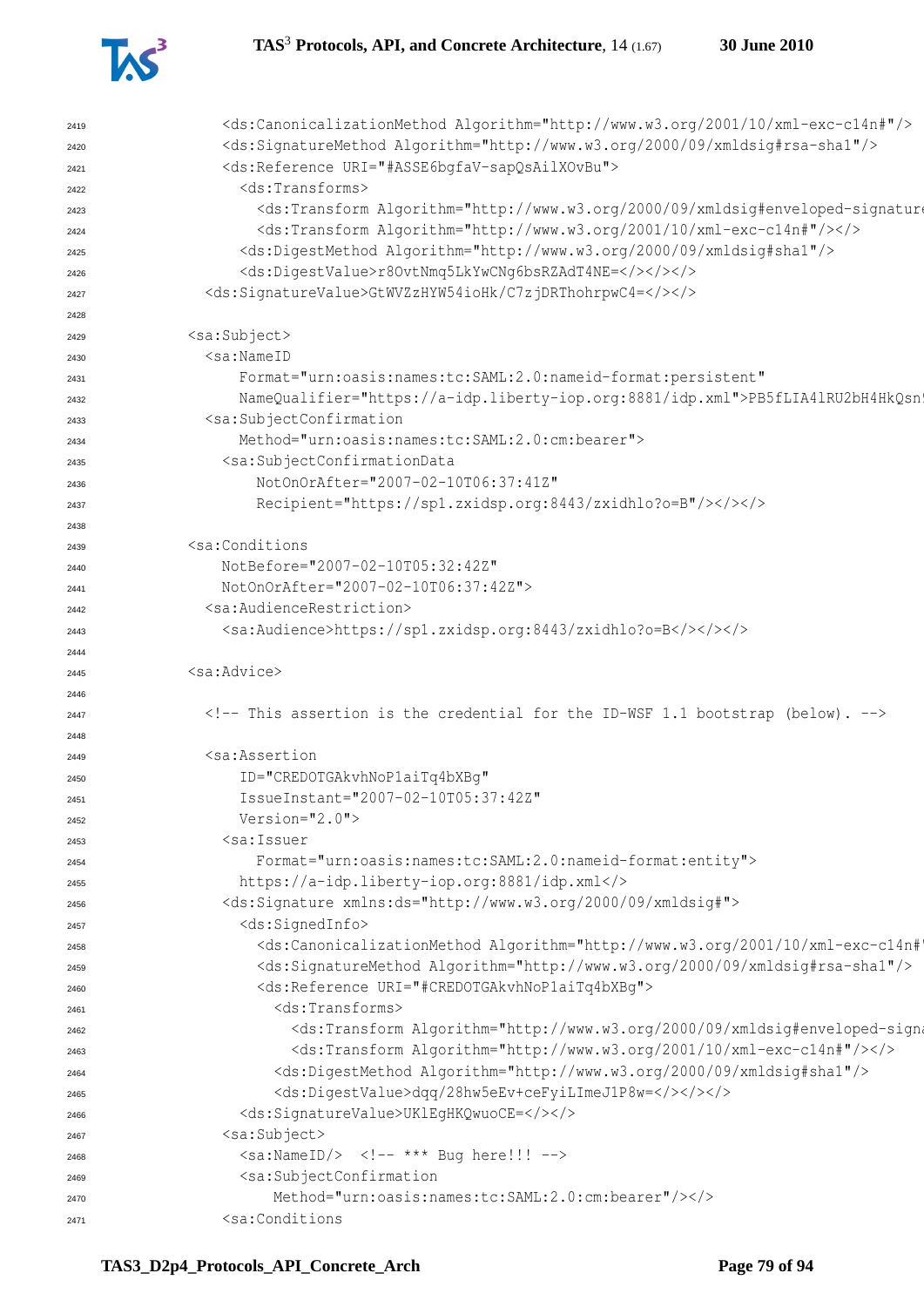

```
2472 NotBefore="2007-02-10T05:32:42Z"
2473 NotOnOrAfter="2007-02-10T06:37:42Z">
2474 <sa:AudienceRestriction>
2475 <sa:Audience>https://sp1.zxidsp.org:8443/zxidhlo?o=B</></></></></>
2476
2477 <sa:AuthnStatement
             2478 AuthnInstant="2007-02-10T05:37:42Z"
2479 SessionIndex="1171085858-4">
2480 <sa:AuthnContext>
2481 <sa:AuthnContextClassRef>
2482 urn:oasis:names:tc:SAML:2.0:ac:classes:Password</></></>
2483
2484 <sa:AttributeStatement>
2485
2486 \langle!-- Regular attribute -->
2487
2488 <sa:Attribute
2489 Name="cn"
2490 NameFormat="urn:oasis:names:tc:SAML:2.0:attrname-format:basic">
2491 <sa:AttributeValue>Sue</></>
2492
2493 <!-- ID-WSF 1.1 Bootstrap for discovery. See also the Advice, above. -->
2494
2495 <sa:Attribute
2496 Name="DiscoveryResourceOffering"
2497 NameFormat="urn:liberty:disco:2003-08">
2498 <sa:AttributeValue>
2499 <di12:ResourceOffering
2500 xmlns:di12="urn:liberty:disco:2003-08"
2501 entryID="2">
2502 <di12:ResourceID>
2503 https://a-idp.liberty-iop.org/profiles/WSF1.1/RID-DISCO-sue</>
2504 <di12:ServiceInstance>
2505 <di12:ServiceType>urn:liberty:disco:2003-08</>
2506 <di12:ProviderID>https://a-idp.liberty-iop.org:8881/idp.xml</>
2507 <di12:Description>
2508 <di12:SecurityMechID>urn:liberty:security:2005-02:TLS:Bearer</>
2509 <di12:CredentialRef>CREDOTGAkvhNoP1aiTq4bXBg</>
2510 <di12:Endpoint>https://a-idp.liberty-iop.org:8881/DISCO-S</></></>
2511 <di12:Abstract>Symlabs Discovery Service Team G</></></></>
2512
2513 <!-- ID-WSF 2.0 Bootstrap for Discovery. The credential (bearer token) is inline. -->
2514
2515 <sa:Attribute
2516 Name="urn:liberty:disco:2006-08:DiscoveryEPR"
2517 NameFormat="urn:oasis:names:tc:SAML:2.0:attrname-format:uri">
2518 <sa:AttributeValue>
2519 <wsa:EndpointReference
2520 xmlns:wsa="http://www.w3.org/2005/08/addressing"
zszi xmlns:wsu="http://docs.oasis-open.org/wss/2004/01/oasis-200401-wss-wssecuri
2522 notOnOrAfter="2007-02-10T07:37:42Z"
2523 wsu:Id="EPRIDcjP8ObO9In47SDjO9b37">
2524 <wsa:Address>https://a-idp.liberty-iop.org:8881/DISCO-S</>
```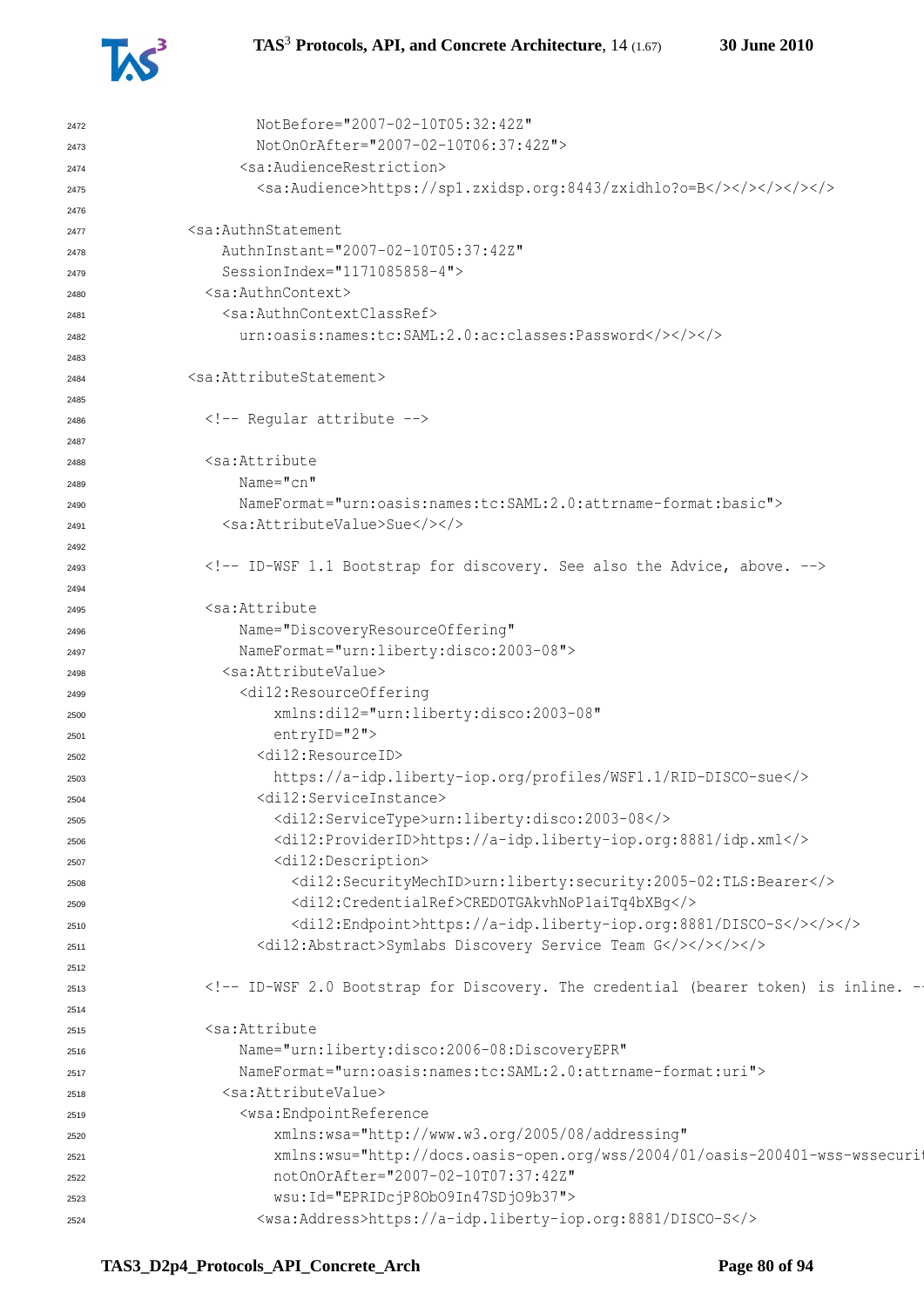

| 2525 | <wsa:metadata xmlns:di="urn:liberty:disco:2006-08"></wsa:metadata>                                                                                                                                                                                                                                                                                                                                                                                                                                                                                                                                                                                                                                       |
|------|----------------------------------------------------------------------------------------------------------------------------------------------------------------------------------------------------------------------------------------------------------------------------------------------------------------------------------------------------------------------------------------------------------------------------------------------------------------------------------------------------------------------------------------------------------------------------------------------------------------------------------------------------------------------------------------------------------|
| 2526 | <di:abstract>SYMfiam Discovery Service</di:abstract>                                                                                                                                                                                                                                                                                                                                                                                                                                                                                                                                                                                                                                                     |
| 2527 | <sbf:framework version="2.0" xmlns:sbf="urn:liberty:sb"></sbf:framework>                                                                                                                                                                                                                                                                                                                                                                                                                                                                                                                                                                                                                                 |
| 2528 | <di:providerid>https://a-idp.liberty-iop.org:8881/idp.xml</di:providerid>                                                                                                                                                                                                                                                                                                                                                                                                                                                                                                                                                                                                                                |
| 2529 | <di:servicetype>urn:liberty:disco:2006-08</di:servicetype>                                                                                                                                                                                                                                                                                                                                                                                                                                                                                                                                                                                                                                               |
| 2530 | <di:securitycontext></di:securitycontext>                                                                                                                                                                                                                                                                                                                                                                                                                                                                                                                                                                                                                                                                |
| 2531 | <di:securitymechid>urn:liberty:security:2005-02:TLS:Bearer</di:securitymechid>                                                                                                                                                                                                                                                                                                                                                                                                                                                                                                                                                                                                                           |
| 2532 |                                                                                                                                                                                                                                                                                                                                                                                                                                                                                                                                                                                                                                                                                                          |
| 2533 | <sec:token< td=""></sec:token<>                                                                                                                                                                                                                                                                                                                                                                                                                                                                                                                                                                                                                                                                          |
| 2534 | xmlns:sec="urn:liberty:security:2006-08"                                                                                                                                                                                                                                                                                                                                                                                                                                                                                                                                                                                                                                                                 |
| 2535 | usage="urn:liberty:security:tokenusage:2006-08:SecurityToken">                                                                                                                                                                                                                                                                                                                                                                                                                                                                                                                                                                                                                                           |
| 2536 |                                                                                                                                                                                                                                                                                                                                                                                                                                                                                                                                                                                                                                                                                                          |
| 2537 | <sa:assertion< td=""></sa:assertion<>                                                                                                                                                                                                                                                                                                                                                                                                                                                                                                                                                                                                                                                                    |
| 2538 | ID="CREDV6ZBMyicmyvDq9pLIoSR"                                                                                                                                                                                                                                                                                                                                                                                                                                                                                                                                                                                                                                                                            |
| 2539 | IssueInstant="2007-02-10T05:37:42Z"                                                                                                                                                                                                                                                                                                                                                                                                                                                                                                                                                                                                                                                                      |
| 2540 | $Version="2.0"$                                                                                                                                                                                                                                                                                                                                                                                                                                                                                                                                                                                                                                                                                          |
| 2541 | <sa:issuer format="urn:oasis:names:tc:SAML:2.0:nameid-format:entity"></sa:issuer>                                                                                                                                                                                                                                                                                                                                                                                                                                                                                                                                                                                                                        |
| 2542 | https://a-idp.liberty-iop.org:8881/idp.xml                                                                                                                                                                                                                                                                                                                                                                                                                                                                                                                                                                                                                                                               |
| 2543 | <ds:signature xmlns:ds="http://www.w3.org/2000/09/xmldsig#"></ds:signature>                                                                                                                                                                                                                                                                                                                                                                                                                                                                                                                                                                                                                              |
| 2544 | <ds:signedinfo></ds:signedinfo>                                                                                                                                                                                                                                                                                                                                                                                                                                                                                                                                                                                                                                                                          |
| 2545 | <ds:canonicalizationmethod 09="" 2000="" algorithm="http://www.w3.org/2001/10/xm&lt;/td&gt;&lt;/tr&gt;&lt;tr&gt;&lt;td&gt;2546&lt;/td&gt;&lt;td&gt;&lt;ds:SignatureMethod Algorithm=" http:="" td="" www.w3.org="" xmldsig#:<=""></ds:canonicalizationmethod>                                                                                                                                                                                                                                                                                                                                                                                                                                            |
| 2547 | <ds:reference uri="#CREDV6ZBMyicmyvDq9pLIoSR"></ds:reference>                                                                                                                                                                                                                                                                                                                                                                                                                                                                                                                                                                                                                                            |
| 2548 | $<$ ds:Transforms>                                                                                                                                                                                                                                                                                                                                                                                                                                                                                                                                                                                                                                                                                       |
| 2549 | <ds:transform 10="" 2001="" algorithm="http://www.w3.org/2000/09/xmldsig#ent&lt;/td&gt;&lt;/tr&gt;&lt;tr&gt;&lt;td&gt;2550&lt;/td&gt;&lt;td&gt;&lt;ds:Transform Algorithm=" http:="" td="" www.w3.org="" xml-exc-cl<=""></ds:transform>                                                                                                                                                                                                                                                                                                                                                                                                                                                                  |
| 2551 | <ds:digestmethod algorithm="http://www.w3.org/2000/09/xmldsig#sl&lt;/td&gt;&lt;/tr&gt;&lt;tr&gt;&lt;td&gt;2552&lt;/td&gt;&lt;td&gt;&lt;ds:DigestValue&gt;o2SgbuKIBzl4e0dQoTwiyqXr/8Y=&lt;/&gt;&lt;/&gt;&lt;/td&gt;&lt;/tr&gt;&lt;tr&gt;&lt;td&gt;2553&lt;/td&gt;&lt;td&gt;&lt;ds:SignatureValue&gt;hHdUKaZ//cZ8UYJxvTReNU=&lt;/&gt;&lt;/&gt;&lt;/td&gt;&lt;/tr&gt;&lt;tr&gt;&lt;td&gt;2554&lt;/td&gt;&lt;td&gt;&lt;sa:Subject&gt;&lt;/td&gt;&lt;/tr&gt;&lt;tr&gt;&lt;td&gt;2555&lt;/td&gt;&lt;td&gt;&lt;math&gt;\leq&lt;/math&gt;sa:NameID&lt;/td&gt;&lt;/tr&gt;&lt;tr&gt;&lt;td&gt;2556&lt;/td&gt;&lt;td&gt;Format=" td="" urn:oasis:names:tc:saml:2.0:nameid-format:persistent"<=""></ds:digestmethod> |
| 2557 | NameQualifier="https://a-idp.liberty-iop.org:8881/idp.xml">                                                                                                                                                                                                                                                                                                                                                                                                                                                                                                                                                                                                                                              |
| 2558 | 9my93VkP3tSxEOIb3ckvjLpn0pa6aV3yFXioWX-TzZI=                                                                                                                                                                                                                                                                                                                                                                                                                                                                                                                                                                                                                                                             |
| 2559 | <sa:subjectconfirmation< td=""></sa:subjectconfirmation<>                                                                                                                                                                                                                                                                                                                                                                                                                                                                                                                                                                                                                                                |
| 2560 | Method="urn:oasis:names:tc:SAML:2.0:cm:bearer"/>                                                                                                                                                                                                                                                                                                                                                                                                                                                                                                                                                                                                                                                         |
| 2561 | <sa:conditions< td=""></sa:conditions<>                                                                                                                                                                                                                                                                                                                                                                                                                                                                                                                                                                                                                                                                  |
| 2562 | NotBefore="2007-02-10T05:32:42Z"                                                                                                                                                                                                                                                                                                                                                                                                                                                                                                                                                                                                                                                                         |
| 2563 | NotOnOrAfter="2007-02-10T06:37:42Z">                                                                                                                                                                                                                                                                                                                                                                                                                                                                                                                                                                                                                                                                     |
| 2564 | <sa:audiencerestriction></sa:audiencerestriction>                                                                                                                                                                                                                                                                                                                                                                                                                                                                                                                                                                                                                                                        |
| 2565 | <sa:audience>https://a-idp.liberty-iop.org:8881/idp.xml</sa:audience>                                                                                                                                                                                                                                                                                                                                                                                                                                                                                                                                                                                                                                    |
| 2566 | <sa:authnstatement authninstant="2007-02-10T05:37:42Z"></sa:authnstatement>                                                                                                                                                                                                                                                                                                                                                                                                                                                                                                                                                                                                                              |
| 2567 | <sa:authncontext></sa:authncontext>                                                                                                                                                                                                                                                                                                                                                                                                                                                                                                                                                                                                                                                                      |
| 2568 | <sa:authncontextclassref></sa:authncontextclassref>                                                                                                                                                                                                                                                                                                                                                                                                                                                                                                                                                                                                                                                      |
| 2569 |                                                                                                                                                                                                                                                                                                                                                                                                                                                                                                                                                                                                                                                                                                          |
|      |                                                                                                                                                                                                                                                                                                                                                                                                                                                                                                                                                                                                                                                                                                          |

2570 N.B. The AttributeStatement/Attribute/AttributeValue/EndpointReference/Metadata/ SecurityContext is the same as the IdP because in many products the IdP and Discovery Service roles are implemented by the same entity. Note also that the audience of the inner assertion is the discovery service where as the

<sup>2574</sup> audience of the outer assertion is the SP that will eventually call the Discovery Service.

# **8.2 ID-WSF 2.0 Call with X509v3 Sec Mech**

<e:Envelope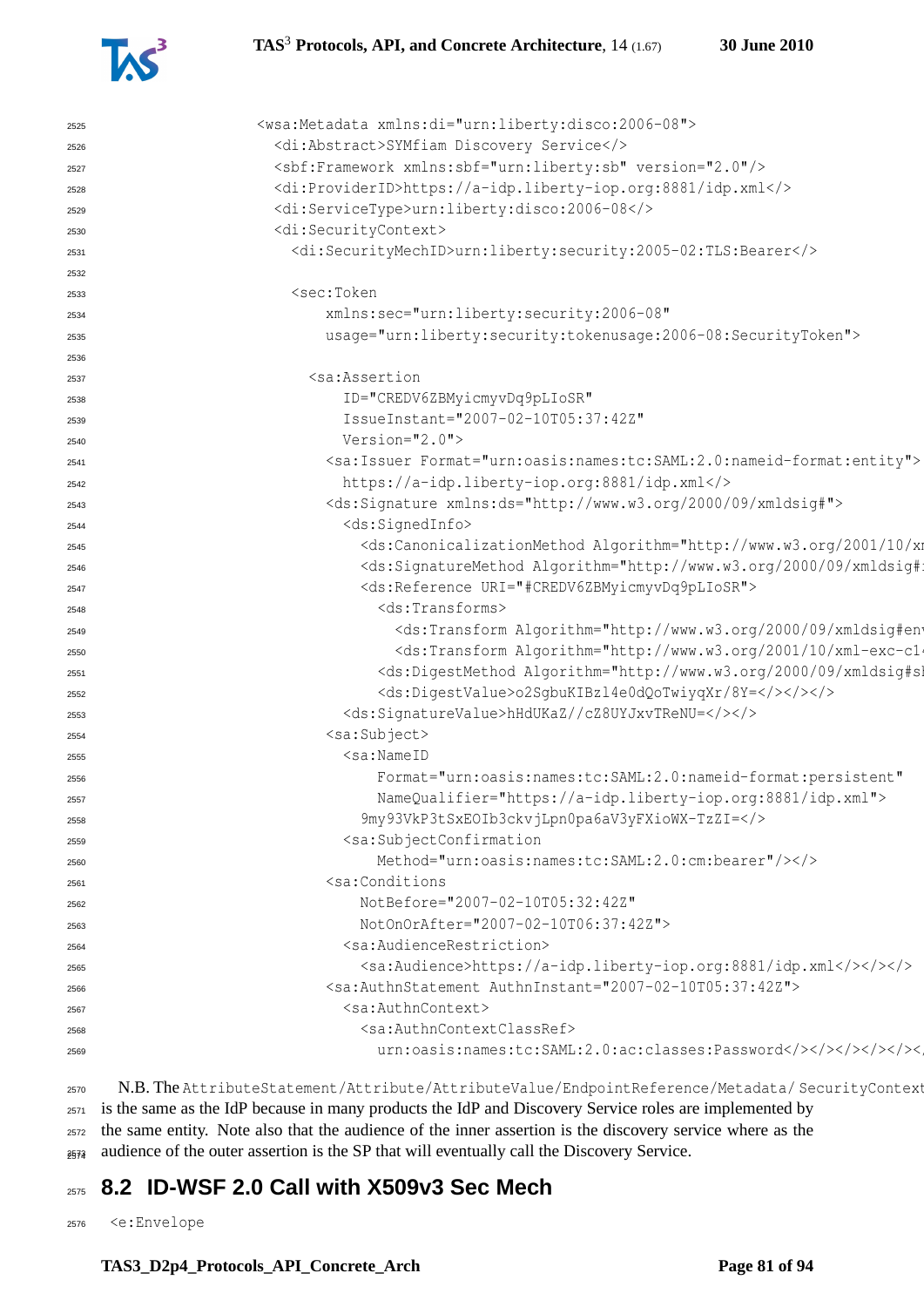



| 2577 | xmlns:e="http://schemas.xmlsoap.org/soap/envelope/"                                                                                       |
|------|-------------------------------------------------------------------------------------------------------------------------------------------|
| 2578 | xmlns:b="urn:liberty:sb:2005-11"                                                                                                          |
| 2579 | xmlns:sec="urn:liberty:security:2005-11"                                                                                                  |
| 2580 | xmlns:wsse="http://docs.oasis-open.org/wss/20 04/01/oasis-200401-wss-wssecurity-secext-1.0.1                                              |
| 2581 | xmlns:wsu="http://docs.oasis-open.org/wss/2004/01/oasis-200401-wss-wssecurity-utility-1.0.x;                                              |
| 2582 | xmlns:wsa="http://www.w3.org/2005/08/ addressing">                                                                                        |
| 2583 | <e:header></e:header>                                                                                                                     |
| 2584 | <wsa:messageid wsu:id="MID">123</wsa:messageid>                                                                                           |
| 2585 | $\langle$ wsa:To wsu:Id="TO"> $\langle$ />                                                                                                |
| 2586 | <wsa:action wsu:id="ACT">urn:xx:Query</wsa:action>                                                                                        |
| 2587 | <wsse: mustunderstand="1" security=""></wsse:>                                                                                            |
| 2588 | <wsu:timestamp wsu:id="TS"><wsu:created>2005-06-17T04:49:17Z</wsu:created></wsu:timestamp>                                                |
| 2589 | <wsse:binarysecuritytoken< td=""></wsse:binarysecuritytoken<>                                                                             |
| 2590 | ValueType="http://docs.oasis-open.org/wss/2004/01/oasis-200401-wss-x509-token-profile-                                                    |
| 2591 | wsu: Id="X509Token"                                                                                                                       |
| 2592 | EncodingType="http://docs.oas is-open.org/wss/2004/01/oasis-200401-wss-soap-message-so                                                    |
| 2593 | MIIB9zCCAWSqAwIBAqIQ                                                                                                                      |
| 2594 | <ds:signature xmlns:ds="http://www.w3.org/2000/09/xmldsig#"></ds:signature>                                                               |
| 2595 | <ds:signedinfo></ds:signedinfo>                                                                                                           |
| 2596 | <ds:reference uri="#MID"></ds:reference>                                                                                                  |
| 2597 | <ds:reference uri="#TO"></ds:reference>                                                                                                   |
| 2598 | <ds:reference uri="#ACT"></ds:reference>                                                                                                  |
| 2599 | <ds:reference uri="#TS"></ds:reference>                                                                                                   |
| 2600 | <ds:reference uri="#X509"></ds:reference>                                                                                                 |
| 2601 | <ds:digestmethod algorithm="http://www.w3.org/2000/09/xmldsig#shal"></ds:digestmethod>                                                    |
| 2602 | <ds:digestvalue>Ru4cAfeBAB</ds:digestvalue>                                                                                               |
| 2603 | <ds:reference uri="#BDY"></ds:reference>                                                                                                  |
| 2604 | <ds:digestmethod algorithm="http://www.w3.org/2000/09/xmldsig#shal"></ds:digestmethod>                                                    |
| 2605 | <ds:digestvalue>YgGfS0pi56p</ds:digestvalue>                                                                                              |
| 2606 | <ds:keyinfo><wsse:securitytokenreference><wsse:reference uri="#X509"></wsse:reference>&gt;&gt;</wsse:securitytokenreference></ds:keyinfo> |
| 2607 |                                                                                                                                           |
| 2608 | <e:body wsu:id="BDY"></e:body>                                                                                                            |
| 2609 | $\langle xx:Query/\rangle\langle t\rangle\langle t\rangle$                                                                                |
|      |                                                                                                                                           |

- The salient features of the above XML blob are
- Signature that covers relevant SOAP headers and Body
- Absence of any explicit identity token.

 Absence of identity token means that from the headers it is not possible to identify the taget identity. The signature generally coveys the Invoker identity (the WSC that is calling the service). Since one WSC typically serves many principals, knowing which principal is impossible. For this reason X509 security mechanism is seldom used in ID-WSF 2.0 world (with ID-WSF 1.1 the ResourceID provides an alternative way of identifying the principal, thus making X509 a viable option).

## **8.3 ID-WSF 2.0 Call with Bearer (Binary) Sec Mech**

```
2620 <e:Envelope
2621 xmlns:e="http://schemas.xmlsoap.org/soap/envelope/"
2622 xmlns:b="urn:liberty:sb:2005-11"
2623 xmlns:sec="urn:liberty:security:2005-11"
2624 xmlns:wsse="http://docs.oasis-open.org/wss/20 04/01/oasis-200401-wss-wssecurity-secext-1.0.xsd"
2625 xmlns:wsu="http://docs.oasis-open.org/wss/2004/01/oasis-200401-wss-wssecurity-utility-1.0.xsd"
```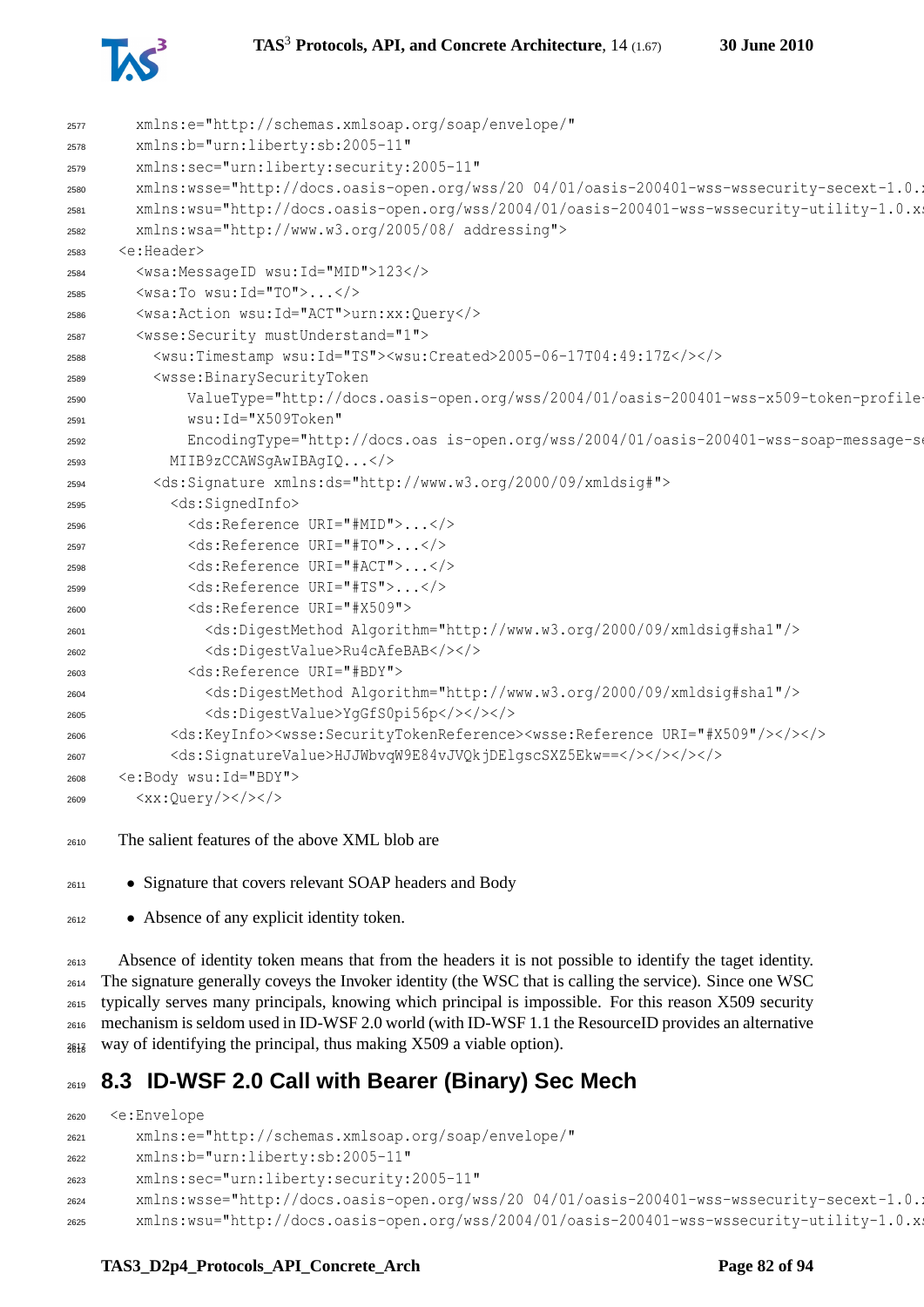

| 2626 | xmlns:wsa="http://www.w3.org/2005/03/ addressing">                                      |
|------|-----------------------------------------------------------------------------------------|
| 2627 | <e:header></e:header>                                                                   |
| 2628 | <wsa:messageid wsu:id="MID"></wsa:messageid>                                            |
| 2629 | $\langle$ wsa:To wsu:Id="TO"> $\langle$ />                                              |
| 2630 | <wsa:action wsu:id="ACT">urn:xx:Query</wsa:action>                                      |
| 2631 | <wsse: mustunderstand="1" security=""></wsse:>                                          |
| 2632 | <wsu:timestamp wsu:id="TS"></wsu:timestamp>                                             |
| 2633 | <wsu:created>2005-06-17T04:49:17Z</wsu:created>                                         |
| 2634 | <wsse:binarysecuritytoken< td=""></wsse:binarysecuritytoken<>                           |
| 2635 | ValueType="anyNSPrefix:ServiceSess_ionContext"                                          |
| 2636 | EncodingType="http://docs.oasis-open.org/wss/2004/01/oasis-200401-wss-soap-message-seo  |
| 2637 | wsu: Id="BST">                                                                          |
| 2638 | mQEMAzRniWkAAAEH9RWir0eKDkyFAB7PoFazx3ftp0vWwbbzqXdqcX8fpEqSr1v4                        |
| 2639 | YqUc7OMiJcBtKBp3+jlD4HPUaurIqHA0vrdmMpM+sF2BnpND118f/mXCv3XbWhiL                        |
| 2640 | VT4r9ytfpXBluelOV93X8RUz4ecZcDm9e+IEG+pQjnvqrSqac1NrW5K/CJEOUUjh                        |
| 2641 | oGTrym0Ziutezhrw/qOeLVtkywsMqDr77qWZxRvw01w1oqtUdTceuRBIDANj+KVZ                        |
| 2642 | vLKlTCaGAUNIjkiDDqti=                                                                   |
| 2643 | <ds:signature xmlns:ds="http://www.w3.org/2000/09/xmldsig #"></ds:signature>            |
| 2644 | <ds:signedinfo></ds:signedinfo>                                                         |
| 2645 | <ds:reference uri="#MID"></ds:reference>                                                |
| 2646 | <ds:reference uri="#TO"></ds:reference>                                                 |
| 2647 | <ds:reference uri="#ACT"></ds:reference>                                                |
| 2648 | <ds:reference uri="#TS"></ds:reference>                                                 |
| 2649 | <ds:reference uri="#BST"></ds:reference>                                                |
| 2650 | <ds:reference uri="#BDY"></ds:reference>                                                |
| 2651 | <ds:digestmethod algorithm="http://www.w3.org/2000/09/xmldsig#shal "></ds:digestmethod> |
| 2652 | <ds:digestvalue>YgGfS0pi56pu</ds:digestvalue>                                           |
| 2653 | $\ldots$ >                                                                              |
| 2654 | <e:body wsu:id="BDY"></e:body>                                                          |
| 2655 | <xx:query <="" td=""></xx:query>                                                        |
| 2656 |                                                                                         |

# **8.4 ID-WSF 2.0 Call with Bearer (SAML) Sec Mech**

```
2658 <e:Envelope
2659 xmlns:e="http://schemas.xmlsoap.org/soap/envelope/"
2660 xmlns:sb="urn:liberty:sb:2005-11"
2661 xmlns:sec="urn:liberty:security:2005-11"
2662 xmlns:wsse="http://docs.oasis-open.org/wss/20 04/01/oasis-200401-wss-wssecurity-secext-1.0.
2663 xmlns:wsu="http://docs.oasis-open.org/wss/2004/01/oasis-200401-wss-wssecurity-utility-1.0.xsd"
2664 xmlns:wsa="http://www.w3.org/2005/08/addressing"
2665 xmlns:ds="http://www.w3.org/2000/09/xmldsig#"
2666 xmlns:xenc="http://www.w3.org/2001/04/xmlenc#">
2667 <e:Header>
2668 <sbf:Framework version="2.0-simple" e:mustUnderstand="1"
2669 e:actor="http://schemas.../next"
2670 wsu:Id="SBF"/>
2671 <wsa:MessageID wsu:Id="MID">...</>
2672 <wsa:To wsu:Id="TO">...</>
2673 <wsa:Action wsu:Id="ACT">urn:xx:Query</>
2674 <wsse:Security mustUnderstand="1">
2675 <wsu:Timestamp wsu:Id="TS">
2676 <wsu:Created>2005-06-17T04:49:17Z</></>
2677
```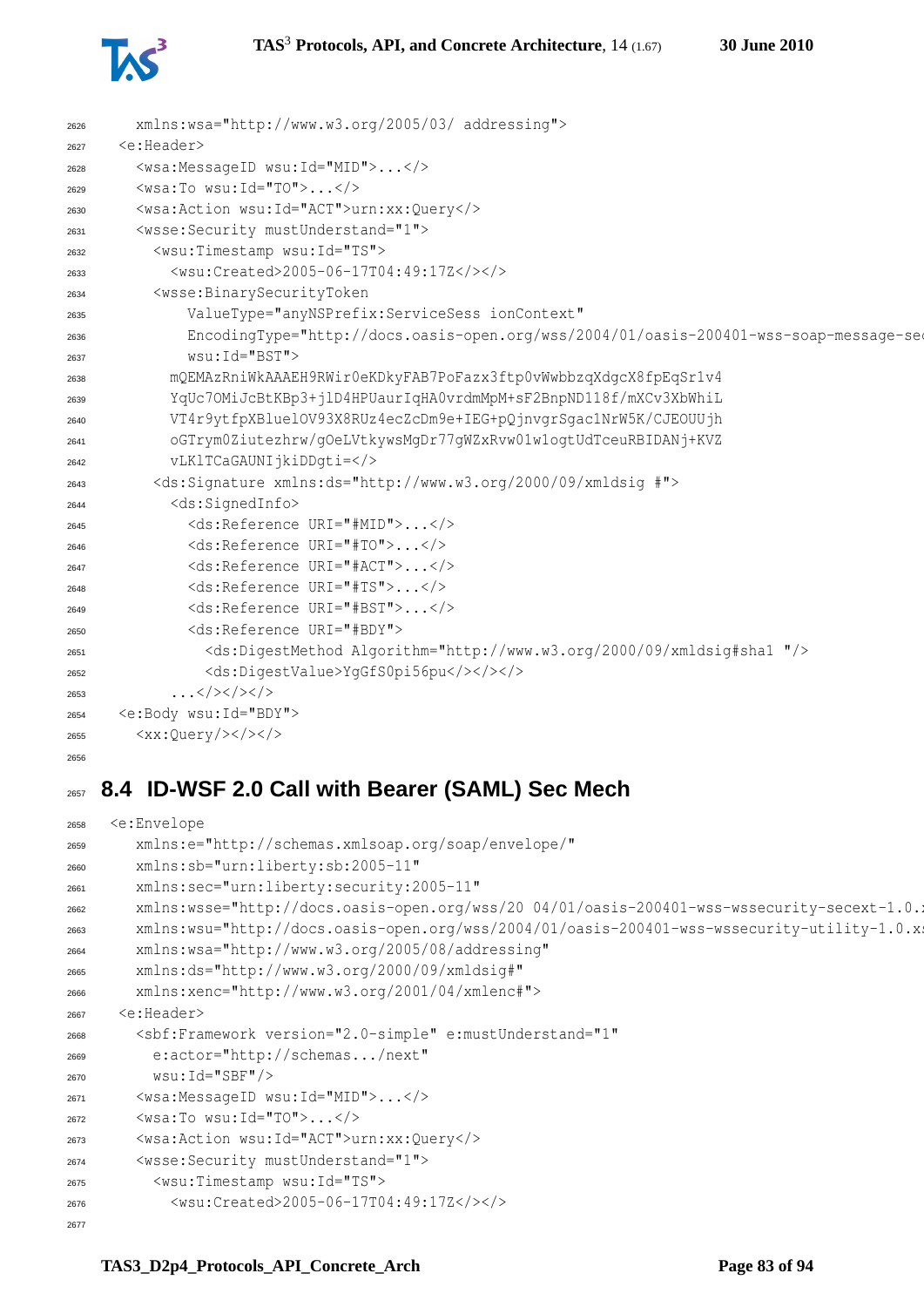

| 2678 | <sa:assertion< th=""></sa:assertion<>                                                                                                                                                                          |
|------|----------------------------------------------------------------------------------------------------------------------------------------------------------------------------------------------------------------|
| 2679 | xmlns:sa="urn:oasis:names:tc:SAML:2.0:assertion"                                                                                                                                                               |
| 2680 | Version="2.0"                                                                                                                                                                                                  |
| 2681 | $ID="A7N123"$                                                                                                                                                                                                  |
| 2682 | IssueInstant="2005-04-01T16:58:33.173Z">                                                                                                                                                                       |
| 2683 | <sa:issuer>http://idp.symdemo.com/idp.xml</sa:issuer>                                                                                                                                                          |
| 2684 | <ds:signature></ds:signature>                                                                                                                                                                                  |
| 2685 | <sa:subject></sa:subject>                                                                                                                                                                                      |
| 2686 | <sa:encryptedid></sa:encryptedid>                                                                                                                                                                              |
| 2687 | <xenc:encrypteddata>U2XTCNvRX7Bl1NK182nmY00TEk ==</xenc:encrypteddata>                                                                                                                                         |
| 2688 | <xenc:encryptedkey></xenc:encryptedkey>                                                                                                                                                                        |
| 2689 | <sa:subjectconfirmation method="urn:oasis:names:tc:SAML:2.0:cm:bearer"></sa:subjectconfirmation>                                                                                                               |
| 2690 | <sa:conditions< th=""></sa:conditions<>                                                                                                                                                                        |
| 2691 | NotBefore="2005-04-01T16:57:20Z"                                                                                                                                                                               |
| 2692 | NotOnOrAfter="2005-04-01T21:42:4 3Z">                                                                                                                                                                          |
| 2693 | <sa:audiencerestrictioncondition></sa:audiencerestrictioncondition>                                                                                                                                            |
| 2694 | <sa:audience>http://wsp.zxidsp.org</sa:audience>                                                                                                                                                               |
| 2695 | <sa:authnstatement< th=""></sa:authnstatement<>                                                                                                                                                                |
| 2696 | AuthnInstant="2005-04-01T16:57:30.000Z"                                                                                                                                                                        |
| 2697 | SessionIndex="6345789">                                                                                                                                                                                        |
| 2698 | <sa:authncontext></sa:authncontext>                                                                                                                                                                            |
| 2699 | <sa:authncontextclassref></sa:authncontextclassref>                                                                                                                                                            |
| 2700 | urn:oasis:names:tc:SAML:2.0:ac:classes:PasswordProtectedTransport>>>>                                                                                                                                          |
| 2701 | <sa:attributestatement></sa:attributestatement>                                                                                                                                                                |
| 2702 | <sa:encryptedattribute></sa:encryptedattribute>                                                                                                                                                                |
| 2703 | <xenc:encrypteddata type="http://www.w3.org/2001/04/xmlenc#Element"></xenc:encrypteddata>                                                                                                                      |
| 2704 | mQEMAzRniWkAAAEH9RbzqXdgcX8fpEqSr1v4=                                                                                                                                                                          |
| 2705 | <xenc:encryptedkey></xenc:encryptedkey>                                                                                                                                                                        |
| 2706 |                                                                                                                                                                                                                |
| 2707 | <wsse:securitytokenreference< th=""></wsse:securitytokenreference<>                                                                                                                                            |
| 2708 | xmlns:wssell=""                                                                                                                                                                                                |
| 2709 | wsu: Id="STR1"                                                                                                                                                                                                 |
| 2710 | wssell:TokenType="http://docs.oasis-open.org/wss/oasis-wss-saml-token-profile-1.1#SAM                                                                                                                          |
| 2711 | <wsse:keyidentifier< th=""></wsse:keyidentifier<>                                                                                                                                                              |
| 2712 | ValueType="http://docs.oasis-open.org/wss/oasis-wss-saml-token-profile-1.1#SAMLID">                                                                                                                            |
| 2713 | A7N123                                                                                                                                                                                                         |
| 2714 |                                                                                                                                                                                                                |
| 2715 | <ds:signature></ds:signature>                                                                                                                                                                                  |
| 2716 | <ds:signedinfo></ds:signedinfo>                                                                                                                                                                                |
| 2717 | <ds:reference uri="#MID"></ds:reference>                                                                                                                                                                       |
| 2718 | <ds:reference uri="#TO"></ds:reference>                                                                                                                                                                        |
| 2719 | <ds:reference uri="#ACT"></ds:reference>                                                                                                                                                                       |
| 2720 | <ds:reference uri="#TS"></ds:reference>                                                                                                                                                                        |
| 2721 | <ds:reference uri="#STR1"></ds:reference>                                                                                                                                                                      |
| 2722 | <ds:transform algorithm="#STR-Transform"></ds:transform>                                                                                                                                                       |
| 2723 | <wsse:transformationparameters></wsse:transformationparameters>                                                                                                                                                |
| 2724 | <ds:canonicalizationmethod #bdy"="" algorithm="http://www.w3.org/TR/2001/REC-xml-c14n-20&lt;/th&gt;&lt;/tr&gt;&lt;tr&gt;&lt;th&gt;2725&lt;/th&gt;&lt;th&gt;&lt;ds:Reference URI="></ds:canonicalizationmethod> |
| 2726 | $\ldots$                                                                                                                                                                                                       |
| 2727 | <e:body wsu:id="BDY"></e:body>                                                                                                                                                                                 |
| 2728 | $$                                                                                                                                                                                                             |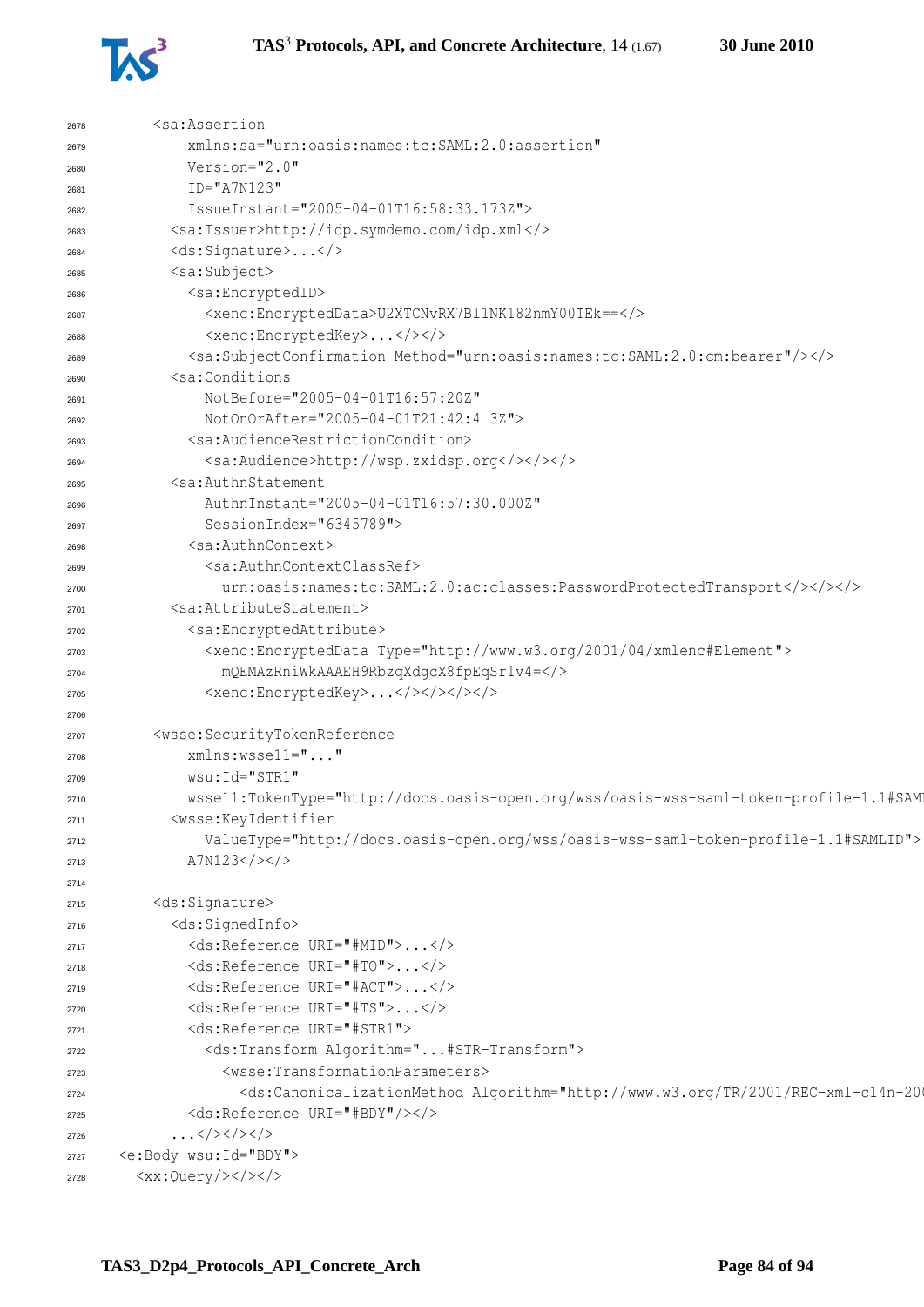

<sup>2729</sup> Note how the <Subject> and the attributes are encrypted such that only the WSP can open them. This <sup>2730</sup> protects against WSC gaining knowledge of the NameID at the WSP.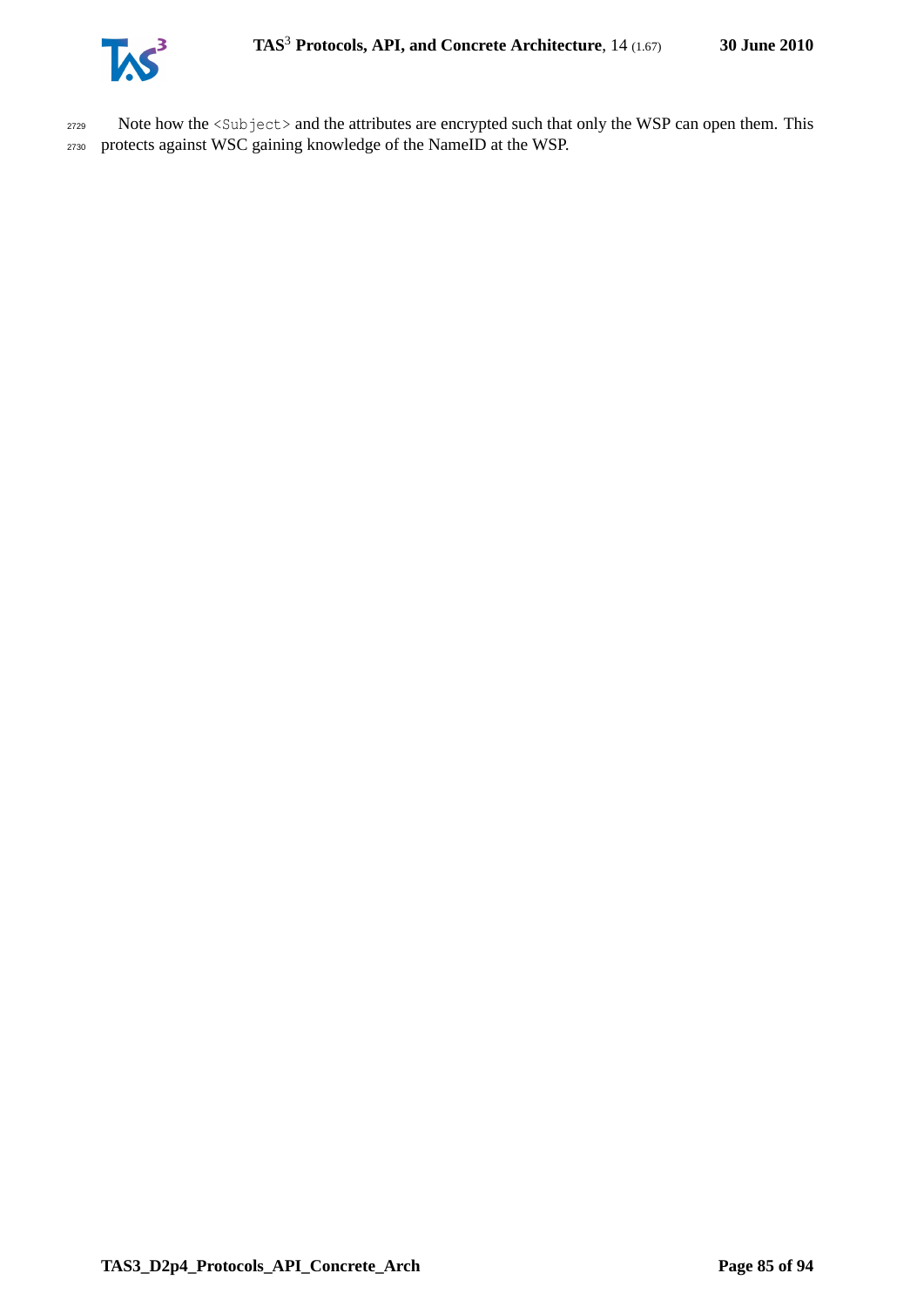

# **9 Annex B: Technical Self Assessment Question-naire**

 This questionnaire is to be used in partner intake process of a TAS<sup>3</sup> compliant Trust Network. Effec- tively this is a template that the trust network can adjust corresponding to its own policies. Typically this questionnaire is used along side the legal questionnaire, see [**?**], 11.6 Annex IV "Self Assessment a<sub>737</sub> Ouestionnaire".

### **9.1 Overview and Scope**

- 1. Please give your installation a unique name or reference that can be used in future communications.
- Installation Name: \_\_\_\_\_\_\_\_\_\_\_\_\_\_\_\_\_\_\_\_\_\_\_\_\_\_\_
- 2. Please supply your organizational and contact details
- \_\_\_\_\_\_\_\_\_\_\_\_\_\_\_\_\_\_\_ \_\_\_\_\_\_\_\_\_\_\_\_\_\_\_\_\_\_\_ \_\_\_\_\_\_\_\_\_\_\_\_\_\_\_\_\_\_\_
- Technical contact for clarifications: \_\_\_\_\_\_\_\_\_\_\_\_
- Who filled this questionnaire: \_\_\_\_\_\_\_\_\_\_\_\_\_
- 2748 Date when filled or amended:
- 3. What architectural roles do you plan to play in Trust Network? (tick all that apply)
- a. (\_\_) Service Provider (SP), such as Frontend Web Site (FE), Web Services Client (WSC), Web Services Provider (WSP) (other than WSP acting as Attribute Authority, see below).
- b. (\_\_) Attribute or Credentials Authority as a web service (some people call attribute authorities also "identity providers", but see next item if you are performing SSO)
- c. (\_\_) Single Sign-On Identity Provider, Discovery Service, Discovery Registry, Identity Mapper, or Delegation Service.
- d. (\_\_) Identity Aggregator or Linking Service
- $e.$  ( $\Box$ ) Authorization Supplier (e.g. PDP) or Ontology Mapper towards external parties (if you merely operate PDP internally, you do not need to tick this)
- f. (\_\_) Trust and Reputation provider towards external parties
- g. (\_\_) User Audit Dashboard or Interaction Service provider; or Credentials and Privacy Negotiation agent for the user
- h. (\_\_) Online Compliance Testing Provider
- i. (\_\_) Trust Network configuration, management, oversight, or audit services; or certification author-ity.
- **j.** (  $\Box$ ) Other, please specify:
- 4. For each of the service instances you plan to run, please provide domain names and EntityIDs. If not known yet, specify "not yet assigned" or "NYA".
- Extend the table as needed or provide annex (e.g. spreadsheet with the information).
- This table is just an initial survey and it is understood that it can be amended from time to time.
- 5. How do you plan to implement the service instances?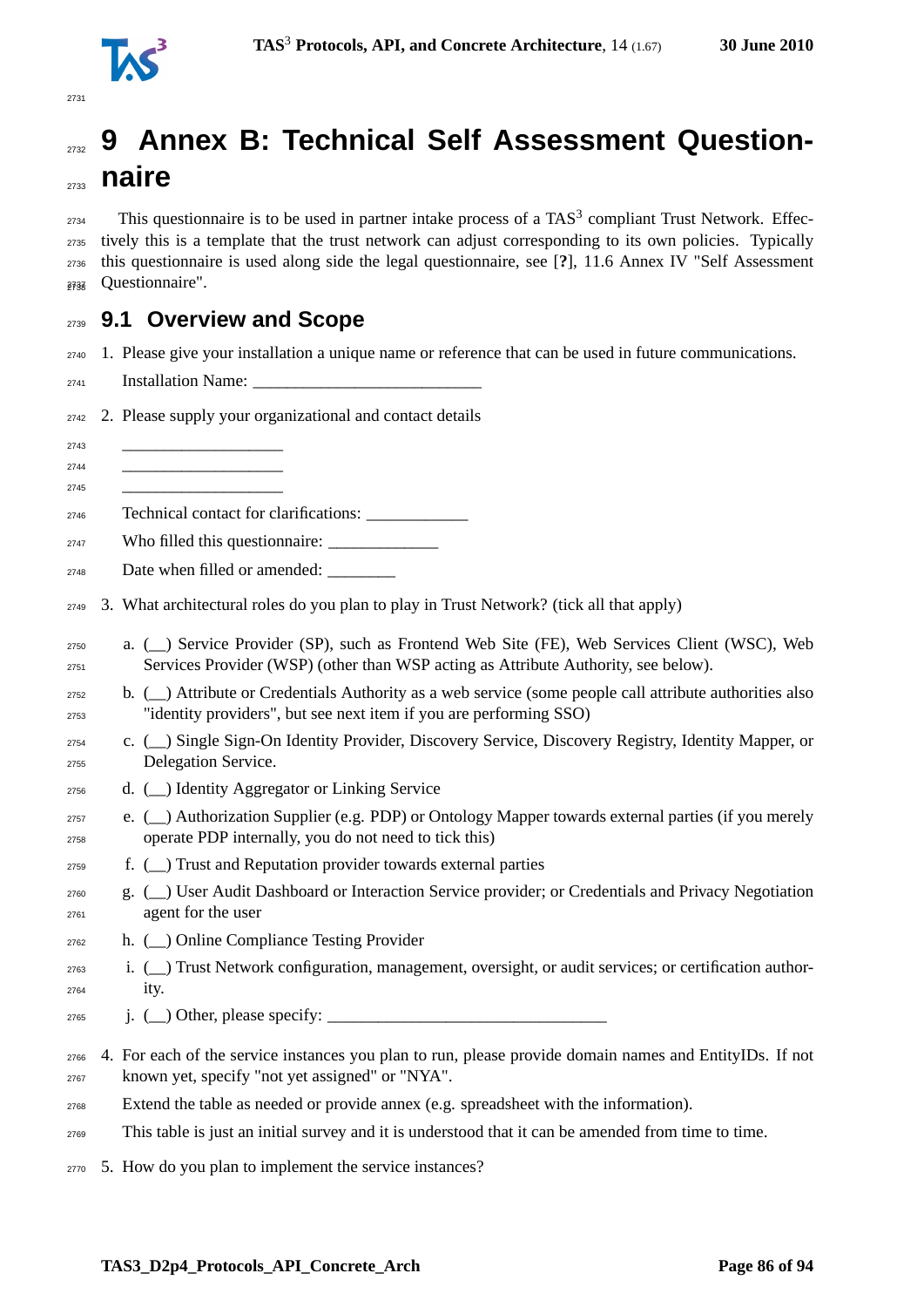

|          | Domain Name | EntityID                                        | Roles   | <b>Remarks</b>          |
|----------|-------------|-------------------------------------------------|---------|-------------------------|
|          |             | sp.example.com   https://sp.example.com/svc?o=B | FE. WSC | <b>Example SP entry</b> |
| <u>.</u> |             |                                                 |         |                         |
|          |             |                                                 |         |                         |

| 2771         | a. $(\_)$ Complete outsource to a partner, which: $\_$                                                                                                                                           |
|--------------|--------------------------------------------------------------------------------------------------------------------------------------------------------------------------------------------------|
| 2772         |                                                                                                                                                                                                  |
| 2773<br>2774 | If you tick this box you should have the partner fill the technical details of this questionnaire, or<br>provide a reference to a questionnaire they have filled separately.                     |
| 2775         | b. $(\underline{\hspace{0.5cm}})$ Software as a Service (SaaS), operated by you.                                                                                                                 |
| 2776         |                                                                                                                                                                                                  |
| 2777         | Your SaaS provider should help you answer the technical questions.                                                                                                                               |
| 2778<br>2779 | c. ( Operate commercial software on servers administered by you (e.g. own server, hosted root<br>server, server on Amazon Elastic Cloud, etc.)                                                   |
| 2780         |                                                                                                                                                                                                  |
| 2781<br>2782 | d. (_) Operate open source software on servers administered by you (e.g. own server, hosted root<br>server, server on Amazon Elastic Cloud, etc.)                                                |
| 2783         |                                                                                                                                                                                                  |
| 2784         | e. (_) Operate software developed by you or for you                                                                                                                                              |
| 2785         |                                                                                                                                                                                                  |
| 2786<br>2787 | 6. Please provide volumetrics about your installation. We realize some of this information may not be<br>public or may not be available or accurate. Any information you can provide is helpful. |
| 2788         |                                                                                                                                                                                                  |
| 2789         | Number of regular or frequent users:                                                                                                                                                             |
| 2790         | Number of tasks performed by a regular user on typical working day on your service:                                                                                                              |
| 2791<br>2792 | Any performance targets you expect from the system, such as maximum latency or required throughput:                                                                                              |
|              | are 7 Do vou plan to implement any load balancing scaling or redundant resiliency measures? Please                                                                                               |

 7. Do you plan to implement any load balancing, scaling, or redundant resiliency measures? Please specify: 

# **9.2 System Entity Credentials and Private Keys**

 $_{2797}$  In TAS<sup>3</sup>, services and other system entities are identified using X509 digital certificates. They are used in TLS connections for authentication using Client TLS and they are used for digital signatures.

 Responsible management of the private keys associated with the digital certificates is the corner stone of TAS<sup>3</sup> accountability and liability framework. Your organization will be held responsible for all actions performed using your private keys.

- 1. Which certification authority do you use for issuance of certificates? (if selfissued, indicate who in your organization is responsible)
- \_\_\_\_\_\_\_\_\_\_\_\_\_\_\_\_\_\_\_\_\_\_\_\_\_\_\_\_\_\_\_\_\_
- 2. How do you generate private key and certification request?

\_\_\_\_\_\_\_\_\_\_\_\_\_\_\_\_\_\_\_\_\_\_\_\_\_\_\_\_\_\_\_\_\_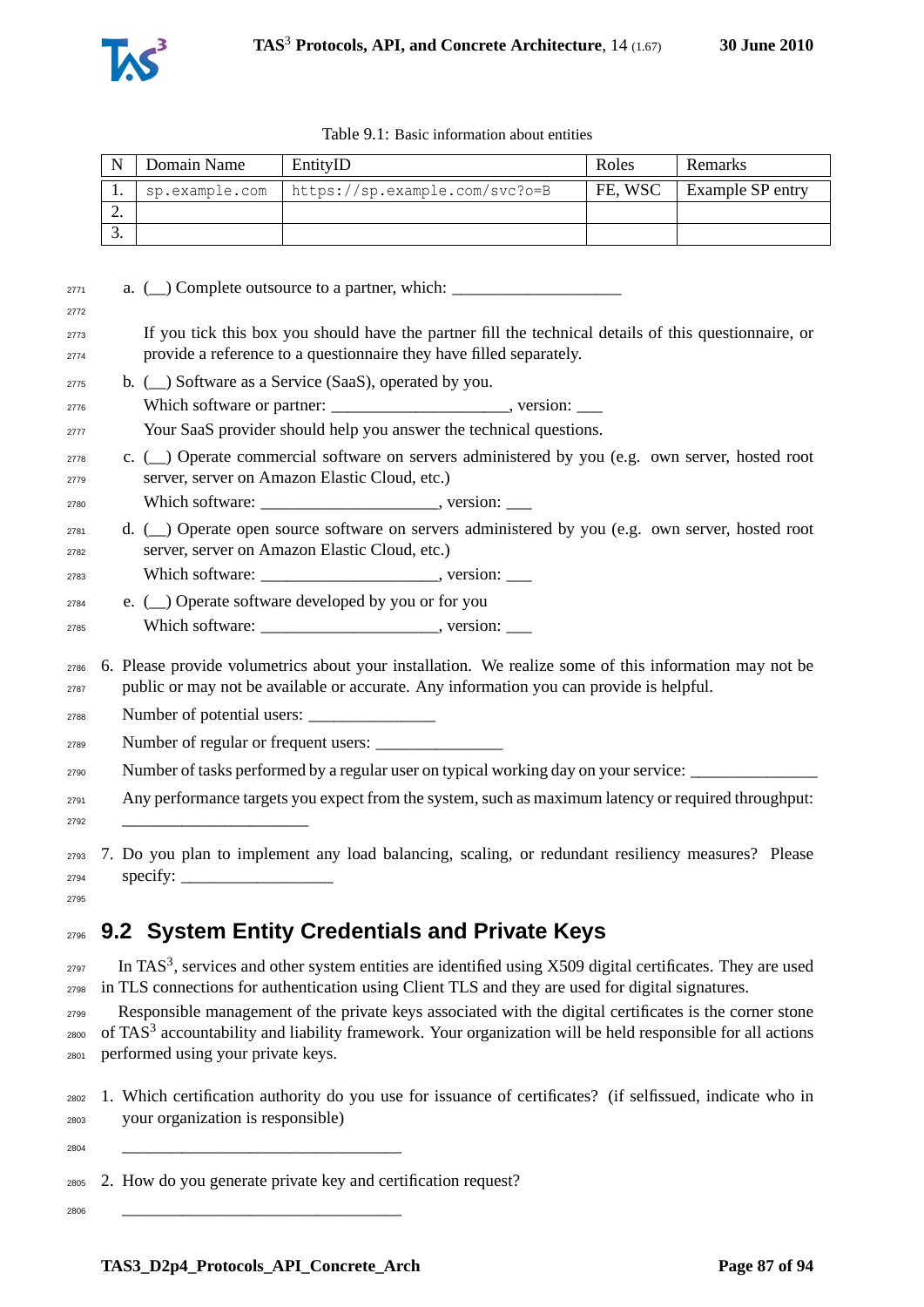

 3. What measures are in place to ensure that the private key remains confidential during generation, cer- tificate issuance, and installation process? How do you know that no copy is left on any device (e.g. USB stick of a consultant) used to handle the private key?

\_\_\_\_\_\_\_\_\_\_\_\_\_\_\_\_\_\_\_\_\_\_\_\_\_\_\_\_\_\_\_\_\_

- 4. What backup arrangements do you have for the private key and how are they kept confidential?
- \_\_\_\_\_\_\_\_\_\_\_\_\_\_\_\_\_\_\_\_\_\_\_\_\_\_\_\_\_\_\_\_\_
- 5. Once installed on a server, how do you ensure confidentiality of the private key? (tick all that apply)
- a. (\_\_) Private key protected by hardware token
- b. (\_\_) Password required for each use of private key
- c. (\_\_) Password required for first use after reboot
- $_{2817}$  d. ( ) Filesystem permissions
- e. (\_\_) No root or administration access over the network. For example if you have configured *sudo(8)* so that no user is unlimited root and only appropriate process has access to the private key.
- f. (\_\_) All system administrators are authorized to access the private key
- g. Other: \_\_\_\_\_\_\_\_\_\_\_\_\_\_\_\_\_\_\_\_\_\_\_\_\_\_\_\_\_\_\_\_\_
- 6. If private key could be stored in a jump start, kick start, or backup image, what confidentiality measures 2823 are in place to protect such images?
- 7. Do you track or register who is authorized to access private keys?
- $\text{How:}$
- $_{2826}$  Are there written records?
- 8. Do you track or register who has system administration access to servers, especially if not all sysadms are authorized to access private keys?
- 9. Do all those who are authorized to access private keys or who could have access to the private keys (e.g. sysadms) go through training on private keys and sign a confidentiality undertaking regarding 2831 them?
- **9.3 Trust Management**
- 1. What is your organization's policy regarding which entities to trust:
- a. (\_\_) Trust anyone

- b. (\_\_) Trust all members of the Trust Network
- c. () Trust all members of the Trust Network that also pass local check (e.g. black list)
- d. (  $\Box$ ) Explicit local check (e.g. white list)
- e. (\_\_) Other, please describe: \_\_\_\_\_\_\_\_\_\_\_\_\_\_\_
- 2. What administrative and system administration procedures do you have in place to check that your software is configured to trust only the entities that your organization has decided to trust?
- 3. What techniques and procedures do you use to ensure that the trust settings are not tampered with and that if tampered, you detect the alterations in a timely manner?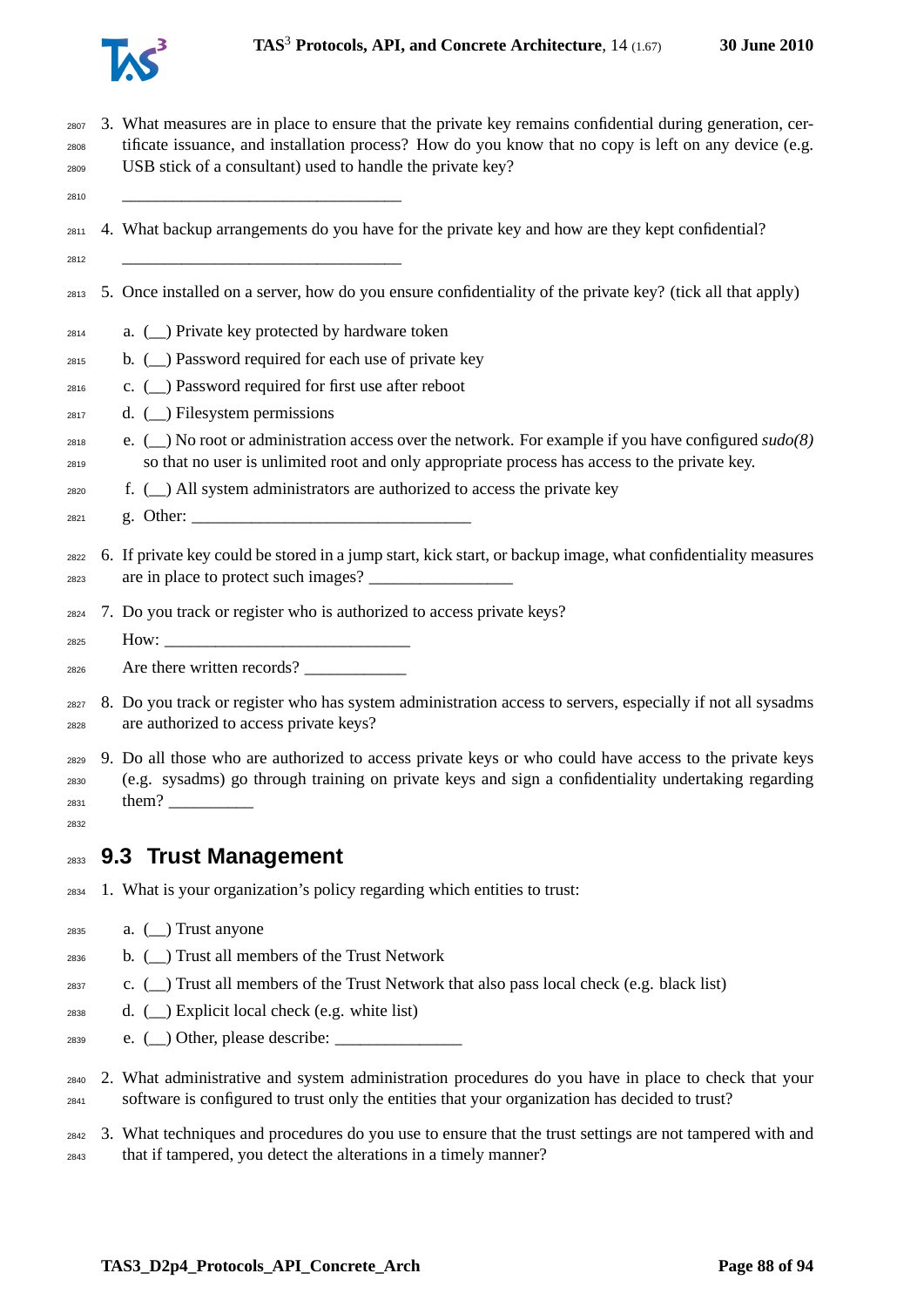

# **9.4 Threat and Risk Assessments**

- 1. Have you reviewed TAS<sup>3</sup> Threat Analysis document [**?**]?
- 2847 2. Have you reviewed TAS<sup>3</sup> Risk Assessment document [?]?
- 3. With respect to the services you plan to deploy, which of the mitigation techniques discussed in [**?**] do you plan to implement?
- 

# **9.5 Service Provider Questions**

 $_{2852}$  1. What is your Entity ID?

 Entity ID is decided by you, the organization operating the service. It should be a URL pointing to your SAML metadata. Typically it consists of your domain name, some local path, and possibly of software package dependent part. For example, in

https://sp.example.com/svc?o=B

 the domain name is "sp.example.com", the local path is "/svc" and the product dependent part is " $?o=B$ ". The local path depends on how your web server is configured. Consult product documen-tation for the product dependent part, if any.

- 2. Does your site support Well Known Location method of SAML metadata exchange (i.e. the metadata is available in the Entity ID URL, consult product documentation if in doubt)?
- (\_\_) Yes, (\_\_) No
- If not, what alternative arrangements do you have for metadata exchange?
- 3. How do you provide audit drilldown? (check all that apply)
- a.  $\Box$ ) Stand alone web GUI. URL:
- $_{2866}$  b. () iFrame widget Web GUI. URL:
- c. (\_\_) Audit drill down web service (ServiceType "urn:tas3:audit:2010-06")
- 4. Have you successfully tested sending messages to the Audit Event Bus?
- 

### **9.5.1 Front End (FE) Single Sign-On Questions**

- 1. Is your software SAML 2.0 compliant? Is it certified? When, by whom: \_\_\_\_
- 2. Can your software handle ID-WSF 2.0 discovery bootstrap?
- 3. Which IdPs do you plan to use?
- 4. Have you exchanged metadata with the IdP?
- 5. Have you successfully tested SSO with the IdP?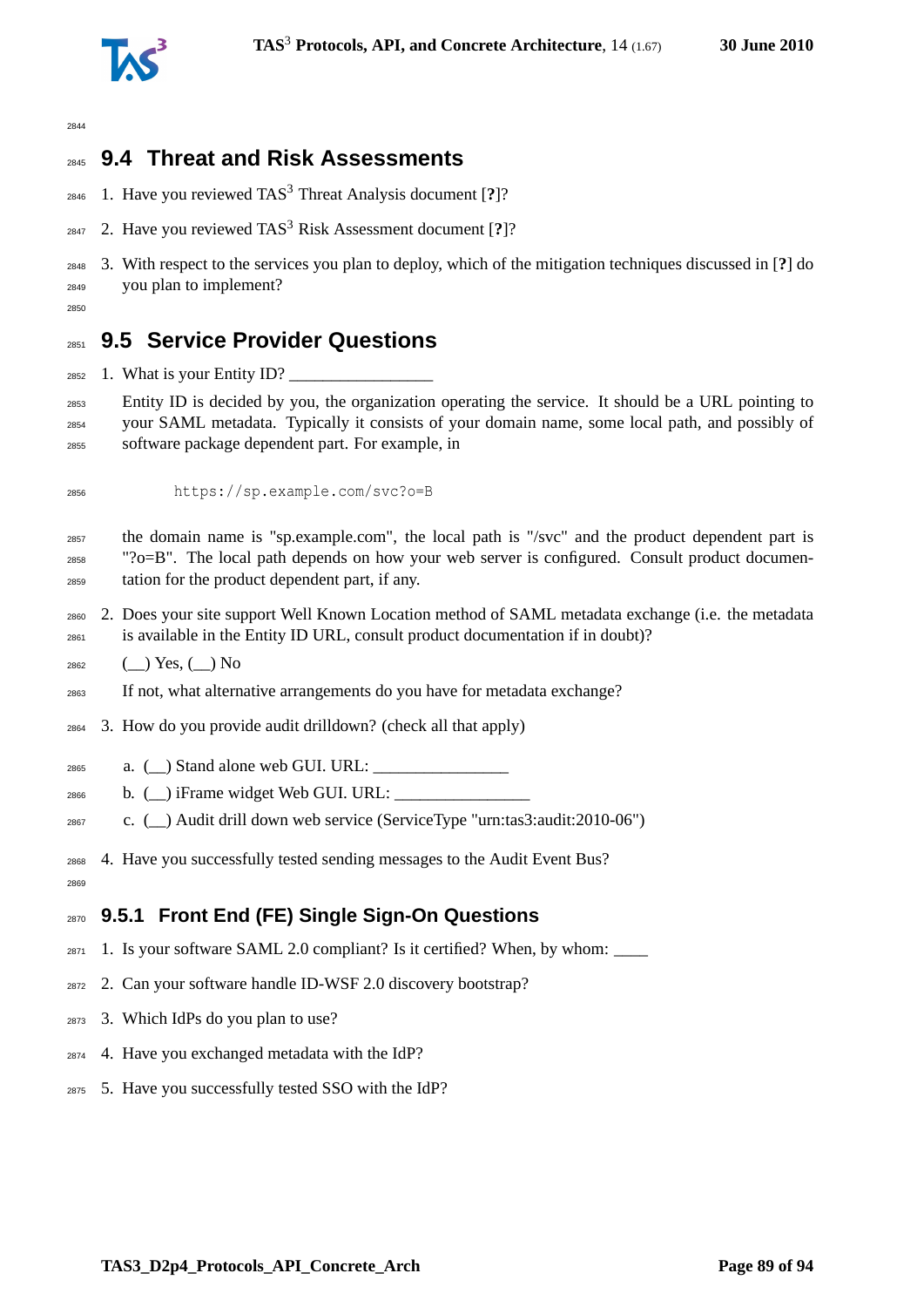

| 2876                 |                                                                                                                                                                                                                                                                                                               |
|----------------------|---------------------------------------------------------------------------------------------------------------------------------------------------------------------------------------------------------------------------------------------------------------------------------------------------------------|
| 2877                 | 9.5.2 Web Service Provider (WSP) Questions                                                                                                                                                                                                                                                                    |
| 2878                 | 1. Is your software $TAS3$ or ID-WSF 2.0 compliant?                                                                                                                                                                                                                                                           |
| 2879                 |                                                                                                                                                                                                                                                                                                               |
| 2880                 | 2. Have you determined                                                                                                                                                                                                                                                                                        |
| 2881                 |                                                                                                                                                                                                                                                                                                               |
| 2882                 |                                                                                                                                                                                                                                                                                                               |
| 2883                 | c. Entity ID of your service (usually different from SOAP endpoint): _____                                                                                                                                                                                                                                    |
| 2884                 |                                                                                                                                                                                                                                                                                                               |
| 2885<br>2886<br>2887 | The Service Type URI designates the type of service you provide. If you are providing a standard-<br>ized service, the relevant standard should specify what the Service Type URI is for services of that<br>type. All instances of the service use the same Service Type URI. Some well known Service Types: |
| 2888                 | • "urn:ios:pds:2010-05:dst-2.1" - Internet of Subjects Personal Data Store                                                                                                                                                                                                                                    |
| 2889                 | • "urn:liberty:id-sis-dap:2006-08:dst-2.1" - Liberty ID Directory Access Protocol                                                                                                                                                                                                                             |
| 2890                 | • "urn:liberty:id-sis-cb:2004-10" - Liberty Contact Book Service                                                                                                                                                                                                                                              |
| 2891                 | • "urn:liberty:id-sis-gl:2005-07" - Liberty Geolocation Service                                                                                                                                                                                                                                               |
| 2892                 | • "http://www.3gpp.org/ftp/Specs/archive/23_series/23.140/schema/REL-6-MM7-1-4"                                                                                                                                                                                                                               |
| 2893                 | - ID-MM7 messaging service                                                                                                                                                                                                                                                                                    |
| 2894<br>2895<br>2896 | If you created the service yourself, you can pick the URI as you please, provided that it is globally<br>unique. The usual convention is to use the namespace URI of the top level XML element of the<br>service payload, i.e. the namespace of the first child element of SOAP Envelope Body element.        |
| 2897                 | 3. Have you registered your service end point with a Discovery Service?                                                                                                                                                                                                                                       |
| 2898<br>2899         | Often the Discovery Service Provider or IdP provides a registration interface on the web. For example<br>the TAS <sup>3</sup> IdP provides "Circle of Trust Manager" at URL https://idp.tas3.eu/cot/                                                                                                          |
| 2900<br>2901         | If you do not plan to use discovery, what arrangements do you plan to use to locate your service? What<br>arrangements do you plan to make for issuing security tokens for accessing your service?                                                                                                            |
| 2902                 | 4. Have you successfully tested calling your web service from a third party web service client?                                                                                                                                                                                                               |
| 2903                 | 5. Is your service an identity service, i.e. does it need to know something about the user?                                                                                                                                                                                                                   |
| 2904<br>2905         | 6. Does your service need persistent handle to user, e.g. to track something about the user (this question<br>aims to establish whether your service needs to see persistent or transient NameID)?                                                                                                            |
| 2906                 | 7. What types of credentials need to be presented upon web service call to authorize the call?                                                                                                                                                                                                                |
| 2907<br>2908         | This question aims at determining what credentials your callers will need to gather and present. We do<br>not need full description of your policy.                                                                                                                                                           |
| 2909<br>2910         | 8. Do you need user to consent to anything and how do you arrange to obtain consent when needed? Do<br>you plan to use the Interaction Service facility and/or handle Interaction Redirect?                                                                                                                   |
| 2911<br>2912         | 9. Are you capable to act as a Credentials and Privacy Negotiation server? If yes, please provide end point                                                                                                                                                                                                   |
|                      | 2913 10. What security mechanisms are you willing and able to support                                                                                                                                                                                                                                         |
| 2914                 | _) Bearer Token<br>a. (                                                                                                                                                                                                                                                                                       |

b. (\_\_) Holder of Key Token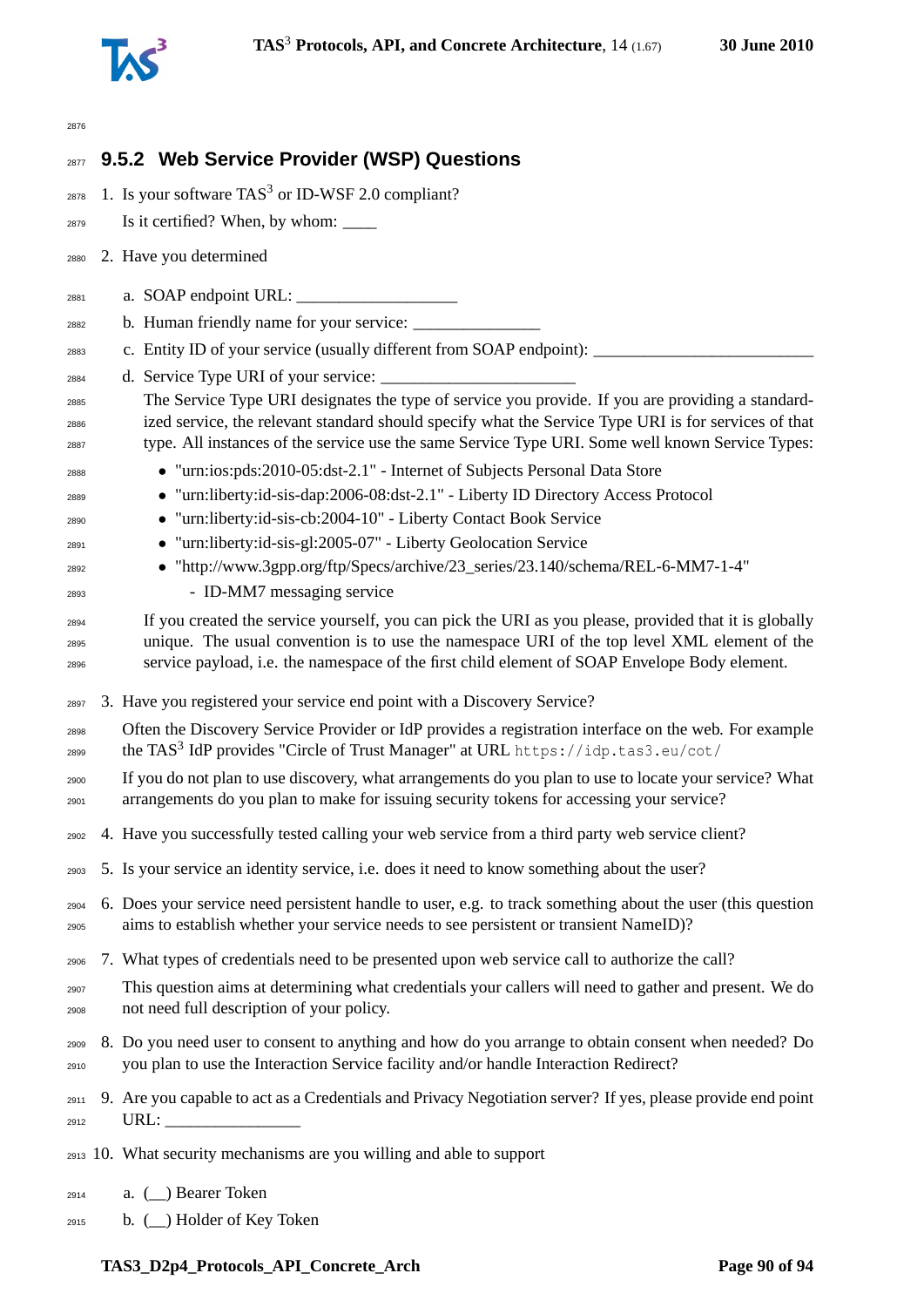

| 2916 | c. $\left(\_\right)$ X509 signature without token                                                           |
|------|-------------------------------------------------------------------------------------------------------------|
| 2917 | d. $(\_)$ None                                                                                              |
|      |                                                                                                             |
|      | 2918 11. Which Policy Enforcement Points do you implement?                                                  |
| 2919 | a. $(\_)$ Request Out PEP                                                                                   |
| 2920 | b. $\Box$ ) Response In PEP                                                                                 |
| 2921 | c. $\Box$ ) Other, please describe: $\Box$                                                                  |
|      |                                                                                                             |
|      | 2922 12. Which Policy Decision Point do you use?                                                            |
|      | a. $(\_)$ Internal or built in                                                                              |
| 2923 |                                                                                                             |
| 2924 | b. $($ $)$ External XACML PDP                                                                               |
| 2925 | c. $\Box$ Other: $\Box$                                                                                     |
|      | 2926 13. Which obligations or policy languages do you use or support? (tick all that apply)                 |
|      |                                                                                                             |
| 2927 | a. $\Box$ SOL1                                                                                              |
| 2928 | $b.$ ( $\Box$ ) Permis                                                                                      |
| 2929 | c. $(\_)$ XACML2                                                                                            |
| 2930 | d. $(\_)$ Other, please specify: $\_$                                                                       |
| 2931 |                                                                                                             |
| 2932 | 9.5.3 Attribute Authority Questions                                                                         |
| 2933 | These questions are in addition to the WSP questions of the previous section. You should answer these       |
| 2934 | questions if you are authority for, store, or broker user data, such as Personally Identifiable Information |
| 2935 | (PII).                                                                                                      |
|      |                                                                                                             |
| 2936 | 1. What is the nature and sensitivity of the user data you handle?                                          |
| 2937 | 2. What obligations do you pledge to honour with respect to user data trusted in your possession?           |
| 2938 | Either describe in prose or provide specific policies using Simple Obligations Language 1 (SOL1) or         |

# 3. What obligations do you require other party to honour with respect to user data you release?

- *Either describe in prose or provide specific policies using Simple Obligations Language 1 (SOL1) or other obligations language you plan to use.*
- $2943 \quad 4.$  Do you have automatic mechanims for satisfying the obligations you pledged? Please describe:
- 5. Do you have automatic mechanims for verifying that the requesting party pledges to respect the obli-gations you issue?
- 6. What mechanisms do you provide to user and trust network operator to verify that you have complied with your pledges?
- 7. What mechanisms do you have or require from others to verify that they have complied with their pledges?
- 8. How do you protect the confidentiality of the stored user data? Describe any filesystem and crypto-graphic protections you employ.
- 9. How do you provide Right of Access, Rectification, and Deletion?

#### **TAS3\_D2p4\_Protocols\_API\_Concrete\_Arch Page 91 of [94](#page-93-0)**

*other obligations language you plan to use.*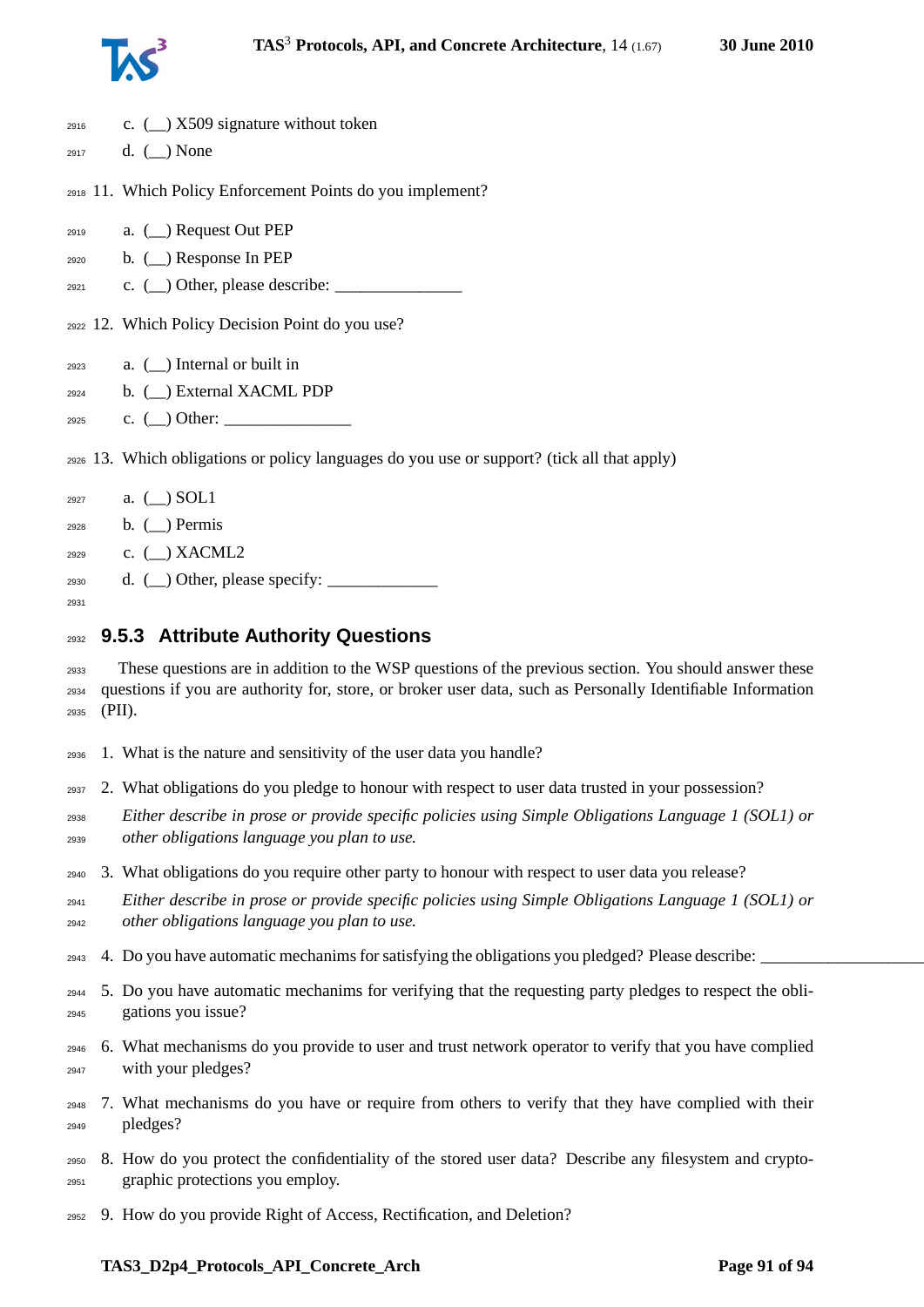

| 2953                 | $a.$ ( $\Box$ ) Stand alone web GUI. URL:                                                                                                                                |
|----------------------|--------------------------------------------------------------------------------------------------------------------------------------------------------------------------|
| 2954                 | b. $(\_)$ iFrame widget Web GUI. URL: $\_$                                                                                                                               |
| 2955                 | c. $\Box$ ) Other method: $\Box$                                                                                                                                         |
| 2956<br>2957         | 10. In the eventuality of Rectification or Deletion, are you able to notify the parties to whom you have<br>released the data in past?                                   |
| 2958<br>2959<br>2960 | 11. What is your policy towards data requestors who refuse to subscribe to notifications? What about<br>receipients that subscribed, but refuse the actual notification? |
| 2961                 | 9.5.4 Web Service Client (WSC) Questions                                                                                                                                 |
| 2962<br>2963         | A FE or WSP may act in secondary role of Web Service Client (WSC). If you call other web services<br>you should answer these questions.                                  |
| 2964                 | 1. Is your software TAS <sup>3</sup> or ID-WSF 2.0 compliant?                                                                                                            |
| 2965                 |                                                                                                                                                                          |
| 2966                 | 2. Are you able to use Credentials and Privacy Negotiation agent?                                                                                                        |
| 2967                 | 3. Are you able to handle Interaction Redirect if requested by WSP?                                                                                                      |
| 2968                 | 4. What security mechanisms are you willing and able to support                                                                                                          |
| 2969                 | a. (_) Bearer Token                                                                                                                                                      |
| 2970                 | b. ( ) Holder of Key Token                                                                                                                                               |
| 2971                 | c. $\left(\_\right)$ X509 signature without token                                                                                                                        |
| 2972                 | d. $(\_)$ None                                                                                                                                                           |
| 2973                 | 5. Which Policy Enforcement Points do you implement?                                                                                                                     |
| 2974                 | a. $(\_)$ Request Out PEP                                                                                                                                                |
| 2975                 | b. $(\_)$ Response In PEP                                                                                                                                                |
| 2976                 | c. $(\_)$ Other, please describe: $\_$                                                                                                                                   |
| 2977                 | 6. Which Policy Decision Point do you use?                                                                                                                               |
| 2978                 | a. $(\_)$ Internal or built in                                                                                                                                           |
| 2979                 | b. (_) External XACML PDP                                                                                                                                                |
| 2980                 | c. $\qquad)$ Other:                                                                                                                                                      |
| 2981                 | 7. Which obligations or policy languages do you use or support? (tick all that apply)                                                                                    |
| 2982                 | a. $(\_)$ SOL1                                                                                                                                                           |
| 2983                 | b. $\Box$ Permis                                                                                                                                                         |
| 2984                 | c. $(\_)$ XACML2                                                                                                                                                         |
| 2985                 | d. $(\_)$ Other, please specify: $\_$                                                                                                                                    |
| 2986                 | 8. What obligations do you pledge to honour with respect to user data returned to you?                                                                                   |
| 2987                 | Either describe in prose or provide specific policies using Simple Obligations Language 1 (SOL1) or                                                                      |
| 2988                 | other obligations language you plan to use.                                                                                                                              |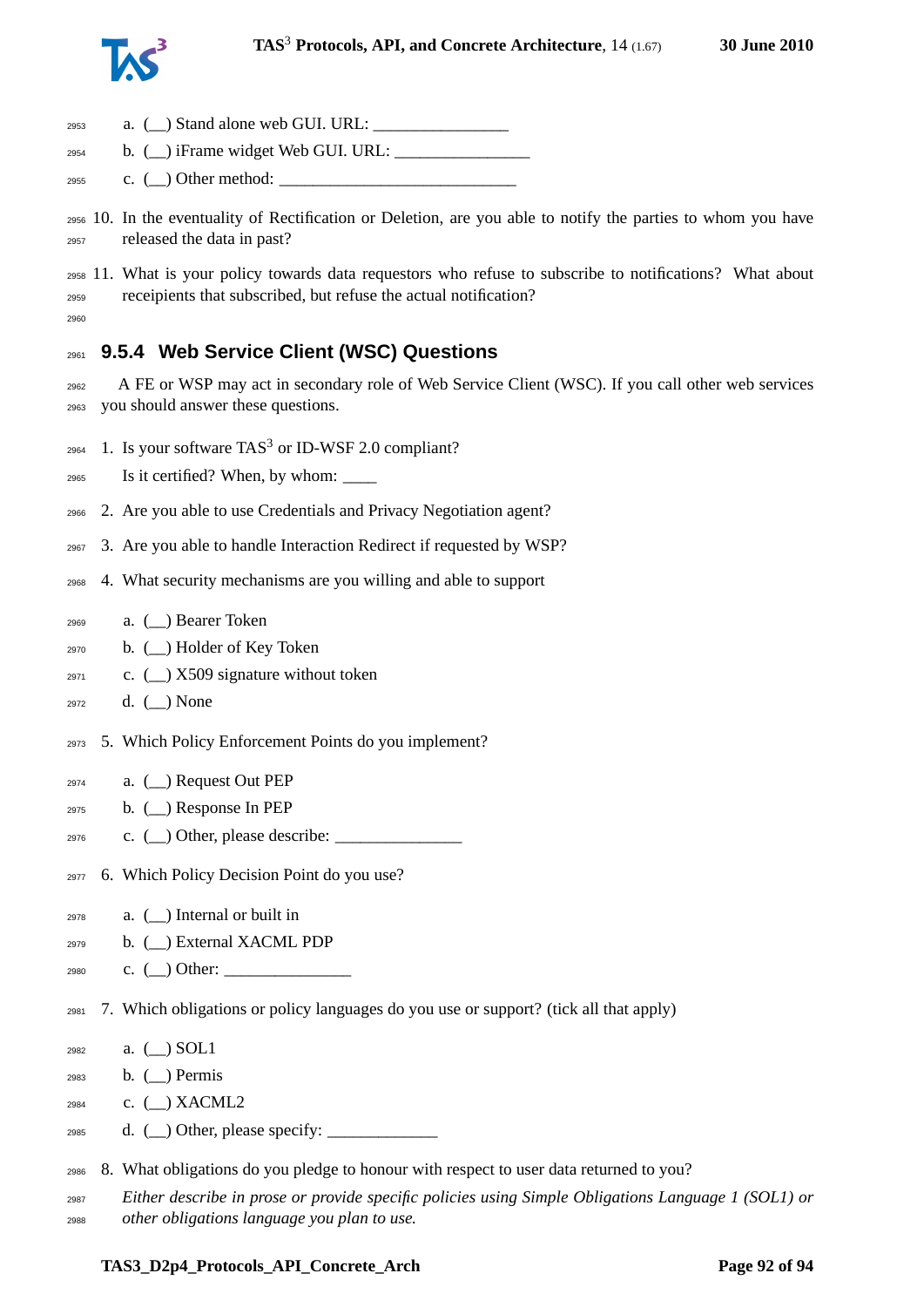

- 9. What obligations do you require other party to honour with respect to user data you send?
- *Either describe in prose or provide specific policies using Simple Obligations Language 1 (SOL1) or other obligations language you plan to use.*
- $_{2992}$  10. Do you have automatic mechanims for satisfying the obligations you pledged? Please describe:
- 11. What mechanisms do you provide to user and trust network operator to verify that you have complied with your pledges?
- 12. What mechanisms do you have or require from others to verify that they have complied with their pledges?
- 

### **9.6 Single Sign-On Identity Provider (IdP), Discovery Service, Dis-covery Registry, Identity Mapper, or Delegation Service Questions**

- 3000 1. Is your software SAML 2.0 and TAS<sup>3</sup> or ID-WSF 2.0 compliant?
- 3001 Is it certified? When, by whom:
- 2. If your IdP or Discovery Service provides attributes, also answer questions in the Attribute Authority section, above.
- 

#### **9.6.1 Identity Provider Questions**

- 1. What authentication methods do you support (tick all that apply)
- a. (\_\_) One Time Password Token, such as Yubikey, RSA token, or similar
- b. (\_\_) Client certificate at user level or eID card
- c. (\_\_) Mobile phone based authentication
- d. (\_\_) Desktop Login based authentication
- e. (\_\_) Username and password
- $\text{3012} \quad \text{f. } (\_) \text{Other, please specify: }$
- 2. What user intake or vetting procedures do you have?
- 3. What authentication context classes do you support and how do they map to the intake and authen- tication methods you support? Please specify the URIs that will be used to indicate these in various protocol transactions.
- 4. What types of NameIDs are you willing and able to support (tick all that apply)?
- a. (\_\_) Persistent per entity pseudonyms
- b. (\_\_) Transient per entity
- c. (\_\_) Persistent shared unique id (e.g. globally unique id or "national id")
- 3021 d. () Transient shared (e.g. random ID shared across many entities)
- 5. Can you push attributes (if you can, you are also an Attribute Authority, see above)?
- 6. Do you support ID-WSF 2.0 discovery bootstrap attribute?